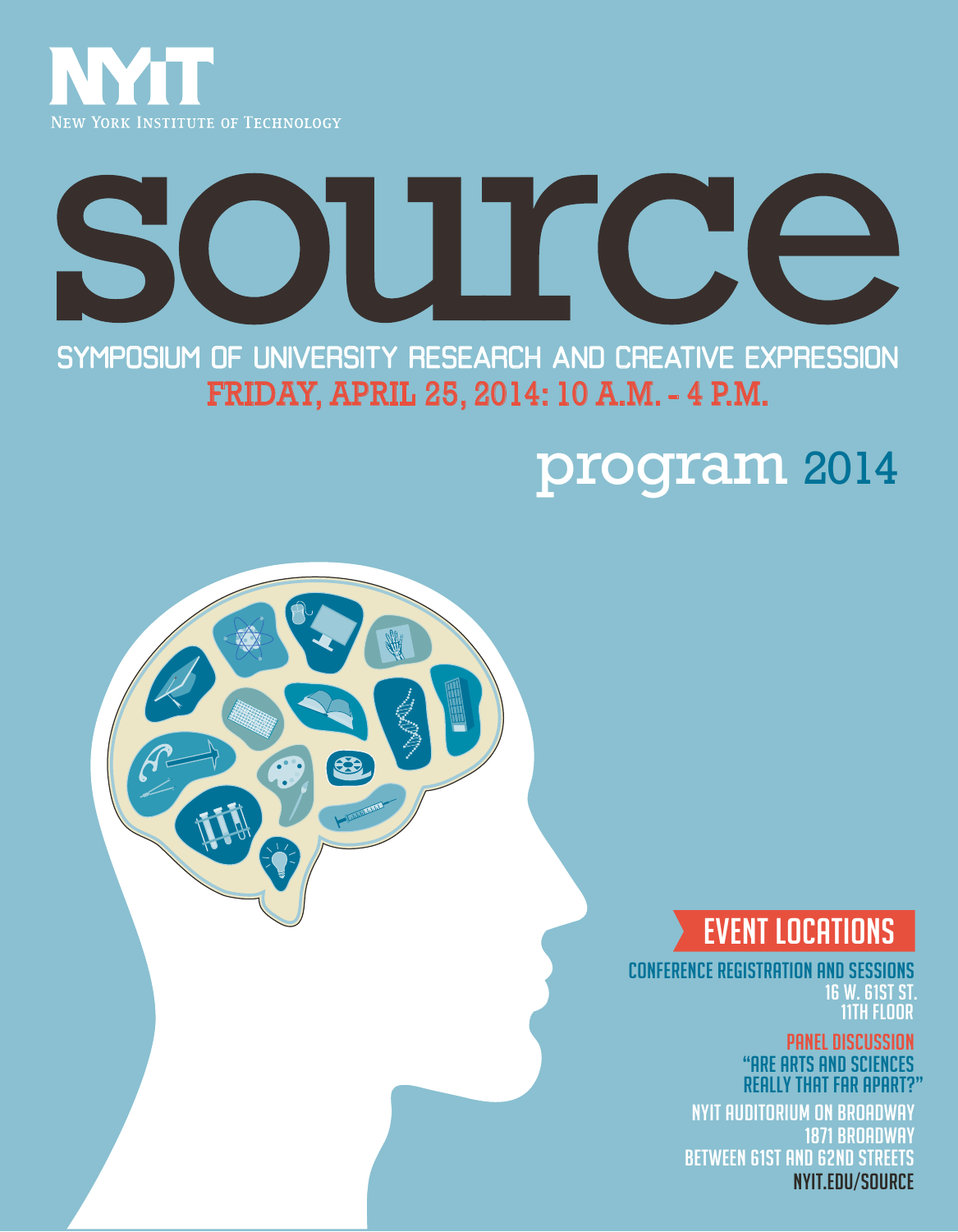#### **Symposium on University Research and Creative Expression (SOURCE) 2014**

#### **New York Institute of Technology**

Dear NYIT Faculty, Staff, Students, and Friends:

Welcome to the Eleventh Annual SOURCE of NYIT!

Creative expression and research with faculty members have become integral parts of a student's educational experience at New York Institute of Technology. The SOURCE is intended to provide a unique opportunity for students to present their research and creative scholarly work in collaboration with their faculty members and mentors. The SOURCE also generates a common ground for interdepartmental, interschool, and interdisciplinary communication.

I am very pleased to inform you that 69 abstracts were accepted for presentation and more than 175 undergraduate and graduate students of NYIT, representing all campuses, schools and colleges, have authored or co-authored these abstracts. The depth and breadth of the projects are strong indications of the quality of our teaching and learning at NYIT. I would like to take this opportunity to congratulate all the students for their academic excellence at NYIT.

Many individuals in the NYIT community have worked on the event diligently to make it a success. I would like to extend a very special thank you to all the students, faculty, administrators and volunteers who assisted with the preparation, management, and operation of SOURCE.

Sincerely,

Dr. Roger Yu, Chair SOURCE Committee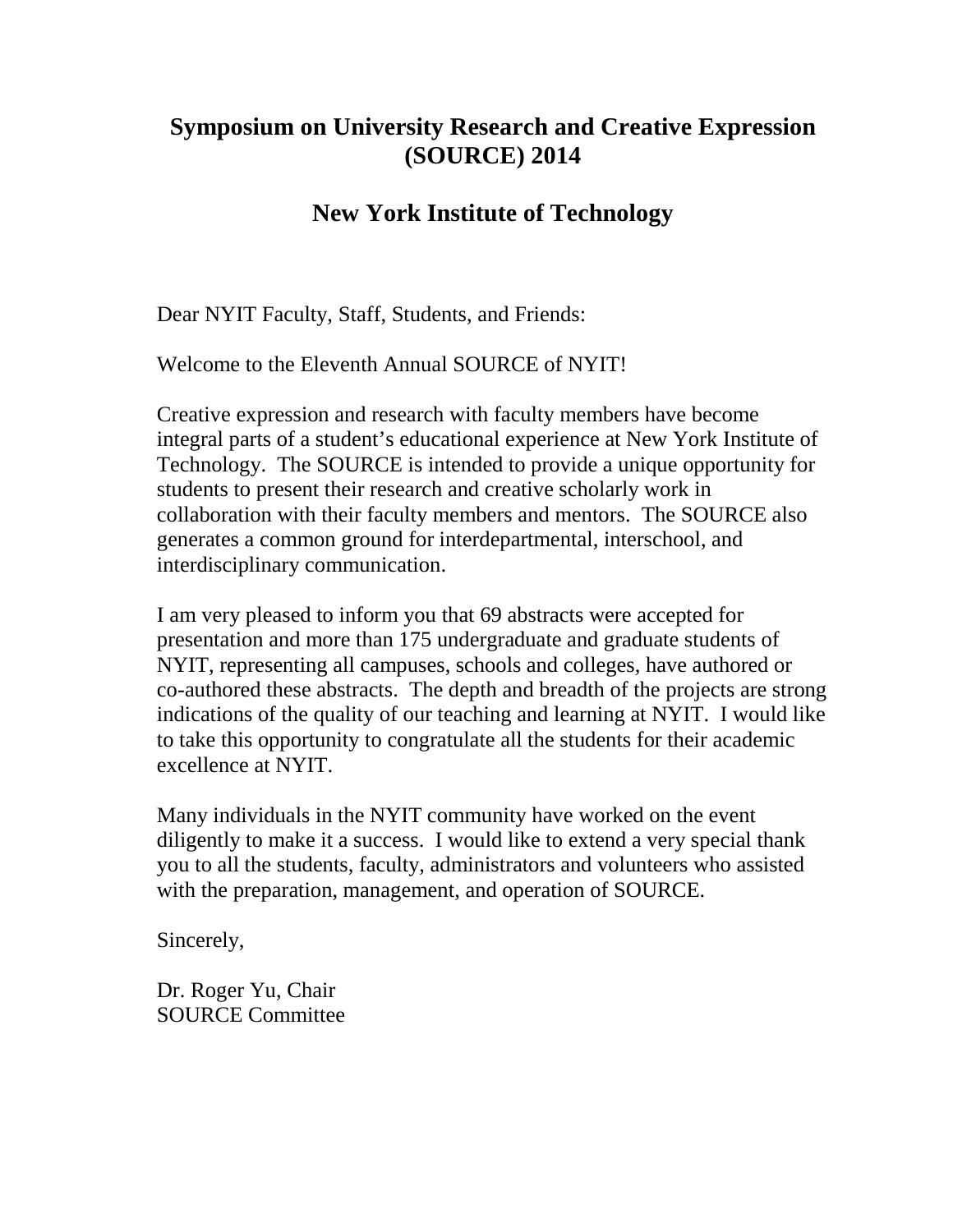| <b>Symposium on University Research and Creative Expression</b><br>2014 Program |                                                                                                                                                                                                                                                                                                                                                                                                                                                                                                                                                             |  |
|---------------------------------------------------------------------------------|-------------------------------------------------------------------------------------------------------------------------------------------------------------------------------------------------------------------------------------------------------------------------------------------------------------------------------------------------------------------------------------------------------------------------------------------------------------------------------------------------------------------------------------------------------------|--|
| $10:00$ AM - $10:20$ AM                                                         | <b>REGISTRATION and BREAKFAST</b><br>NYIT Conference Center, 11 <sup>th</sup> Floor, 16 W. 61 <sup>st</sup> Street, New York, NY 10023                                                                                                                                                                                                                                                                                                                                                                                                                      |  |
| 10:30 AM - 11:45 AM                                                             | <b>SESSION I</b>                                                                                                                                                                                                                                                                                                                                                                                                                                                                                                                                            |  |
| 12:00 PM - 1:00 PM                                                              | <b>LUNCH and PANEL PRESENTATION</b><br>"Are Arts and Sciences Really That Far Apart?"<br>PANELISTS: Kevin LaGrandeur, Associate Professor, English, Mathew Ford, Assistant Professor, Architecture,<br>Ana Petrovic, Assistant Professor, Life Sciences, Yuko Oda, Associate Professor, Fine Arts,<br>Eleni Nikitopoulos, Assistant Professor, Life Sciences, and Gail Linsenbard, Assistant Professor, Social Sciences<br><b>MODERATOR: Roger Yu, Dean, College of Arts and Sciences</b><br>NYIT Auditorium on Broadway, 1871 Broadway, New York, NY 10023 |  |
| $1:15$ PM $- 2:00$ PM                                                           | <b>EXHIBITION HALL</b>                                                                                                                                                                                                                                                                                                                                                                                                                                                                                                                                      |  |
| 2:15 PM - 3:30 PM                                                               | <b>SESSION II</b>                                                                                                                                                                                                                                                                                                                                                                                                                                                                                                                                           |  |
| 3:45 PM - 4:45 PM                                                               | <b>CERTIFICATE PRESENTATION</b><br><b>President Edward Guiliano</b><br>NYIT Auditorium on Broadway, 1871 Broadway, New York, NY 10023                                                                                                                                                                                                                                                                                                                                                                                                                       |  |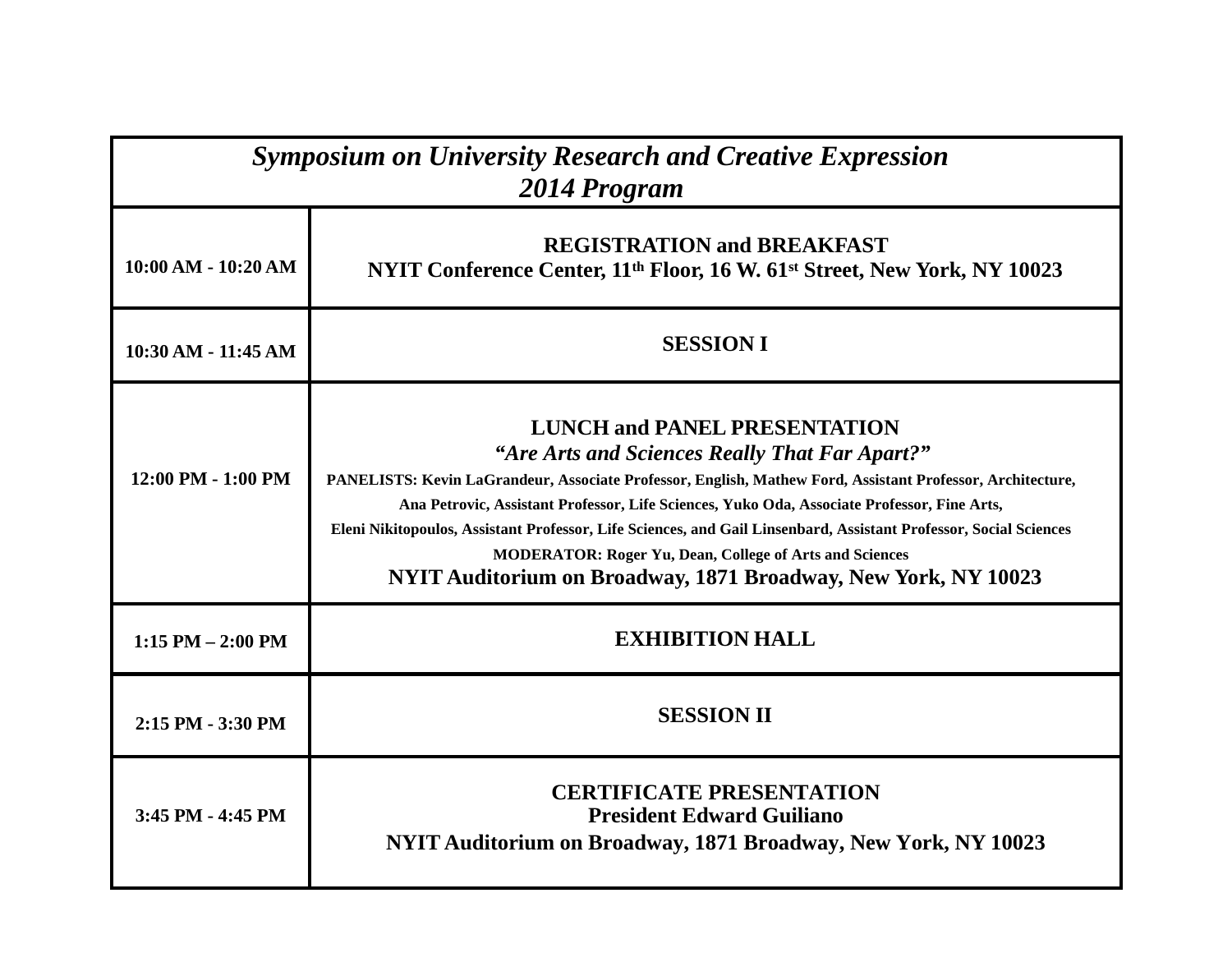| <b>Session I</b><br>10:30 AM-<br>11:45 AM | $8th$ Floor<br><b>Room 821</b><br><b>Moderator:</b><br><b>Rosemary Gallagher</b>                                                                                          | $8th$ Floor<br><b>Room 822</b><br><b>Moderator:</b><br><b>Emily Restivo</b>                 | $10^{\text{th}}$ Floor<br><b>Room 1026</b><br><b>Moderator:</b><br><b>Marianne Land</b>                                                                            | $10^{th}$ Floor<br><b>Room 1029</b><br><b>Moderator:</b><br><b>Spencer Turkel</b> |
|-------------------------------------------|---------------------------------------------------------------------------------------------------------------------------------------------------------------------------|---------------------------------------------------------------------------------------------|--------------------------------------------------------------------------------------------------------------------------------------------------------------------|-----------------------------------------------------------------------------------|
|                                           | "Trache Time Pillow"                                                                                                                                                      | "Religion and Film"                                                                         | "Osteopathic Manipulative Therapy in<br>Chronic Wound Management:<br>A Basic Protocol"                                                                             | "The Automatic Identification and<br>Diagnosing System of<br>MR Brain Images"     |
| 10:30 AM                                  | Anthony Tucker, Elizabeth Siounis,<br>Dimitra Mattes, Christopher Berg,<br>and Christa Pumerantz                                                                          | Sam Schmitz                                                                                 | Karan Lal and Danielle Defoe                                                                                                                                       | Yida Zhang, Du Zhang, Zhibo Zhu,<br>and Ziao Xu                                   |
| 10:45 AM                                  | 'Automated Pre-Ictal Phase Detection<br>Algorithm from EEG Signals"                                                                                                       | "The Future of Art Films"                                                                   | "Dose Dependance of Renal Injury in the<br>Zebrafish Laser Ablation Assay"                                                                                         | "Wireless EKG"                                                                    |
|                                           | Li Yequn, Chen Jian, Yin Xin, and<br>Du Zhang                                                                                                                             | Grace Nardi                                                                                 | Farhana Tamanna and Imran Ilahi                                                                                                                                    | Runze Dong, Linzhe Li, and<br><b>Tian Tian</b>                                    |
| 11:00 AM                                  | "Can the Substitution of Shoulder<br><b>Internal Rotation for External</b><br>Rotation During ULNT3 Evoke a<br>Comparable Neurodynamic Response<br>in Embalmed Cadavers?" | "The End of Broadcast Television"                                                           | "Alternative Nucleic Acid Structures in<br>the Macronucleaus and Micronucleus<br>of Blepharisma"                                                                   | "Robust Control System for a<br>Car Active Suspension"                            |
|                                           | Thomas Ahrens, David Block,<br>Michael Dagro, Aliza Lyon,<br>Lauren Brown, and James Falesto                                                                              | Jeanine Feudi                                                                               | Domenico Carbone and Alexia Skiadas                                                                                                                                | Syed Huda                                                                         |
| 11:15 AM                                  | "Acute Effects of<br>Aerobic Exercise and Yoga on<br>Cognitive Performance"                                                                                               | "Sleep Deprivation and Aggressive<br>Behavior"                                              | 'Immunocytochemical Staining of Tissue<br>Sections by NYIT Students: Examination<br>of Right-Handed B-DNA, Left-Handed Z-<br>DNA, and Denatured Single-Stranded D" | "Episode 1: Public, Private,<br>and Hybrid Clouds"                                |
|                                           | Jenna D'Alessandro, Ashley Vitale,<br>Kathryn Miller, Eva Freeh,<br>Stephanie Mugnai, and<br>Matthew Masciandaro                                                          | Lissette Palestro, Elyse Gagliardi,<br>Richard Melendez, Keronia Blake,<br>and Sehar Haider | Tressa Mahmood, Akshay Sharma,<br>Bisma Ansar, David Dursunian and<br>Muhammad Malik                                                                               | Asad Richardson, Jingting Yao,<br>and Paul Oliva                                  |
| 11:30 AM                                  | "The Effects of Wii Bowling on<br><b>Balance in Older Adults"</b>                                                                                                         | on Domestic Violence"                                                                       | "The Effects of Football Game Losses   "Protein Kinase C-2 Regulation of UNC-<br>18 in Caenorhabditis Elegans"                                                     |                                                                                   |
|                                           | Jaclyn Paler, Stephanie Bravo,<br>Nicholas Vitale, Preeth George,<br>and Melanie Hoffer                                                                                   | Sarah Udkow, Kerry Kaur,<br>Sabrina Moore, Jovanni Ortiz, and<br>Sophia Thermidor           | Maryam Hussain, Sofia Javaid,<br>Siddhant Kulkarni, Parth Patel,<br>Alvaro Guerrero Uribe, and Aisha Nero                                                          |                                                                                   |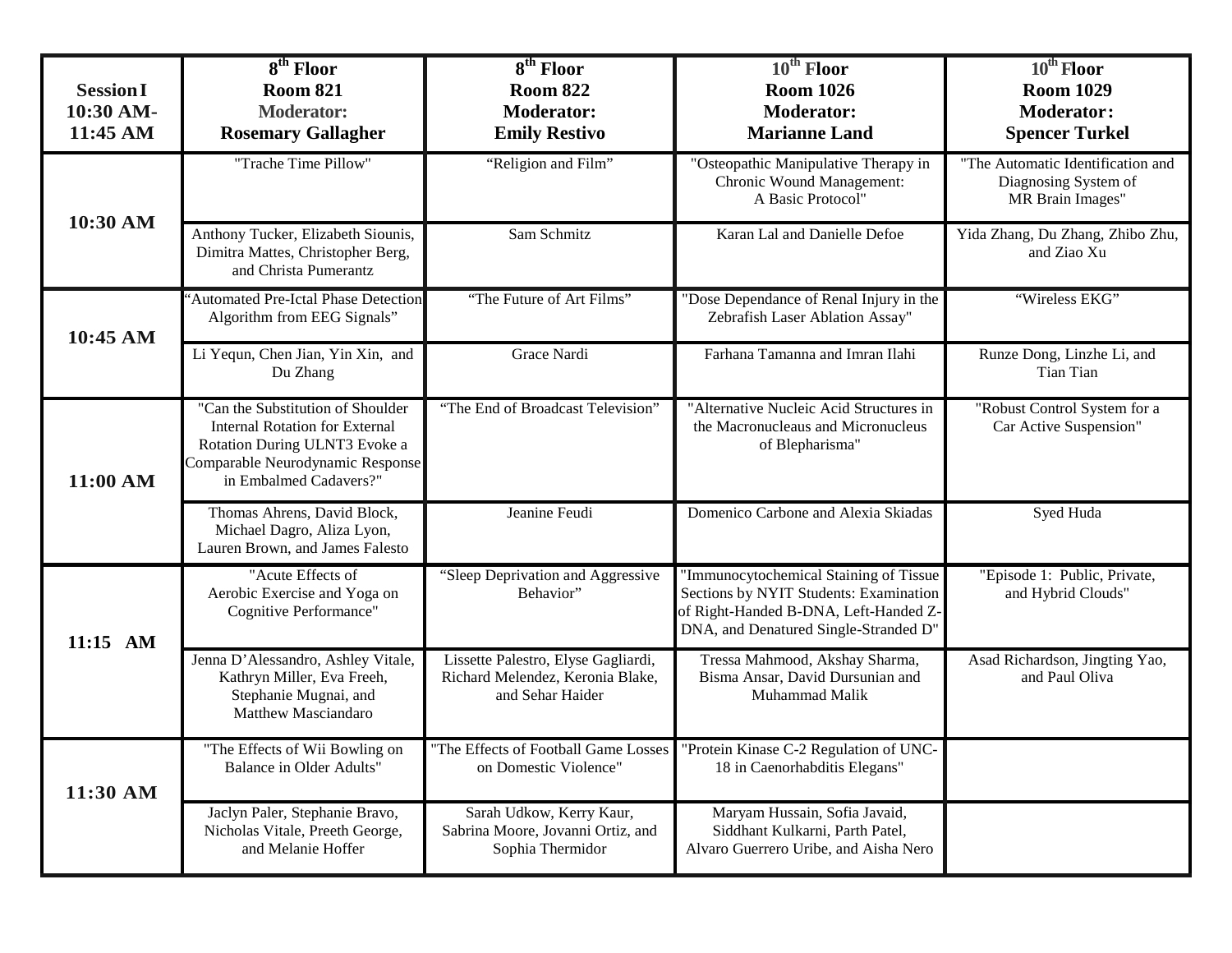| <b>Session II</b><br>2:15 PM-<br>3:30 PM | $8th$ Floor<br><b>Room 821</b><br><b>Moderator:</b><br><b>Elizabeth Donaldson</b>                               | 8 <sup>th</sup> Floor<br><b>Room 822</b><br><b>Moderator:</b><br><b>Nicholas Bloom</b>                  | $10^{\text{th}}$ Floor<br><b>Room 1026</b><br><b>Moderator:</b><br><b>Youjeong Kim</b>                             | $10th$ Floor<br><b>Room 1029</b><br><b>Moderator:</b><br><b>TBA</b>                              | $7th$ Floor<br><b>Room 723</b><br><b>Moderator:</b><br><b>TBA</b>                 |
|------------------------------------------|-----------------------------------------------------------------------------------------------------------------|---------------------------------------------------------------------------------------------------------|--------------------------------------------------------------------------------------------------------------------|--------------------------------------------------------------------------------------------------|-----------------------------------------------------------------------------------|
| 2:15 PM                                  | "2.1 GHz Passive SAW<br>Sensor Driver"                                                                          | "Becoming Hombre"                                                                                       | "The Effect of E-Commerce and<br>How It Has Altered the<br>Relationship Between<br><b>Consumers and Marketers"</b> | "The Impact of Media on<br>International Adoptions"                                              | "Dynamic Bifurcation of the<br>Swift-Hohenberg Equation"                          |
|                                          | Yin Xu, Lening Wang, and<br>Saide Zhu                                                                           | Anne-Marie Gallo                                                                                        | Sasha Thomas                                                                                                       | Catherine Gulotta                                                                                | Oreoluwa Aderemi<br>and Vikrant Sood                                              |
|                                          | "The Effects of an Acute Bout<br>of Martial Art Exercise on<br>Cognitive Performance in<br>Middle-Aged Adults"  | "The Effects of Active vs.<br>Passive Sitting on Visual<br>Acuity"                                      | "Impact of Gaming Industry<br>on Inner City Children"                                                              | "Social Media and<br>Beijing Opera"                                                              | 'Assessment of the Life Cycle<br>Carbon Footprint<br>Incandescent Lights vs. CFL" |
| 2:30 PM                                  | Christopher Douris,<br>Aleksey Zhuchkan, Amir Rand,<br>Freya Tarapore, Nicole Balder,<br>and Michael LaCasse    | Avneet Madhan, Adrian LaRosa,<br>Alyssa Mariana, and<br>Marsha Gaspard                                  | Corey Gomillion                                                                                                    | Xiaodi Wang                                                                                      | Yoav Malka                                                                        |
| 2:45 PM                                  | "A Case Study: Does Single<br>Leg Treadmill Training Aid in<br><b>Isolated Gluteus Medius</b><br>Strengthening" | "Traditional Bullying vs.<br>Cyberbullying"                                                             | "SOT Video"                                                                                                        | "The Uses and Gratifications<br>of Print Newspapers,<br>Online Newspapers and<br>Newspaper Apps" | "South Bronx Living<br>Greenways"                                                 |
|                                          | Ilona Sharapan, Al Cascio,<br>Matt Cohen, Allison Halbig,<br>Irene Kelada, and<br>Erica Melchione               | Anthony Lanzarone,<br>Erica Groover, Melisa Savin,<br>and Ashley Wade                                   | Crystal Kim, Krisztina Imre,<br>Kajsa Lundman, Iris Benhaim,<br>Bao Tran, and Fang Shen                            | John Santamaria                                                                                  | Heba ElGawish<br>and Rhoda Tsado                                                  |
| 3:00 PM                                  | "Acute Effects of Caffeine on<br>Physical and Cognitive<br>Performance in Persons with<br>Parkinson's Disease"  | "Gender Role's Perspectives in<br>Cyber Security"                                                       | "The Wandering Artists<br>Movement"                                                                                | "The Impact of the Internet<br>on Video Gaming"                                                  | "GreenKids: Saving Panda"                                                         |
|                                          | Matthew Simms,<br>Jocelyn Dennen, Robert Caridi,<br>Kelly Dougherty, and<br>Denise Crawford                     | Joseph Daru, Vanester Opoku,<br>Macy Faqiri, and<br>Merve Yesilkaya                                     | Milton Guanga,<br>Catherine Vivanco-Opazo,<br>Candace Turull, Eufenie Cham,<br>and Sophia Kiriakides               | Donnie D'Amato                                                                                   | Ajit Bali, Niket Patel,<br>Nnanna Okorie,<br>Nina Mirhabibi, and<br>Justin Chua   |
|                                          |                                                                                                                 | "An Examination of Prejudice<br>in Law Enforcement"                                                     | "Twitter Content Analysis<br>by Age"                                                                               | "Globesville"                                                                                    |                                                                                   |
| 3:15 PM                                  |                                                                                                                 | Jordan Melexenis,<br>Marissa Viggiano,<br>Stephanie Mahoney,<br>Michael Auriemmo, and<br>Vanessa Sobers | Kim Truong                                                                                                         | Dawn-Marie Waits,<br>Andre Doughty, Greg Goldat,<br>and Donnie D'Amato                           |                                                                                   |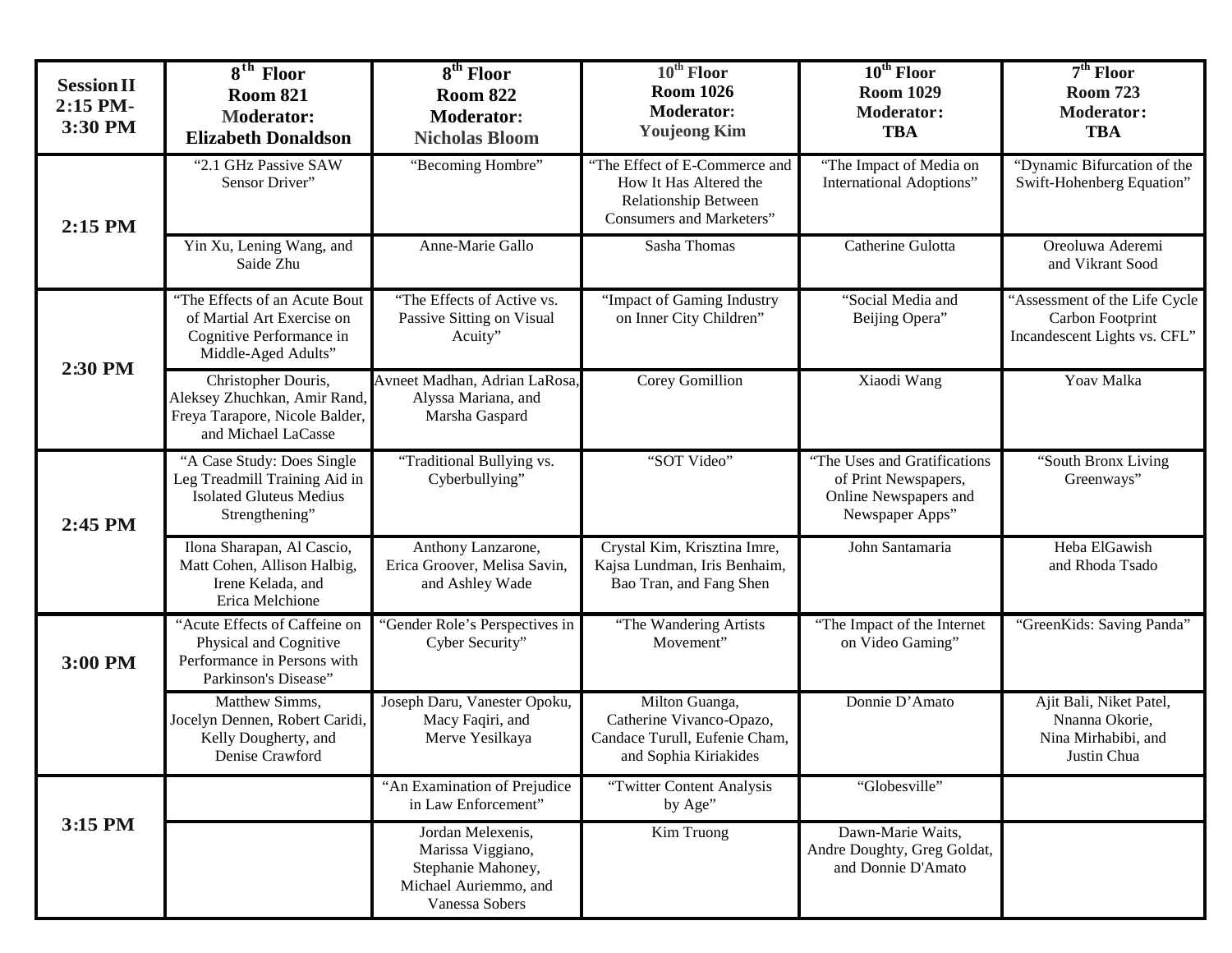| <b>On Permanent Display in Exhibition Hall</b><br><b>Conference Center Lobby, 11th Floor</b>                                                                  |                                                                 |  |
|---------------------------------------------------------------------------------------------------------------------------------------------------------------|-----------------------------------------------------------------|--|
| "Natural Chemical Products and Cancer Prevention in<br>Animal Models"                                                                                         | Ilona Aleksandrovich                                            |  |
| "The Organic Global Market"                                                                                                                                   | Catalina Salgado                                                |  |
| "Biomedical OVID/Medline Literature Computer Search by NYIT<br>Undergraduate Students: Laying the Groundwork for an<br>Immunohistochemical Human Melanoma"    | Gurinder Galhain, Rohni Kumari, and Harry Singh                 |  |
| "Effect of Hydrogen Peroxide on Cellular Content and Subcellular<br>Organization of Tight Junction Proteins, Occludin, Claudin-1,<br>ZO-1 and ZO-2, in Renal" | Angelina Voronina, Nikita Shah, Josephine Axis, and Anmol Singh |  |
| "Tracking the Kinetics of Handed Crystal Growth via<br>Time-Lapse Capture"                                                                                    | Favour Akinjiyan and Batool Chaudhry                            |  |
| "Roomi"                                                                                                                                                       | Ajay Vadav                                                      |  |
| "Science Influencing Art: A Look at the Process of Creating a<br>3D Science Fiction Vehicle from a Real World Basis"                                          | Shawn Gee                                                       |  |
| "The Role mTor-Regulated Mitophagy in<br>Maintaining Mitochondria Homeostasis in Cardiomyocytes"                                                              | <b>Tahsin Rahman</b>                                            |  |
| "Taurine Interaction with NMDA Receptor Subunits"                                                                                                             | Ana Anazco                                                      |  |
| "Elucidation of Chiral Medicinal Natural Products towards<br>Structure-Activity Relationship"                                                                 | <b>Thallys Goncalves</b>                                        |  |
| "Neocortical Molecular Layer Heterotopia in Transgenic Mouse Models"                                                                                          | Jawad Ashan                                                     |  |
| "Protein-Protein Interaction between CPG15 & Neuroligin1"                                                                                                     | Kristel Yee-Mon                                                 |  |
| "Motorized Walker to Improve Gait of People with Parkinson's Disease"                                                                                         | Corinne Fischer and Lauren Cooke                                |  |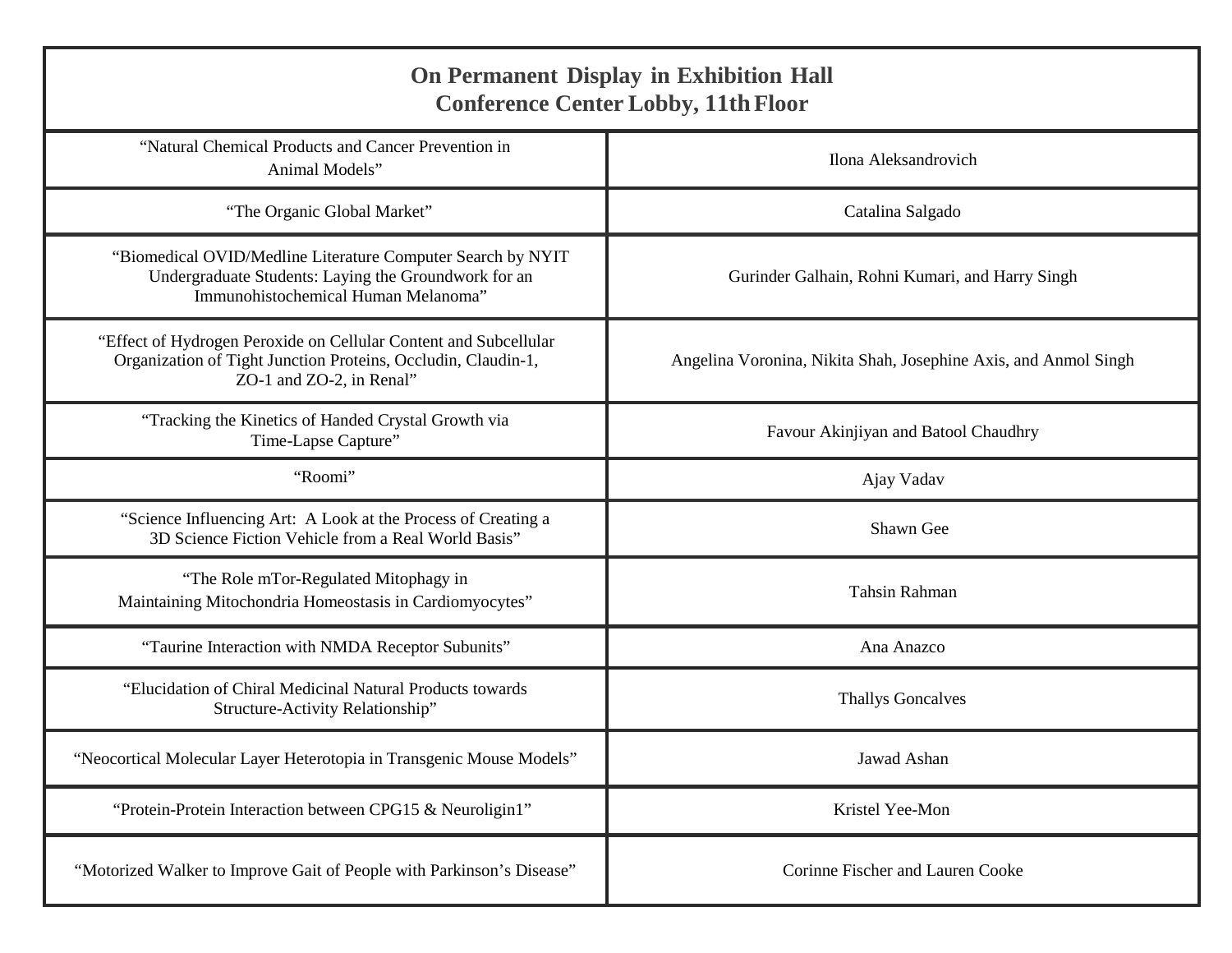| <b>On Permanent Display in Exhibition Hall</b><br><b>Conference Center Lobby, 11th Floor</b>                                                                                    |                                                                                     |  |
|---------------------------------------------------------------------------------------------------------------------------------------------------------------------------------|-------------------------------------------------------------------------------------|--|
| "Hand Eye Coordination of People with Parkinson's Disease"                                                                                                                      | Lauren Cooke and Corinne Fischer                                                    |  |
| "In Vivo Imaging of Crystalline Retinopathy using<br>Adaptive Optics Scanning Light Ophthalmoscopy"                                                                             | Ahmad Rehmani                                                                       |  |
| "The Effect of Zinc Salts on Gastrointestinal Acid Secretion"                                                                                                                   | Ronika Sethi                                                                        |  |
| "Literature Search by NYIT Students: Electrochemotherapy in the<br>Treatment of Xeroderma Pigmentosum"                                                                          | Rohni Kumari, Kristina Moffat, George Gadalla,<br>Gurinder Galhain, and Harry Singh |  |
| "Discrepancies in Depression Diagnosis Documentation:<br>An Analysis of Clinical, Social, and Demographic Variations Among<br>Older Adults in Primary Care"                     | Sarah Abdou                                                                         |  |
| "Diamonds are a Girl's Best Friend"                                                                                                                                             | David Sun, Charity Chen, Nicole Hinds, and Jennifer Nunez                           |  |
| "Molecular Tweezers Capable of Picking-Up Handed Molecules:<br>The Comparative Study"                                                                                           | <b>Manthan Patel</b>                                                                |  |
| "Determining Man-in-the-Middle Attacks in Fixed Wireless Networks<br>Using WiFi Signal Strength and Round Trip Times"                                                           | Randolph Espejo                                                                     |  |
| "Immunotherapy of Cancer with Chimeric Antigen Receptors (CARs)"                                                                                                                | Orin Pramanik and Ksenia Klementyeva                                                |  |
| "Thyroid Hormone Replacement Therapy Attenuates Atrial Remodeling<br>and Reduces Atrial Fibrillation Inducibility in a Rat Myocardial<br><b>Infarction-Heart Failure Model"</b> | Khusbu Pun                                                                          |  |
| "The Effects AMPK has on Mitophagy in Heart Cells"                                                                                                                              | Amanda Kaminaris                                                                    |  |
| "Examining the Feasibility of Converting New York State's All-purpose Energy<br>Infrastructure to One Using Wind, Water, and Sunlight"                                          | Harris (Haralambos) Mouselimos                                                      |  |
| "Testing Climate Change and Overkill Extinction Hypotheses of<br>Pleistocene Equids with Dental Mesowear"                                                                       | Ishrat Ghani                                                                        |  |
| "Association Between Lumbar Counterstrain Tender Points<br>and Lumbar Segmental Somatic Dysfunctions"                                                                           | Sarah Van Dine                                                                      |  |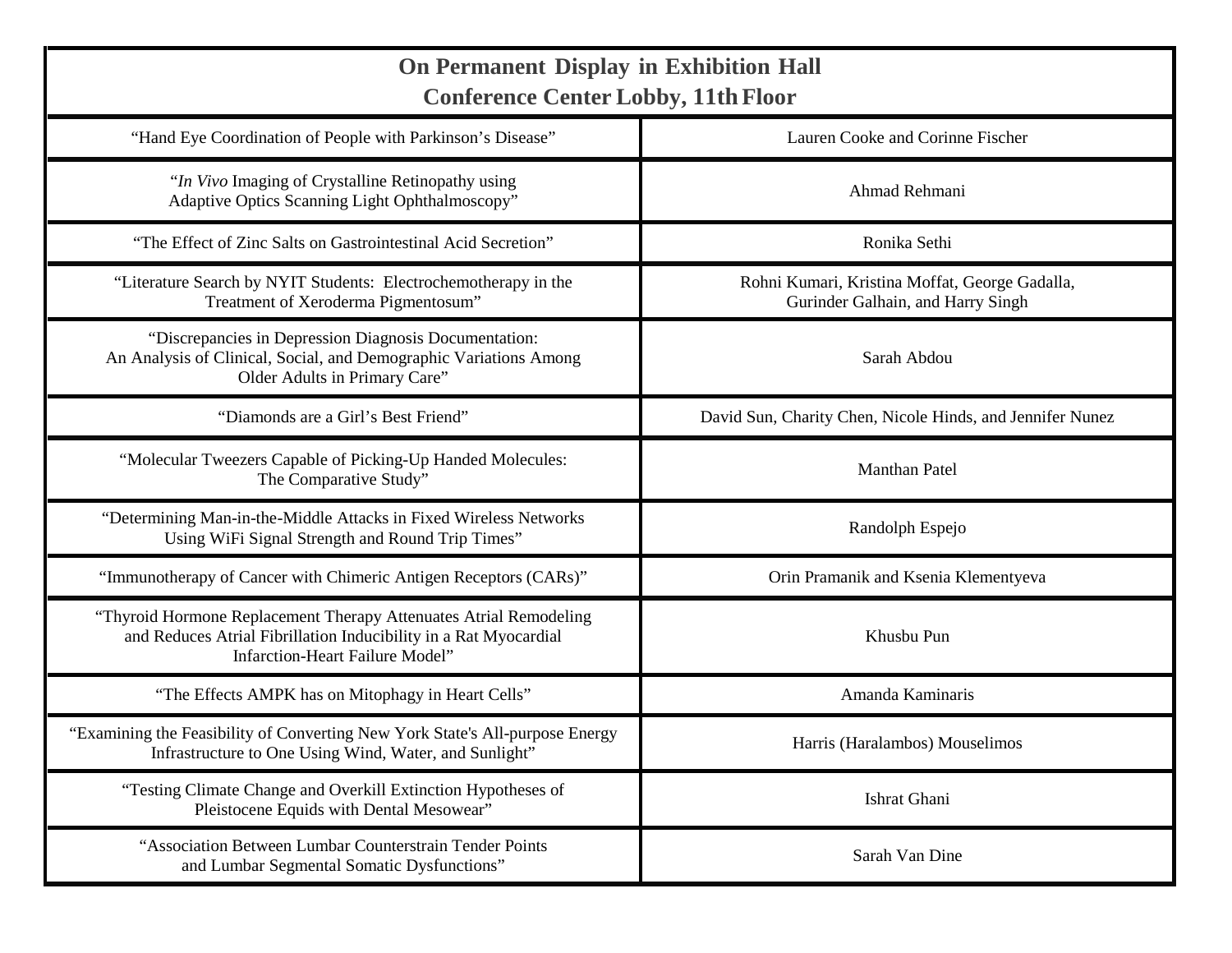# **Session I Presentations 8th Floor Room 821 Moderator Rosemary Gallagher 10:30 am - 11:45 am**

- "Trache Time Pillow" By: Anthony Tucker, Elizabeth Siounis, Dimitra Mattes, Christopher Berg, and Christa Pumerantz
- "Automated Pre-Ictal Phase Detection Algorithm from EEG Signals" By: Li Yequn, Chen Jian, Yin Xin, and Du Zhang
- "Can the Substitution of Shoulder Internal Rotation for External Rotation During ULNT3 Evoke a Comparable Neurodynamic Response in Embalmed Cadavers?" By: Thomas Ahrens, David Block, Michael Dagro, Aliza Lyon, Lauren Brown, and James Falesto
- "Acute Effects of Aerobic Exercise and Yoga on Cognitive Performance" By: Jenna D'Alessandro, Ashley Vitale, Kathryn Miller, Eva Freeh, Stephanie Mugnai, and Matthew Masciandaro

• "The Effects of Wii Bowling on Balance in Older Adults" By: Jaclyn Paler, Stephanie Bravo, Nicholas Vitale, Preeth George, and Melanie Hoffer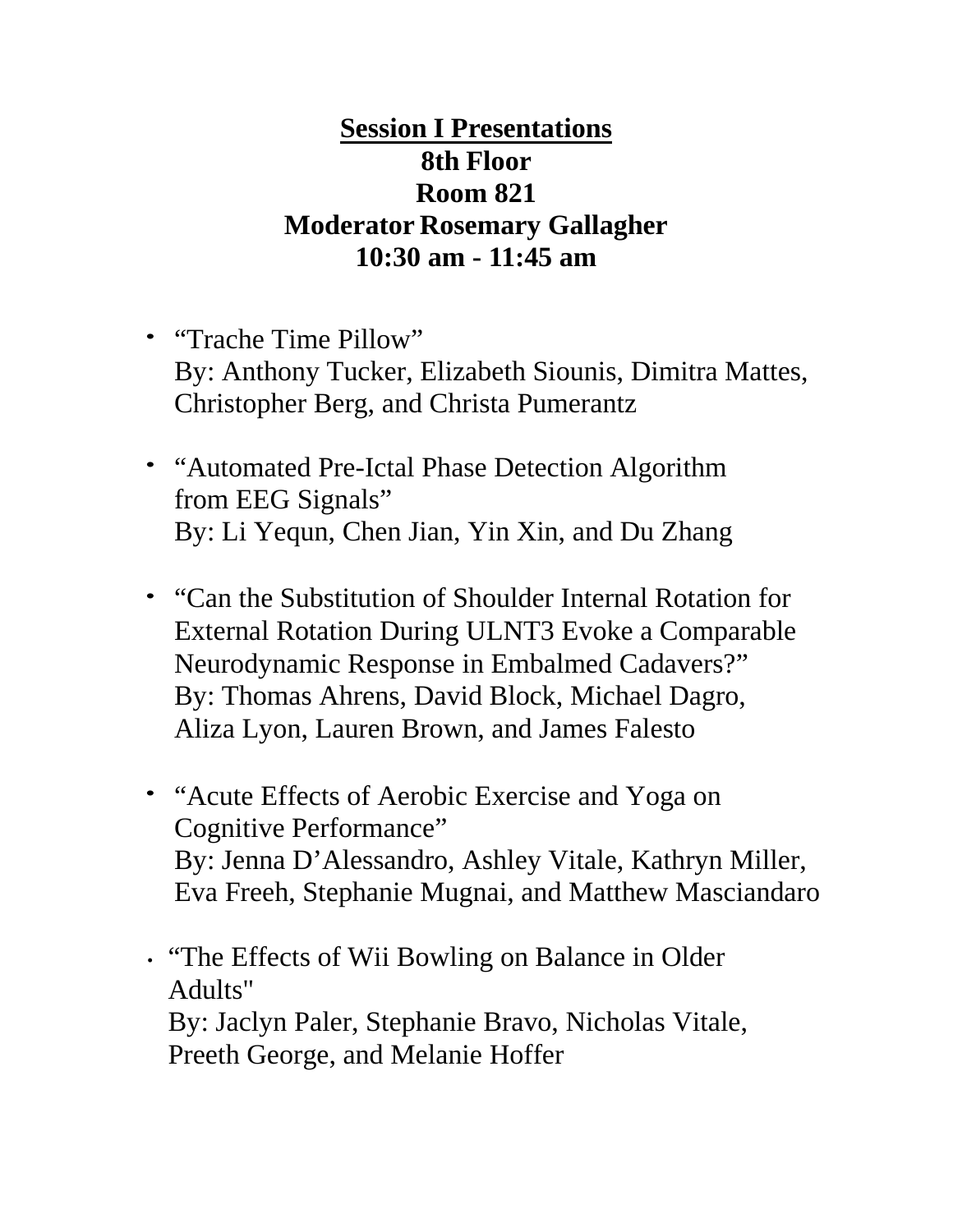# Trache Time Pillow

| <b>Student Names:</b>  | Anthony Tucker, Elizabeth Siounis, Dimitra Mattes, Christopher |
|------------------------|----------------------------------------------------------------|
|                        | Berg, Christa Pumerantz                                        |
| <b>Faculty Mentor:</b> | Joanne Scillitoe                                               |
| Department:            | Management, School of Management                               |

This presentation will introduce The Trache Time Pillow. The Trache Time Pillow is a first to market, unique solution designed to reduce the duration of tracheostomy maintenance caregiving sessions by 50%. The Trache Time Pillow enables maintenance labor to be handled by one person instead of two by allowing the patient to lay in a soothing position while also allowing caregivers to perform their job more quickly, more efficiently, and with less discomfort and anxiety for the patient.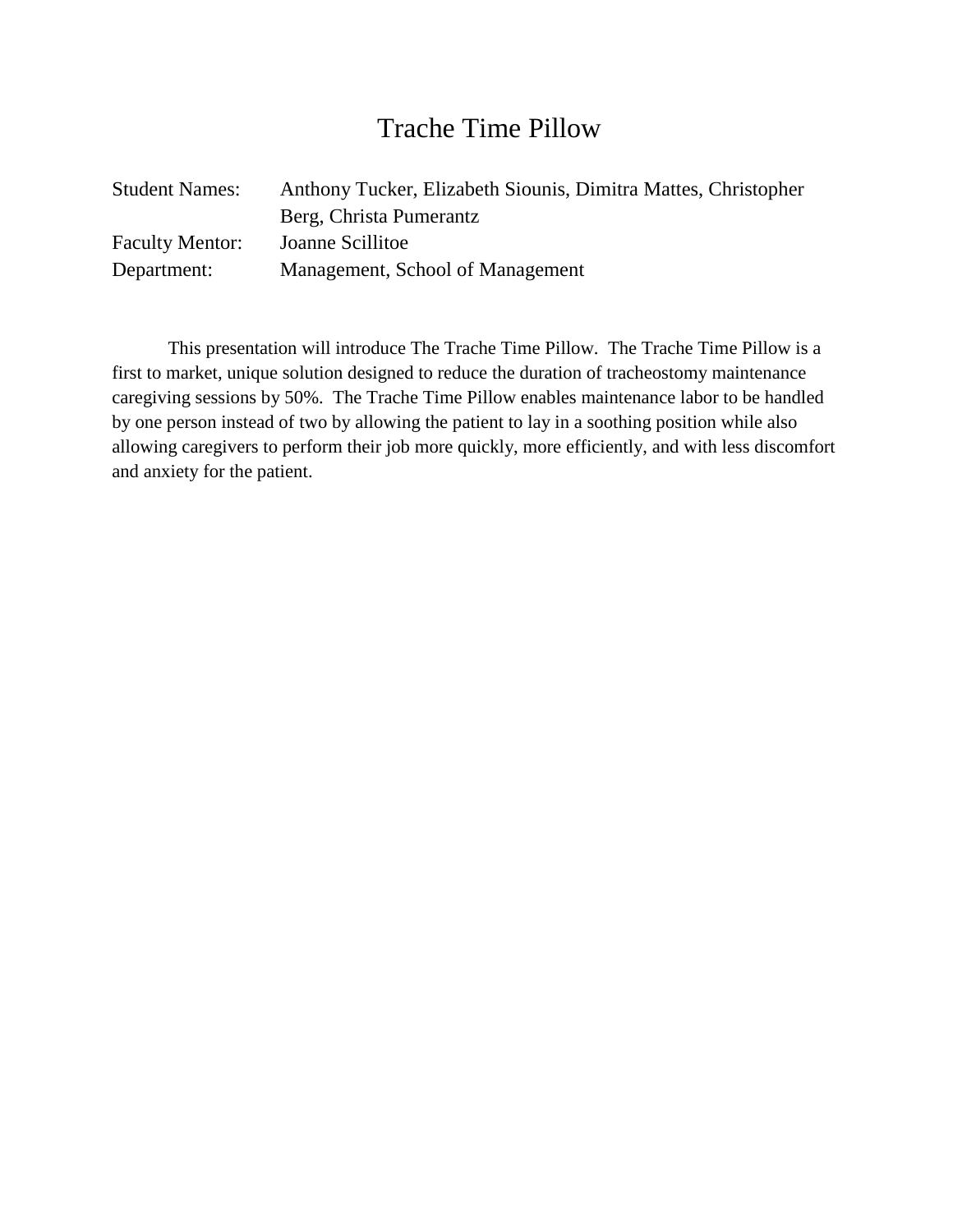#### Automated Pre-Ictal Phase Detection Algorithm from EEG Signals

Student Names: Li Yequn, Chen Jian, Yin Xin, Du Zhang Faculty Mentor: Vesna Zeljkovic Department: Electrical Engineering, School of Engineering and Computing Sciences

Epilepsy poses a significant burden to society due to associated healthcare costs to treat and control the unpredictable and spontaneous occurrence of seizures. There is a need for a quick screening process that could help neurologists diagnose and determine the patient's treatment. Electroencephalogram has been traditionally used to diagnose patients by evaluating brain functions that might correspond to epilepsy. This research focuses on developing a new classification technique and the prediction of pre-ictal states that announce epileptic seizures, from the direct EEG data analysis. The approach involves the placement of electrodes on critical regions on the patient's head as a part of a telemetry system which communicates with the EEG recorder and the DSP unit that performs automated pre-ictal state detection based on the obtained EEG signal. Studying potential preconditions and alerting the patient about a possible seizure attack so that she or he can take safety precautions has a potential to improve patient care management.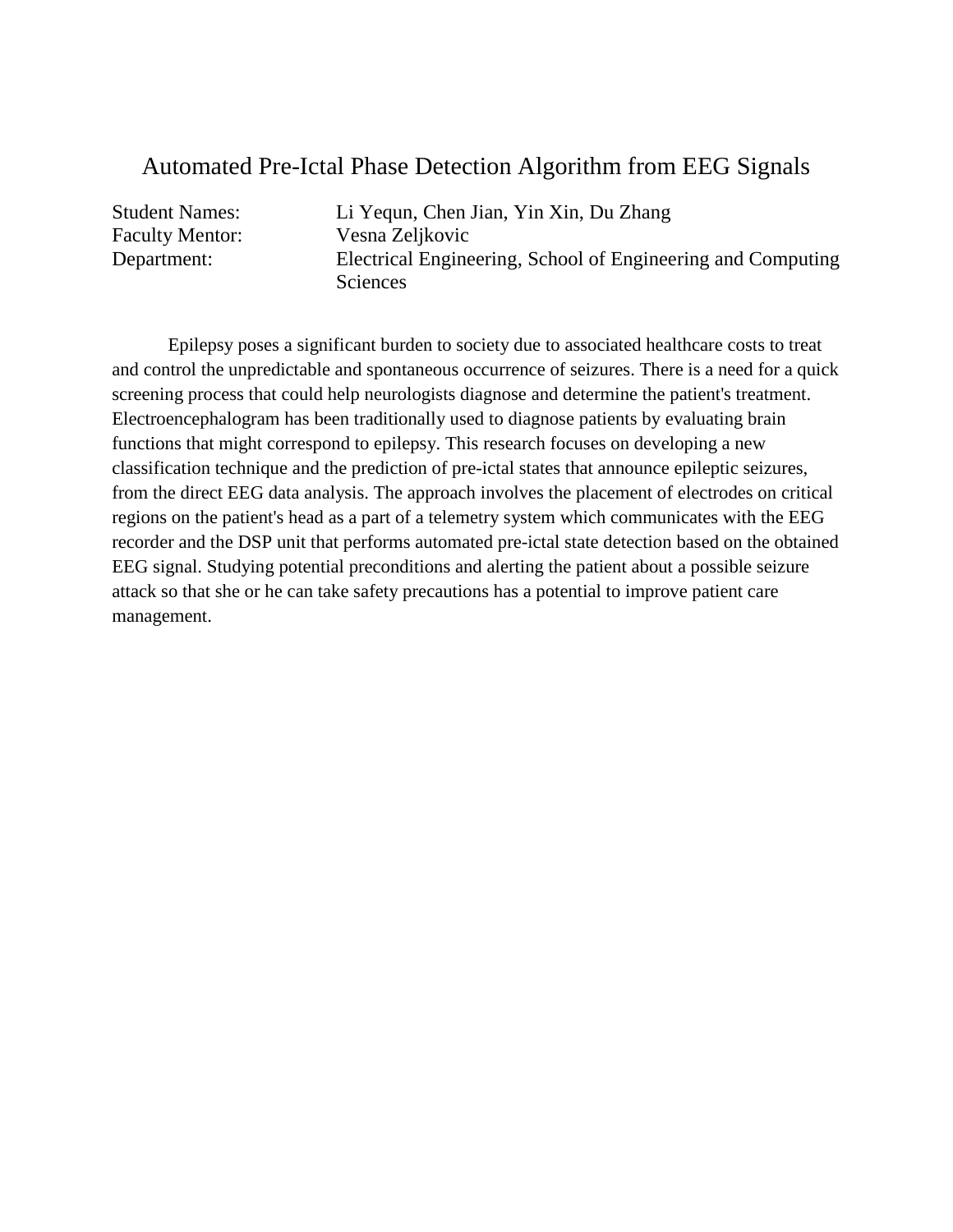### Can the Substitution of Shoulder Internal Rotation for External Rotation During ULNT3 Evoke a Comparable Neurodynamic Response in Embalmed Cadavers?

| <b>Student Names:</b>  | Thomas Ahrens, David Block, Michael Dagro, Aliza Lyon, |
|------------------------|--------------------------------------------------------|
|                        | Lauren Brown, James Falesto                            |
| <b>Faculty Mentor:</b> | Mark Gugliotti, Bennett Futterman                      |
| Department:            | Physical Therapy, School of Health Professions         |

The purpose of this study is to examine a plausible alternative to the traditional ULNT3. This alternative utilizes shoulder internal rotation as a substitute for shoulder external rotation as an ulnar nerve sensitizing maneuver. Clinical neurodynamics concerns itself with both the mechanical and physiological response of a nerve to movement. Normal mechanical responses to loading such as gliding and tension are necessary for the maintenance of normal physiologic processes including healthy blood profusion, axonal conduction, and target tissue innervation. Compression along the nerve's pathway can lead to impaired nerve mobility, decreased nerve conduction velocity, nerve damage, and loss of function. Neurodynamic maneuvers are utilized by orthopedic manual therapists to identify and treat these adverse responses and ensure healthy gliding and tension along the nerves of the body. ULNT3 is one such maneuver used to bias the ulnar nerve. It utilizes passive wrist/finger extension, forearm pronation, elbow flexion, shoulder external rotation, shoulder girdle depression, and shoulder abduction. Patients presenting with limited shoulder external rotation are often prohibited from this position due to an increase in pain and/or articular limitation. In this study, the mechanical loading of the ulnar nerve on cadavers using the traditional ULNT3 maneuver was compared to an experimental substituting shoulder external rotation with shoulder internal rotation. Six cadavers with a mean age 80.3+9.13 years (range 65-88 years) were used in this study. Each cadaver was placed in the traditional ULNT3 position followed by the experimental ULNT3 position with shoulder internal rotation. Linear excursion (mm) and percent strain (%) of the ulnar nerve were recorded throughout both maneuvers using a differential reluctance transducer. During both methods, goniometric measurements were recorded at the conclusion of each sequentially imparted passive joint motion. Statistical analysis was performed using the Pearson product moment coefficient of correlation (r) with an alpha level of ( $p = < .05$ ). A very strong correlation ( $r = .98$ ) was shown to exist between maneuvers and this relationship was determined as significant ( $p=0.01$ ). In 50% of subjects the total linear excursion and percent strain was greater in the experimental maneuver. The component motion of shoulder internal rotation (0.037805mm) yielded a greater linear excursion when compared to shoulder external rotation  $(-0.03538$ mm) despite their difference in excursion direction. The component motion of shoulder internal rotation (0.945%) also yielded a greater percent strain when compared to shoulder external rotation (0.089%) despite their difference in strain direction. This study provides evidence that shoulder internal rotation is a viable substitute for providing strain along the ulnar nerve when compared to shoulder external rotation during the ULNT3. Further research involving living subjects will be needed to assess the effectiveness of the experimental maneuver in the clinical setting.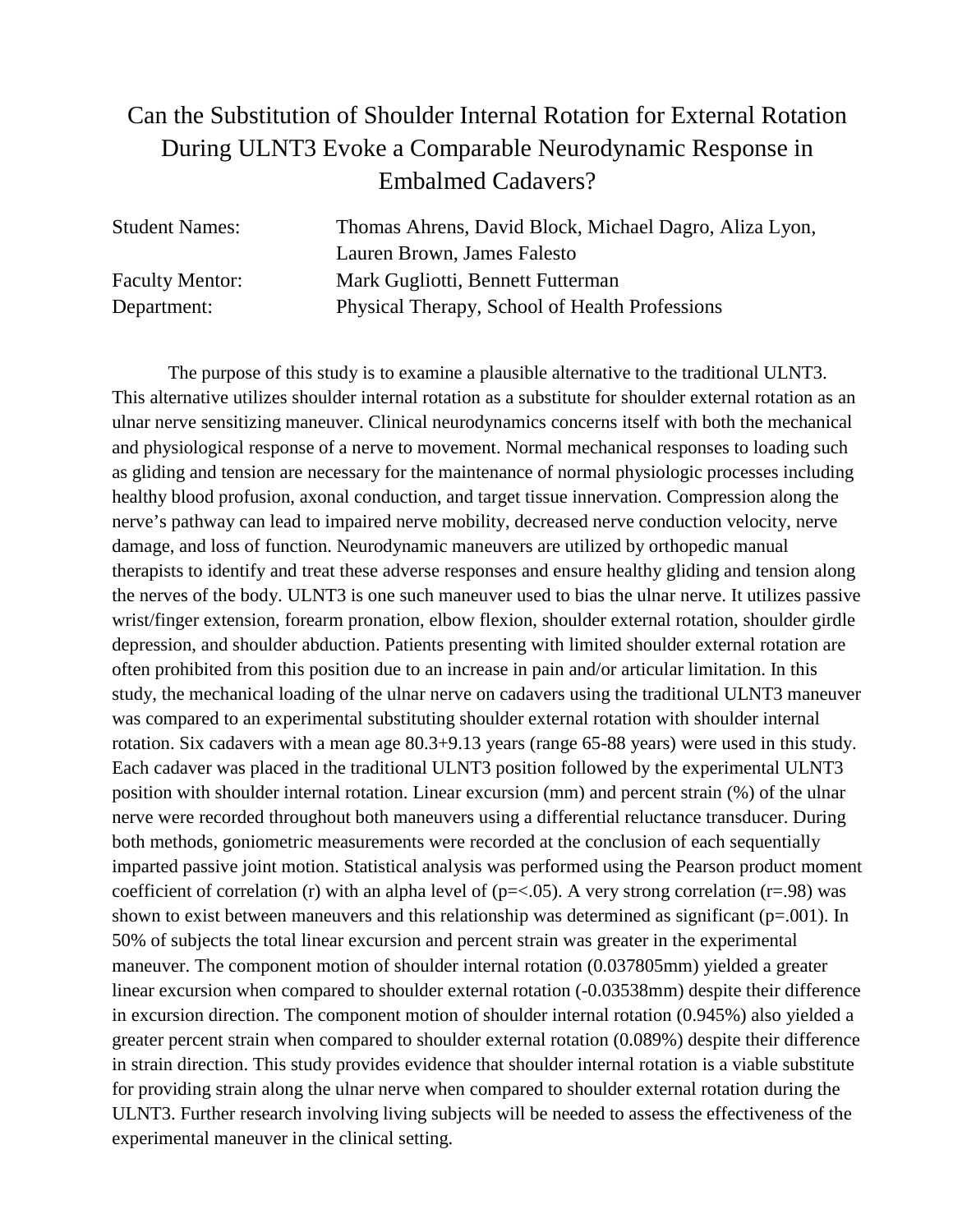#### Acute Effects of Aerobic Exercise and Yoga on Cognitive Performance

| <b>Student Names:</b>  | Jenna D'Alessandro, Ashley Vitale, Kathryn Miller, |
|------------------------|----------------------------------------------------|
|                        | Eva Freeh, Stephanie Mugnai, Matthew Masciandaro   |
| <b>Faculty Mentor:</b> | Cheryl Hall                                        |
| Department:            | Physical Therapy, School of Health Professions     |

The purpose of the study is to determine the acute effects of aerobic exercise and yoga on cognitive performance in healthy college-aged students. Seventeen college-aged students volunteered to perform 20 minutes each of aerobic exercise, yoga, and seated rest (control) in random order on three separate days at NYIT, Old Westbury. The aerobic exercise condition included walking at 65% of maximum predicted heart rate and at a subjective rate of perceived exertion (RPE) between 12-14/20 on the Borg RPE scale. The yoga portion consisted of 16 beginner poses and deep breathing exercises with video instruction from an iPad application, "Simply Yoga". The dependent variables were cognitive performance, blood pressure, heart rate, and RPE. Cognitive performance was assessed by a neuropsychological battery consisting of the Stroop Color and Word Test, Symbol Digit Modalities Test (SDMT), and the Memory section of the Montreal Cognitive Assessment (MoCA) administered immediately before and after each of the three conditions. Blood pressure, heart rate and respiratory rate were measured at baseline and immediately after each condition. Heart rate and RPE were collected every 5 minutes during each of the 20-minute conditions. Data are currently being analyzed. Our primary hypotheses are, 1) the aerobic exercise and yoga conditions will both have greater positive effects on cognitive performance than the control condition; 2) the yoga condition will have a greater effect on cognitive performance than the aerobic exercise condition possibly due to greater cortical and autonomic nervous system involvement during the performance of the yoga exercises. Our secondary hypothesis is that the aerobic exercise and yoga conditions will both have greater effects on blood pressure, heart rate, and RPE than the control condition. The findings of this study may have implications for optimizing cognitive performance during lecture and study time as well as for improving cardiovascular health and decreasing stress in college-aged students.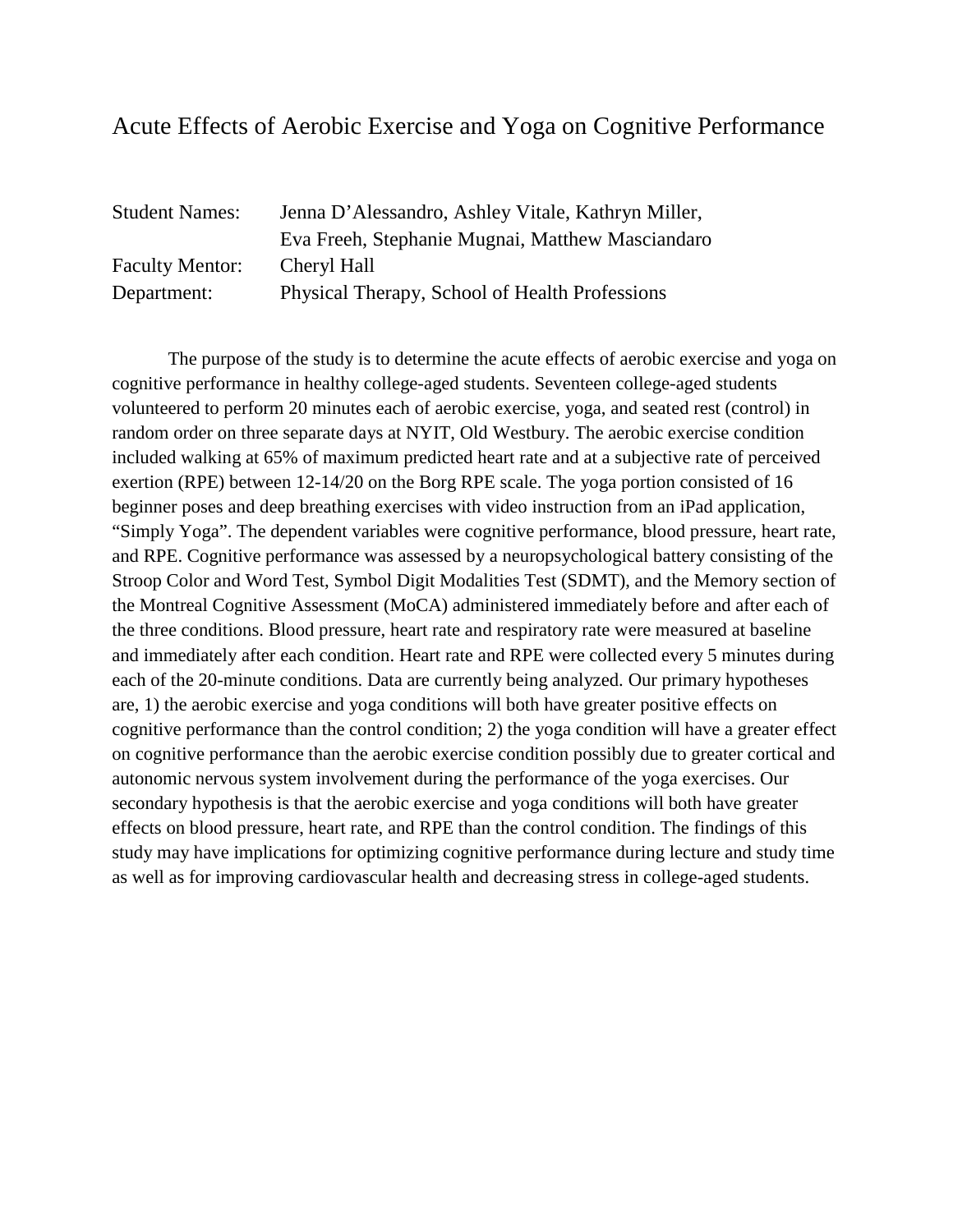#### The Effects of Wii Bowling on Balance in Older Adults

| <b>Student Names:</b>  | Jaclyn Paler, Stephanie Bravo, Nicholas Vitale, |
|------------------------|-------------------------------------------------|
|                        | Preeth George, Melanie Hoffer                   |
| <b>Faculty Mentor:</b> | Teresa Ingenito                                 |
| Department:            | Physical Therapy, School of Health Professions  |

The purpose of this study is to investigate the effects of playing the Wii Bowling game on balance in older adults. The study consisted of 20 subjects all of which were over the age of 65. There were 9 females and 6 males at the end of the study enrolled, as some subjects dropped out. The subjects were placed in either the control group or the experimental group based on convenience. The experimental group participated in Wii bowling for 30 minutes twice a week, while the control group did not participate in Wii bowling. Pre/Post outcome measures included the Berg Balance Test and the Timed Up and Go Test. The research design used was a pretestposttest control group design using a sample of volunteers from a nursing home that were instructed on playing the Wii for a period of time. The independent variable was the Wii Bowling game as the intervention; and the dependent variable was balance. An anova was used to show that there were no differences between the groups at the outset. Significant differences were only found in the Berg Balance Test scores of the experimental group pre and post intervention. No significant differences were found in the pre and post TUG scores of the experimental group, nor in the pre and post BERG and TUG scores of the control group. Participating in Wii bowling twice a week for 30 minutes for 8 weeks may be seen as an option to improve balance in older individuals; however further studies need to be performed given the small sample size and sample of convenience.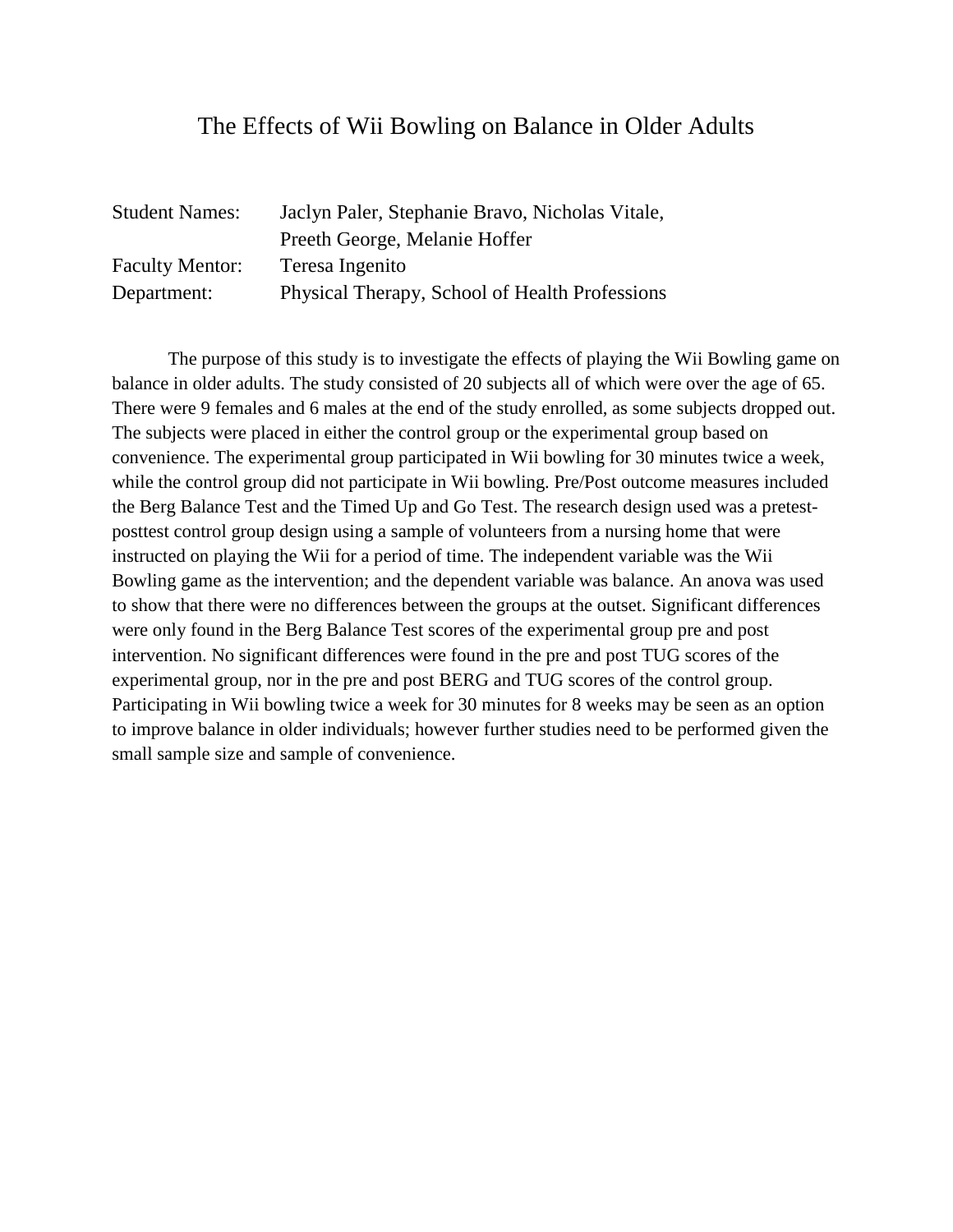**Session I Presentations 8th Floor Room 822 Moderator Emily Restivo 10:30 am - 11:45 am**

- "Religion and Film" By: Sam Schmitz
- "The Future of Art Films" By: Grace Nardi
- "The End of Broadcast Television" By: Jeanine Feudi
- "Sleep Deprivation and Aggressive Behavior" By: Lissette Palestro, Elyse Gagliardi, Richard Melendez, Keronia Blake, and Sehar Haider
- "The Effects of Football Game Losses on Domestic Violence" By: Sarah Udkow, Kerry Kaur, Sabrina Moore, Jovanni Ortiz, and Sophia Thermidor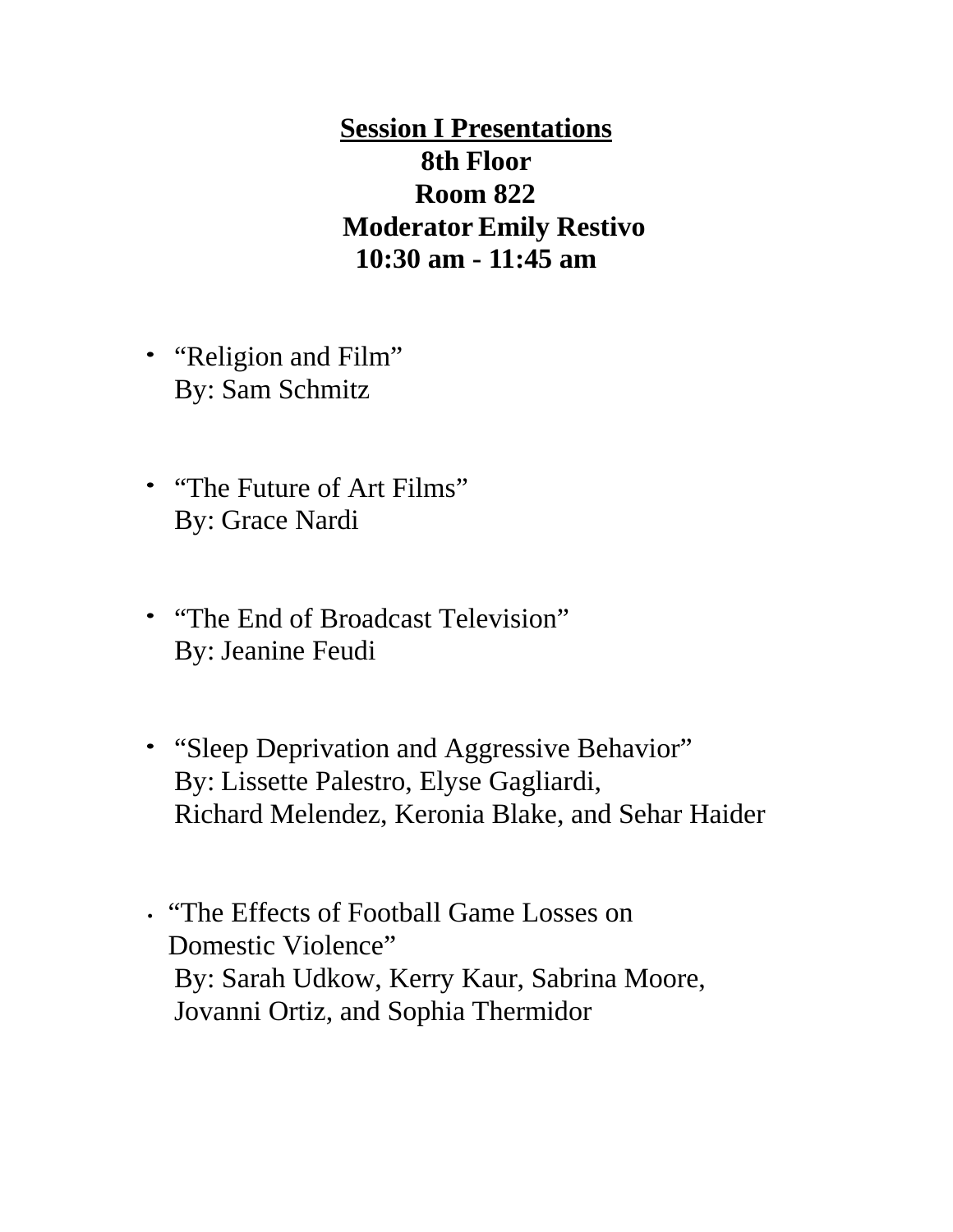#### Religion and Film

| <b>Student Name:</b>   | Sam Schmitz                                      |
|------------------------|--------------------------------------------------|
| <b>Faculty Mentor:</b> | James Fauvell                                    |
| Department:            | Communication Arts, College of Arts and Sciences |

Recent films representing the thematic events from the Bible have received a mixed reception from audiences. With organized religions' attendance down each year in the United States, society needs to establish a new mythology to keep American values alive. In order to preserve the values religion teaches, some filmmakers will have to devise and innovate new stories separate from the biblical text to appease the growing population of people parting with religion. This presentation will provide: an explanation of why religious movies receive negative reception, an exploration of why mythology is necessary in organized societies, and an insight as to how current and future filmmakers will piggyback this movement and turn it in the right direction.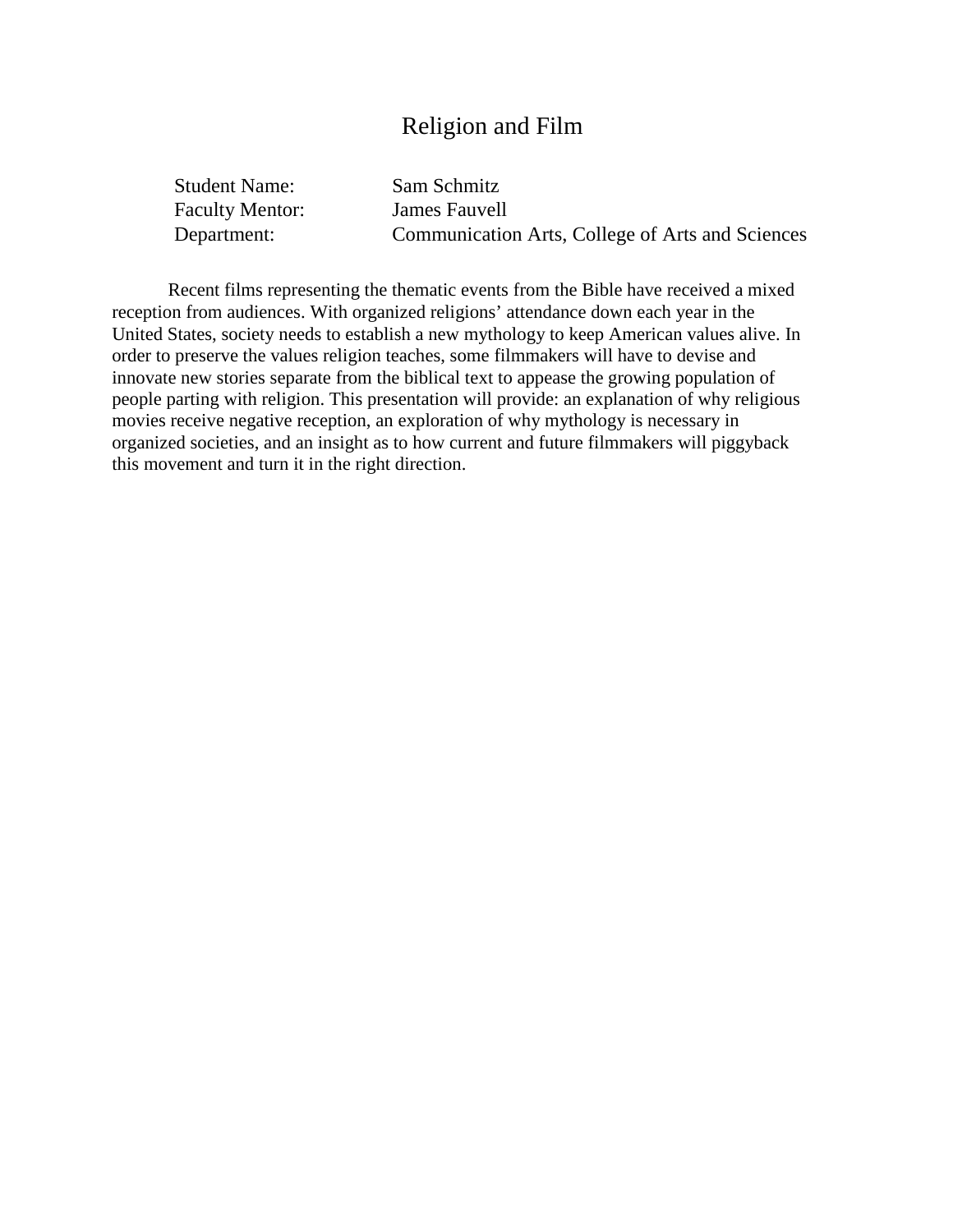#### The Future of Art Films

Student Name: Grace Nardi Faculty Mentor: James Fauvell

Department: Communication Arts, College of Arts and Sciences

While big blockbuster films continue to flourish, there is a new market developing for art films. This paper will do the following: identify the new audience for art films and explain why directors are choosing this genre, explain why more art films are being made, and define what qualifies as art films, and explain why they are becoming more readily available and profitable. Focus is on the impact these films are having/will have on their audiences while looking at the future of this industry.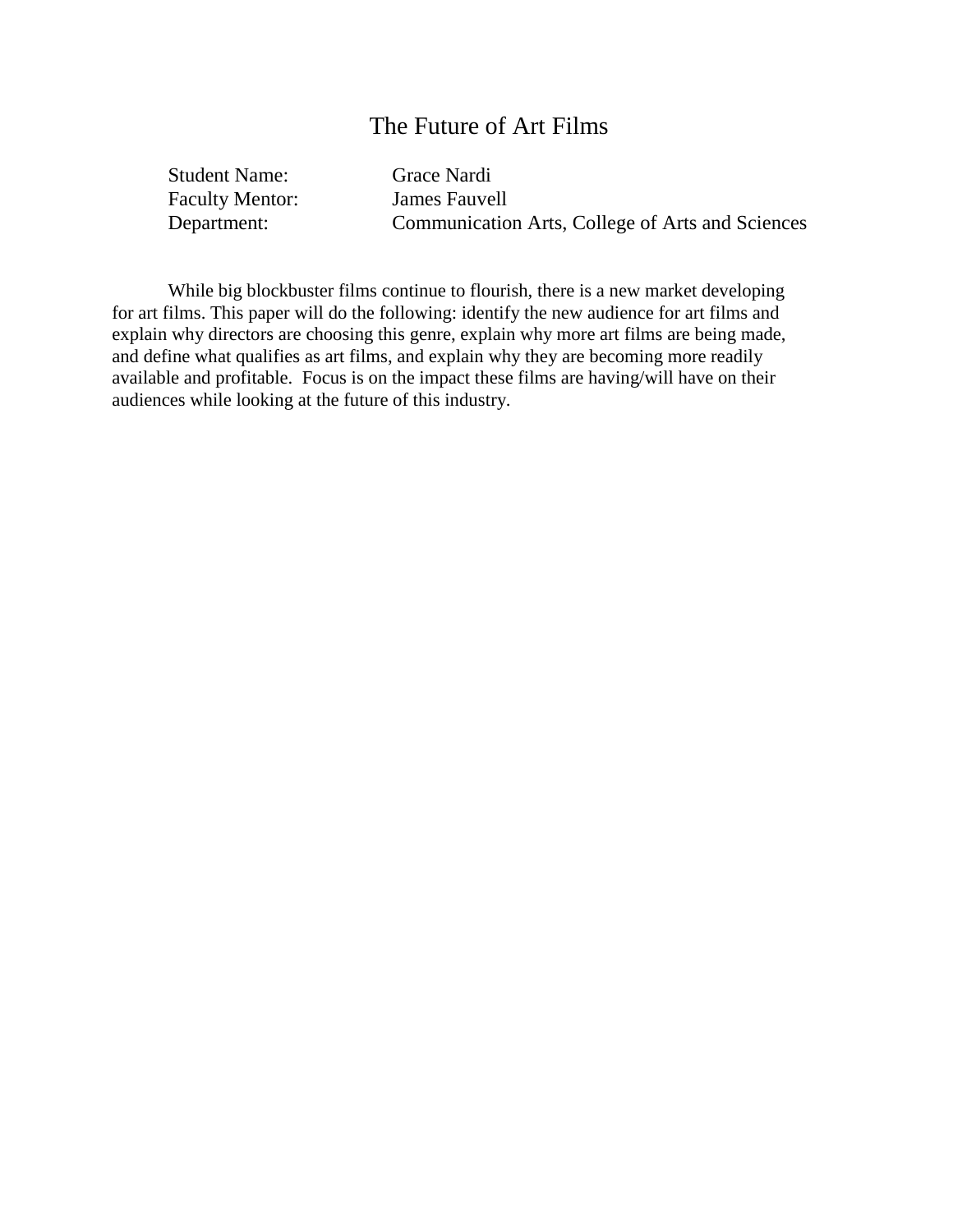#### The End of Broadcast Television

| <b>Student Name:</b>   | Jeanine Feudi                                    |
|------------------------|--------------------------------------------------|
| <b>Faculty Mentor:</b> | James Fauvell                                    |
| Department:            | Communication Arts, College of Arts and Sciences |

As technology becomes more user friendly, the web has, and will continue to become a fast and growing platform for various artists to showcase their work. This will ultimately put an end to broadcast television as we know it.

This presentation will:

- Explain the benefits of online channels such as YouTube for an artist.
- Explore the cost differences between cable and online television.
- Explore the future of web series and cable television.
- Examine the future of television and web TV looking at new forms of programing.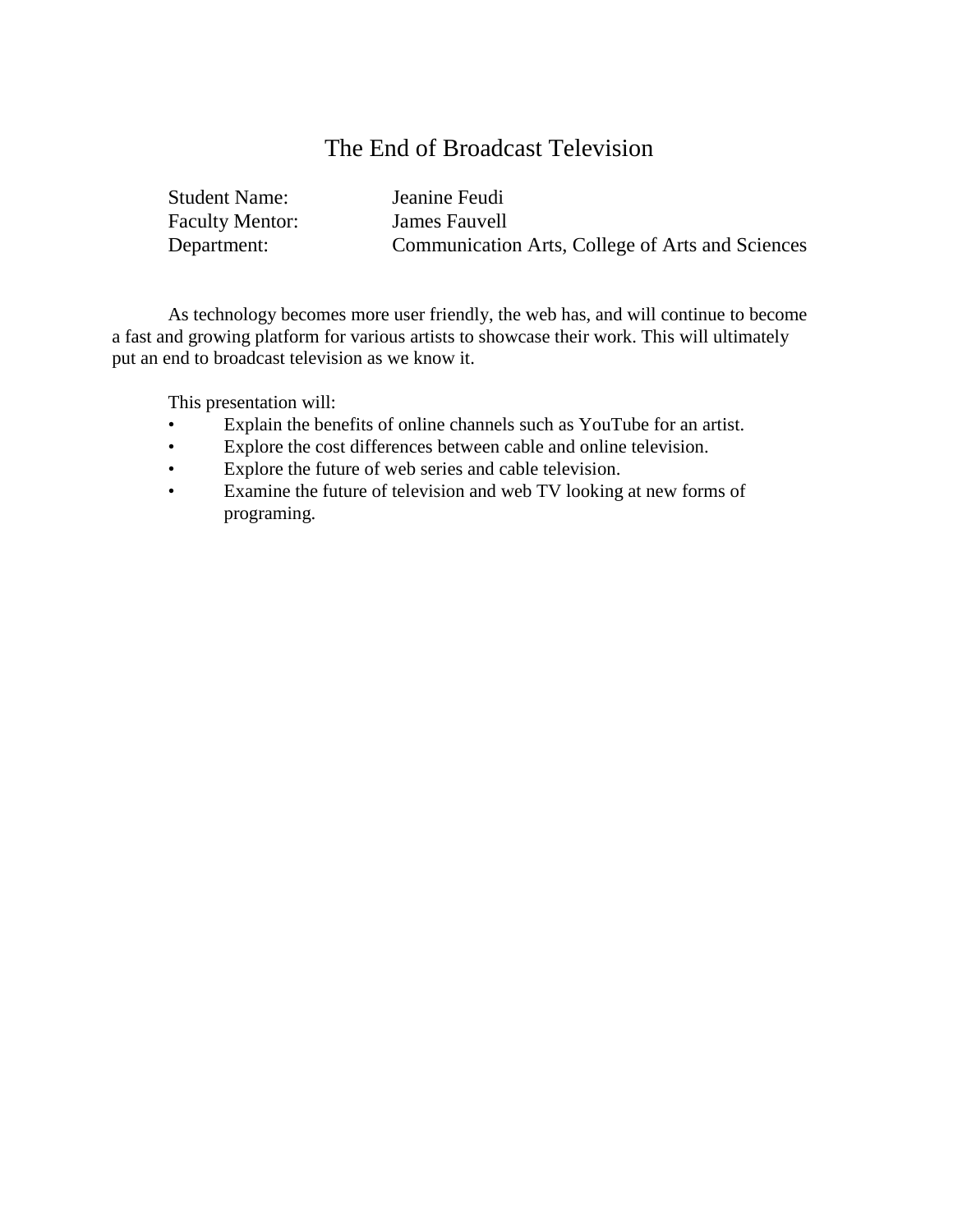#### Sleep Deprivation and Aggressive Behavior

| <b>Student Names:</b>  | Lissette Palestro, Elyse Gagliardi, Richard Melendez, |
|------------------------|-------------------------------------------------------|
|                        | Keronia Blake, Sehar Haider                           |
| <b>Faculty Mentor:</b> | <b>Emily Restivo</b>                                  |
| Department:            | Behavioral Sciences, College of Arts and Sciences     |

Studies have linked sleep deprivation to several different symptoms. Previous research studies showed that those with sleep deprivation were more susceptible to engaging in risky behavior including substance abuse, hostility, and aggression. This was due to a decrease in self-control and an increase in impulsivity. The purpose of this study is to understand how the lack of sleep can affect a person's behavior in a negative manner and impact their lives. A sample of approximately 100 undergraduate students from the New York Institute of Technology-Old Westbury Campus will be asked to take part in this study by taking a survey. The survey consisted of multiple-choice and fill-in-the-blank questions. We hypothesized that an increase in sleep deprivation resulted in an increase in aggressive behavior.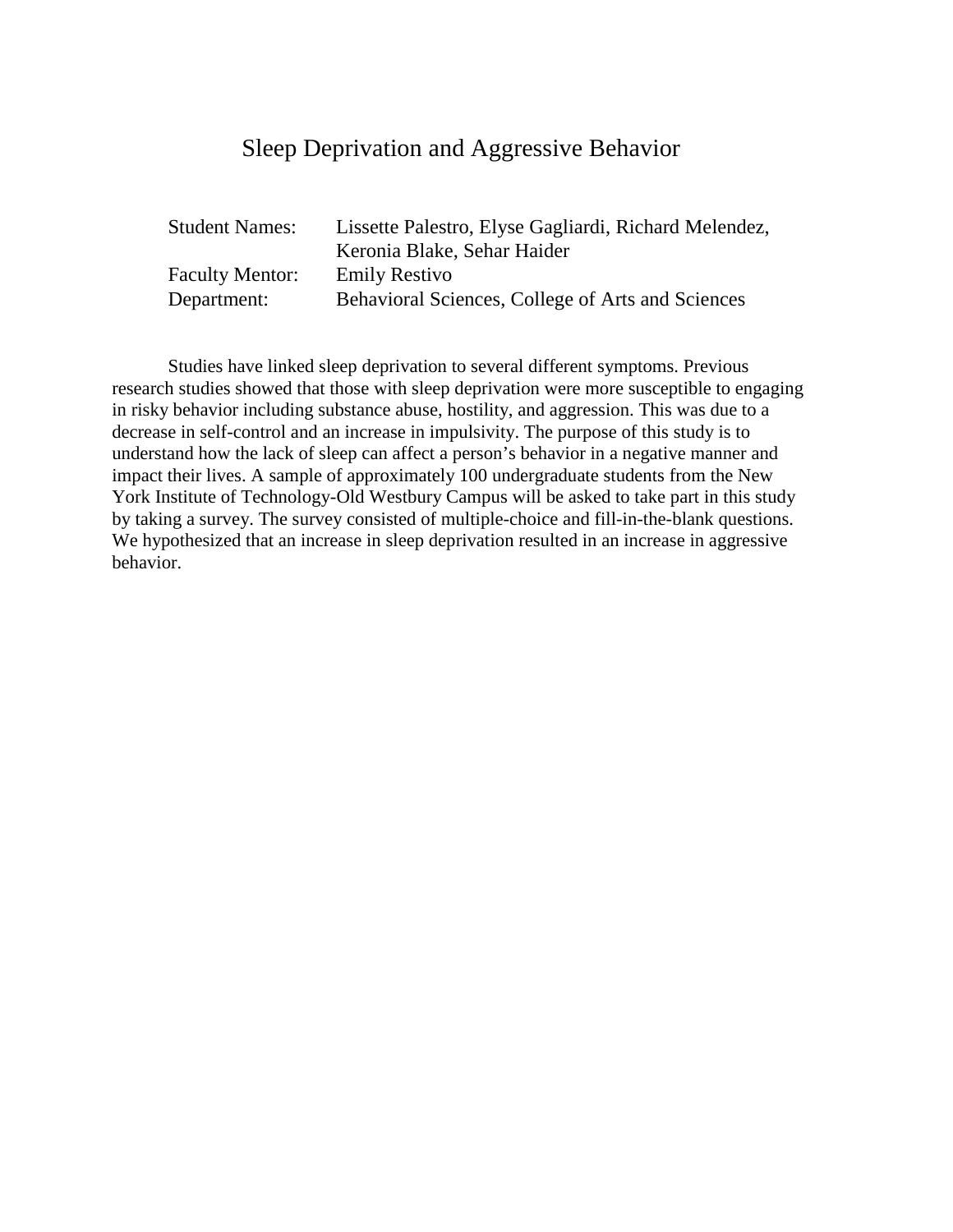#### The Effects of Football Game Losses on Domestic Violence

| <b>Student Names:</b>  | Sarah Udkow, Kerry Kaur, Sabrinna Moore,          |
|------------------------|---------------------------------------------------|
|                        | Jovanni Ortiz, Sophia Thermidor                   |
| <b>Faculty Mentor:</b> | Beth Adubato                                      |
| Department:            | Behavioral Sciences, College of Arts and Sciences |

The purpose of this study is to discover a relationship between televised football games and domestic violence. We hypothesized that domestic violence rates increased during and the six-hour period after the game of a major televised football game. The investigation assessed the domestic violence rates during football games in Baltimore, Maryland. The data was collected from the established secondary police data from the Baltimore Police Department. We examined those domestic violence statistics from the 2012-2013 NFL and MLB seasons in the Baltimore area during a six hour time period.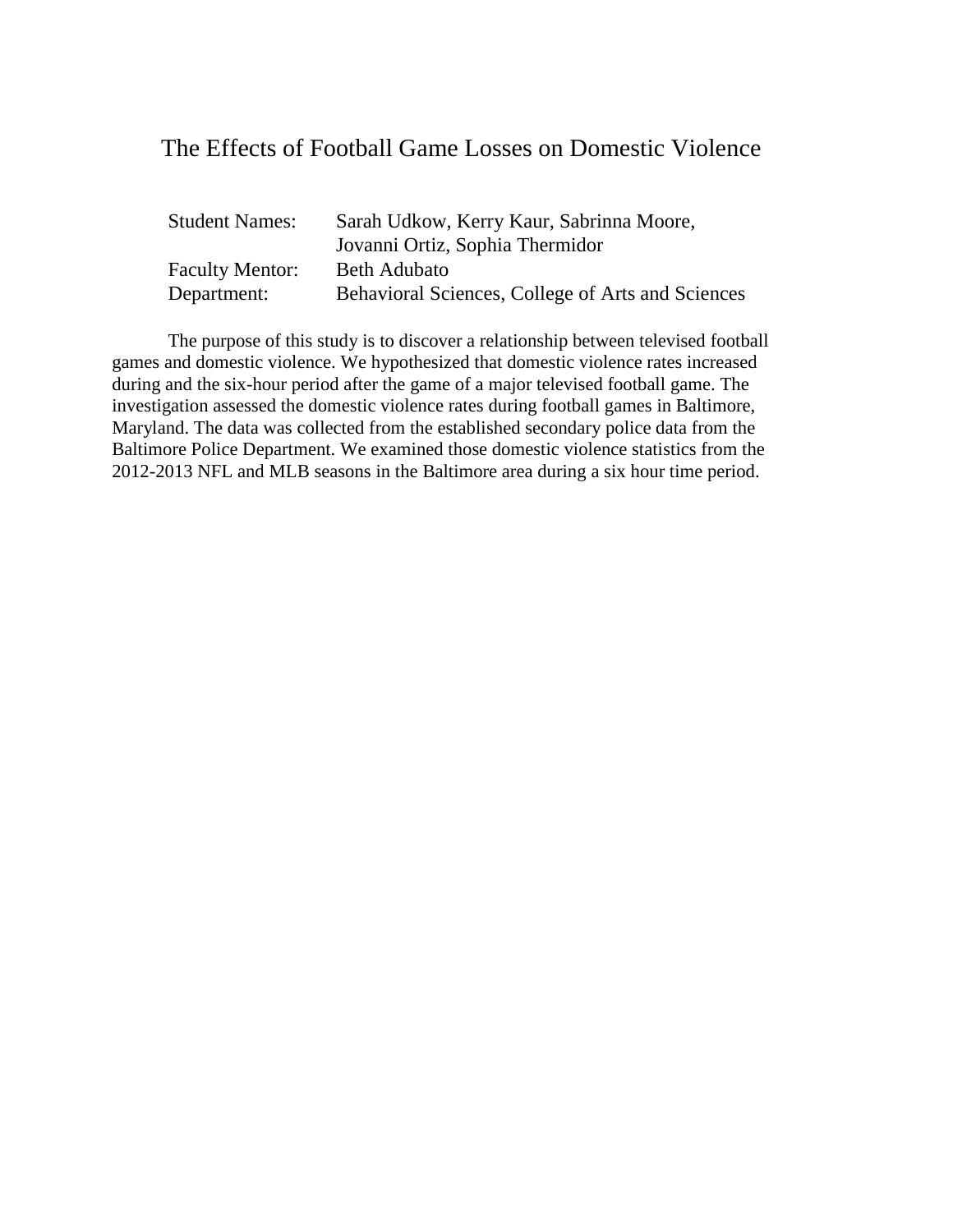# **Session I Presentations 10th Floor Room 1026 Moderator Marianne Land 10:30 am - 11:45 am**

- "Osteopathic Manipulative Therapy in Chronic Wound Management: A Basic Protocol" By: Karan Lal and Danielle Defoe
- "Dose Dependence of Renal Injury in the Zebrafish" Laser Ablation Assay" By: Farhana Tamanna and Imran Ilahi
- "Alternative Nucleic Acid Structures in the Macronucleaus and Micronucleus of Blepharisma" By: Domenico Carbone and Alexia Skiadas
- "Immunocytochemical Staining of Tissue Sections by NYIT Students: Examination of Right-Handed B-DNA, Left-Handed Z-DNA, and Denatured Single-Stranded D" By: Tressa Mahmood, Akshay Sharma, Bisma Ansar, David Dursunian and Muhammad Malik
- "Protein Kinase C-2 Regulation of UNC-18 in Caenorhabditis Elegans" By: Maryam Hussain, Sofia Javaid, Siddhant Kulkarni, Parth Patel, Alvaro Guerrero Uribe, and Aisha Nero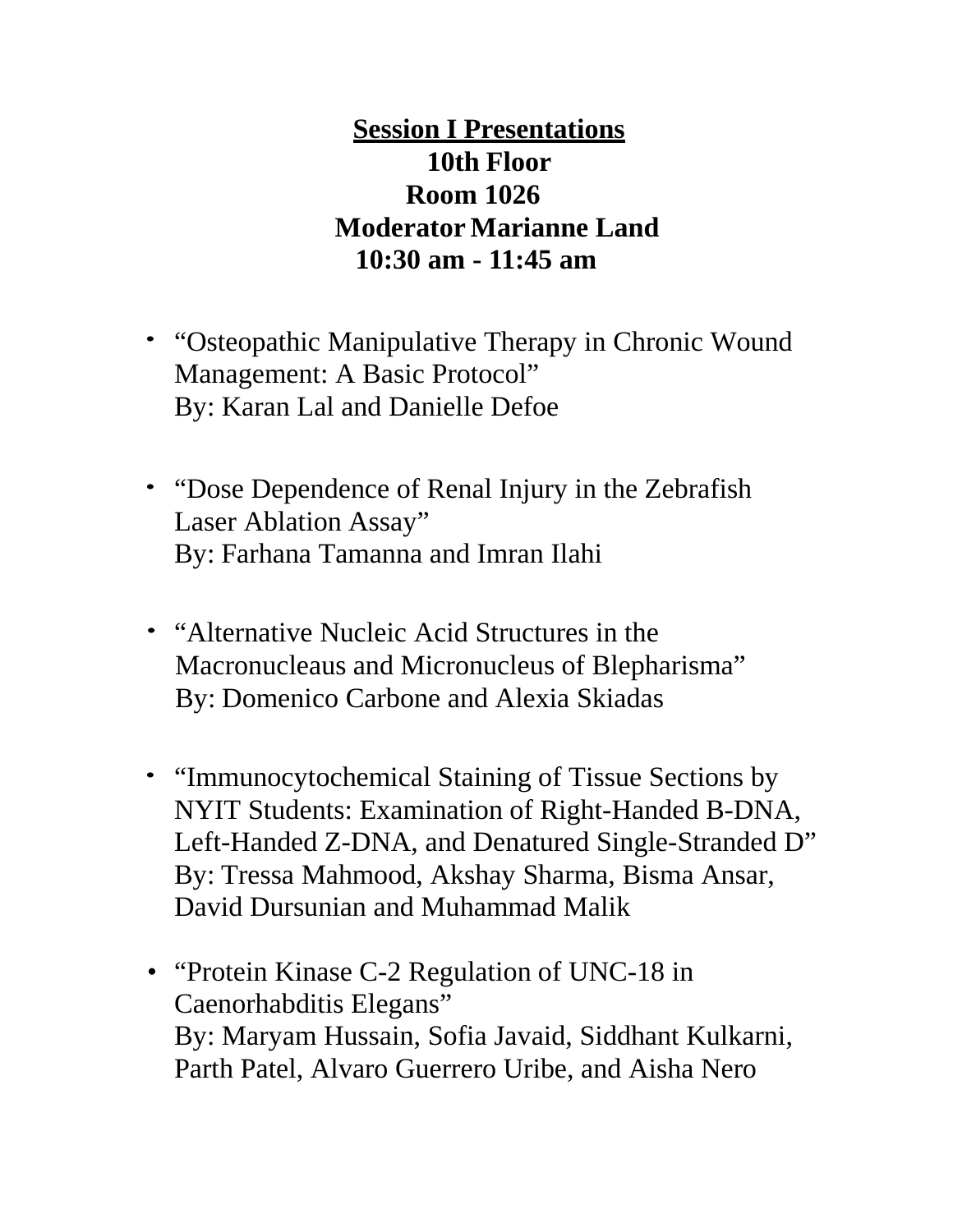#### Osteopathic Manipulative Therapy in Chronic Wound Management: A Basic Protocol

Faculty Mentor: Sheldon Yao

Student Names: Karan Lal, Danielle Defoe Department: Osteopathic Manipulative Medicine, College of Osteopathic Medicine

The significant expense of wound care is partially due to the unrelenting co-morbidities that prevent efficient wound healing, and also for the multidisciplinary approach required for efficient wound care treatment. Chronic wounds are wounds that do not follow the traditional healing pathway, and due to poor perfusion, repetitive trauma, poor diet, or wound supporting co- morbidities, including diabetes and obesity, take over 12 weeks to heal. Wound care management plays a role in improving quality of life, preventing wound degeneration and infection, and preventing the development of malignancy within wounds. As the population at risk for chronic wounds continues to grow, it is vital to investigate the strengths and weaknesses of treatment options, as well as assess ways to improve upon them. When assessing a patient osteopathic physicians do not consider just the wounded area, but rather the body as an integrated unit, comparing multiple complex function and interrelated structures. Osteopathic manipulative treatment (OMT) can be beneficial to patients by relieving pain, improving function of the body's symptoms, increasing functional movement, and encouraging healing time via increased fluid function. OMT allows for the mobilization of fluid, increased flow through lymphatic drainage and mobilization of leukocytes, all necessary for proper wound healing. Because of these benefits it is essential to determine if osteopathic manipulative medicine is a treatment modality that should be incorporated into the standard of care for chronic wounds. We have developed a theoretic protocol that may be implemented as an adjunctive treatment plan utilizing several OMM techniques along with the standard of care for chronic wounds based on research in the field of osteopathic manipulative medicine. The protocol is based on the lymphatic component of osteopathy where we recommend beginning treatment with thoracic outlet release to promote better venous return to the heart, followed by diaphragm release which improves not only breathing mechanics, which are often impaired in the eldery, but also releases fascial strains in the abdominal cavity surrounding the cisterna chyli. The splenic pump would then be performed to increase the quantity of circulating lymphocytes allowing for proper wound healing, followed by bilateral popliteal release treatment which allows for proper return of lymphatic fluid into circulation. Lastly, we recommend performing the pedal pump which locally and globally works on the targeted areas of chronic wounds but also decreases congestion and venous stasis in the lower extremity, both of which impair wound healing. Our protocol aims to improve the overall fluid function of the body to in turn increase the body's innate ability to heal itself.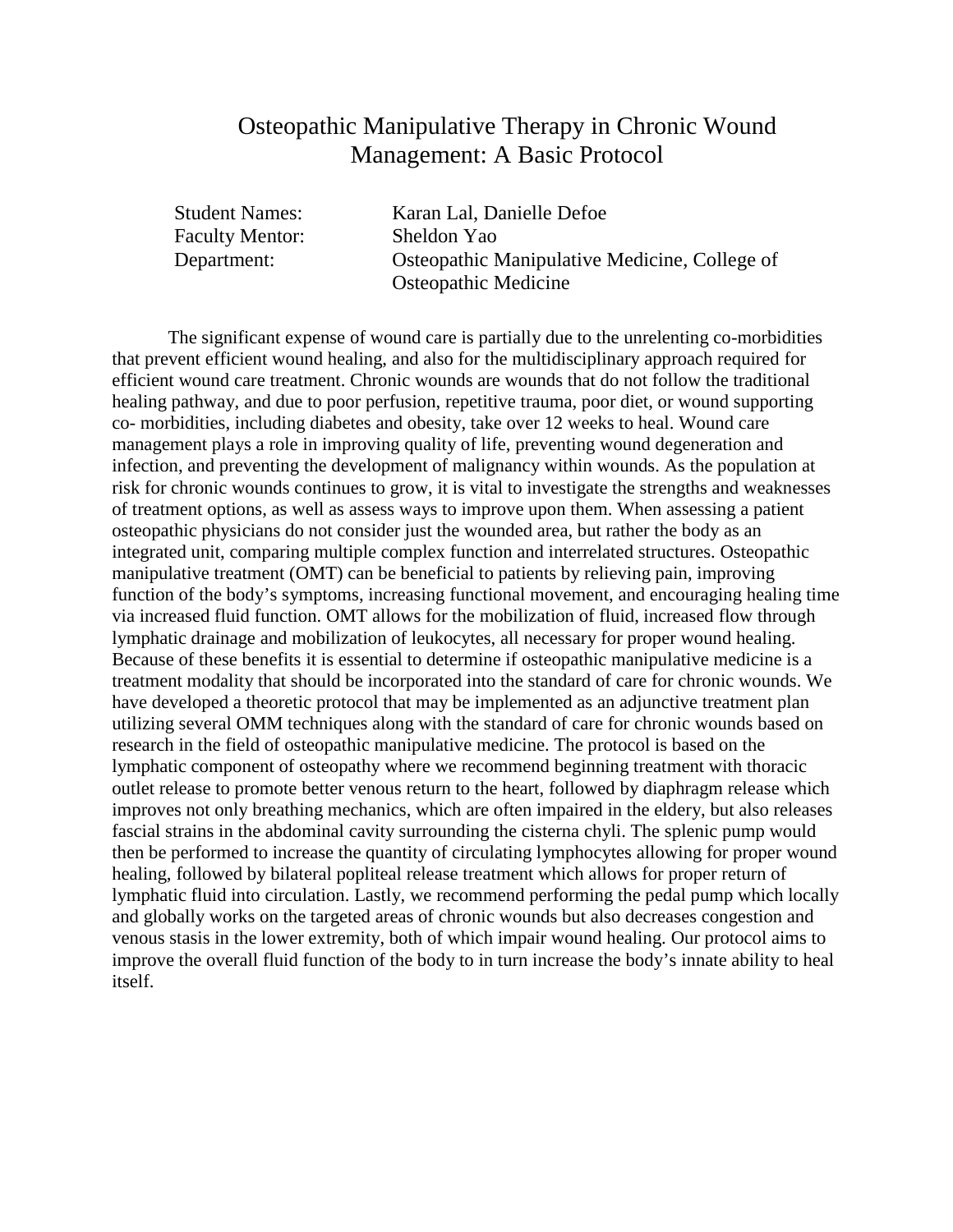#### Dose Dependence of Renal Injury in the Zebrafish Laser Ablation Assay

Student Names: Farhana Tamanna, Imran Ilahi Faculty Mentor: Aleksandr Vasilyev Department: Biomedical Sciences, College of Osteopathic Medicine

Acute kidney injury (AKI) is a common and significant medical problem. Despite the kidney's remarkable regenerative capacity, the mortality rate for the AKI patients is very high. Thus, there remains a need to better understand the cellular mechanisms of nephron injury and repair. We developed a novel, laser ablation-based, zebrafish model of AKI. In the present study we use a variety of live imaging and immunohistochemical methods to investigate the different ways in which renal epithelium responds to various amount of kidney injury.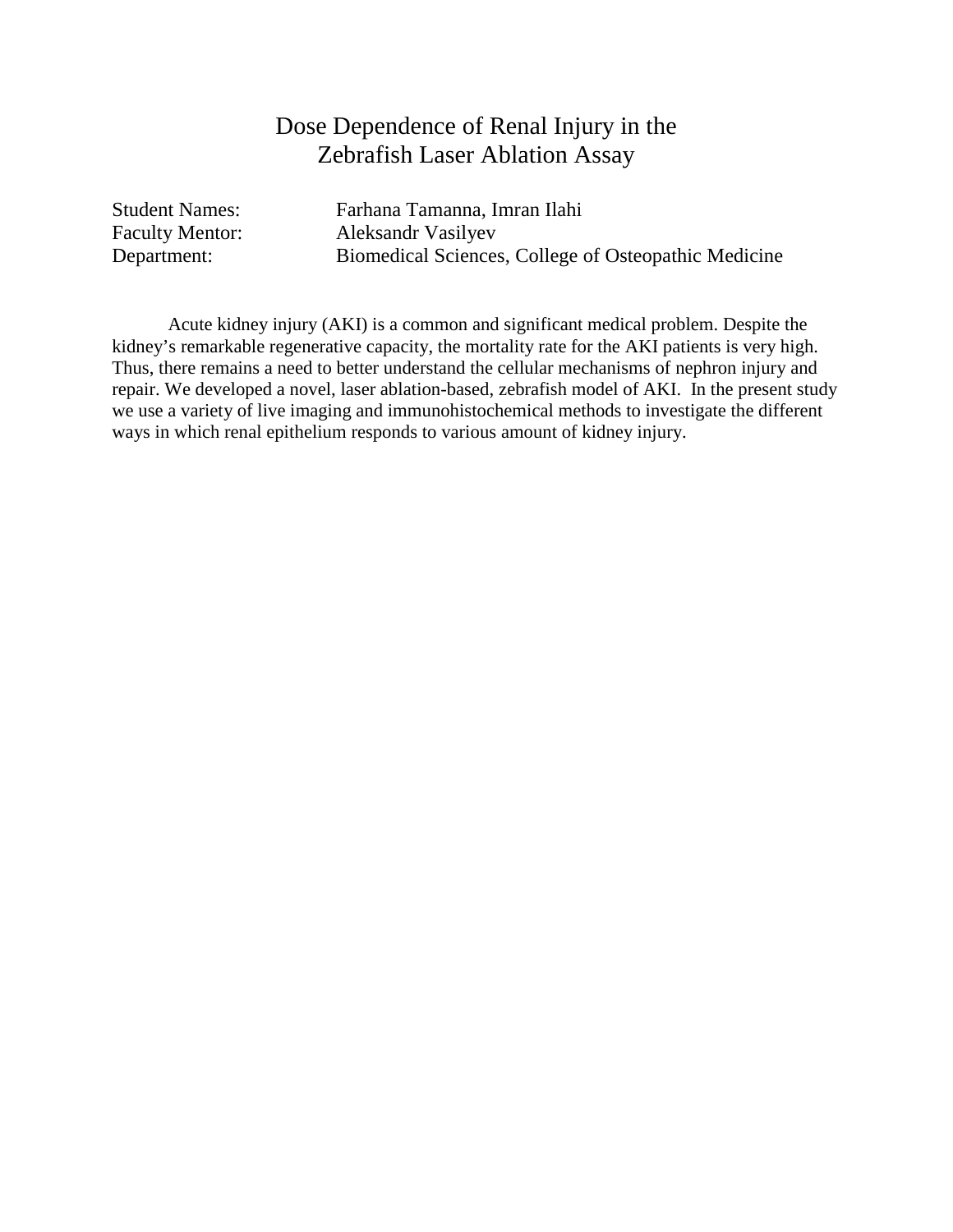#### Alternative Nucleic Acid Structures in the Macronucleus and Micronucleus of Blepharisma

| <b>Student Names:</b>  | Domenico Carbone, Alexia Skiadas            |
|------------------------|---------------------------------------------|
| <b>Faculty Mentor:</b> | Claude Gagna                                |
| Department:            | Life Sciences, College of Arts and Sciences |

Blepharisma is a unicellular ciliated protist that measures approximately 190 micrometers in length. It is a genus of unicellular ciliate protists found in both salt and fresh water. This fascinating group of tiny organisms contains about 40 species and numerous strains and subvarieties. Nucleic acids, namely, DNA and RNA, are dynamic molecules that can adopt many different helical structures, such as right-handed double-stranded (ds-) B-DNA (i.e., conventional DNA), single-stranded (ss-) DNA (i.e., conventional denatured DNA), left-handed ds-Z-DNA (i.e., alternative form of DNA), triplex DNA (multi-stranded DNA), and quadruplex DNA (multi-stranded DNA). All of these biomolecules play roles in gene expression of living organisms. Our group wants to examine the different structures of DNA that are present in this organism so that we can better understand the reasons why such a primitive entity has such a large amount of genomic DNA. Answering these questions will help understand eukaryotic and prokaryotic evolution. Many different fixatives were used to preserve the organism's morphology and simultaneously preserving different structures of DNA. Antigen retrieval was performed at FDU. Both the macronucleus and micronucleus of Blepharisma were immunohistochemically examined for the presence of conventional, alternative and multistranded DNA structures. A variety of anti-ds-B-DNA antibodies, anti-ss-DNA antibodies, anti-Z-DNA antibodies, and anti-methylated DNA antibodies were used (data not shown). Dr. Gagna also used the Feulgen reaction in addition to the antibodies in order to determine DNA content. We used Feulgen reaction stained slides to examine these organism's morphology and genome (i.e., preservation of intact, unaltered DNA), namely, 10% formalin, zing formalin, Bouin solution, Zenker's solution, Histochoice, Davidson's fixative, glutaraldehyde, Carnoy's solution, and Methacarn. The next step is to compare Feulgen stained slides versus anti-DNA stained slides. The problem we are encountering is how to best obtain good morphology and excellent preservation of DNA, simultaneously. Students in this assignment contributed towards the overall project by characterizating the morphology of the differently fixed and stained organisms. We used light microscopy [(i.e., Zeiss AX10 microscope) (camera: ProgRes C5)],and computer-based image analysis(i.e., ProgRes Software) studies to obtain data, namely by taking color pictures of the differently fixed and stained Blepharismas. Data was then visually characterized. Our data indicates that Blepharismamorphology was best obtained with Carnoy's solution fixative. Dr. Gagna's results also showed that Carnoy's resulted in the best preservation of DNA structures (data not shown). Glutaraldehyde was by far the worst fixative for morphological preservation which was also supported by Dr. Gagna's research. Bouin's fixative resulted in very poor differentiation of internal structures. More research needs to be performed before major conclusions on evolution can be made. This research project was supported in part by a NYIT 2011 Institutional Support of Research and Creativity grant.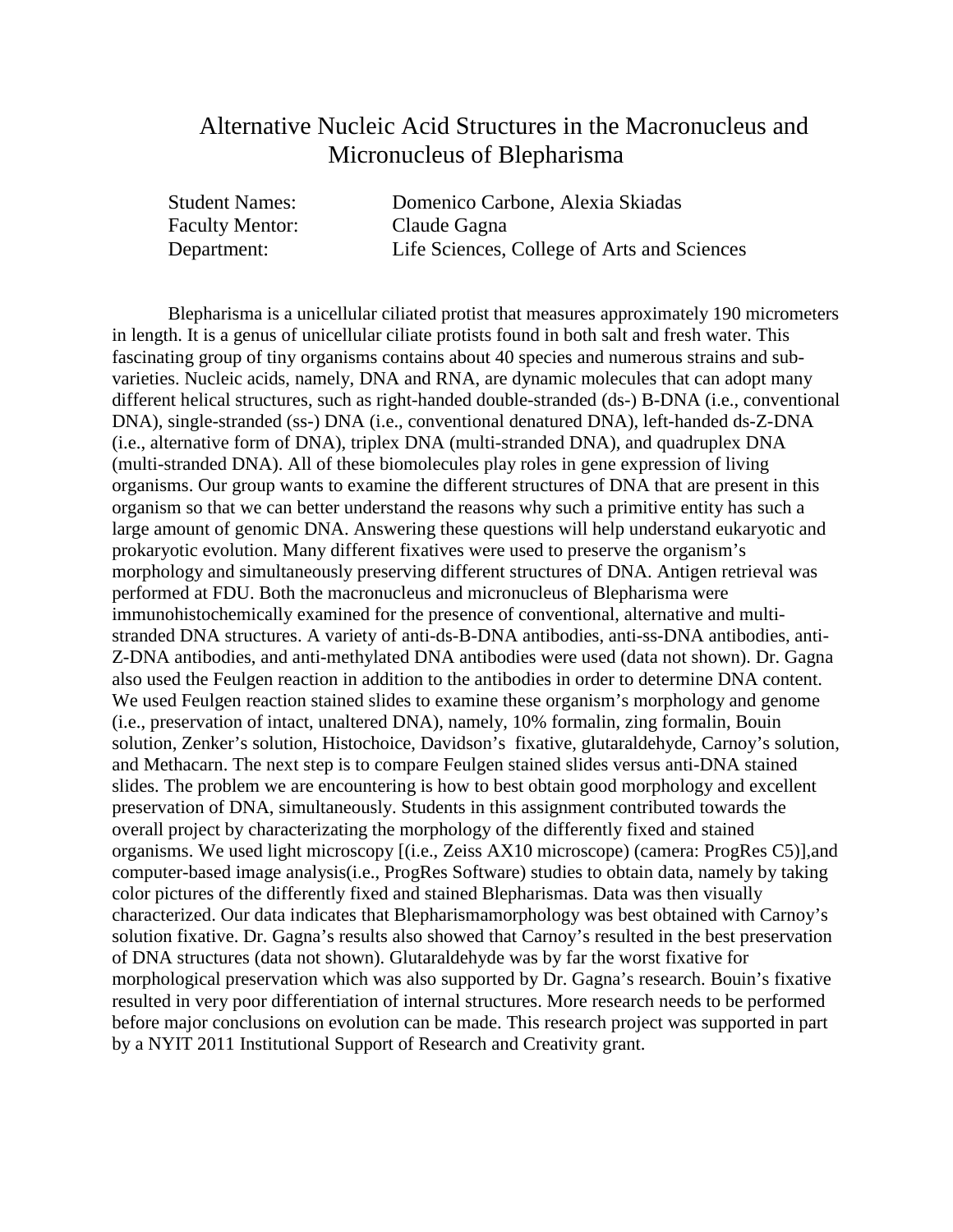# Immunocytochemical Staining of Tissue Sections by NYIT Students: Examination of Right-Handed B-DNA, Left-Handed Z-DNA, and Denatured Single-Stranded D

| <b>Student Names:</b>  | Tressa Mahmood, David Dursunian, Akshay Sharma, |
|------------------------|-------------------------------------------------|
|                        | Muhammad Malik, Bisma Ansar                     |
| <b>Faculty Mentor:</b> | Claude Gagna                                    |
| Department:            | Life Sciences, College of Arts and Sciences     |

Human Melanoma is a dangerous malignant tumor of the melanocytes. The frequency of melanoma has continued to increase considerably over the past few decades. In the United States each year, more than 50,000 people are diagnosed with this potentially deadly disease. The danger from melanoma comes from it metastasizing to other parts of the human body, which could result in death. New classes of drugs need to be produced that can be used to treat and/or cure this dangerous disease. DNA-based drugs that specifically target B-DNA, Z-DNA and single-stranded (ss-) DNA would be used to inhibit gene expression. This would result in new classes of drugs with fewer side effects and give physicians more options to treat their patients. Conventional B-DNA makes up the majority of DNA in human cells that regulates gene expression. Left-handed Z-DNA is an alternative form of ds-DNA that plays an important role in regulating transcription, RNA editing and genetic recombination. SS-DNA also plays an important role in cellular division and the molecular biology of the cell. The distribution of righthanded double-stranded (ds-) B-DNA in melanoma tissue sections involving vertical growth (and also to some extent horizontal growth) of the epidermis into the dermis reveals the following: as the vertical growth of the epidermis proceeds down the dermis into the subcutaneous layer we found the strongest signal for B-DNA immunohistochemistry [Mean Optical Density units (MOD)]. The highest MOD units were always found in the tip of the vertical growth pattern. On the contrary, with the denatured ss- DNA there was very little growth at the tip, but a stronger ss-DNA color signal (MOD units) within the middle and top portions of the vertical growth pattern. In left-handed ds-Z-DNA, we witnessed similar binding patters as B-DNA, except the signal strength (MOD units) was not as strong as we observed for B-DNA. B-DNA MOD units were 6 times stronger than those of Z-DNA. Additionally, we have also stained tissue cultured melanoma cells with the same three anti-DNA antibodies. This data may be used together with tissue section results to obtain more knowledge on how these different forms of DNA regulate normal and melanoma cells. These results will also shed light on how cell death is affected by different types of DNA [apoptosis and terminal differentiation (denucleation)]. Therefore, resulting in data that can be applied to pharmaceutical R & D for new DNA-based drug treatment of melanoma.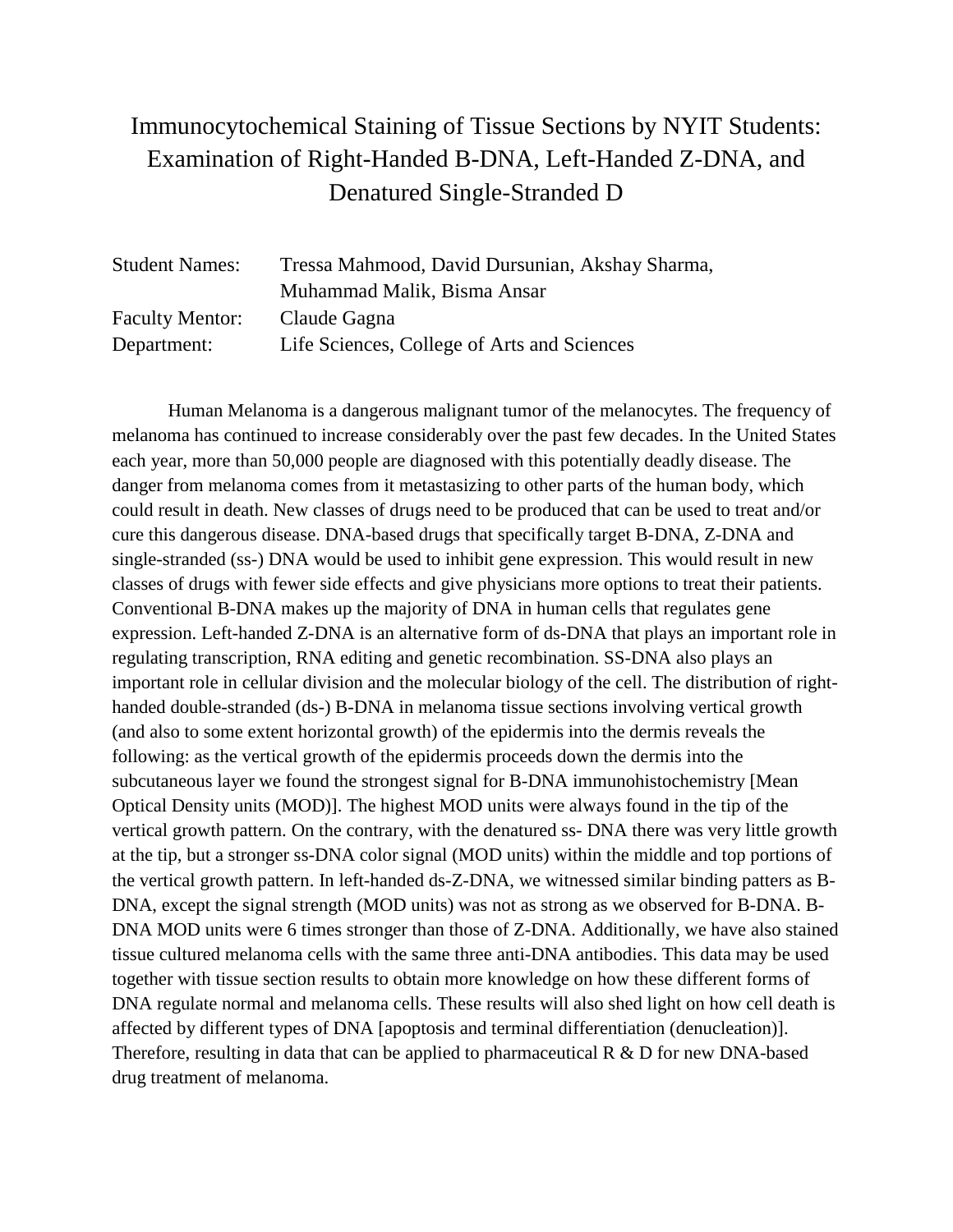#### Protein Kinase C-2 Regulation of UNC-18 in Caenorhabditis Elegans

| <b>Student Names:</b>  | Maryam Hussain, Sofia Javaid, Siddhant Kulkarni, |
|------------------------|--------------------------------------------------|
|                        | Parth Patel, Alvaro Guerrero Uribe, Aisha Nero   |
| <b>Faculty Mentor:</b> | Marianne Land                                    |
| Department:            | Life Sciences, College of Arts and Sciences      |

Diacylglycerol and calcium activated classical (c) protein kinase C (PKC)s are a family of enzymes that phosphorylate specific serine/threonine amino acids and their substrates to regulate many functions in mammals, for example, differentiation, secretion, growth and neuronal function. However, knowledge of in vivo cPKC substrates is limited. In addition, cPKCs are mis-regulated in a number of diseases, such as cancer, Parkinson's, Alzheimer's, and in aging. Most signal transduction pathways and genes that are found in mammals are present in C. elegans, for example the aging and apoptosis (cell death) pathways were elucidated in this worm. In C.elegans a single gene (pkc-2) encodes cPKCs, whereas in mammals 3 genes encode cPKCs. Thus, studying PKC-2 in C. elegans may lead to a further understanding of cPKCs that will likely be extended to humans. Wild type (WT) worms can detect, remember and migrate to the temperature at which they were cultivated with an ample food source. PKC-2 null worms have an athermotactic thermotaxis phenotype, in that they migrate randomly to temperatures other than their cultivation temperature, when placed on a thermal temperature gradient. We are investigating the physiological relevance of potential PKC-2 sites in UNC-18, in the thermotaxis response of C.elegans. Mammalian Munc 18a is a protein that regulates synaptic vesicle fusion in neurotransmitter release, by binding v- and t-SNARES, to promote synaptic vesicle, priming, docking and fusion, during various phases of regulated exocytosis. We have used site directed mutagenesis to convert specific serine amino acids to alanine in UNC-18. This will prevent their phosphorylation and mimic unphosphorylated UNC-18. Transgenic worms that express these mutant forms of UNC-18 in the AFD thermosensory neuron of WT worms, elicit an athermotactic thermotaxis response. Furthermore, these mutants suppress the cryophilic phenotype of PKC-2 over expression, suggesting that UNC-18 is a PKC-2 target in the thermotaxis response. We are currently expressing wild type and mutant forms UNC-18, as fusion proteins in E.coli, to test as in vitro cPKC substrates.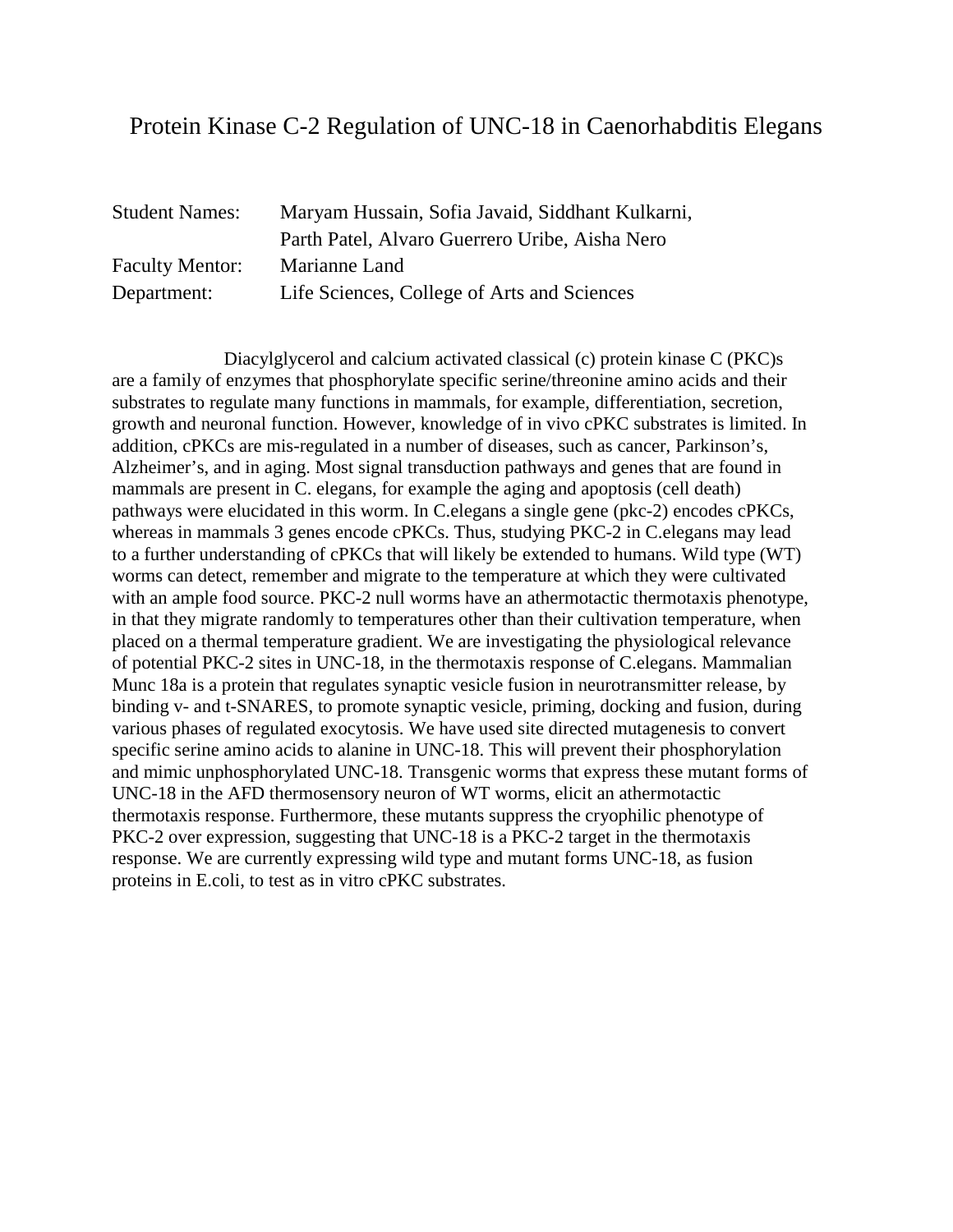# **Session I Presentations 10th Floor Room 1029 Moderator Spencer Turkel 10:30 am - 11:45 am**

- "The Automatic Identification and Diagnosing System of MR Brain Images" By: Yida Zhang, Du Zhang, Zhibo Zhu, and Ziao Xu
- "Wireless EKG" By: Runze Dong, Linzhe Li, and Tian Tian
- "Robust Control System for a Car Active Suspension" By: Syed Huda
- "Episode 1: Public, Private, and Hybrid Clouds" By: Asad Richardson, Jingting Yao, and Paul Oliva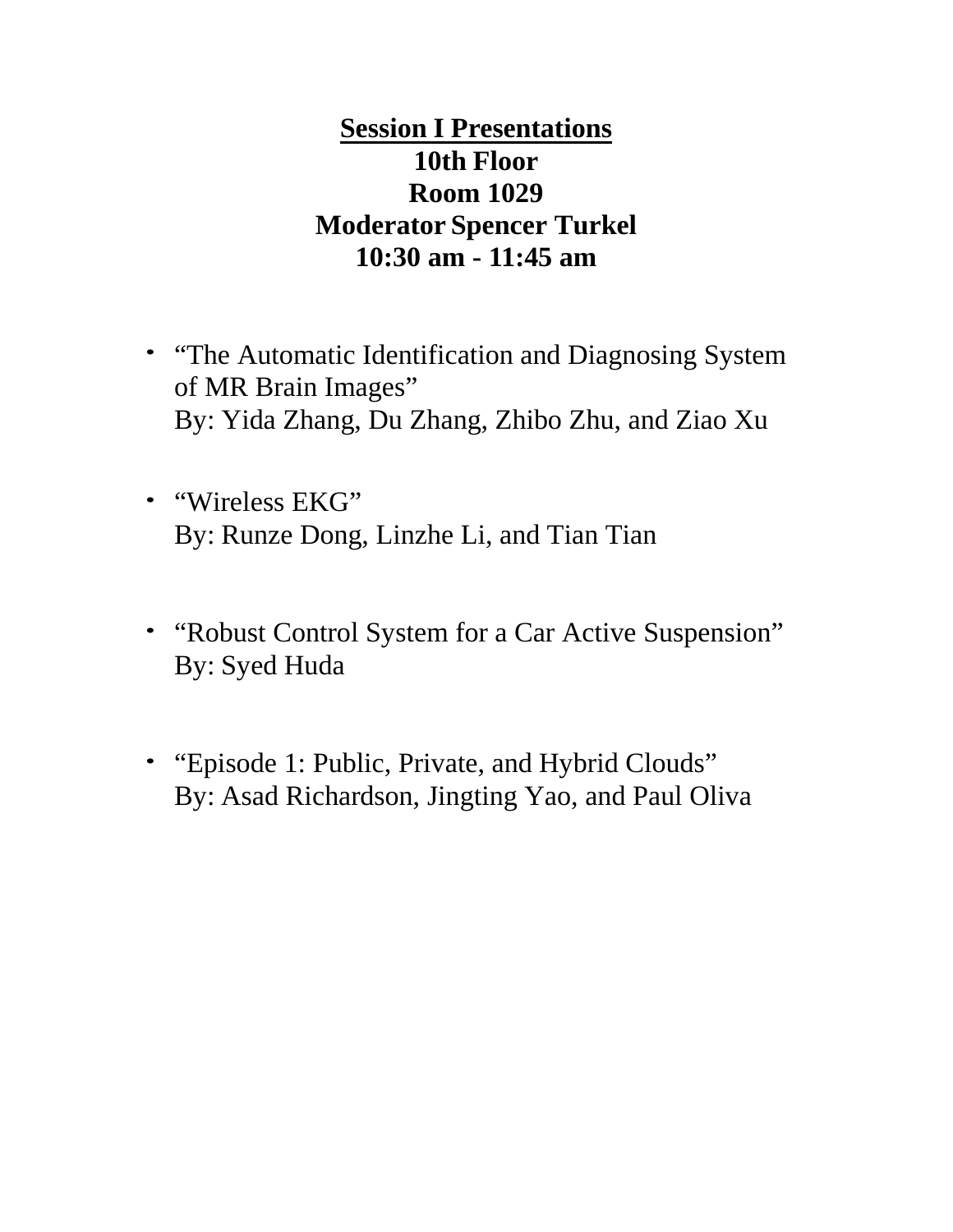#### The Automatic Identification and Diagnosing System of MR Brain Images

| Student Names:         | Yida Zhang, Du Zhang, Zhibo Zhu, Ziao Xu          |
|------------------------|---------------------------------------------------|
| <b>Faculty Mentor:</b> | Vesna Zeljkovic                                   |
| Department:            | Electrical Engineering, School of Engineering and |
|                        | <b>Computing Sciences</b>                         |

Brain cancer diagnosis is mainly based on MR or CT scan images. The tumor tissue mainly appears in brighter colors than the rest of the regions in the brain. Based on this observation we propose an automated algorithm for brain tumor detection and medical doctors' assistance in facilitated and accelerated diagnosis procedure.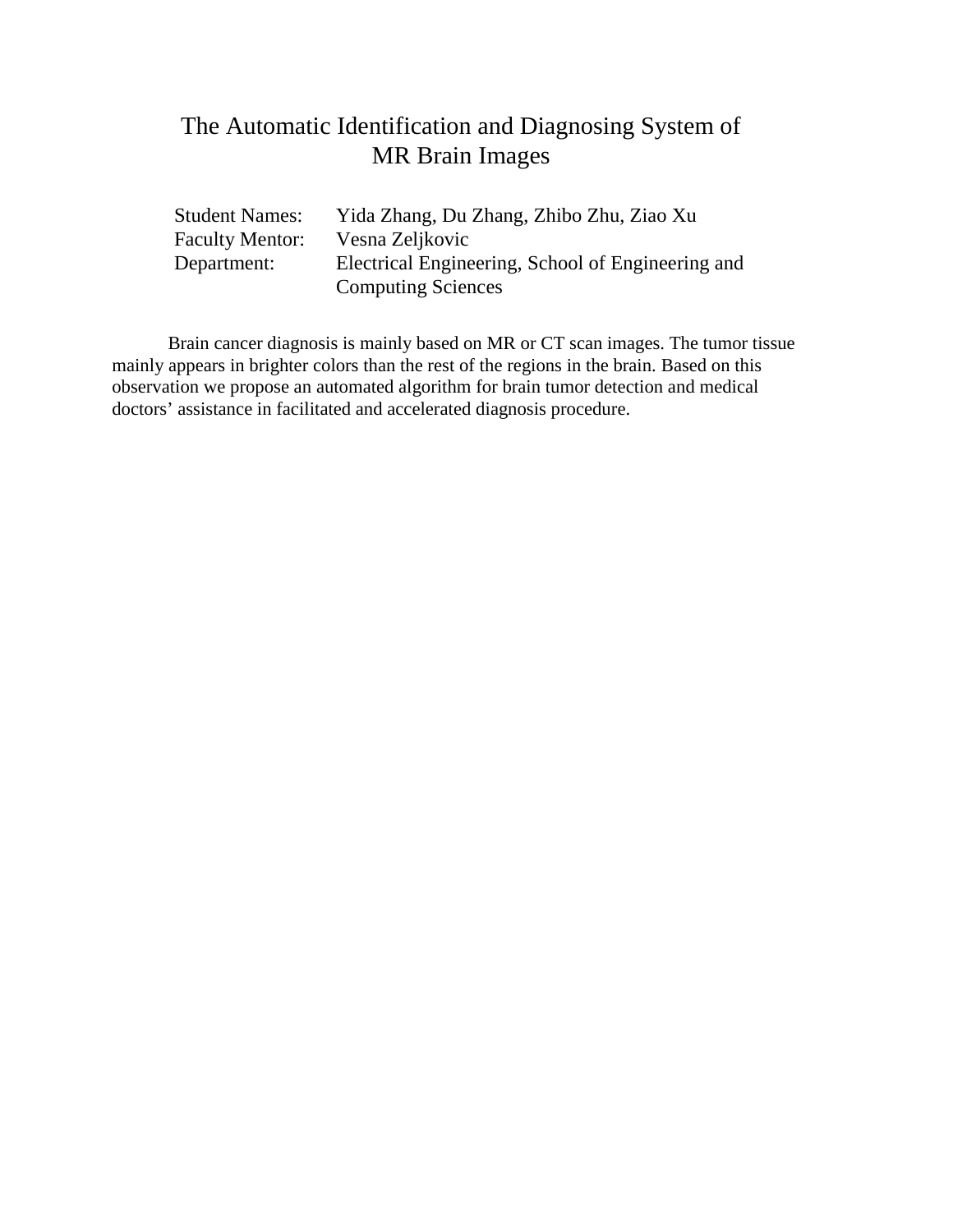#### Wireless EKG

| <b>Student Names:</b>  | Runze Dong, Linzhe Li, Tian Tian               |
|------------------------|------------------------------------------------|
| <b>Faculty Mentor:</b> | Tao Zhang                                      |
| Department:            | Electrical and Computer Engineering, School of |
|                        | <b>Engineering and Computing Sciences</b>      |

Our goal is to design a system that can make an easy way for patients to get their ECG in their smart phones. Doctors can also get an alarm by their smart phones when the patients' ECG is abnormal. They can take steps immediately, which can prevent patients from death in most cases. By using the wireless monitoring system, we can measure the ECG when people are doing special missions such as spaceflight or diving. The ideal system will have in place methods that will help to eliminate errors and expand efficiency of data transmission. Relaying this data back to a cell phone or base computer will allow for further processing of data, data storage, and the ability for data mining. Most importantly, the ability to deliver this data to a doctor's smartphone for remote monitoring is a key component. When the data contains life or death information, speed and efficiency cannot be taken for granted. This technology is generalized enough have multiple applications. The monitoring of patients is useful for patients at home, patients in nursing homes, and those in rehabilitation centers.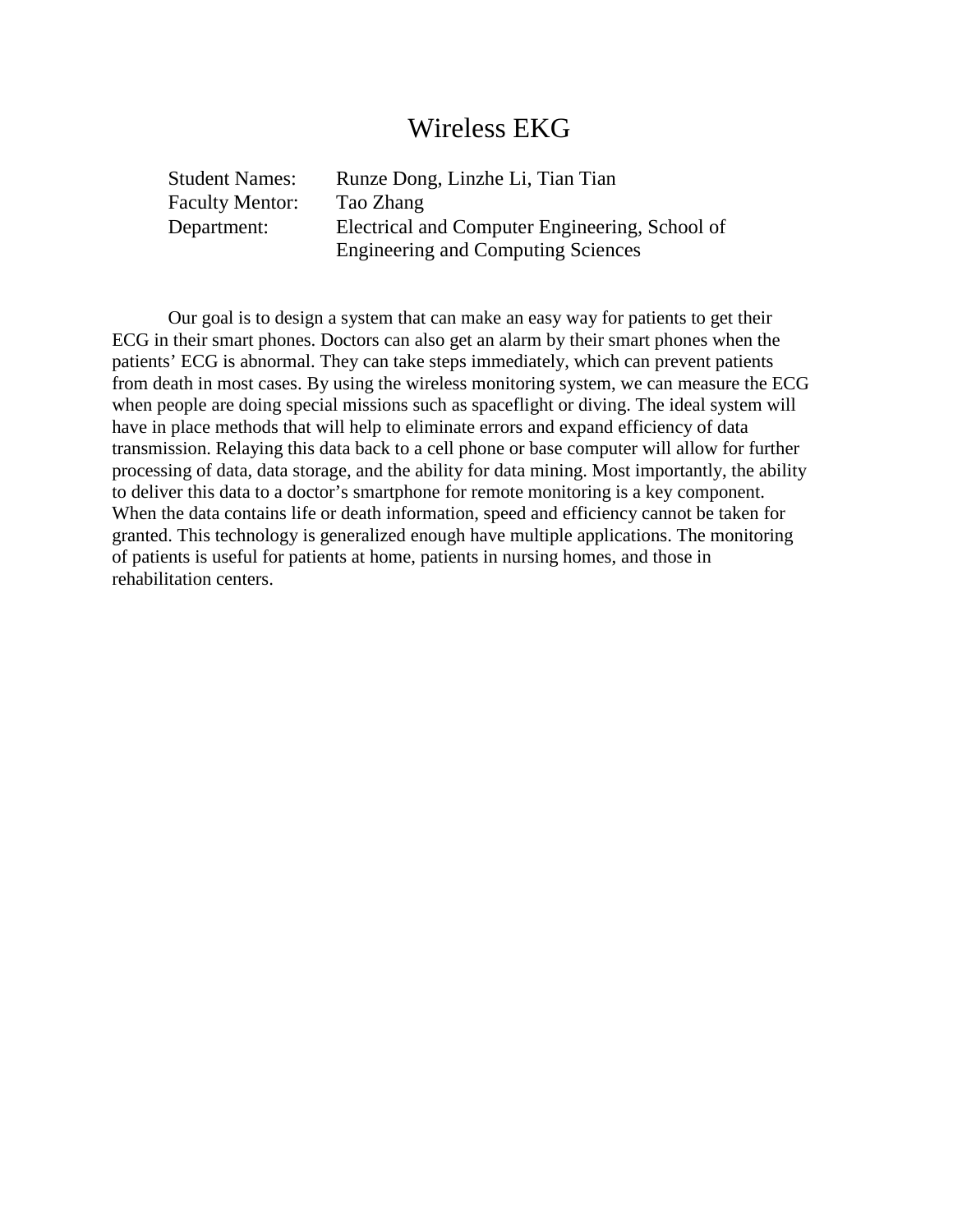#### Robust Control System for a Car Active Suspension

| <b>Student Name:</b>   | Syed Huda                                      |
|------------------------|------------------------------------------------|
| <b>Faculty Mentor:</b> | Sabiha Wadoo                                   |
| Department:            | Electrical and Computer Engineering, School of |
|                        | <b>Engineering and Computing Sciences</b>      |

Robust control theory is a method to measure the performance changes of a control system with changing system parameters. In this presentation the problem of vibration suspension in vehicles is discussed and a control strategy is developed to stabilize the attitude of the vehicle and improve its comfort level. A car model adopted with electrohydraulic actuators having non-linear characteristics is considered to form the basics of accurate control. The stability analysis for the closed loop system is given within the Lyapunov framework and at the end a numerical example is illustrated to explain the proposed control law where different road conditions are considered.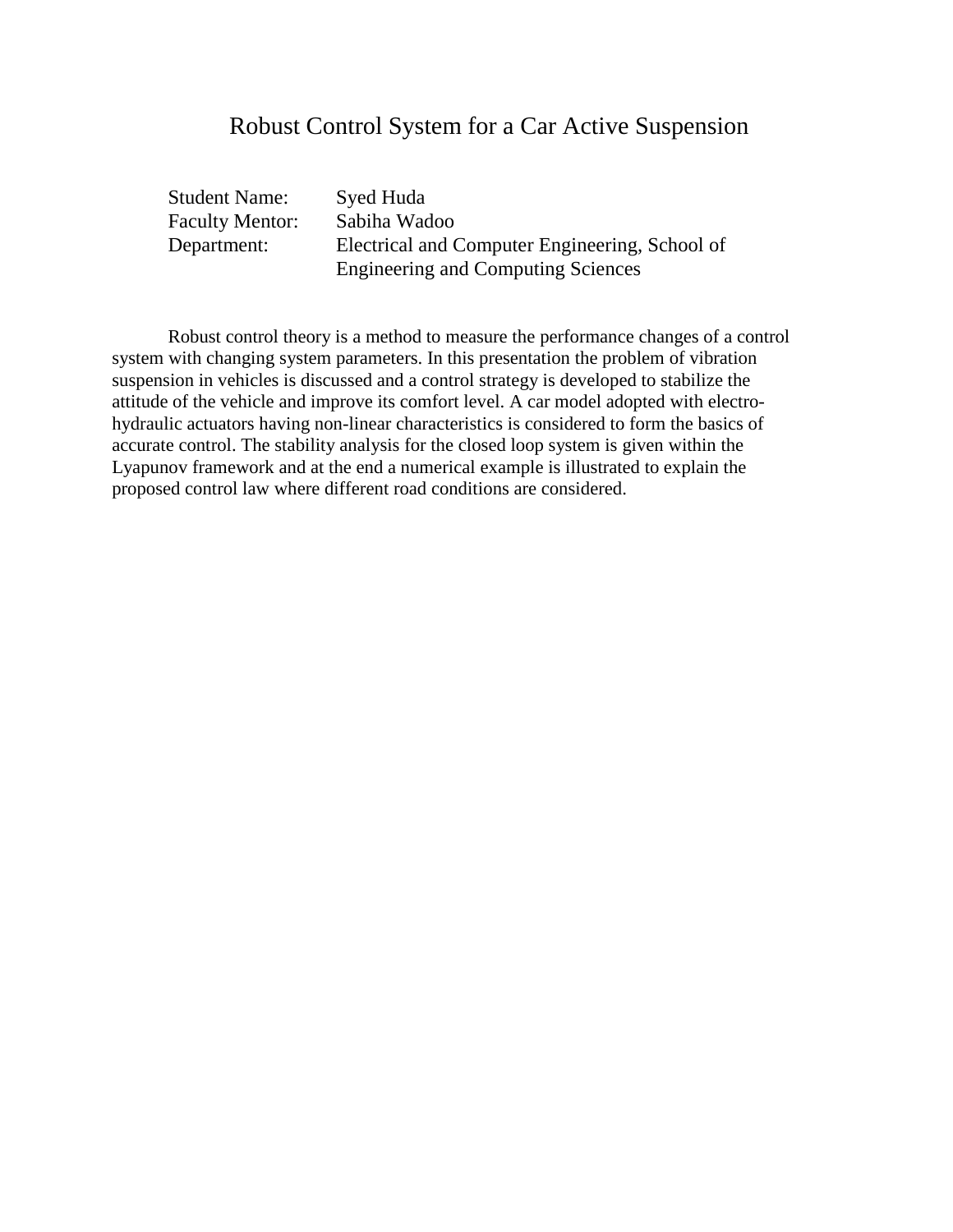#### Episode I: Public, Private and Hybrid Clouds

| <b>Student Names:</b>  | Asad Richardson, Jingting Yao, Paul Oliva    |
|------------------------|----------------------------------------------|
| <b>Faculty Mentor:</b> | Sonali Chandel                               |
| Department:            | School of Engineering and Computing Sciences |

The past few decades have witnessed the rapid development of cloud technology which provides an ever-prominent advantage of reduced cost through sharing of computing and storage resources. Three types of cloud: public, private and hybrid are available for cloud vendors to store and manage their data. On one hand, cloud computing completes data storage by creating a non-dedicated dynamic virtual space supervised by third-party servers where the service providers have full access to the data and customers have no control over their own information. On the other hand, the cryptographic techniques provided by cloud service providers for the security of the data stored are costly and consume a large amount of computing resources such as processor overhead. Many cloud service providers only offer basic encryption or alternatives to encryption that do not require as much processing power. These factors and loopholes in their protection strategies have brought about many security threats and have led to scientists' actively working to find some trustworthy solutions to overcome the existing issues as mentioned above. The first part of this research analyzes the three types of cloud in terms of their architecture characteristics, level of efficiency, robustness, scalability, speed, complexity and cost, thereby evaluating their safety performance. The second part focuses on delving into preferences of some cloud vendors as to their choices of the type of cloud. The merit of this research lies in the combined evaluation of the three types of cloud and their applications in the market while prior work in this domain is only particular to one or two types of cloud.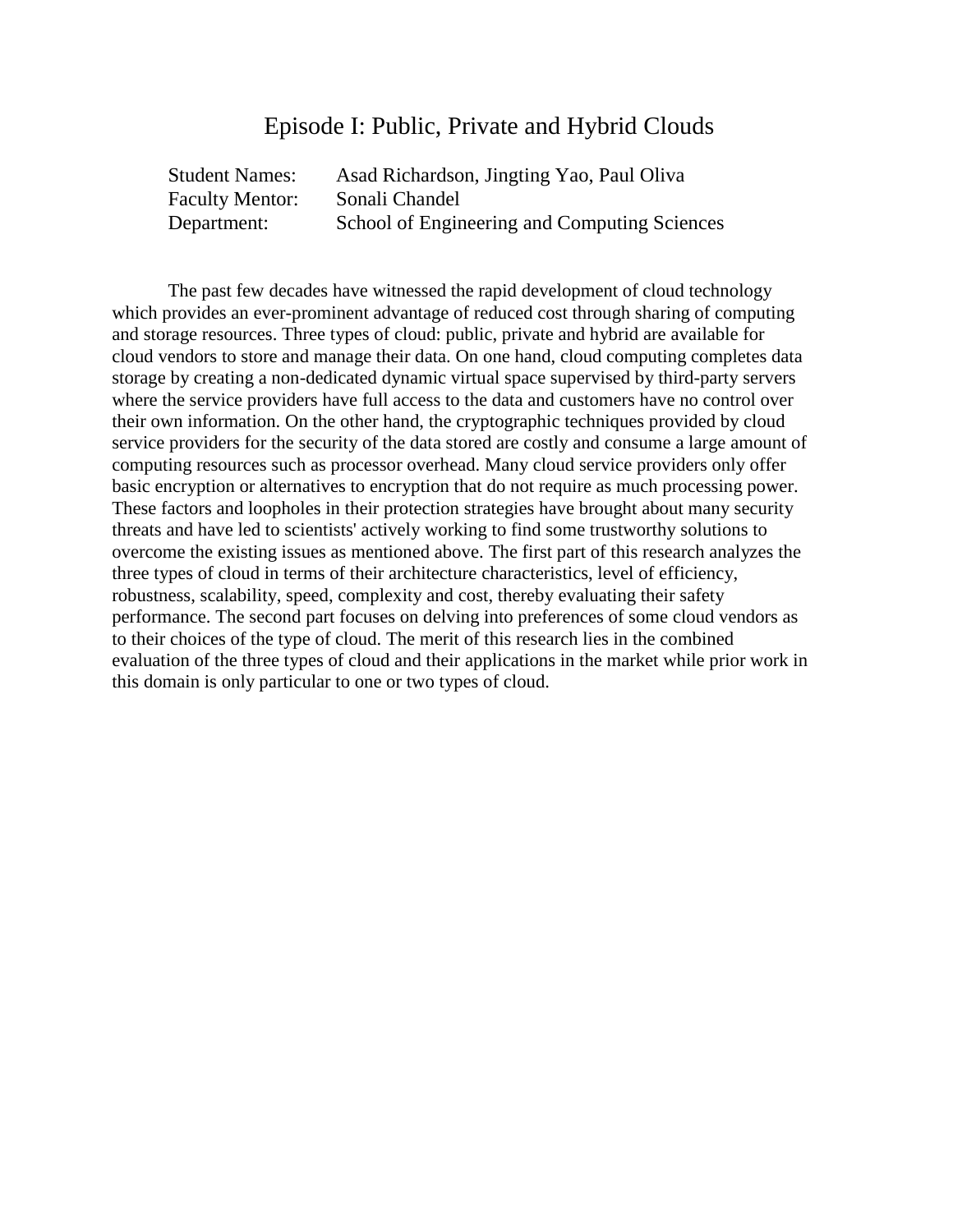# **Session II Presentations 8th Floor Room 821 Moderator Elizabeth Donaldson 2:15 pm - 3:30 pm**

- "2.1 GHz Passive SAW Sensor Driver" By: Yin Xu, Lening Wang, and Saide Zhu
- "The Effects of an Acute Bout of Martial Art Exercise on Cognitive Performance in Middle-Aged Adults" By: Christopher Douris, Aleksey Zhuchkan, Amir Rand, Freya Tarapore, Nicole Balder, and Michael LaCasse
- "A Case Study: Does Single Leg Treadmill Training Aid in Isolated Gluteus Medius Strengthening?" By: Ilona Sharapan, Al Cascio, Allison Halbig, Irene Kelada, Erica Melchione, and Matt Cohen
- "Acute Effects of Caffeine on Physical and Cognitive Performance in Persons with Parkinson's disease" By: Matthew Simms, Robert Caridi, Kelly Dougherty, Denise Crawford, and Jocelyn Dennen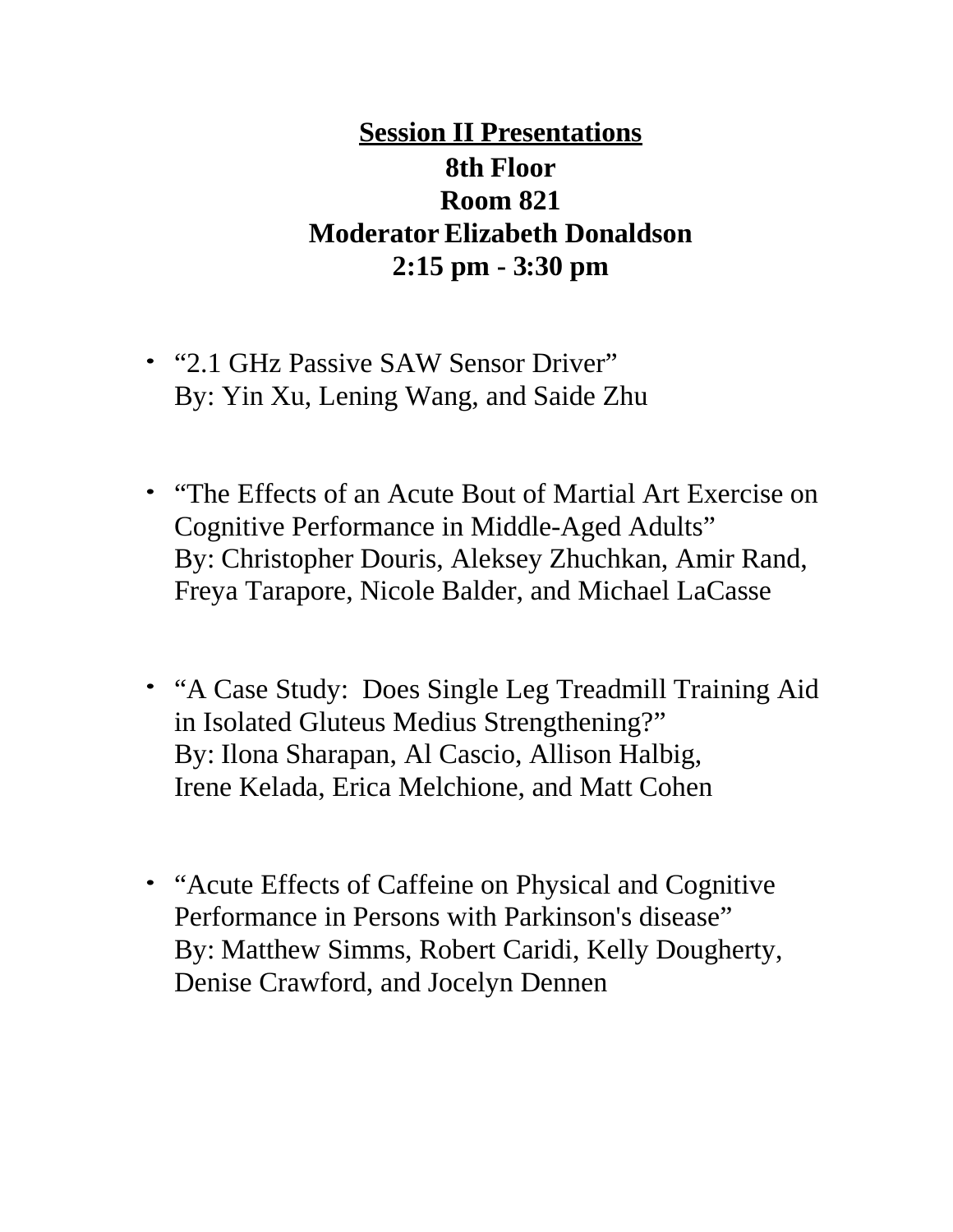#### 2.1 GHz Passive SAW Sensor Driver

| <b>Student Names:</b>  | Yin Xu, Lening Wang, Saide Zhu                 |
|------------------------|------------------------------------------------|
| <b>Faculty Mentor:</b> | Tao Zhang                                      |
| Department:            | Electrical and Computer Engineering, School of |
|                        | <b>Engineering and Computing Sciences</b>      |

Within the medical field, sensors are often used to continuously monitor a patient's vital signs or any other physiological phenomena for medical study or to determine treatment of a patient's condition. These sensors are either placed on the surface of the skin or implanted under the skin in various parts of the body. Sensors are electronic devices that will convert a biological signal to an electrical signal that can be used to monitor health conditions by nurses or doctors. All sensors require both power and a means of transmitting the information that has been obtained. Currently, most biological sensors use a wired connection to provide power and to transfer and display these signals on computers or other equipment. A wireless sensor may be the key to coping with the booming demand for convenience and humanity of patients and nurses/doctors. The integration of these technologies with medical sensors could be a great improvement over currently used wired sensors. The device then transduces this wave back into an electrical signal. Changes in amplitude, phase, frequency, or time-delay between the input and output electrical signals can be used to measure the presence of the desired phenomenon. In this project, we are focusing on building a Body Area Network system with a wireless driver for Surface Acoustic Wave (SAW) sensors operating at a specific range of frequency. The advantages of using a SAW sensor are that they are small in size and there is no need for a common power supply. When a SAW sensor is working, the reader sends a pulse at a specific frequency. The pulse can be a single short signal that will provide power to the SAW sensor. The sensor receives the pulse, which provides the energy for it to feedback a different pulse to the reader, which contains information needed. This information could be a patient's temperature, blood pressure, or many other physical conditions. The SAW sensor is much like a mirror. When light is pointed onto a mirror, it will then reflect a light back. It will point out the abnormal conditions if the state of the human body is out of a normal range.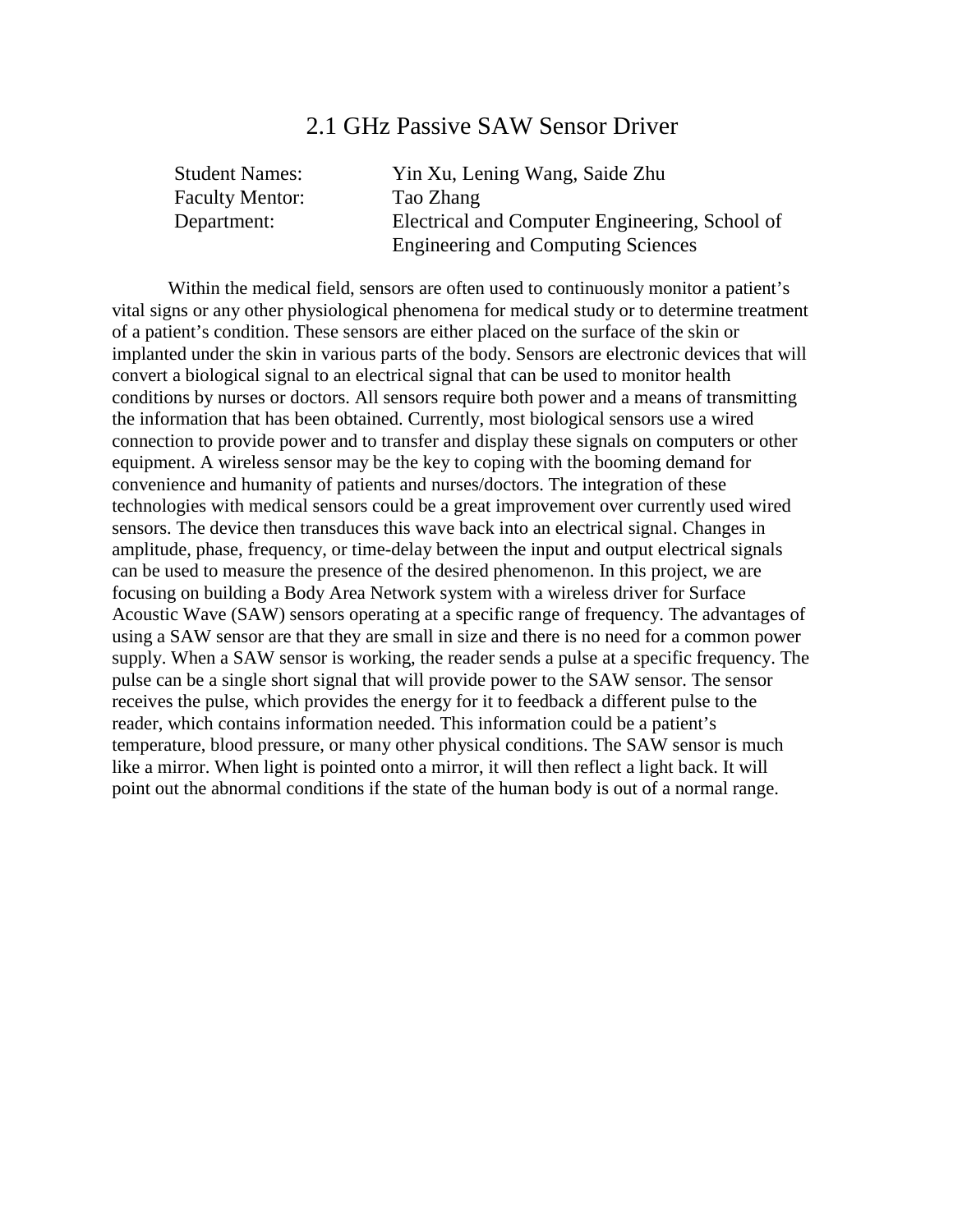#### The Effects of an Acute Bout of Martial Art Exercise on Cognitive Performance in Middle-Aged Adults

| <b>Student Names:</b>  | Christopher Douris, Aleksey Zhuchkan, Amir Rand, |
|------------------------|--------------------------------------------------|
|                        | Freya Tarapore, Nicole Balder, Michael LaCasse   |
| <b>Faculty Mentor:</b> | Peter Douris                                     |
| Department:            | Physical Therapy, School of Health Professions   |

We investigated the acute effect of martial art training and aerobic exercise on cognitive performance in middle aged adults. Research has found that declines in cognitive performance are associated with aging in non-demented older adults. Previous research studies have shown that acute as well as long term aerobic exercise improves cognitive performance. However, there is limited research examining the effect that martial art training has on these cognitive processes. The research design used was a repeated measures design using a Latin square in order to randomize the treatment conditions which took place over a 3 week period with each treatment condition separated by one week. Ten subjects were enrolled in the Martial Arts School of Soo Bahk Do in Manhasset, NY, 4 women and 6 men (mean age=53.5 $\hat{A}$ ±8.6) took part in three separate exercise conditions: 1) Typical or traditional martial art class 2) Atypical Martial art class 3) One hour walk at their own selfselected speed. The independent variables were the three exercise conditions and the dependent variables were cognitive performance (Stroop Color and Word tests), the Subjective Exercise Experiences Scale (SEES), and the Borg rating of perceived exertion (RPE). In order to test our hypothesis, we performed multifactor ANOVA's for each Stroop test in order to evaluate the change from pre to post for the three conditions and across conditions, and percent improvement in the Stroop scores. The stroop word and color tests measures processing speed while the Stroop incongruent color-word test and interference score tests for executive functioning. Repeated measures ANOVA's were also performed for the SEES and the RPE scores. An alpha level of  $p<0.05$  was used for all statistical comparisons. There were no significant differences between the three conditions on enhancing cognitive performance. There were significant improvements ( $p < 0.05$ ) between all pre and post Stroop scores for all three conditions. The fatigue domain of the SEES was significant (p=0.004), with post hoc analysis demonstrating that typical and atypical martial art class were more fatiguing than the one hour walk. The Borg scores were also significant (p<0.001),with post analysis also indicating that the subjects perceived the martial art classes more physically exerting than the one hour walk. We hypothesized that martial art training would have a positive effect on the cognitive performance of middle aged adults. Previous research has shown that aerobic exercise of moderate intensity improves cognitive performance. Our results demonstrated that all three conditions were equally effective on improving cognitive performance.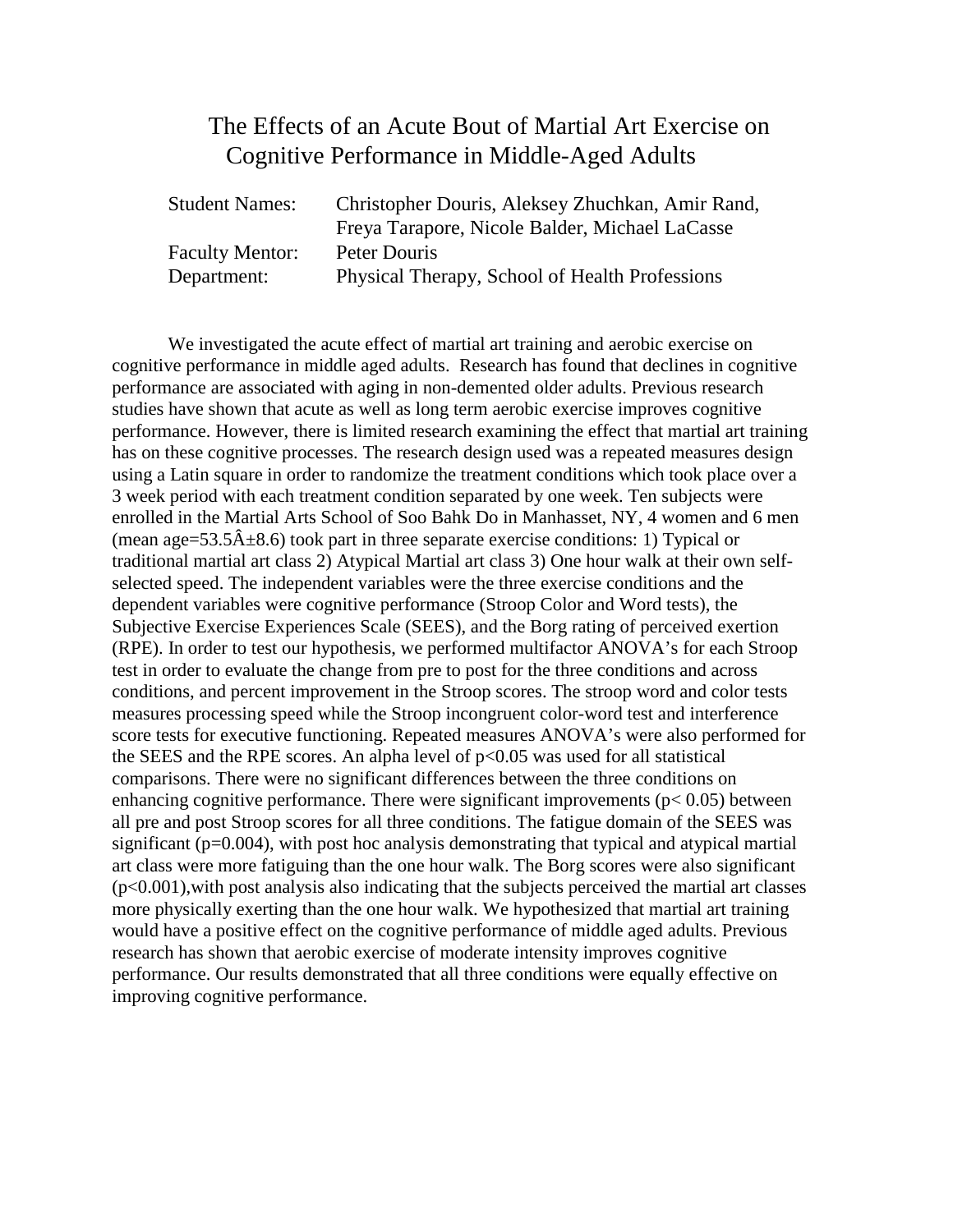#### A Case Study: Does Single Leg Treadmill Training Aid in Isolated Gluteus Medius Strengthening

| <b>Student Names:</b>  | Ilona Sharapan, Al Cascio, Matt Cohen, Allison Halbig, |
|------------------------|--------------------------------------------------------|
|                        | Irene Kelada, Erica Melchione                          |
| <b>Faculty Mentor:</b> | Veronica Southard                                      |
| Department:            | Physical Therapy, School of Health Professions         |

The hip abductors, primarily the gluteus medius, (GM) have been proven in the literature to play a vital role in pelvis stabilization during gait. When the hip abductors are weak, it can lead to injuries of the knee and ankle as well as the hip. It has been shown that the GM is the main pelvic stabilizer during functional activity. Our study aimed to assess functional strength of the GM and also address the gap in the literature regarding unilateral treadmill training's effect on that functional strength. The purpose of this case study was to assess whether the use of unilateral treadmill training, in conjunction with isolated GM strengthening, will improve the functional strength of the hip abductor musculature. The study was conducted in an outpatient physical therapy clinic. The subject was a 54 year old female with a diagnosis of knee OA. The subject met the following inclusion criteria; ambulatory (i.e. able to walk with or without assistive device), aged 40-80 years old, able to follow instructions and capable of giving informed consent, and a positive trendelenberg test. The exclusion criteria included; presence of an acute illness, active or chronic cardiopulmonary disease, restricted from walking and/or cannot tolerate 6+ minutes of walking on a treadmill, greater than mild pain (>3/10) with walking, or progressive neurological diseases. Methods: The subject was seen 2x/week for 7 weeks. The subject received usual physical therapy and the addition of single leg treadmill training for 5 minutes. The outcome measures used were gait speed, 30 Second Sit-Stand test, and the Lower Extremity Functional Scale (LEFS). The outcome measures were taken at the initial visit and at discharge. The score from the gait speed test was converted from meters per second (m/s) to miles per hour (mph) to determine the speed at which the subject would perform the single leg treadmill training. Rate of perceived exertion (RPE) was recorded at the 2 minute mark and at the 5 minute mark for every session. Vitals were recorded before and after the single leg treadmill training. The subject's gait speed at initial was 1.33 m/s (3.48 mph) and at discharge was 1.30 m/s (3.48 mph) (2.25% decrease). The subject's 30 Second Sit-Stand score at initial was 11 reps and at discharge was 13 (18% increase). The subject's LEFS score at initial was 39/80 and at discharge was 46/80 (18% increase). The patient also exhibited a negative trendelenberg test. After 7 weeks of single leg treadmill training, in conjunction with isolated GM strengthening, the subject's gait speed decreased, however the 30 Second Sit-Stand and LEFS scores increased. Our case study proved that with this subject, there were improvements in two out of the three outcomes when single leg treadmill training was done in conjunction with isolated GM strengthening. Although we had improvements, this was a case study which can be used as the basis for further research.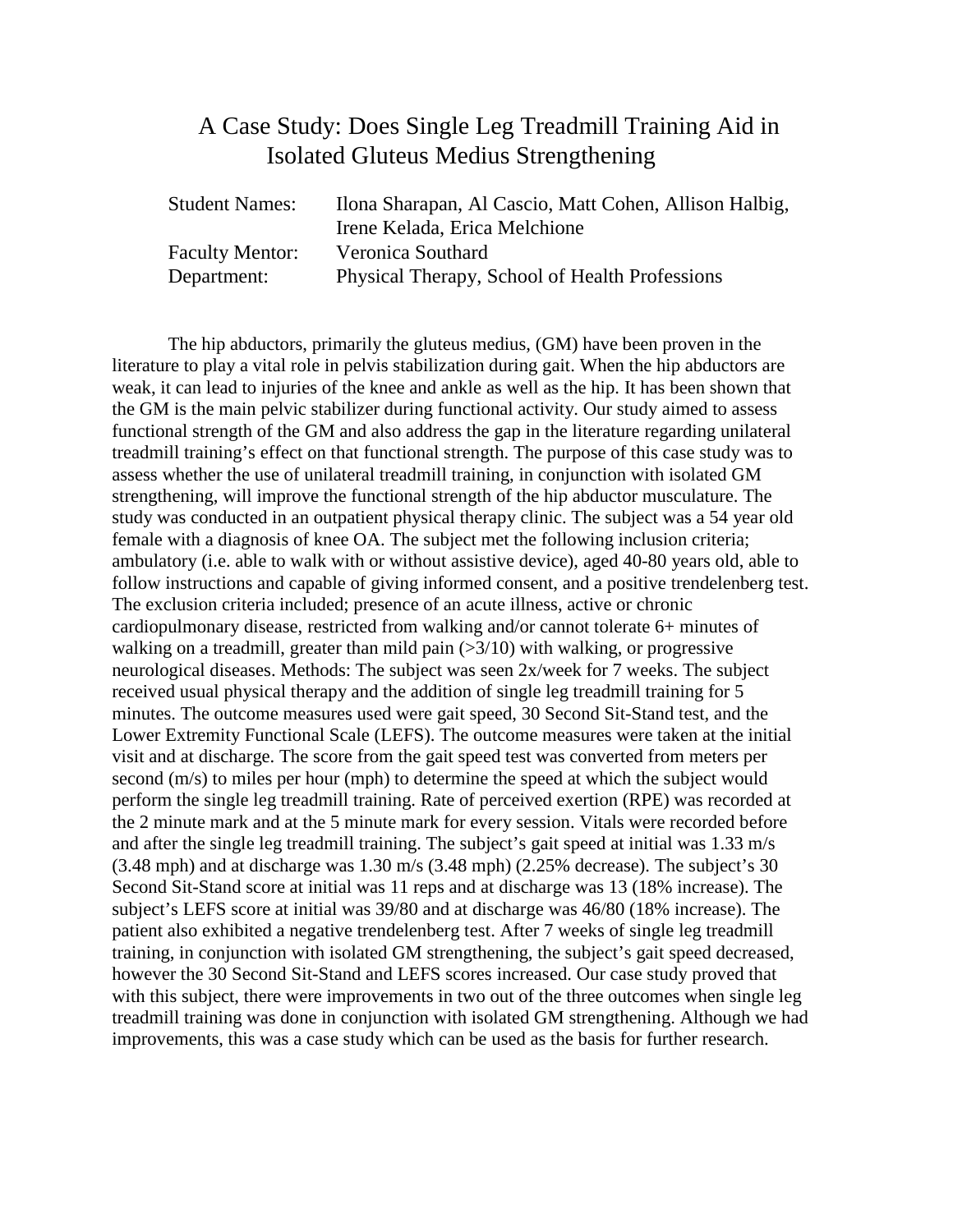#### Acute Effects of Caffeine on Physical and Cognitive Performance in Persons with Parkinson's Disease

| <b>Student Names:</b>  | Matthew Simms, Jocelyn Dennen, Robert Caridi,  |
|------------------------|------------------------------------------------|
|                        | Kelly Dougherty, Denise Crawford               |
| <b>Faculty Mentor:</b> | <b>Rosemary Gallagher</b>                      |
| Department:            | Physical Therapy, School of Health Professions |

Caffeine is a drug known to block adenosine receptors, thus stimulating the sympathetic nervous system. This results in increased oxygen flow to the tissues and has been shown to significantly improve motor function. Several studies have examined the effects of chronic caffeine use and the onset of Parkinson's disease (PD), but only a few have examined the acute effects of caffeine on people with PD. In this pilot study, we compared the acute effects of caffeine on physical and cognitive performance in persons with PD. A total of 6 subjects between the ages of 55 and 85, stage 2-3 on the Hoehn and Yahr scale, participated: 3 caffeine users and 3 non-caffeine users. Subjects performed physical and cognitive tasks before and after taking either a caffeine supplement or a placebo. A greater effect in physical and cognitive performance for the non-caffeine users compared to the chronic caffeine users is expected. If positive effects are found, future larger studies should be conducted to further identify the use of caffeine in the short-term management of symptoms in persons with Parkinson's disease.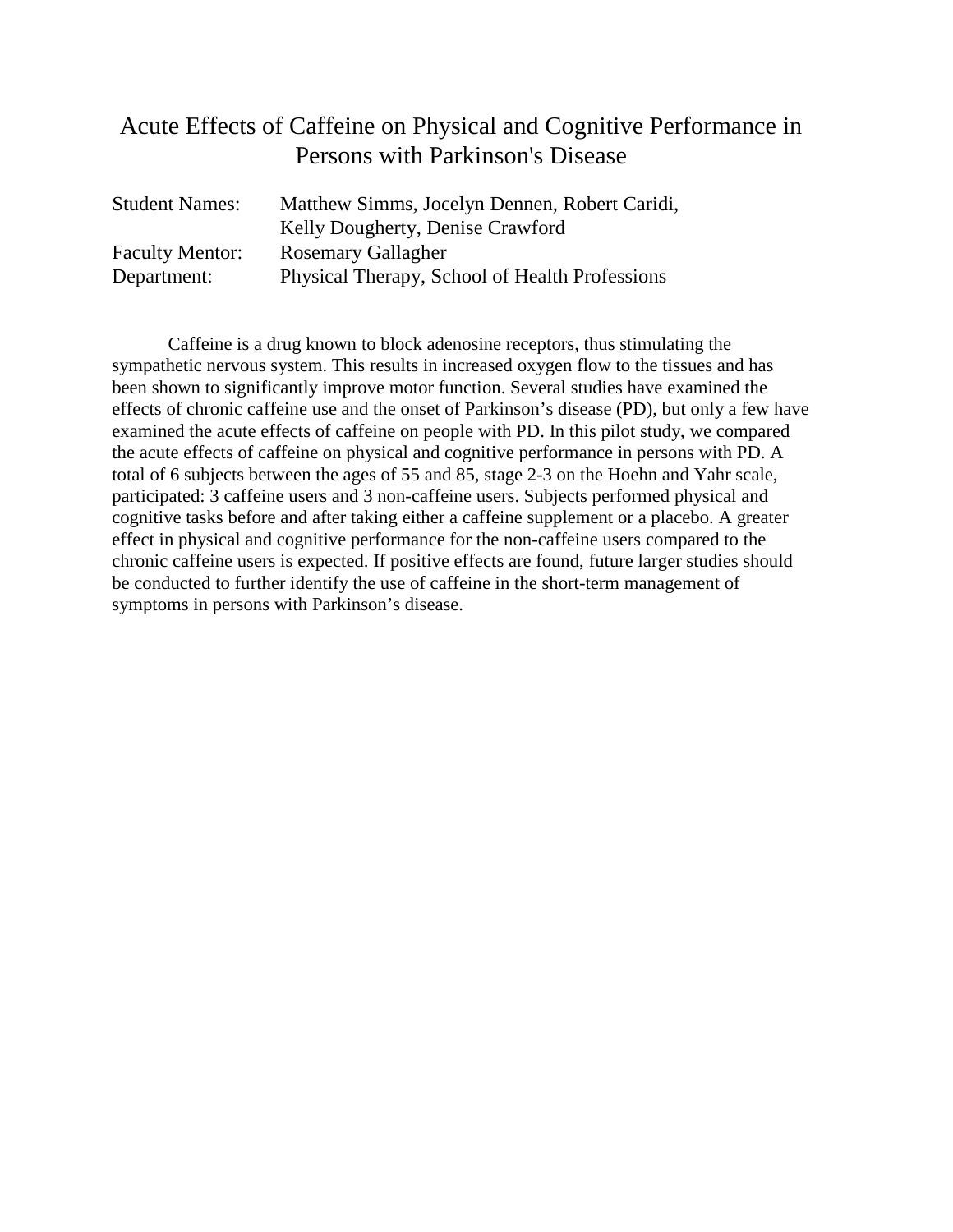**Session II Presentations 8th Floor Room 822 Moderator Nicholas Bloom 2:15 pm - 3:30 pm**

- "Becoming Hombre" By: Anne-Marie Gallo
- "The Effects of Active vs. Passive Sitting on Visual Acuity" By: Avneet Madhan, Adrian LaRosa, Alyssa Mariana, and Marsha Gaspard
- "Traditional Bullying vs. Cyberbullying" By: Anthony Lanzarone, Erica Groover, Melisa Savin, and Ashley Wade
- "Gender Role's Perspectives in Cyber Security" By: Joseph Daru, Vanester Opoku, Macy Faqiri, and Merve Yesilkaya
- "An Examination of Prejudice in Law Enforcement" By: Jordan Melexenis, Marissa Viggiano, Stephanie Mahoney, Michael Auriemmo, and Venessa Sobers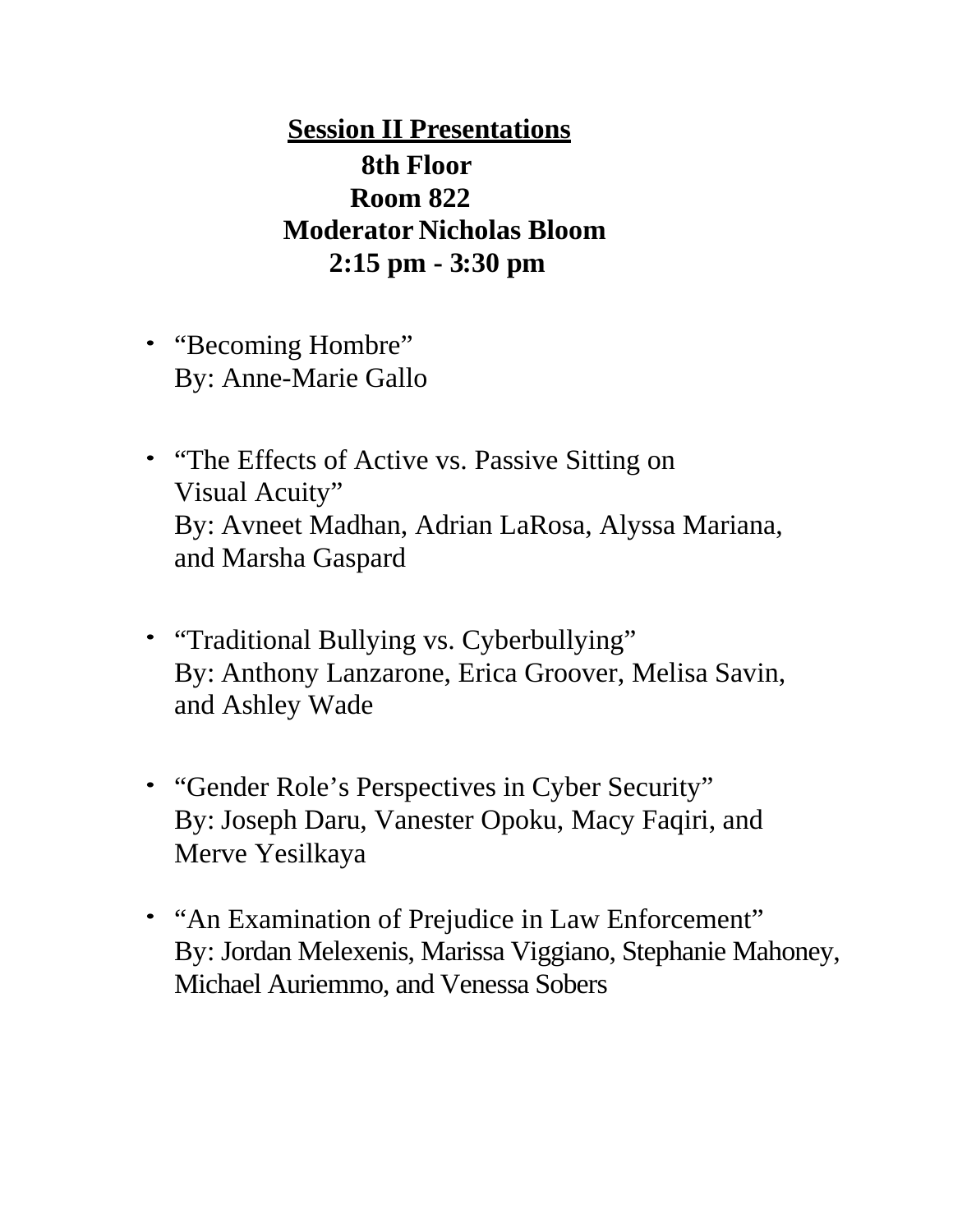#### Becoming Hombre

Student Name: Anne-Marie Gallo

Faculty Mentor: Michael Schiavi Department: English, College of Arts and Sciences

Down These Mean Streets by Piri Thomas, chronicles his tumultuous journey to becoming hombre, a man. I will be highlighting the three obstacles that Piri, a young, darkskinned, Latino man faces because of his environment and prejudice against his culture and race. I will explore the racism, poverty, and violence Piri endures growing up in one of New York's poorest neighborhoods. My research will encompass the unlivable conditions in Spanish Harlem during this time. I will look at the racial inequalities faced by both the Hispanic and black communities. I will also examine the inescapable gang life young Latino men were accustomed to because violence was the norm. I am going to tell the story of a young man's desperation; Piri's struggle for himself and others to love his dark skin, his fight for a place to call home, and his desperation for acceptance from his family, and more importantly, from himself.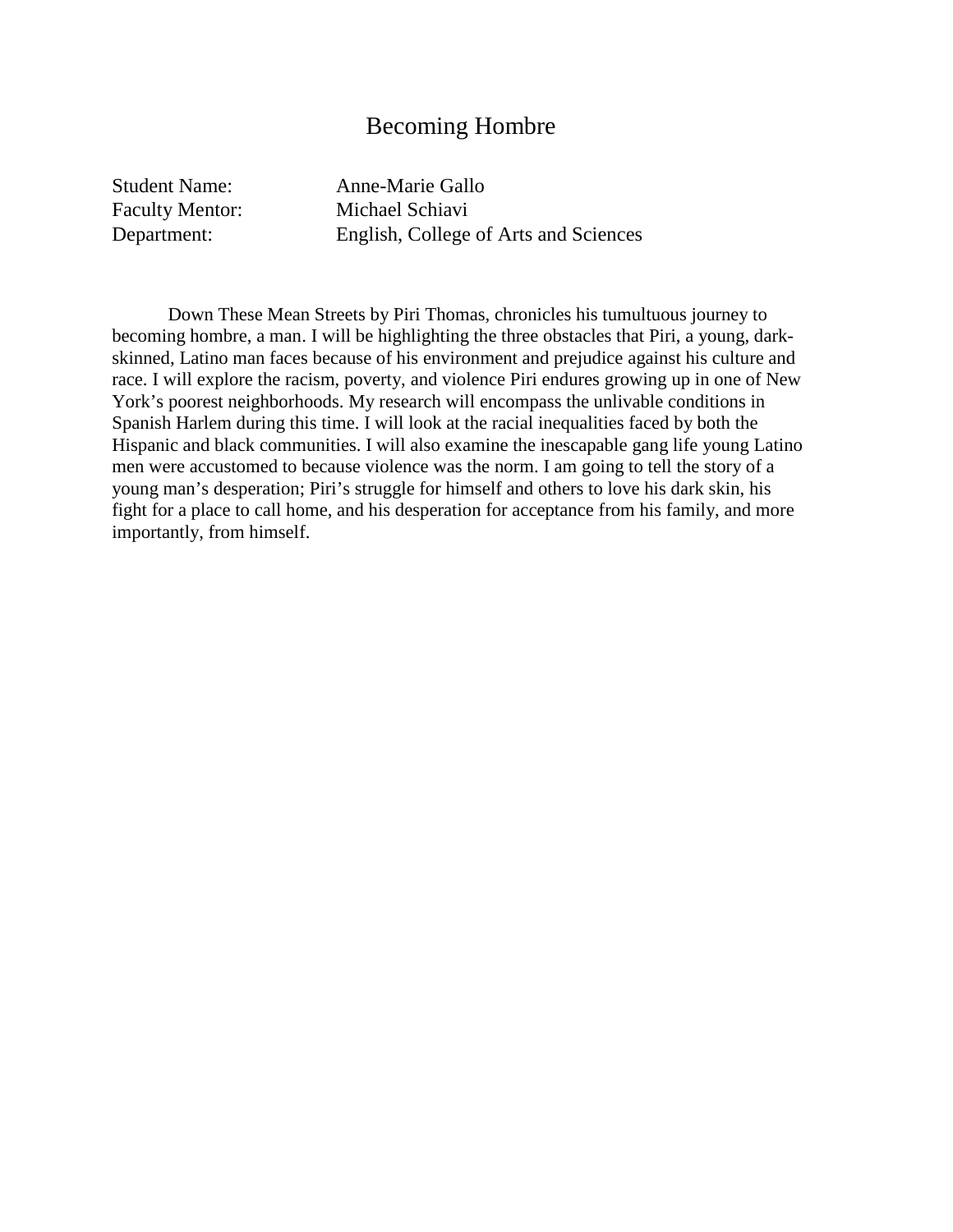#### The Effects of Active vs. Passive Sitting on Visual Acuity

| <b>Student Names:</b>  | Avneet Madhan, Adrian LaRosa, Alyssa Mariana,     |
|------------------------|---------------------------------------------------|
|                        | Marsha Gaspard                                    |
| <b>Faculty Mentor:</b> | <b>Blair Hoplight</b>                             |
| Department:            | Behavioral Sciences, College of Arts and Sciences |

The purpose of this pilot study was to investigate possible differences in visual acuity while sitting on a therapy ball compared to a normal office chair. The researchers hypothesized that the visual acuity will change during active sitting compared to passive sitting. To study this, a sample of 50 adult subjects were recruited from classes in the Behavioral Sciences department at the Old Westbury campus of NYIT. Subjects were then randomly assigned to one of the two possible testing groups: Group A (chair) and Group B (ball). During the study, each subject was asked to sit on a ball or a chair in front of a desktop PC equipped with a standard keyboard and a mouse, tablet, or laptop. Subjects were shown two images with slight differences on a computer screen and were also given handouts of the same images. Subjects were asked to note the differences between the two images by circling them on the handouts. It is hypothesized that there will be significant differences in visual acuity when sitting on a therapy ball (active sitting) compared to a normal office chair (passive sitting).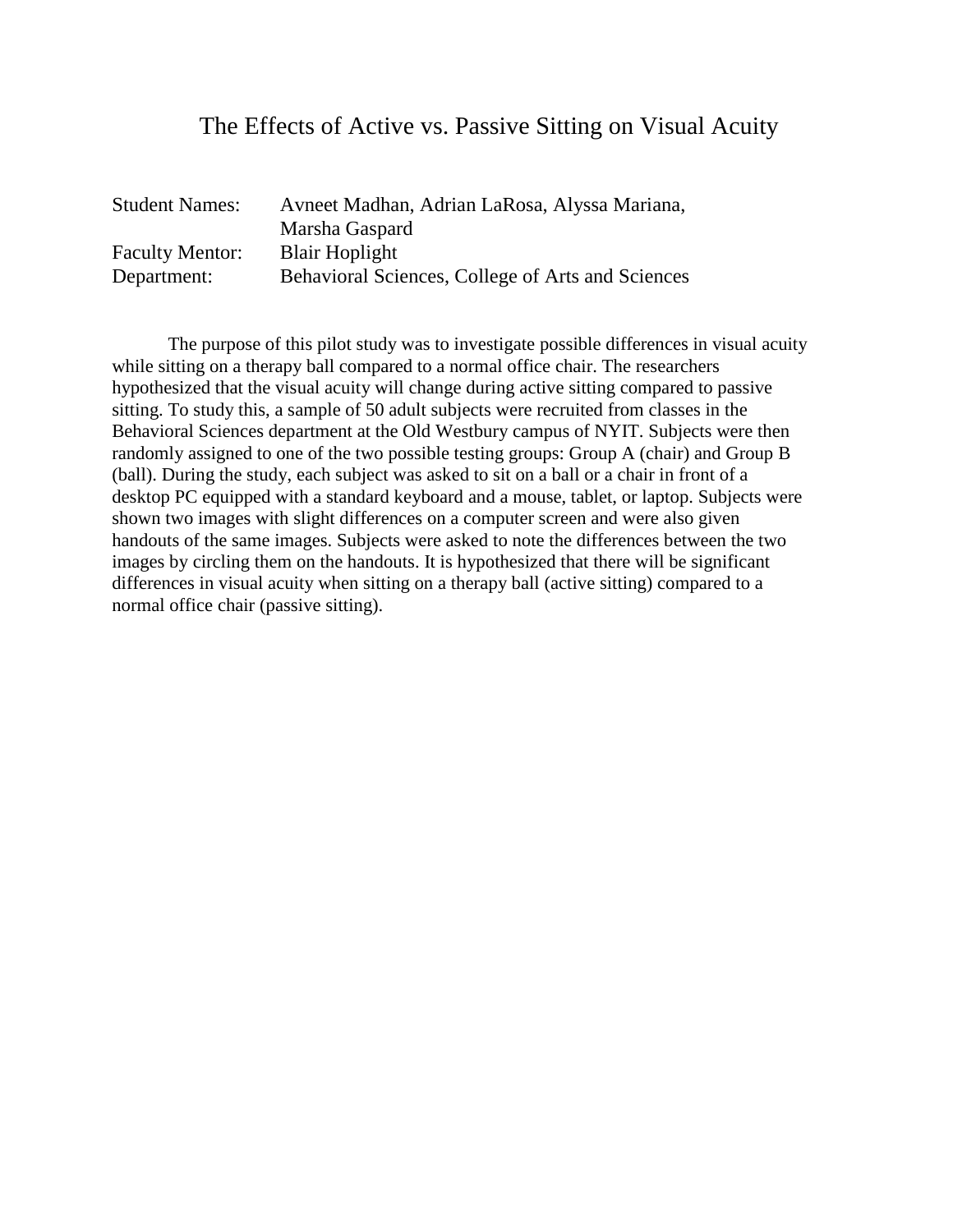### Traditional Bullying vs. Cyberbullying

| <b>Student Names:</b>  | Anthony Lanzarone, Erica Groover, Melisa Savin,   |
|------------------------|---------------------------------------------------|
|                        | Ashley Wade                                       |
| <b>Faculty Mentor:</b> | <b>Blair Hoplight</b>                             |
| Department:            | Behavioral Sciences, College of Arts and Sciences |

The purpose of this study is to survey college students perceptions of traditional bullying compared to cyberbullying. Bullying effects individuals of all age groups ranging from adolescence to adulthood. Traditional bullying is performed to the individual in person. Whereas, cyberbullying is performed through social media, text messages, and photos. A survey was given to students in the Department of Behavioral Sciences at the New York Institute of Technology Old Westbury campus. Students were asked to evaluate scenarios on the intensity of bullying. Two surveys were distributed, one survey was for traditional bullying and the other was for cyberbullying. The scenarios are similar but survey A: cyberbullying scenarios were done online and B: traditional bullying scenarios were done in person. We hypothesize that cyberbullying will have more of an effect on an individual than traditional bullying.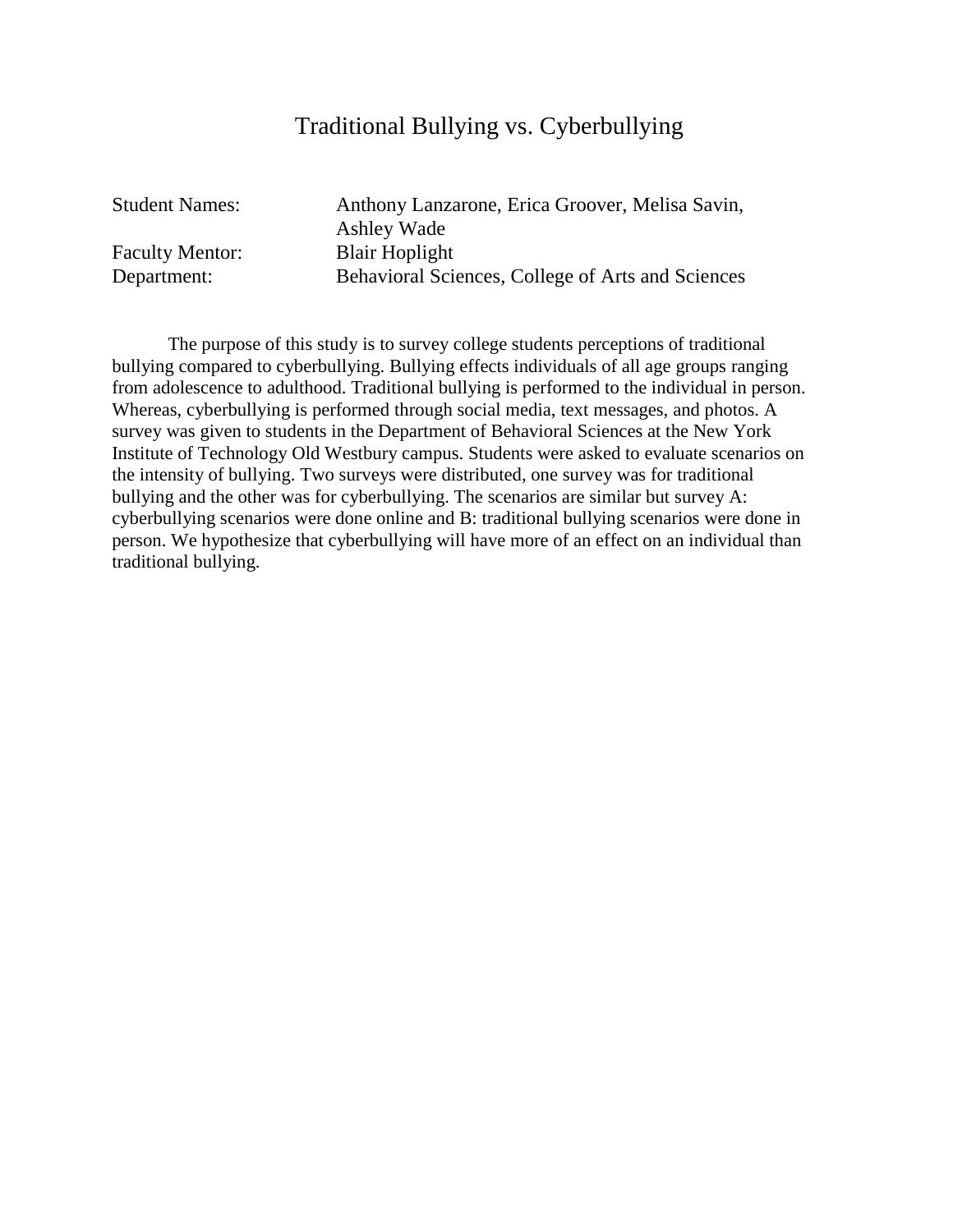### Gender Role's Perspectives in Cyber Security

| Joseph Daru, Vanester Opoku, Macy Faqiri,         |
|---------------------------------------------------|
| Merve Yesilkaya                                   |
| <b>Blair Hoplight</b>                             |
| Behavioral Sciences, College of Arts and Sciences |
|                                                   |

The purpose of this study is to analyze how gender plays a role in the perspective of cyber security and technology awareness. The study of cyber technology is important because security and privacy issues have become a major concern to online users due to risky behaviors such as identity theft and stolen information. We examined the difference in knowledge between the two genders concerning cyber security and privacy. The study was conducted on 150 NYIT students from the behavioral science class at the Old Westbury and Manhattan campuses. A survey which consisted of 15 true or false questions concerning online privacy was filled out and collected. We hypothesized that men were more aware of the cyber security and privacy issues and did a better job of protecting themselves online compared to the female participants.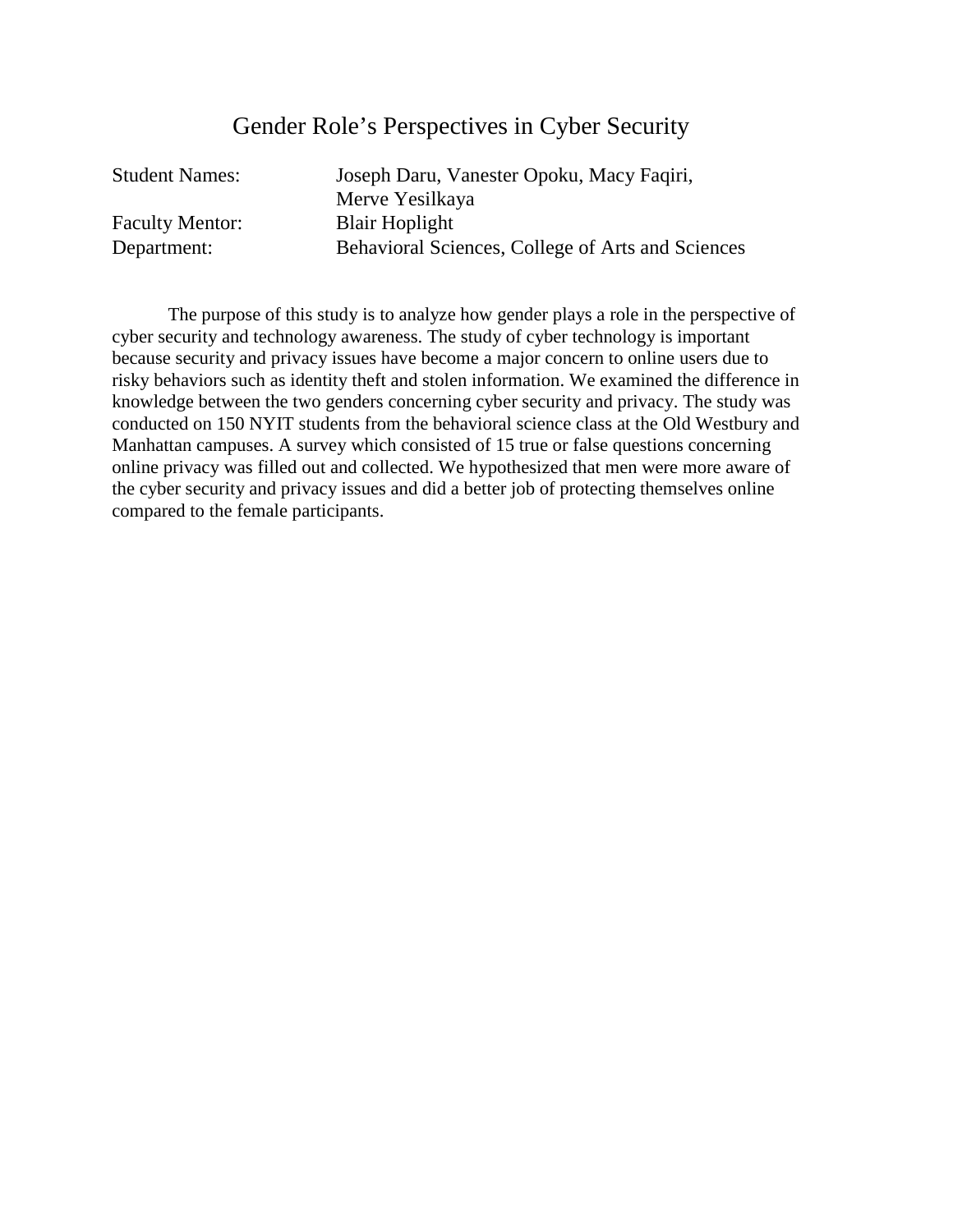### An Examination of Prejudice in Law Enforcement

| <b>Student Names:</b>  | Jordan Melexenis, Marissa Viggiano, Stephanie Mahoney, |
|------------------------|--------------------------------------------------------|
|                        | Michael Auriemmo, Vanessa Sobers                       |
| <b>Faculty Mentor:</b> | Dina Karafantis                                        |
| Department:            | Behavioral Sciences, College of Arts and Sciences      |

The purpose of the experiment was to understand prejudice levels of Criminal Justice students entering law enforcement. We were seeking whether criminal justice majors were more likely to believe in a just world as compared to non-criminal justice majors. Early identification of any discrepancy between these and non-majors could aid in the implementation of anti-bias interventions for such students. Study participants consisted of undergraduate students from New York Institute of Technology, at the Old Westbury campus. The data was collected from different classes in the Behavioral Sciences Department during the spring 2014 semester. Data from approximately 150 students was collected as a survey. We hypothesize that criminal justice students will have a higher belief in a just world as compared to non-criminal justice students.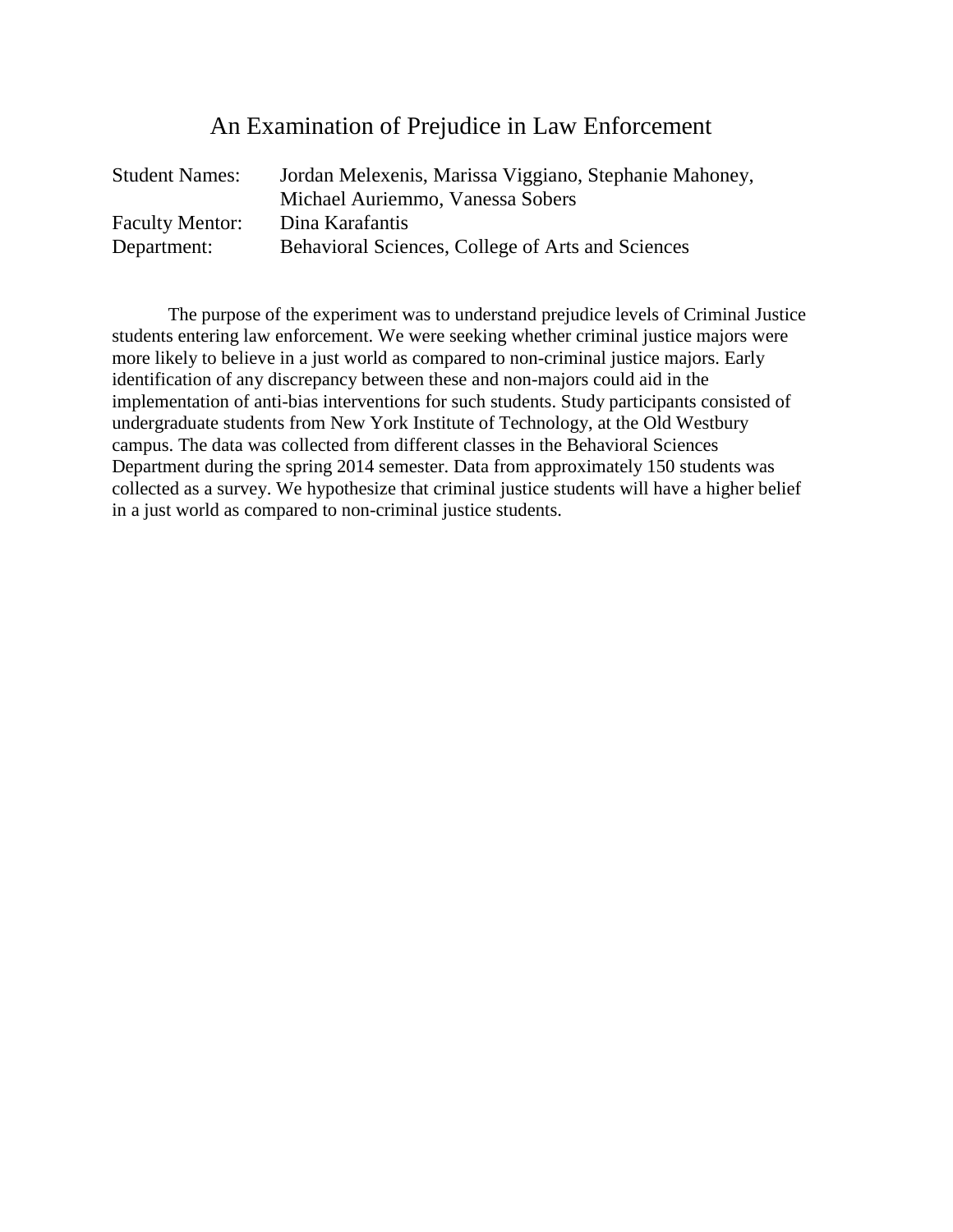**Session II Presentations 10th Floor Room 1026 Moderator Youjeong Kim 2:15 pm - 3:30 pm**

- "The Effect of E-Commerce and How It Has Altered the Relationship Between Consumers and Marketers" By: Sasha Thomas
- "Impact of Gaming Industry on Inner City Children" By: Corey Gomillion
- "SOT Video" By: Crystal Kim, Krisztina Imre, Kajsa Lundman, Iris Benhaim, Bao Tran, and Fang Shen
- "The Wandering Artists Movement" By: Milton Guanga, Catherine Vivanco-Opazo, Candace Turull, Eufenie Cham, and Sophia Kiriakides
- "Twitter Content Analysis by Age" By: Kim Troung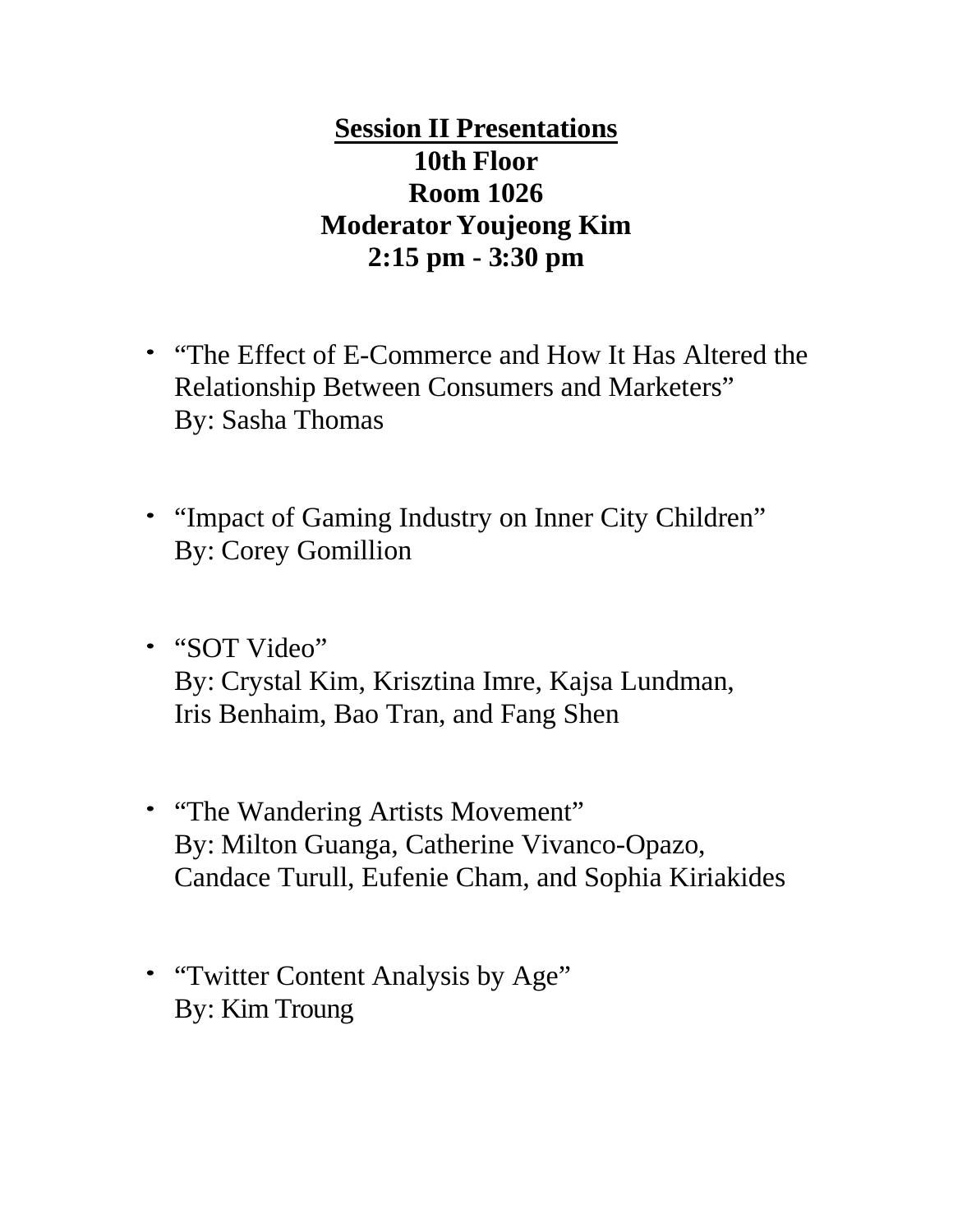## The Effect of E-Commerce and How It Has Altered the Relationship Between Consumers and Marketers

| <b>Student Name:</b>   | Sasha Thomas                                     |
|------------------------|--------------------------------------------------|
| <b>Faculty Mentor:</b> | James Fauvell                                    |
| Department:            | Communication Arts, College of Arts and Sciences |

With the increase of e-commerce through the virtual web via online platforms, the role of consumers has changed. With it, the tactics used by market and consumer researchers are evolving. Customers now demand more from businesses and digital technology. This development has resulted in an emphasis placed on examining the cognitions that influence consumer behavior.

This presentation will:

- Analyze the influences that have caused a shift in consumer attitude and roles.
- Explain how the marketing industry has responded to this change and explore the new strategies implemented to benefit from these changes.
- Examine future implications of new technology and discuss further expectations of the consumer.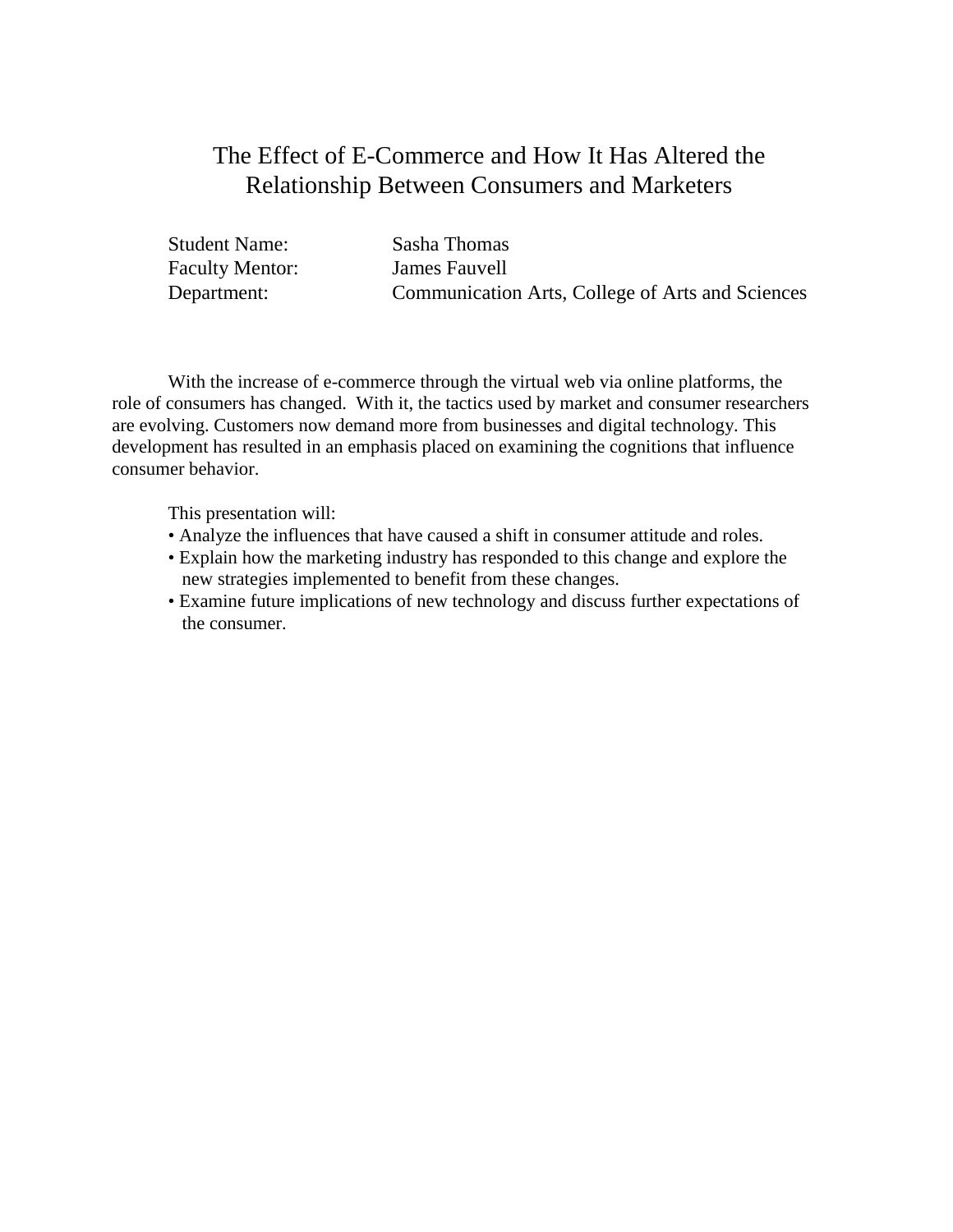## Impact of Gaming Industry on Inner City Children

| <b>Student Name:</b>   | Corey Gomillion                                  |
|------------------------|--------------------------------------------------|
| <b>Faculty Mentor:</b> | James Fauvell                                    |
| Department:            | Communication Arts, College of Arts and Sciences |

In an industry that has proven to be controversial on multiple occasions, how can the gaming industry be beneficial towards the development of inner city children as well as with those of special needs? This presentation will explain how the gaming industry is beneficial towards child development, and how it could be beneficial towards kids with special needs.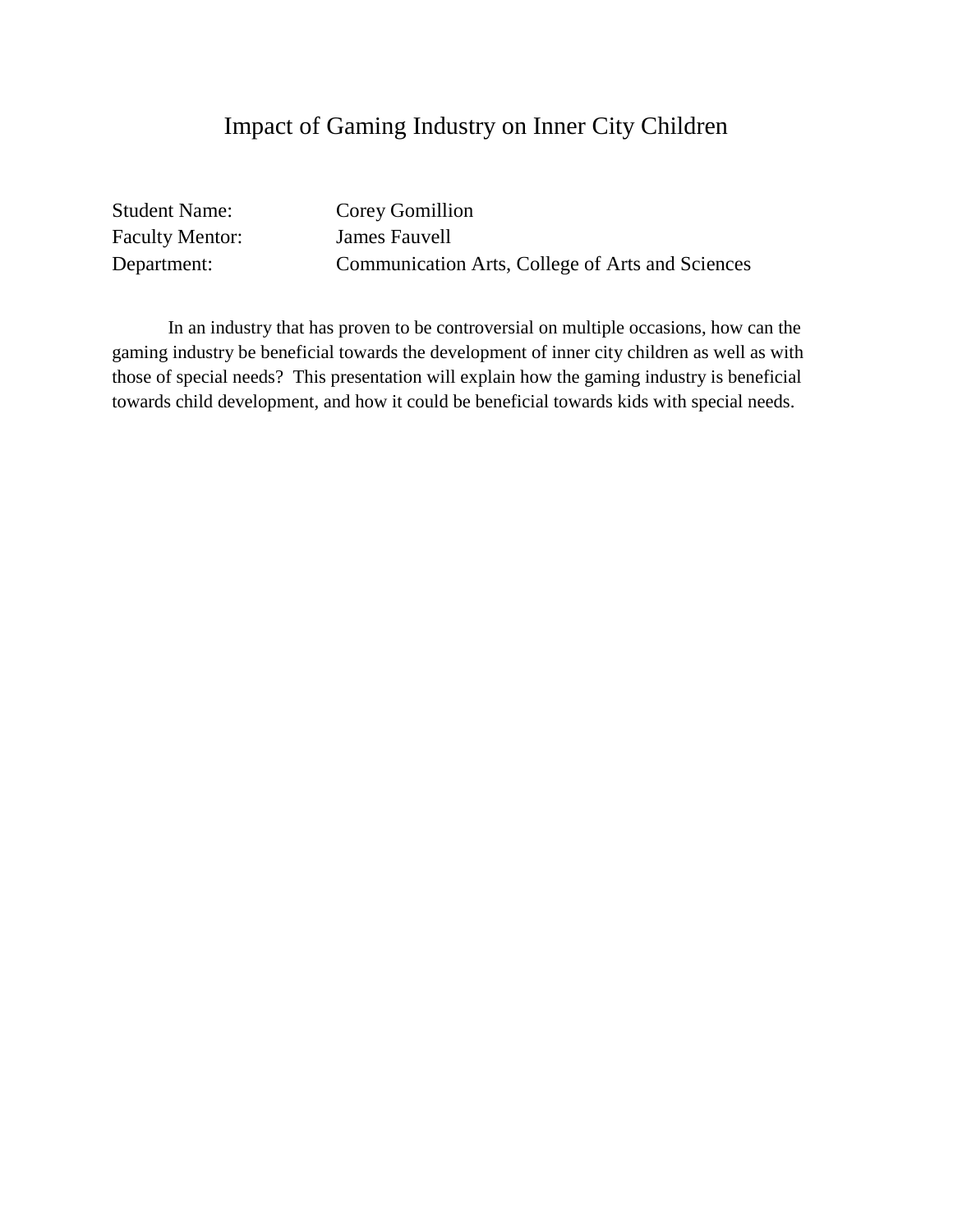#### SOT Video

Faculty Mentor: Youjeong Kim

Student Names: Crystal Kim, Krisztina Imre, Kajsa Lundman, Iris Benhaim, Bao Tran, Fang Shen Department: Communication Arts, College of Arts and Sciences

SOT Treatment on NYC's Weather, PROGRAM TITLE: Winter Lifestyle in NYC' PROGRAM FORMAT: A 2 minute and 33 second demonstration of sound on tape (SOT), PROGRAM OBJECTIVE: People's reaction to NYC winter weather, TARGET AUDIENCE: 10 to 50 year olds, who are concerned with their lifestyle in relation to the extreme winter weather and the activities that the snow and cold enables. The SOT is about the cold weather that people have been currently experiencing in New York City, which has been one of the coldest since 1871. Through this program, we intend to give advice on how people can manage to live well during a winter that cold. Extreme low temperatures and the snow affect people's lifestyle, such as their activities in the city or the way they dress. The Weather in New York: A few people were interviewed on what kind of clothes they wear to face the cold temperatures. One female said that she wears a heavy winter coat and winter boots noting that it is not really fashionable. A Swedish man, the next person interviewed, says that the weather is not so cold for him in NYC as he is used to colder temperatures in Sweden. Therefore, he isn't really worried about being cold in his clothes. The narrator then discusses how the cold weather affects people's activities in Central Park, one of the most popular leisure spots in NYC and show shots of many activities people are doing there. Another person interviewed describes his winter hobbies; he enjoys various outdoor activities which include taking a walk and watching figure skating. Then the host segues into the indoor activities that people like doing. One of the most popular indoor activities is a tour within the American National Museum, which is one of the most visited museums in the United States. To conclude, the host explains that it is possible to enjoy our time in NYC even in one of the harshest winter seasons, thanks to the numerous indoor or outdoor activities, if they are dressed with all the necessary winter apparel.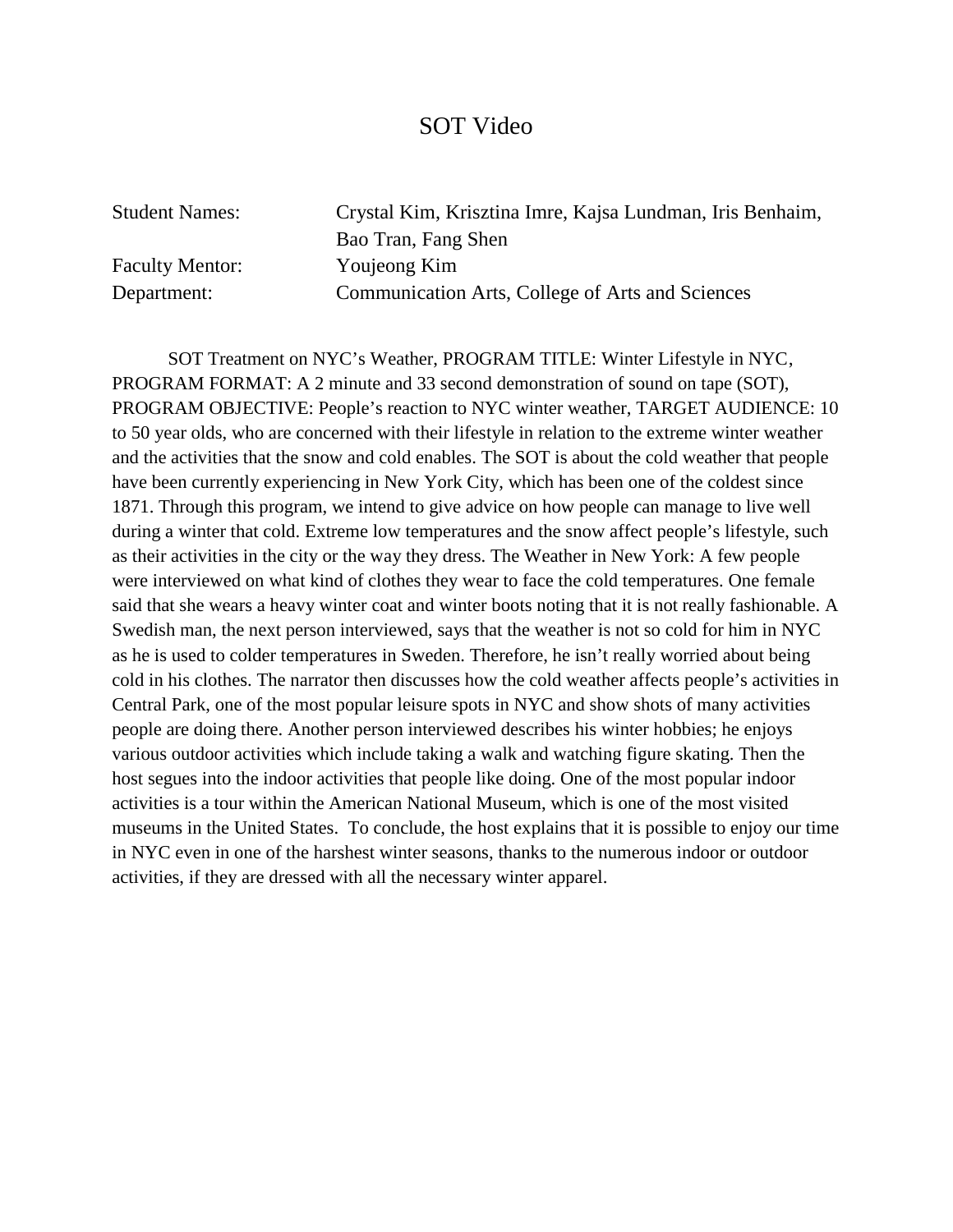#### The Wandering Artists Movement

| <b>Student Names:</b>  | Milton Guanga, Catherine Vivanco-Opazo, Candace Turull, |
|------------------------|---------------------------------------------------------|
|                        | Eufenie Cham, Sophia Kiriakides                         |
| <b>Faculty Mentor:</b> | Youjeong Kim                                            |
| Department:            | Communication Arts, College of Arts and Sciences        |

My group and I were supposed to interview a man who owns a bakery, but at the last minute he canceled on us. Unsure of what to do, we stumbled upon a woman named Pinky G. She is part of a movement known as The Wandering Artists Movement. They are a group of artists that go from gallery to gallery demonstrating their work to the audience in the lower east side. We grabbed the camera, completely unprepared for this surprising little miracle, and we interviewed some of the artists who have a powerful message to deliver. We are here to present their message.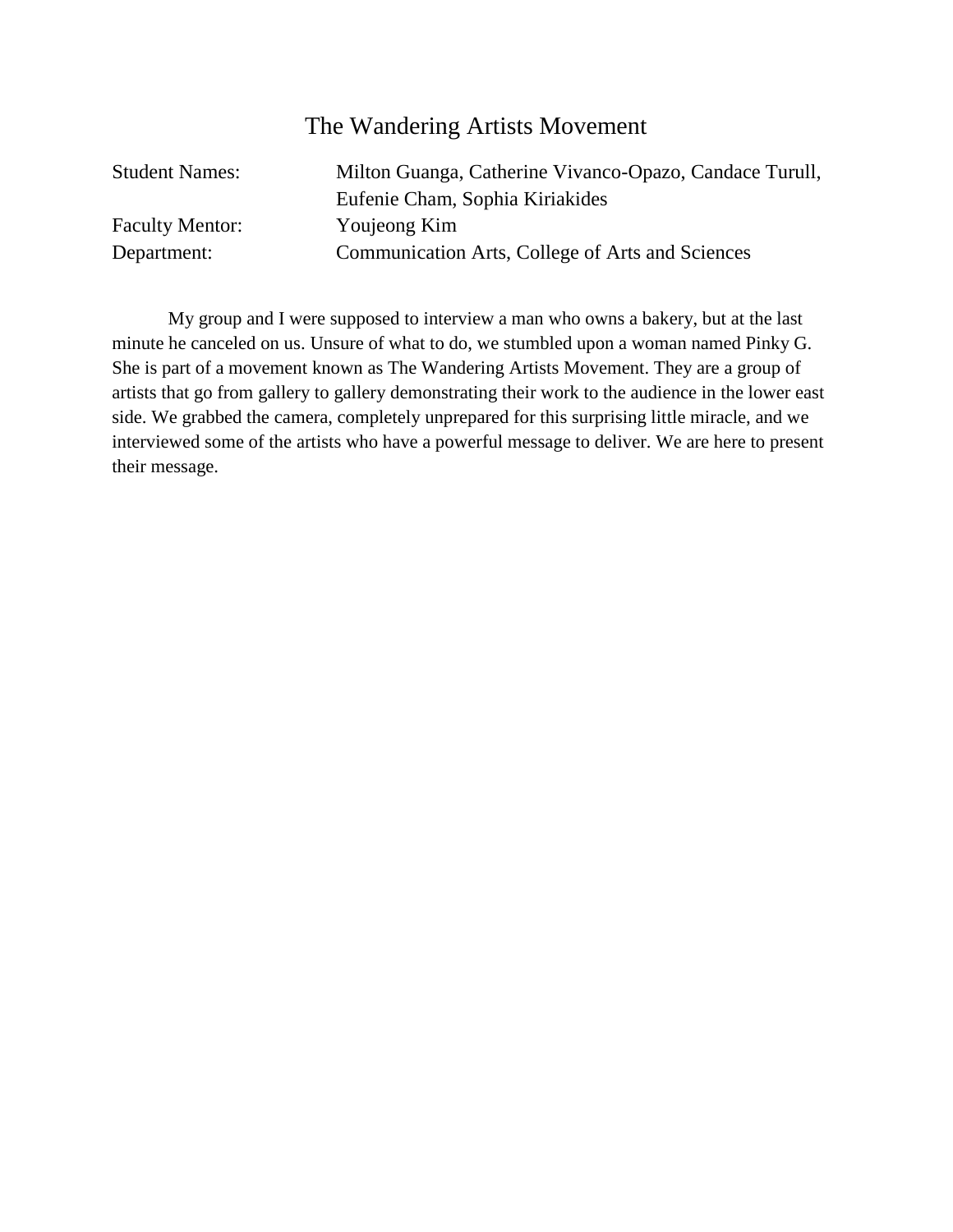## Twitter Content Analysis by Age

| <b>Student Name:</b>   | Kim Truong                                       |
|------------------------|--------------------------------------------------|
| <b>Faculty Mentor:</b> | James Wyckoff                                    |
| Department:            | Communication Arts, College of Arts and Sciences |

Surveys of different age group social media users at NYIT reveal that postings to Facebook, Twitter and Instagram on specific topics may correlate with age. Research questions focus on whether older social media users post longer, more grammatical, more complex postings than younger counterparts.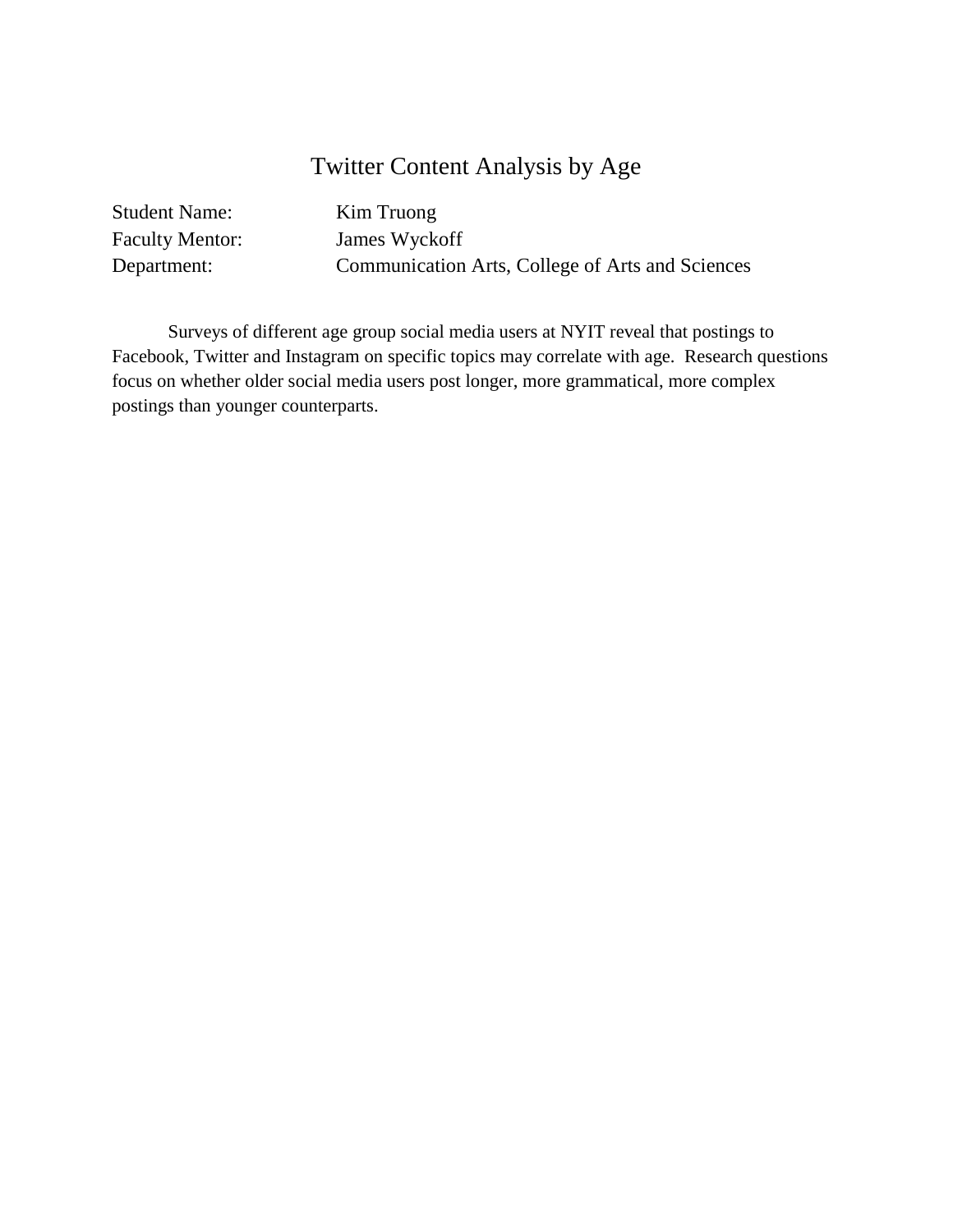**Session II Presentations 10th Floor Room 1029 Moderator TBA 2:15 pm - 3:30 pm**

- "The Impact of Media on International Adoptions" By: Catherine Gulotta
- "Social Media and Beijing Opera" By: Xiaodi Wang
- "The Uses and Gratifications of Print Newspapers, Online Newspapers, and Newspaper Apps" By: John Santamaria
- "The Impact of the Internet on Video Gaming" By: Donnie D'Amato
- "Globesville" By: Dawn-Marie Waits, Andre Doughty, Greg Goldat, and Donnie D'Amato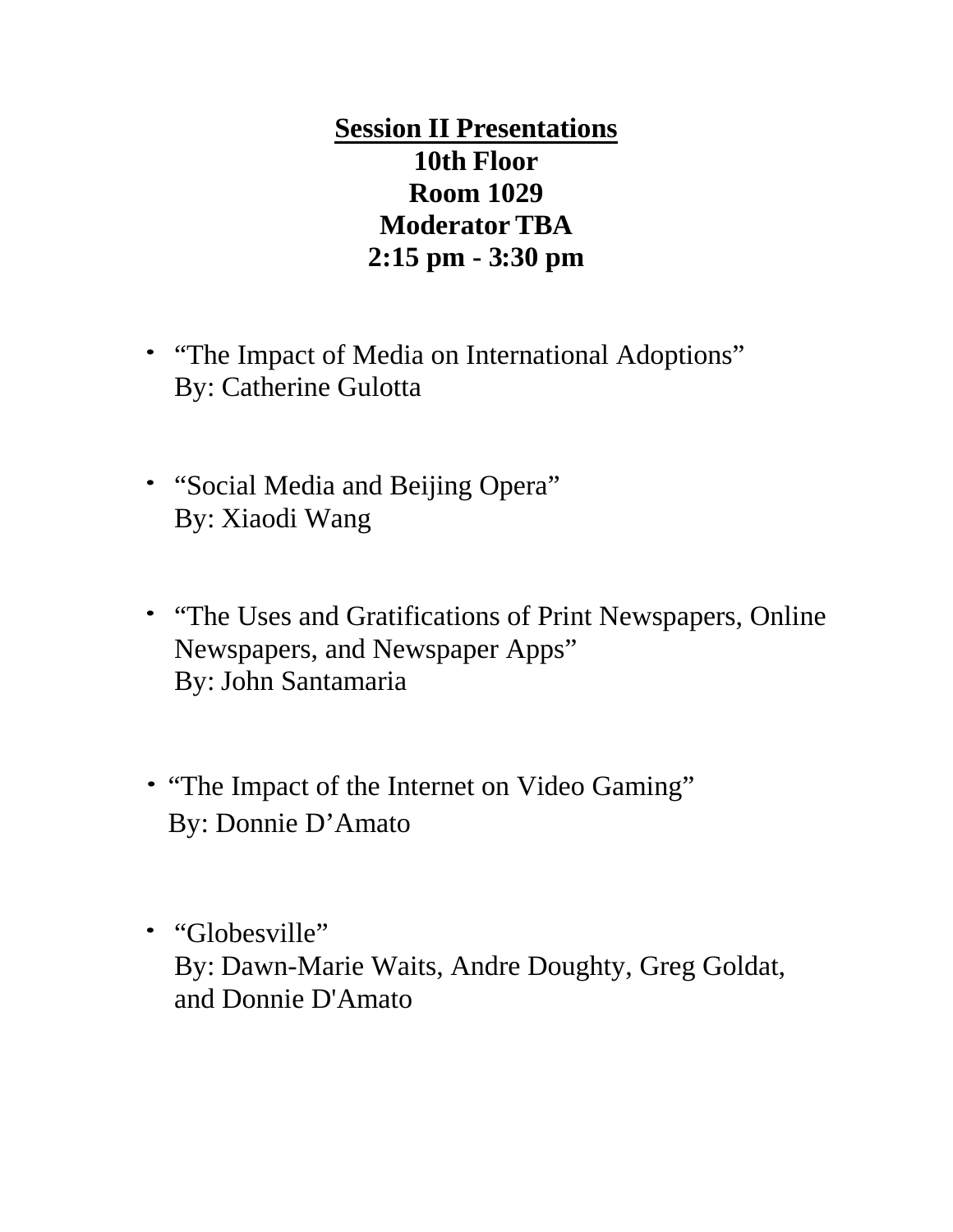#### The Impact of Media on International Adoptions

Student Name: Catherine Gulotta Faculty Mentor: Mandy Zhang Department: Communication Arts, College of Arts and Sciences

The purpose of this research is to study the impact of media on international adoptions mainly through the Internet and television broadcasting. Although the media have informed as well as broadened options in family creation in the United States, such as international adoptions, there seems to be more media exposure about positive qualities compared to negative qualities. These qualities will expose and explain the fundamental dilemmas that coincide with the lighthearted notion of creating a family for adoptees and adopters. Participants of the present research specify American families with internationally adopted children who demonstrate apparent physical differences (Galvin, 2003). For an example, a white American family who adopts a child from Vietnam qualifies for this research because the child is of Asian descent. On the other hand, a white American family who adopts a child from Canada who also appears white does not qualify for this study. In other words, previous studies consider these circumstances visible adoptions. This is a term that can better identify families who obtain adoptees that obviously lack biological evidence or ties to the nuclear family and extended family. The balance between potential rewards and consequences regarding international adoption is needed among the media in order to preserve the integrity of intercultural communication between the American people, families and internationally adopted children. Most of this existing research is mostly relative towards the fields of sociology and psychology. This topic will be executed from a communication perspective. Psychology and sociology indicate that not enough people are mindful enough to question the adoptees mental health that have not been exploited by the media enough (Wegar, 2000). To be specific, this study will further focus on intercultural communication and interpersonal communication converging with how the adopters and adoptees make sense of visible adoption and family values. Extensive research has concluded that an adoptee's narrative will help tell society about his or her life challenges and rewards. This idea revolves around the difficulties that parents of internationally adopted children may face during their children's developmental stages such as: identifying physical and ethnic differences, questions about the adoptee's birth parents, circumstances that instigated the child's adoption. This is to stress that there is evidence of the many negative aspects toward visible adoptions that could cause the adoptee hardships and internal trauma as they come to the realization of their circumstance (Kline, Chatterjee & Karel, 2009). Through qualitative analysis, in-depth interviews will be performed among three families of different backgrounds with internationally adopted children. Different backgrounds encompass marital status, financial status and social status. This method will provide knowledge of how much, if any, influence the media has on American families' decisions to adopt children internationally. Additionally, in-depth interviews will investigate if there is potential for a balance of positive and negative exposure provided by the media among the masses.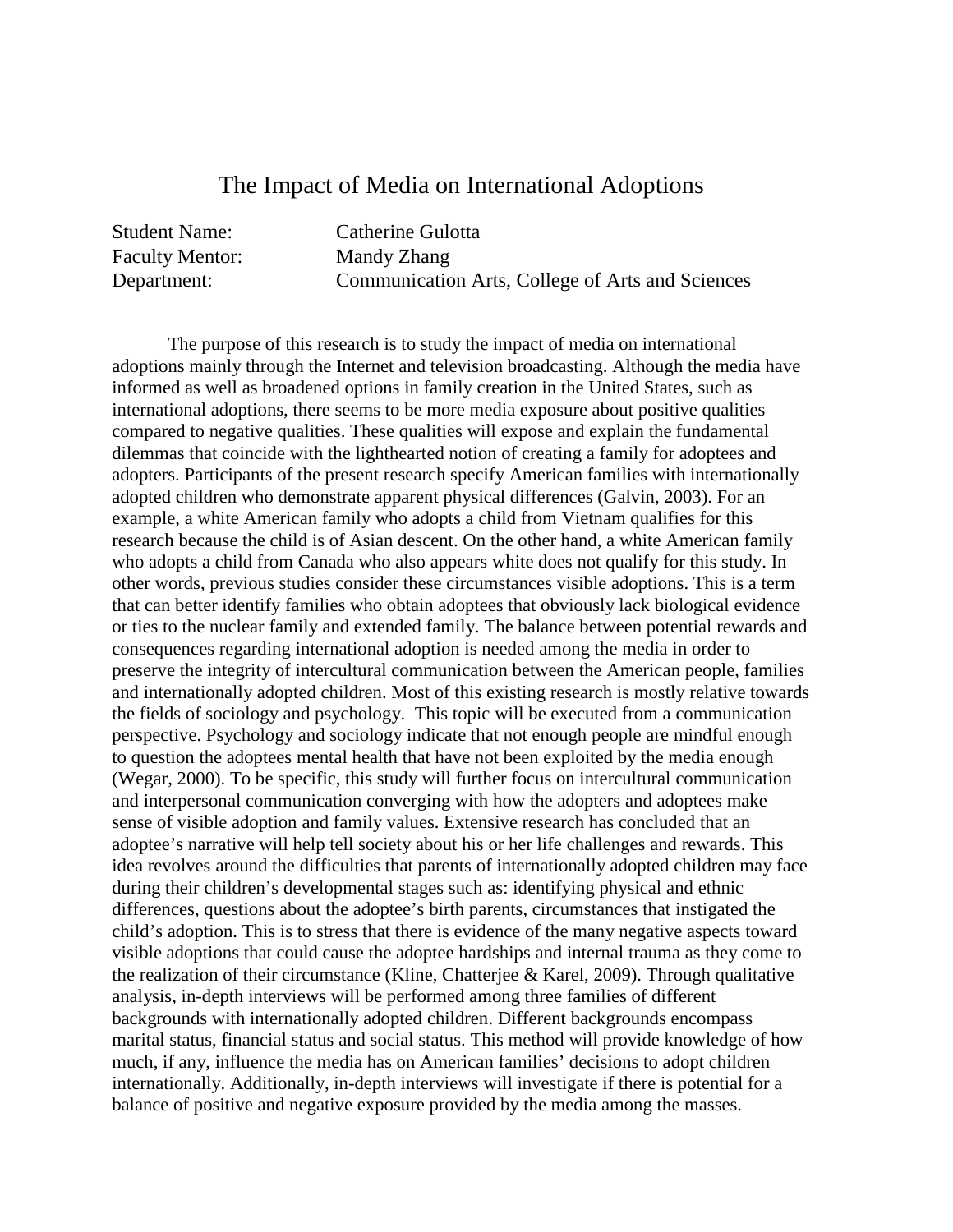#### Social Media and Beijing Opera

Student Name: Xiaodi Wang Faculty Mentor: Mandy Zhang

Department: Communication Arts, College of Arts and Sciences

While social media has grown very fast during the past few years, some traditional cultures face severe challenges. The Peking Opera, a part of traditional Chinese culture, is struggling to appeal to modern society and has the potential to become a dying art form (Liu, 2011). The Chinese government provided financial support for 230 Peking Opera troupes, and supported young performers for training (Earnshaw, n,d,). It is under such circumstances that more scholars become involved in the investigation of the relationship between social media and the Peking Opera. The literature shows that some traditional performances, such as the Peking Opera and Crosstalk are declining. One of the factors is the content of the performance itself. It is boring for young adults who prefer to get new and exciting things. While there are many websites about the Peking Opera, almost none of them are related to social networking sites. The purpose of this study is twofold. First, the study will investigate the relationship between social media and the Beijing Opera. Specifically, the study intends to find out if the development of social media has any effect on the development of the Beijing Opera. A focus group will be conducted to collect data to answer this research question. Second, the study will explore how to use social media, Weibo in particular, to promote the Beijing Opera and enhance people's interest in it. Focus group together with experimental studies will be conducted. People's knowledge of the Peking Opera come from various sources, and mass media and family influence are two major sources (Casmir, Zhang & Lin, n,d,). Weibo is the most popular social media platform in China. As it provides a lot of opportunities to share and promote, this study will focus on the use of Weibo to promote the Beijing Opera.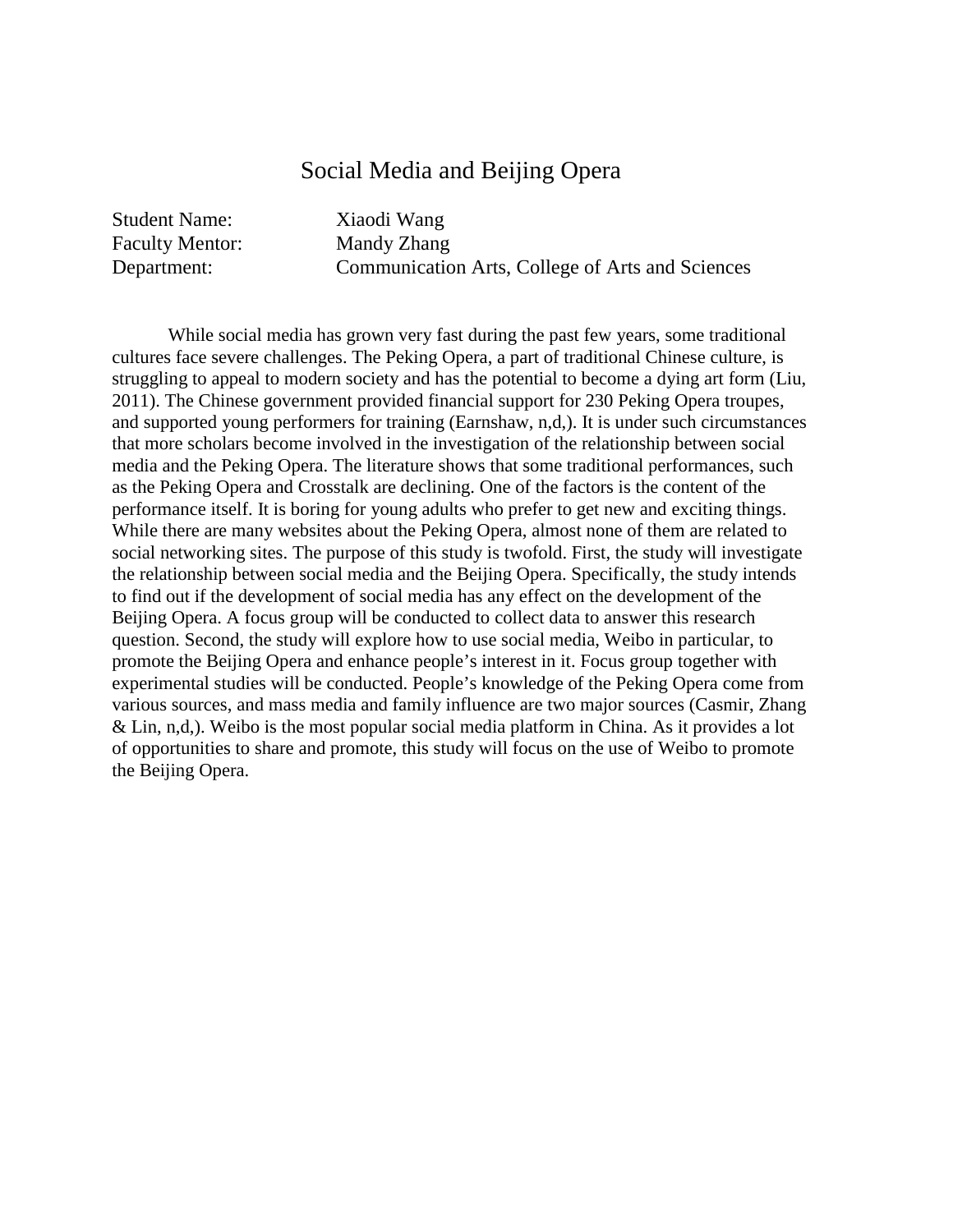#### The Uses and Gratifications of Print Newspapers, Online Newspapers and Newspaper Apps

| <b>Student Name:</b>   | John Santamaria                                  |
|------------------------|--------------------------------------------------|
| <b>Faculty Mentor:</b> | Mandy Zhang                                      |
| Department:            | Communication Arts, College of Arts and Sciences |

In recent years, fewer people are reading print versions of publications. As a result, some newspapers have changed their printing format in hopes of getting consistent readership, or they have removed their print version (Hollander, Krugman, Reichert, & Adam, 2011). Everything that is read in print publications is also viewed online at no cost until recently when some newspapers launched pay walls for Web content (Sindik & Qingmei, 2012). Examples include The New York Times. More information can be available digitally than in a print publication that can sometimes have its limits. Meanwhile, e-readers like Kindle and iPad provided added value features such as audio, video, and interactive features to enrich reading experience (Neil, 2012). This study compares newspaper's print versions, websites and applications. The results provide implications for the future development of print newspapers. The author will interview reporters, editors, and subscribers of five print newspaper publications in two major media markets: New York and Los Angeles. The author will also interview faculty advisers, student reporters and editors, and readers of student-run newspapers in five colleges. Interview questions will focus on the comparisons between the newspaper's print versions, their websites, and their apps in the following aspects: 1) reader's uses and gratifications, 2) content variations, 3) financial situations, and 4) future development.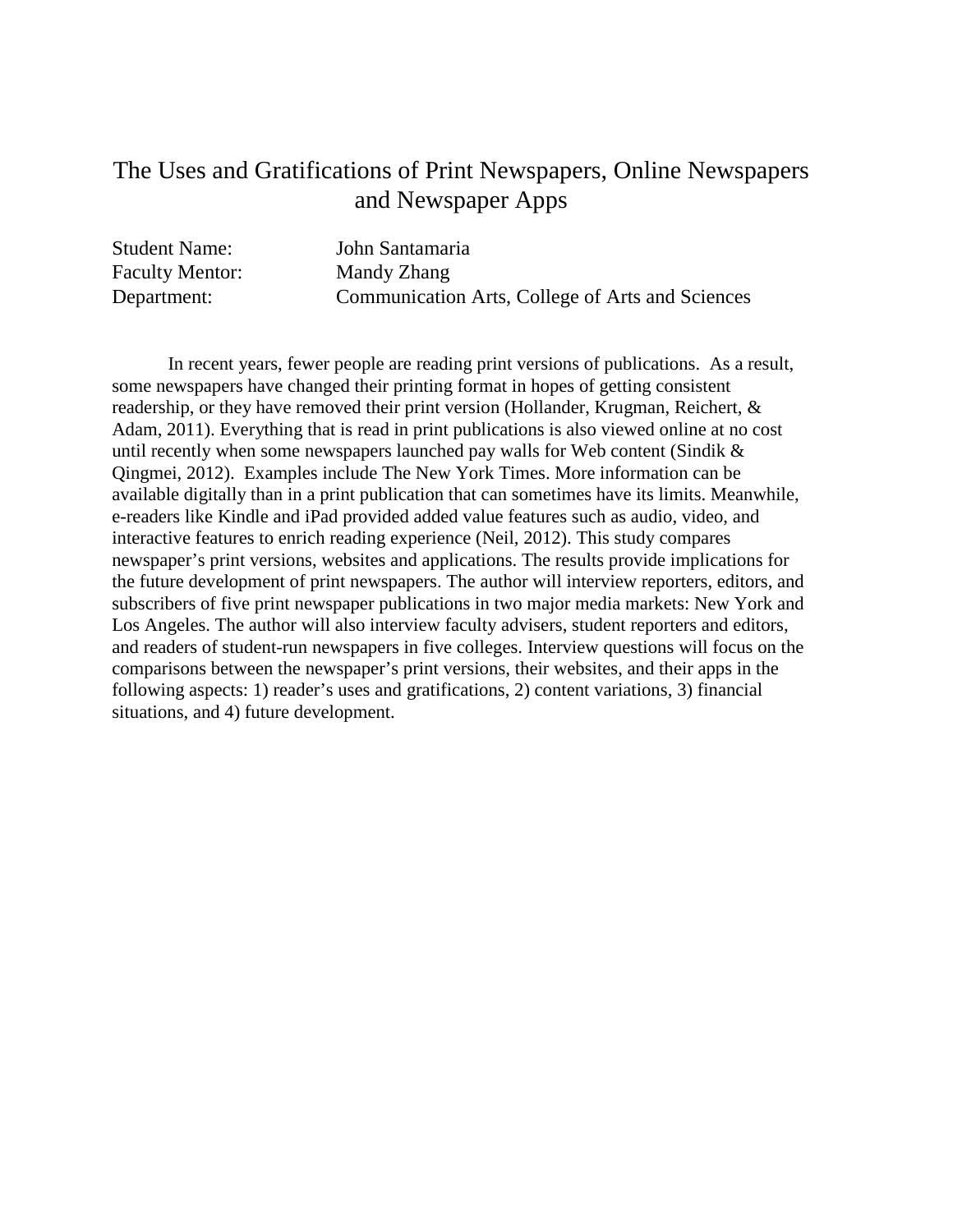#### The Impact of the Internet on Video Gaming

| <b>Student Name:</b>   | Donnie D'Amato                                   |
|------------------------|--------------------------------------------------|
| <b>Faculty Mentor:</b> | Mandy Zhang                                      |
| Department:            | Communication Arts, College of Arts and Sciences |

The purpose of this study is to document the development of the gaming industry and compare former video game enthusiasts regularly meeting in arcades and current video game enthusiasts interacting via the Internet in terms of their gaming behavior and the effects of gaming on their social activity. Most arcades today exist as an accompaniment to other attractions or amusements as they cannot survive easily on arcade games alone (June, 2013). The number of video arcades has diminished as online gaming has become popular. The graphics improvement greatly made the console release more popular than the arcade release (Bailey, 2012). Video game enthusiasts no longer meet each other in the real world and rather stay at home. Because the Internet is immediate and global, news about games travel more quickly. Many game enthusiasts regularly check message boards for their favorite titles and share the latest news, even conversing with game developers and reporting from location tests for everyone to review. Computer gaming minimizes real-life social activity but enhances virtual social activity as online games become popular. The genre of MMORPG (massively multiplayer online role-playing game) debuted in 1997. MMORPG allowed many players to play against each other at their own computers in their own homes at the same time (Zackariasson & Wilson, 2010). To study the behavior of gamers and the effects of gaming on their social activity, the author will conduct surveys in family entertainment centers such as Dave & Busters or Chuck E. Cheeses as well as in locations that sell console games (e.g., GameStop). Survey questions include personality test to determine if a gamer is introverted or extroverted, his or her gamine experience, and comparisons between gaming at an arcade and on the Internet, their social activity, and demographic questions.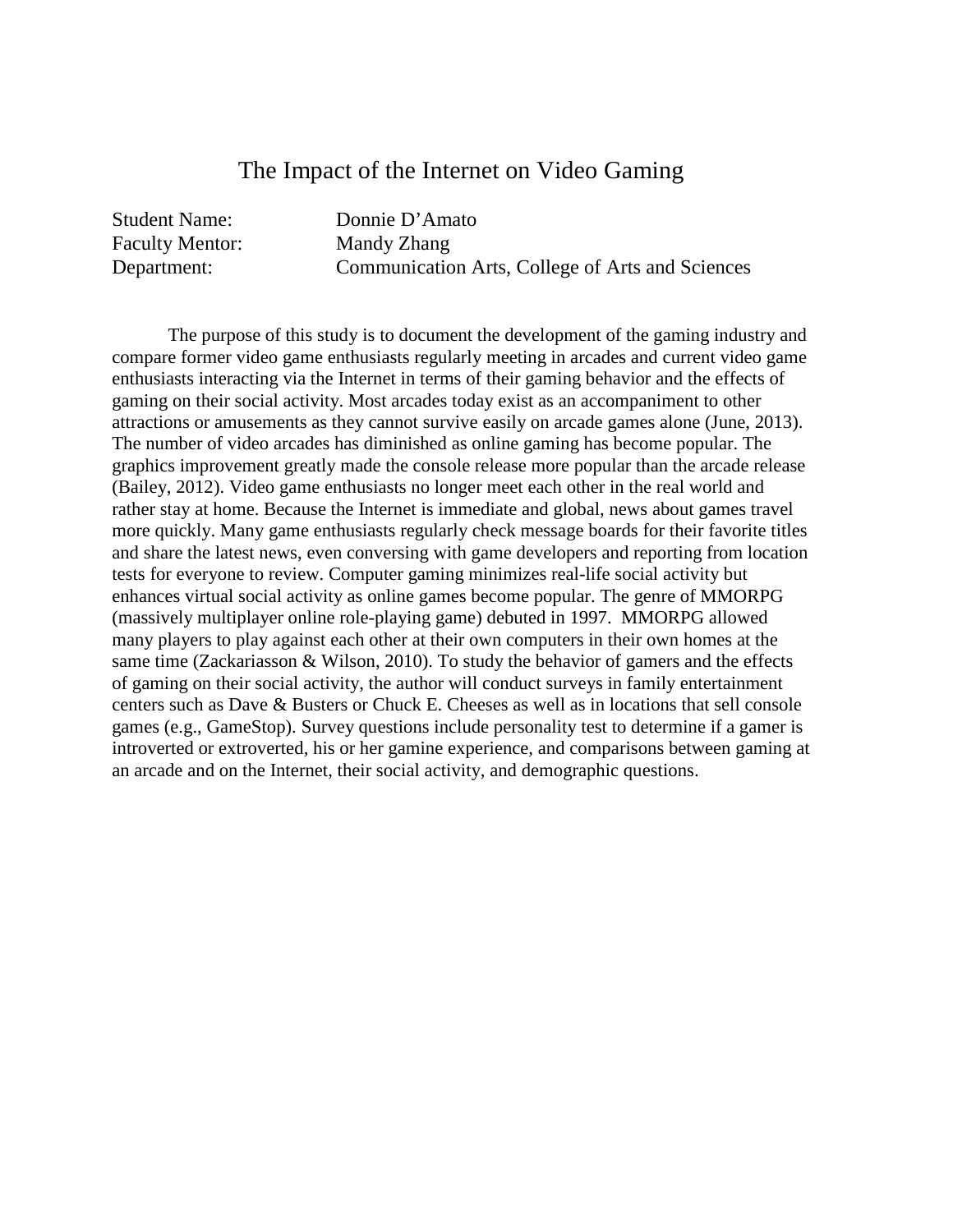#### Globesville

Student Names: Dawn-Marie Waits, Andre Doughty, Greg Goldat, Donnie D'Amato Faculty Mentor: Don Fizzinoglia Department: Communication Arts, College of Arts and Sciences

This presentation will introduce Globesville. Globesville unites NYIT'S current students and alumni located around the world via a social network that strives to be the premier media outlet on and off campus. The global platform will not only connect various cultures through knowledge and awareness, but also inspire our members to share their experiences and visions of growth through interactive exchange in the community.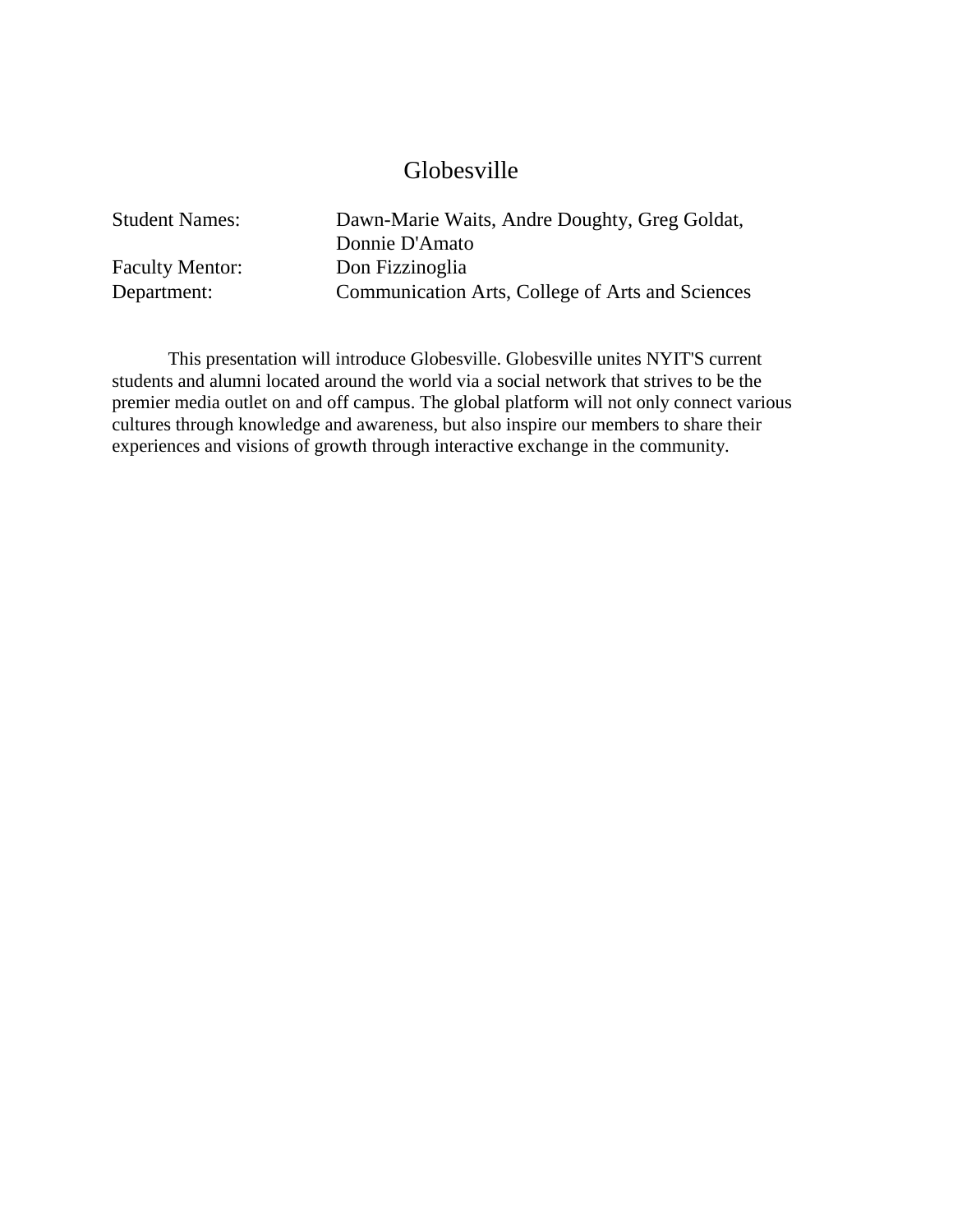**Session II Presentations 7th Floor Room 723 Moderator TBA 2:15 pm - 3:30 pm**

- "Dynamic Bifurcation of the Swift-Hohenberg Equation" By: Oreoluwa Aderemi and Vikrant Sood
- "Assessment of the Life Cycle Carbon Footprint Incandescent Lights vs. CFL" By: Yoav Malka
- "South Bronx Living Greenways" By: Heba ElGawish and Rhoda Tsado
- "GreenKids: Saving Panda" By: Ajit Bali, Niket Patel, Nnanna Okorie, Nina Mirhabibi, and Justin Chua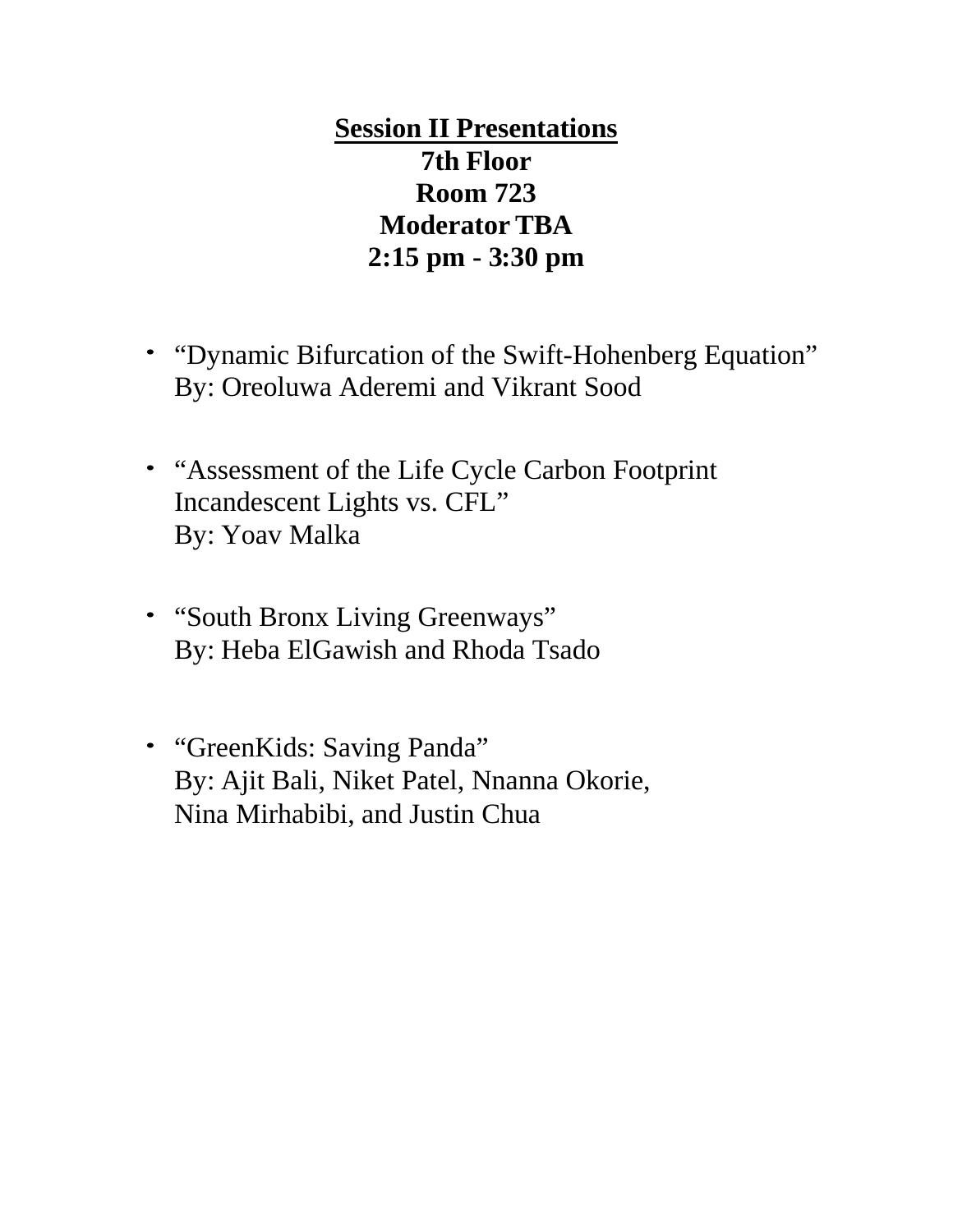## Dynamic Bifurcation of the Swift-Hohenberg Equation

| <b>Student Names:</b>  | Oreoluwa Aderemi, Vikrant Sood            |
|------------------------|-------------------------------------------|
| <b>Faculty Mentor:</b> | Jungho Park                               |
| Department:            | Mathematics, College of Arts and Sciences |

We want to examine a stability analysis of dynamic bifurcation for the Swift-Hohenberg equation which arises from many physics models such as the theory of phase transitions, nonlinear optics and shallow water waves. The spectrum of eigenvalues has been explored and the onset of instability was proved as well. The main tool is the classical dynamic bifurcation theory and the center manifold reduction method.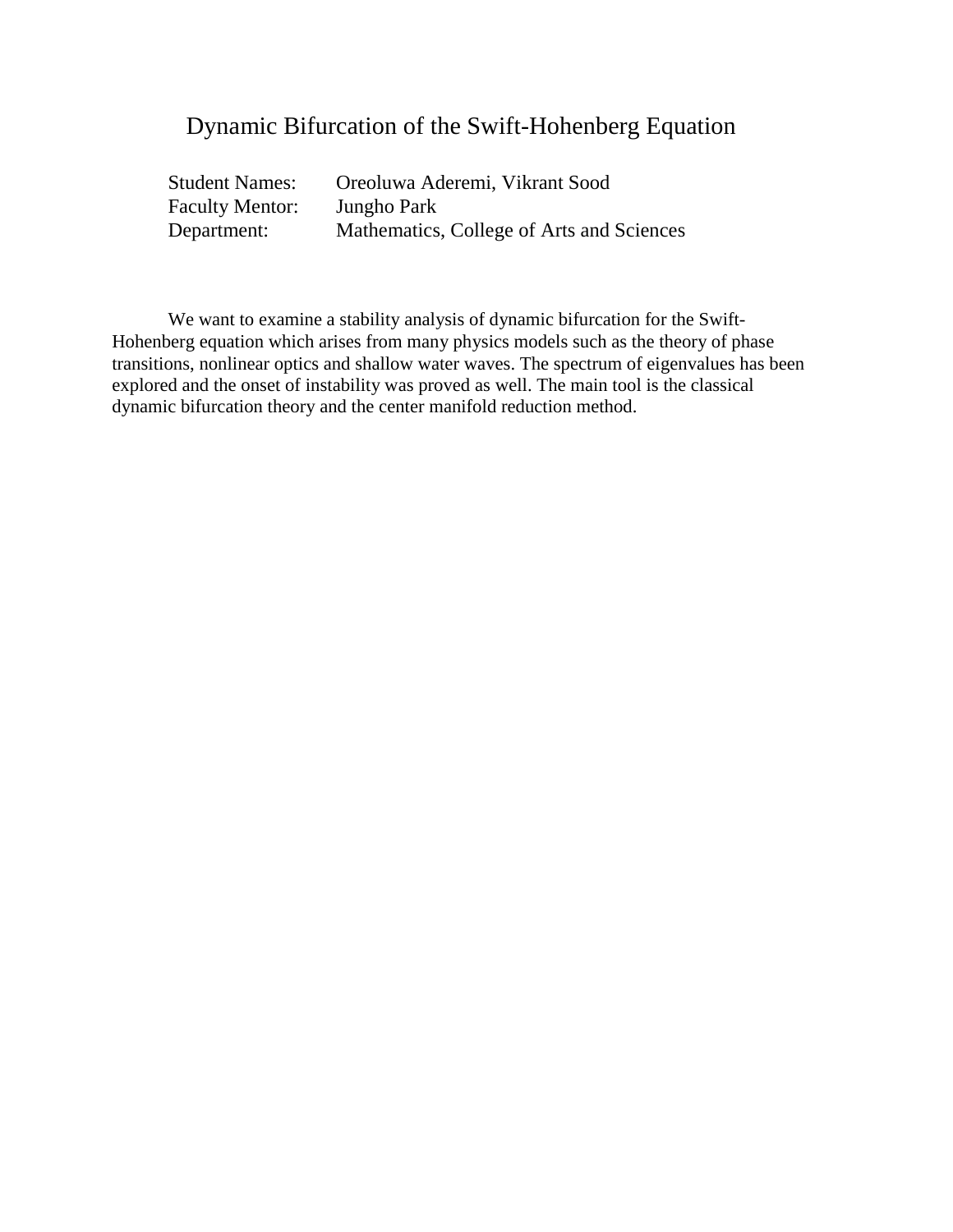#### Assessment of the Life Cycle Carbon Footprint Incandescent Lights vs. CFL

| <b>Student Name:</b>    | Yoav Malka                                   |
|-------------------------|----------------------------------------------|
| <b>Faculty Mentors:</b> | Robert Amundsen, Stanley Greenwald           |
| Department:             | Energy Management, School of Engineering and |
|                         | <b>Computing Sciences</b>                    |

The carbon footprint of a product or service is the total sets of carbon dioxide (CO2) and other greenhouse gas (GHG) emissions over the life cycle of a certain product or service. It is a measure of the effect that these GHG emissions have on the environment. These emissions are expressed as kilograms of CO2 equivalents. Many, if not all of our daily activities and products used, generate some level of carbon emission. One of these products used on a daily basis is the light bulb. There are many options to choose from when selecting lighting; two of them being incandescent lights and compact fluorescent lights (CFLs). An Incandescent light is an electric light which produces light with a filament wire heated to a high temperature by an electric current passing through it until it glows. An alternative to incandescent lights is compact fluorescent lamps (CFL). These lamps use curved or folded tubs designed to fit into the space of an incandescent bulb and are designed to replace an incandescent bulb. The following report will determine and compare the complete Lifecycle Carbon Footprint for incandescent lights vs. CFLs. Included in this analysis will be information regarding materials utilized, production & manufacturing, transportation of materials and final product distribution & delivery. Additionally, this paper will also include details regarding disposal and industry standards.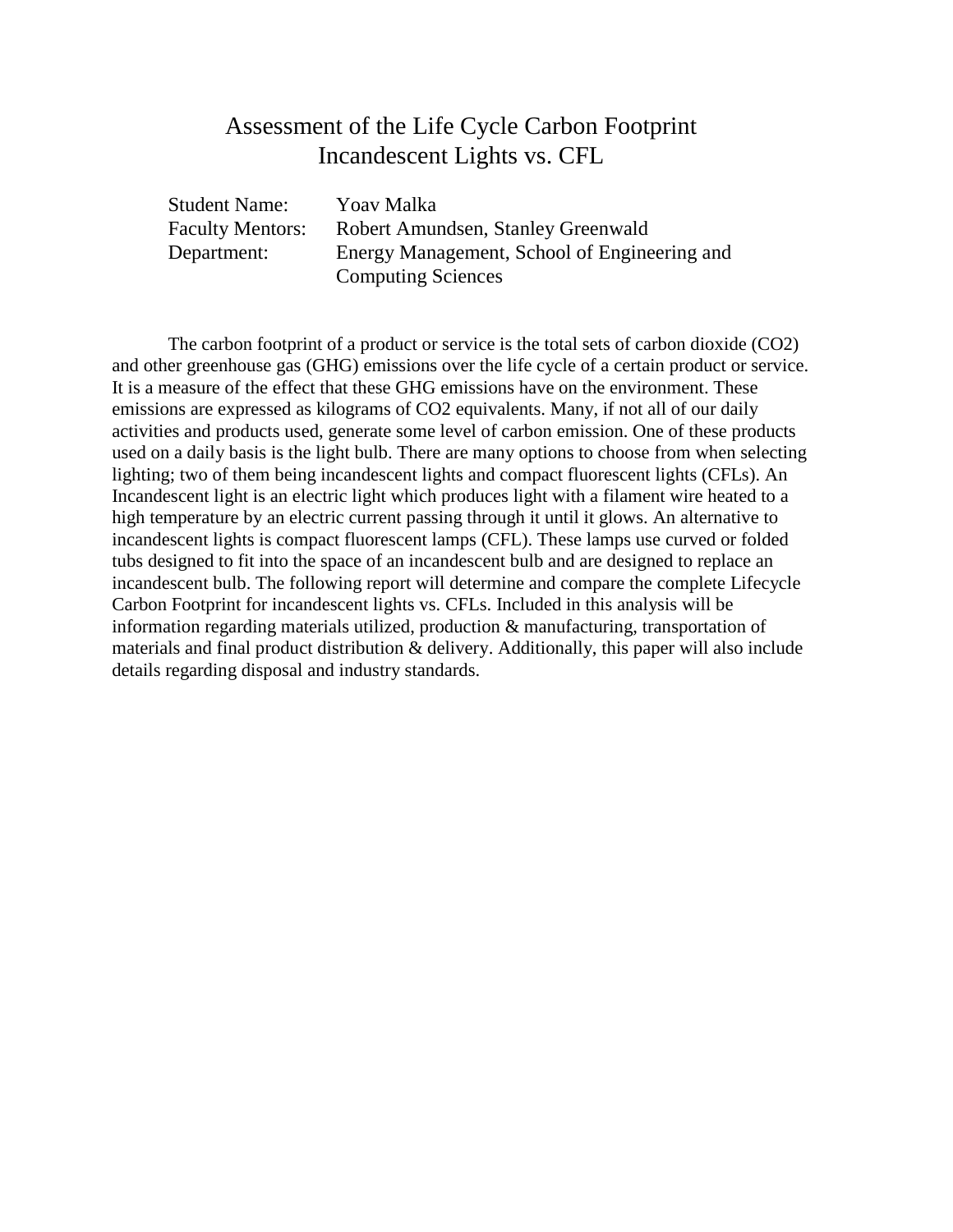#### South Bronx Living Greenways

| <b>Student Names:</b>  | Heba ElGawish, Rhoda Tsado               |
|------------------------|------------------------------------------|
| <b>Faculty Mentor:</b> | Jeffrey Raven                            |
| Department:            | MAURD, School of Architecture and Design |

For the 2013 Fall Semester, MAURD students were divided into five teams of two to take on New York City's five boroughs as a laboratory for urban design techniques. The focus was to develop innovative solutions that address the economic, social and ecological elements for each site to create a resilient community that adapts to socio-political, environmental and economic forces. The Bronx team, consisting of Heba ElGawish and Rhoda Tsado, had a vision to confront South Bronx's classification as a "food desert" (area lacking fresh fruit, vegetables, and other healthful whole foods). The project introduces Urban Agriculture as a development strategy, along with a set of tactical formal and programmatic interventions that attempt to mitigate the area's anthropogenic and ecological challenges. The Bronx team proposed placing an urban farming system over the Metro-North Rail Corridor by leveraging the development air rights above the tracks. With a phased development timeline that begins with integrating green infrastructure into the existing urban fabric, and zoning amendments to accommodate agriculture use through a network of greenways, the project ultimately creates food security through the reliance on a local food system. Access to healthy food, creating diverse economies, introducing renewable sources of energy such as bio-digesters, all generate robust, redundant systems that are key to a resilient city. This type of organic planning which focuses on community engagement and a holistic approach to urban regeneration, builds social structures that strengthen the fabric of the community.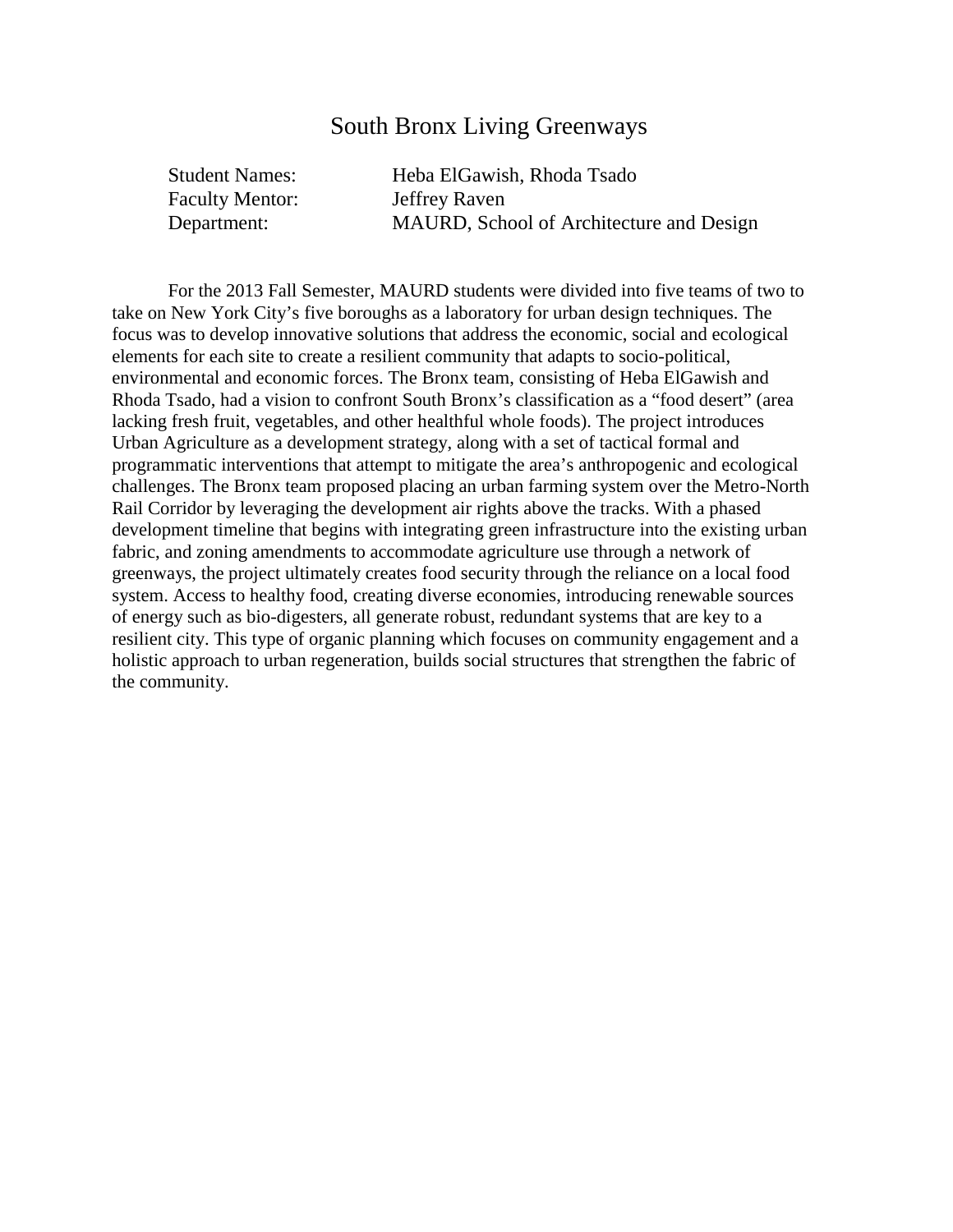## GreenKids: Saving Panda

| Ajit Bali, Niket Patel, Nnanna Okorie,  |
|-----------------------------------------|
| Nina Mirhabibi, Justin Chua             |
| Lynn Rogoff                             |
| Fine Arts, College of Arts and Sciences |
|                                         |

Greenkids: Saving Panda, is the first game of the Greenkids Series. There are 36 games on six continents. Each game focuses on a given endangered species. The objective is first to inform and educate the young player about the specific animal, its geography, habitat, food and other factors that the animal relies for survival. The player is then made aware of the dangers and challenges that threaten the species' survival. These threats are explained in the context of the impact of man's activities on the species way of life. Armed with the above knowledge the player jumps into action and tries to overcome many challenges, traps, and pitfalls in order to find the animal and save it from imminent danger. The players receive points and prizes for overcoming each obstacle. Once the animal is rescued, the player has to protect and restore the animal's habitat. At this stage the player has to intelligently decide how to spend his gained points in order to push back against the social, environmental, and economic factors that are threatening the animal's chance of survival. We continue adding challenges for the player to purchase level ups and additions based on his spending choices and habits. If you purchase resources that improve the species effective well-being you will be awarded with additional levels. We have utilized the latest 3D game technology to produce an engaging game that is realistic, exciting and social.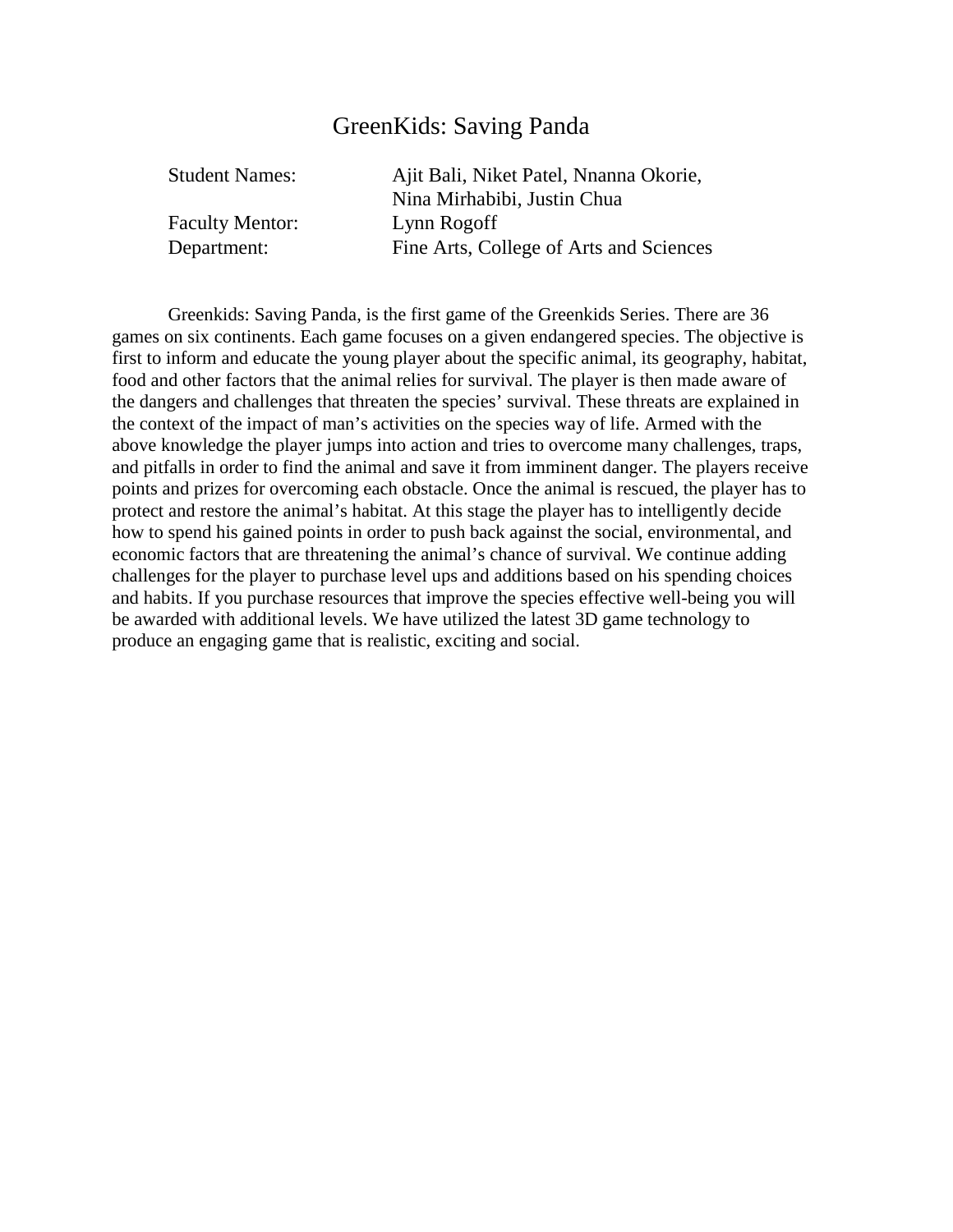# **On Permanent Display in Exhibition Hall Conference Center Lobby, 11th Floor**

- "Natural Chemical Products and Cancer Prevention in Animal Models" By: Ilona Aleksandrovich
- "The Organic Global Market" By: Catalina Salgado
- "Biomedical OVID/Medline Literature Computer Search by NYIT Undergraduate Students: Laying the Groundwork for an Immunohistochemical Human Melanoma" By: Gurinder Galhain, Rohni Kumari, and Harry Singh
- "Effect of Hydrogen Peroxide on Cellular Content and Subcellular Organization of Tight Junction Proteins, Occludin, Claudin-1, ZO-1 and ZO-2, in Renal" By: Angelina Voronina, Nikita Shah, Josephine Axis, and Anmol Singh
- "Tracking the Kinetics of Handed Crystal Growth via Time-Lapse Capture" By: Favour Akinjiyan and Batool Chaudhry
- "Roomi" By: Ajay Vadav
- "Science Influencing Art: A Look at the Process of Creating a 3D Science Fiction Vehicle from a Real World Basis" By: Shawn Gee
- "The Role mTor-Regulated Mitophagy in Maintaining Mitochondria Homeostasis in Cardiomyocytes" By: Tahsin Rahman
- "Taurine Interaction with NMDA Receptor Subunits" By: Ana Anazco
- "Elucidation of Chiral Medicinal Natural Products towards Structure-Activity Relationship" By: Thallys Goncalves
- "Neocortical Molecular Layer Heterotopia in Transgenic Mouse Models" By: Jawad Ashan
- "Protein-Protein Interaction between CPG15 & Neuroligin1" By: Kristel Yee-Mon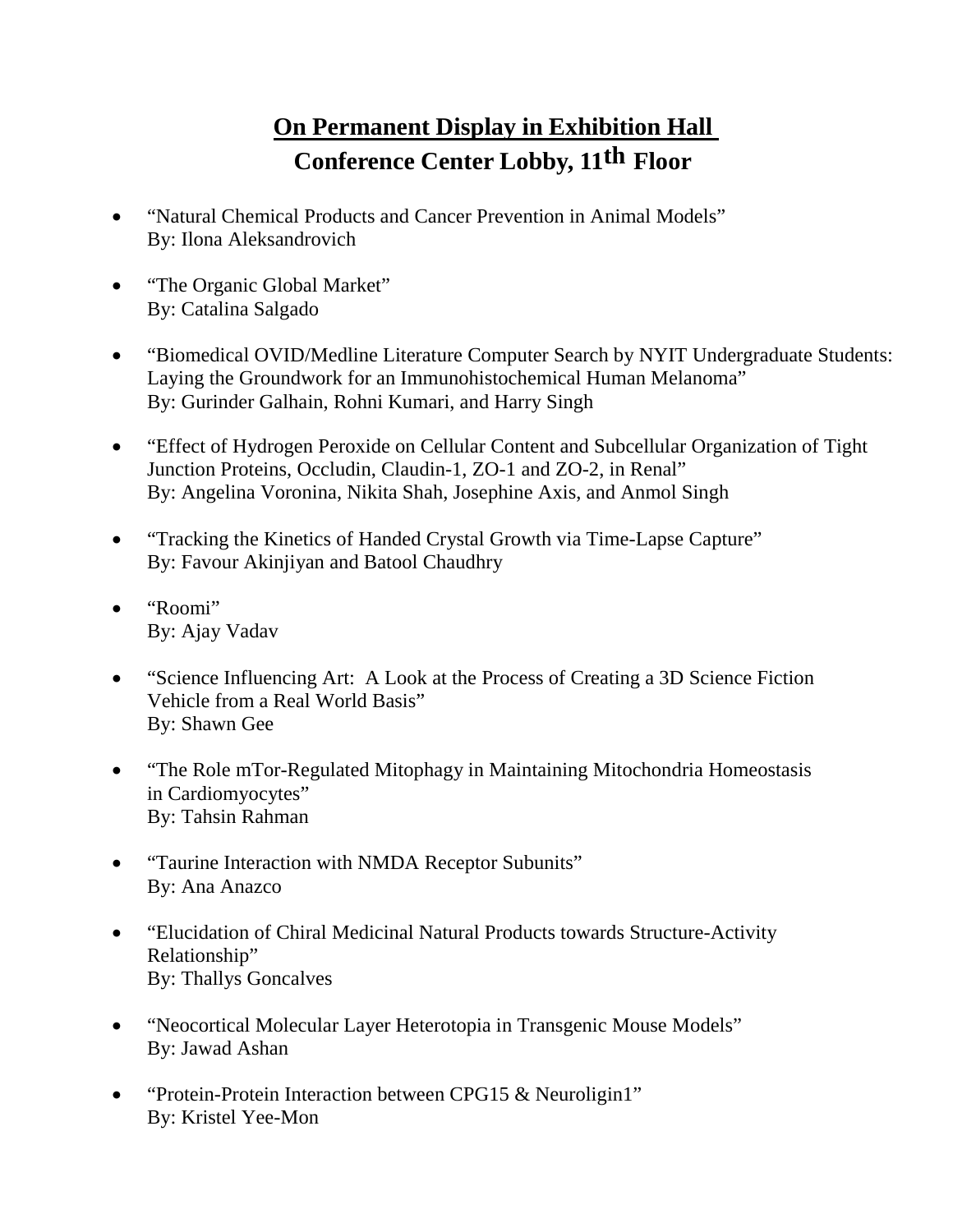- "Motorized Walker to Improve Gait of People with Parkinson's Disease" By: Corinne Fischer and Lauren Cooke
- "Hand Eye Coordination of People with Parkinson's Disease" By: Lauren Cooke and Corinne Fischer
- "*In Vivo* Imaging of Crystalline Retinopathy using Adaptive Optics Scanning Light Ophthalmoscopy" By: Ahmad Rehmani
- "The Effect of Zinc Salts on Gastrointestinal Acid Secretion" By: Ronika Sethi
- "Literature Search by NYIT Students: Electrochemotherapy in the Treatment of Xeroderma Pigmentosum" By: Rohni Kumari, Kristina Moffat, George Gadalla, Gurinder Galhain, and Harry Singh
- "Discrepancies in Depression Diagnosis Documentation: An Analysis of Clinical, Social, and Demographic Variations Among Older Adults in Primary Care" By: Sarah Abdou
- "Diamonds are a Girl's Best Friend" By: David Sun, Charity Chen, Nicole Hinds, and Jennifer Nunez
- "Molecular Tweezers Capable of Picking-Up Handed Molecules: The Comparative Study" By: Manthan Patel
- "Determining Man-in-the-Middle Attacks in Fixed Wireless Networks Using WiFi Signal Strength and Round Trip Times" By: Randolph Espejo
- "Immunotherapy of Cancer with Chimeric Antigen Receptors (CARs)" By: Orin Pramanik and Ksenia Klementyeva
- "Thyroid Hormone Replacement Therapy Attenuates Atrial Remodeling and Reduces Atrial Fibrillation Inducibility in a Rat Myocardial Infarction-Heart Failure Model" By: Khusbu Pun
- "The Effects AMPK has on Mitophagy in Heart Cells" By: Amanda Kaminaris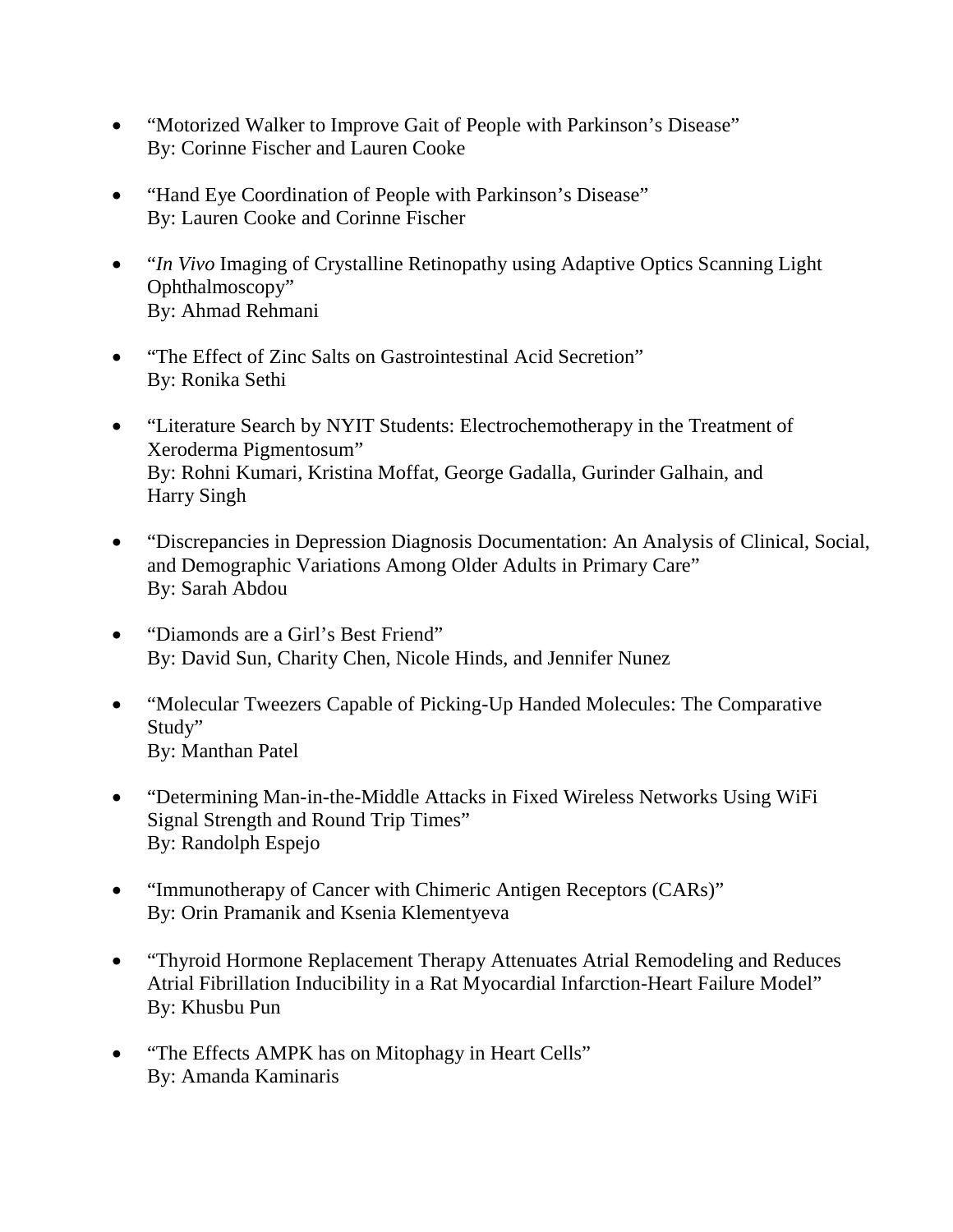- "Examining the Feasibility of Converting New York State's All-purpose Energy Infrastructure to One Using Wind, Water, and Sunlight" By: Harris (Haralambos) Mouselimos
- "Testing Climate Change and Overkill Extinction Hypotheses of Pleistocene Equids with Dental Mesowear" By: Ishrat Ghani
- "Association Between Lumbar Counterstrain Tender Points and Lumbar Segmental Somatic Dysfunctions" By: Sarah Van Dine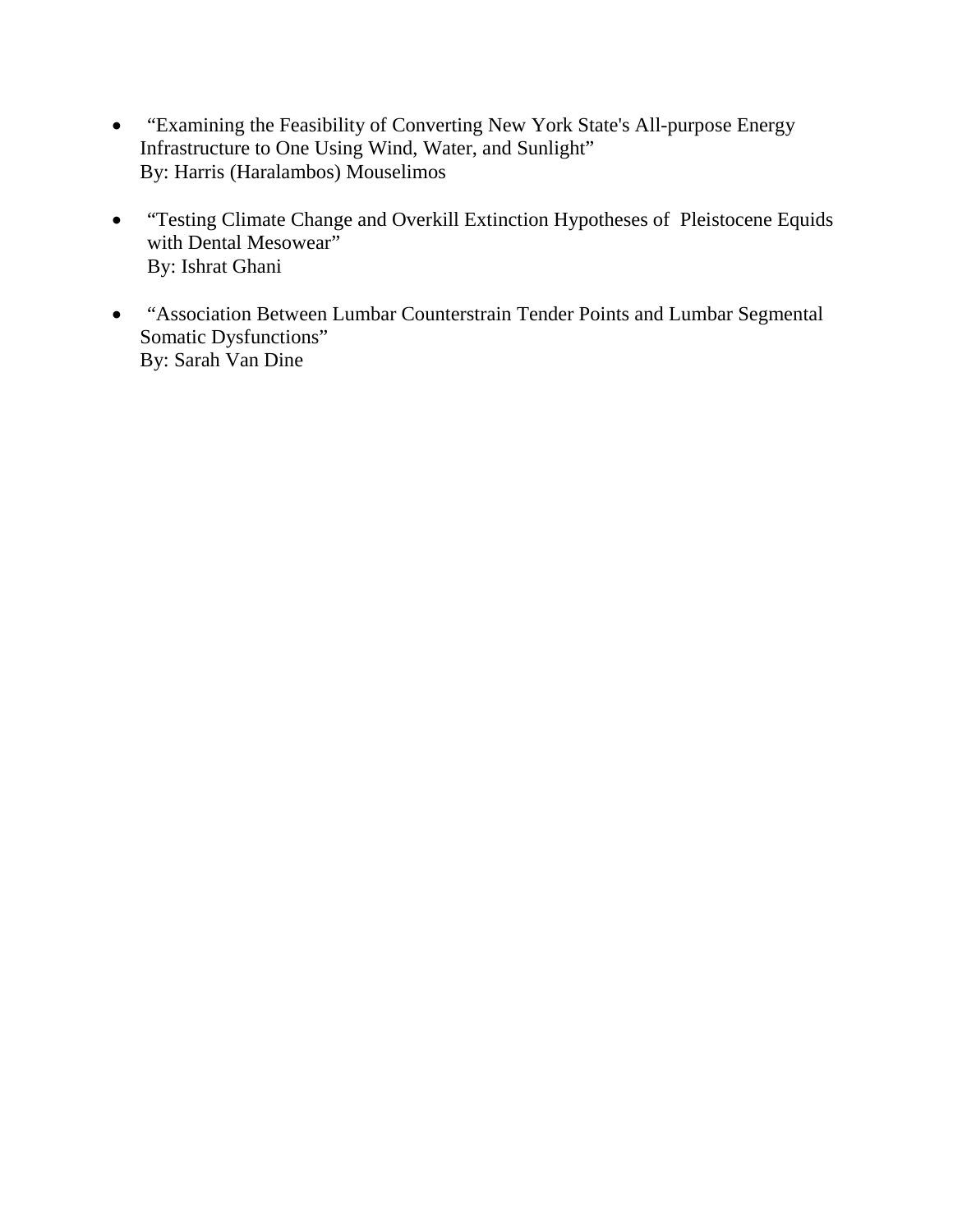#### Natural Chemical Products and Cancer Prevention in Animal Models

Faculty Mentor: Niharika Nath

Student Name: Ilona Aleksandrovich Department: Life Sciences, College of Arts and Sciences

Carcinogenesis is a multistep process, which stems from genetically altered epithelial cells followed by a cluster formation of cells, Colorectal cancer (CRC) is considered to be one of the most prevalent causes of deaths in western countries, including the United States. Various molecular pathways are important in carcinogenesis. Cyclin D-1 and regulators of the cell cycle, and PCNA expression are essential in the continual proliferation of cells. Nutraceuticals and nutritional intervention with various natural dietary constituents' agents are effective strategies for the control of colon cancer by modulating various molecular pathways of proliferation and apoptosis. The objective of my study was to examine and summarize studies of these three aspects, namely, AOM-animal models of CRC, various dietary agents such as coffee fiber, milk thistle extract containing Silibinin, Grape seed extract (GSE) and others, and the effect on proliferation and apoptosis. These studies were compared to my current studies performed with modified aspirins, which are proposed to be cancer preventive agents, on animal models of cancer. The methods used are an examination of 14 primary original and 5 review articles relating to the above three parameters relating only to proliferative and apoptotic effects. These studies were also compared to my current laboratory studies performed with modified aspirins, which are proposed to be cancer preventive agents, on animal models of cancer. In some studies a known chemopreventive agents was used as control for comparison. My review and study results show that Silibinin and GSE have dose dependent inhibitory effects on PCNA labeling index and on Cyclin D-1, and modified aspirins have apoptotic inducing effects and reduced ACF, and therefore, may be an effective mechanism to suppress cell proliferation in the colonic tissue. Overall, there was decreased cell proliferation and an increase in apoptotic cells. These studies on animal models demonstrate the potential of natural compounds in prevention of colorectal cancer.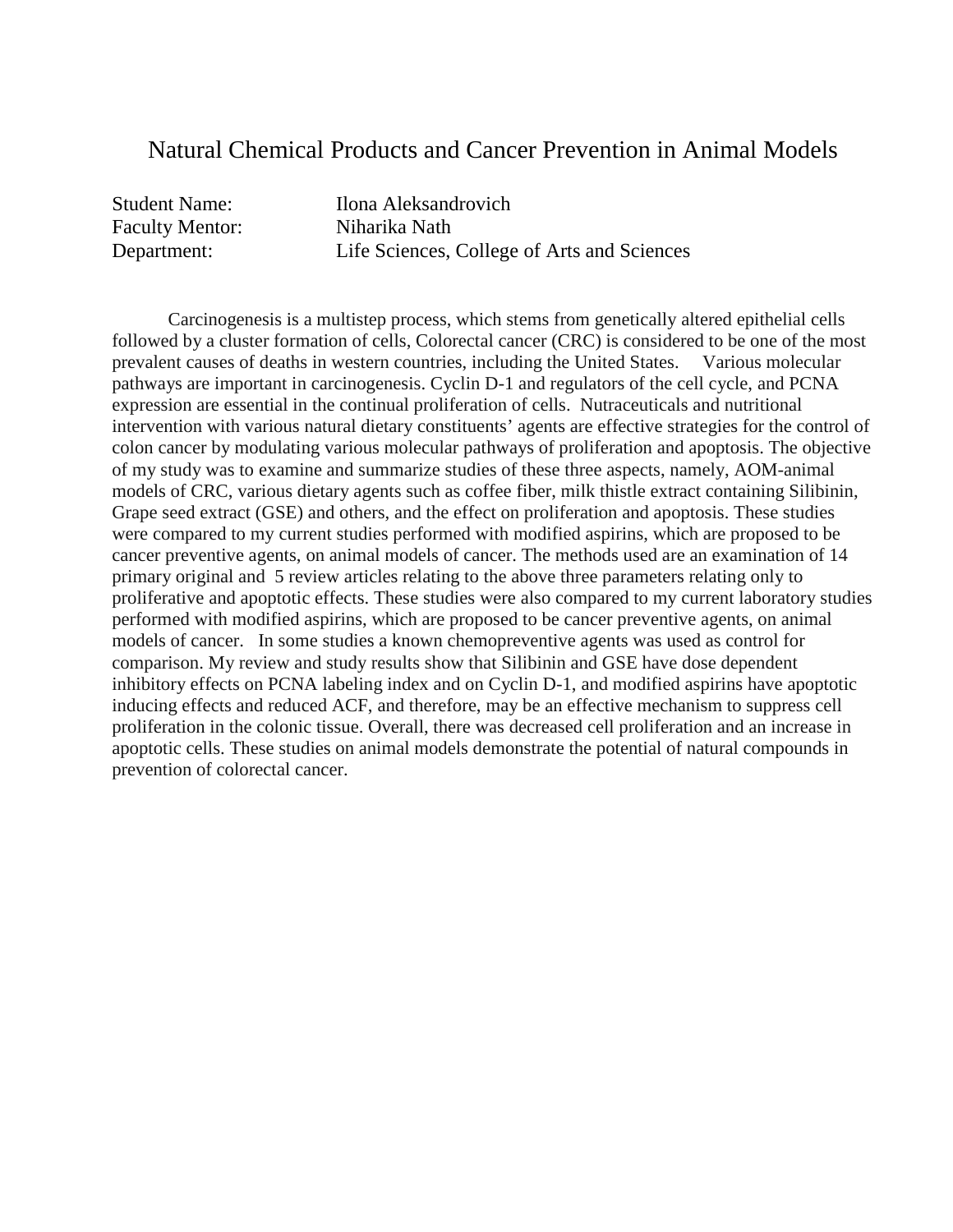#### The Organic Global Market

Student Name: Catalina Salgado Faculty Mentor: Niharika Nath

Department: Life Sciences, College of Arts and Sciences

"The Organic Global Market" is a graphic which explores an extraordinary global trend that has expanded vastly and will continue to grow. The global economy has been slowing down, however this piece will clearly show the growth of the market since the early 2000's through statistics of demand and consumption in several areas around the world and the agricultural availability to produce for the market on a global scale. Another aspect will explore the increased number of countries with organic standards and countries that are in the process of drafting legislation to produce for this market. The goal through the visual is to provide a better understanding of the organic wave that is only getting stronger and give an idea, agriculturally as well as culturally, of how it will further impact our lives in the future.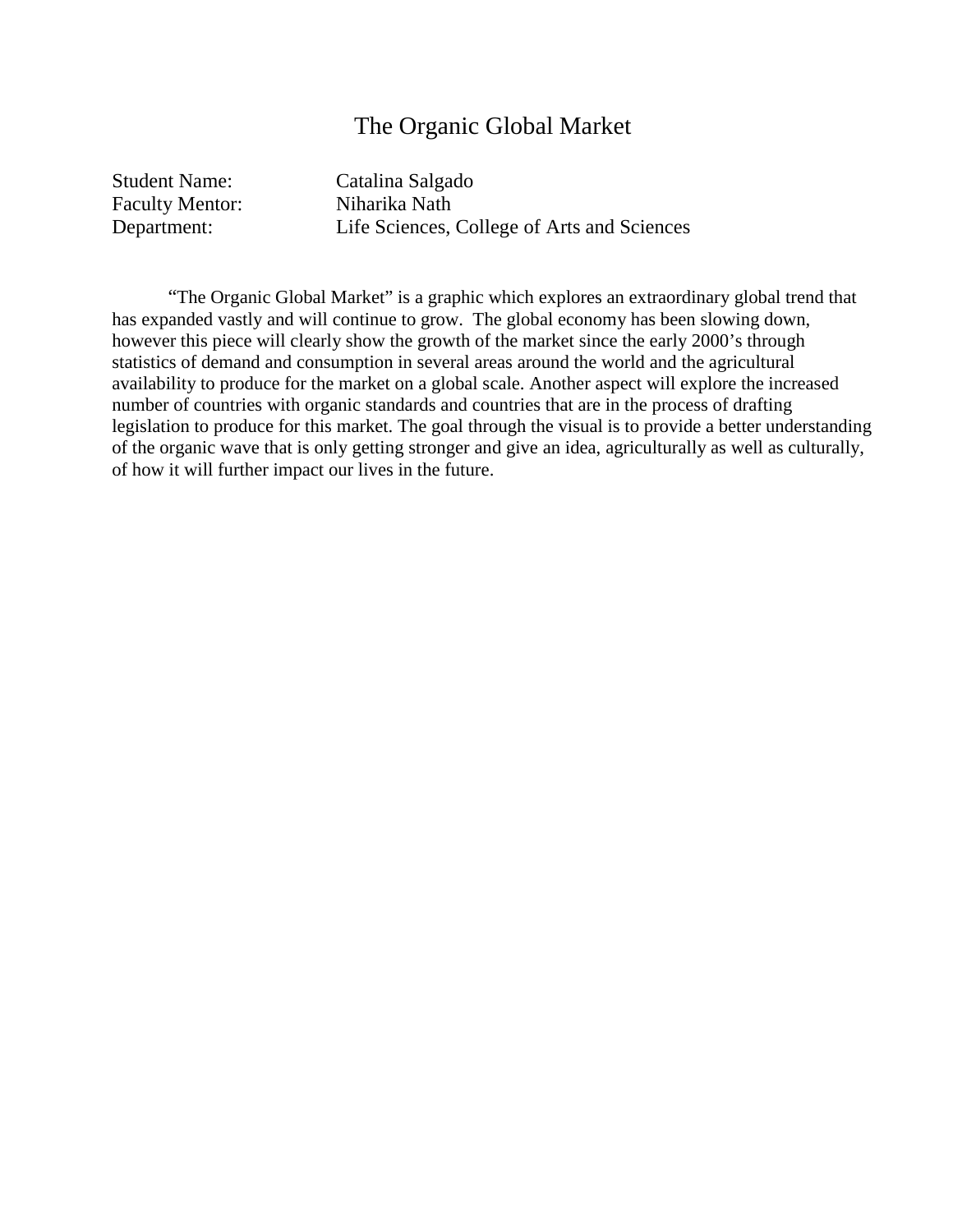### Biomedical OVID/Medline Literature Computer Search by NYIT Undergraduate Students: Laying the Groundwork for an Immunohistochemical Human Melanoma

Student Names: Gurinder Galhain, Rohni Kumari, Harry Singh Faculty Mentor: Claude Gagna Department: Life Sciences, College of Arts and Sciences

The group members were involved in finding relevant peer-reviewed journal articles using the different databases offered through NYIT. The databases used were OVID and Medline. Key words used for the searches were: melanoma, DNA, DNA content, B-DNA, Z-DNA, histotechnology, alternative DNA, DNA structure, triplex DNA, melanoma (stages 0 to IV), cell death, apoptosis, denucleation, immunohistochemistry, histochemistry, tissue fixatives, and fixation. As students in Dr. Claude Gagna's Biomedical Research course it was our assignment to locate journal articles for our mentor, Dr. Gagna (and his colleague Dr. W. Clark Lambert), namely, peer-reviewed journal articles concerning Stage 0, I, II, III, and IV melanoma. We located both general review articles and specific original research articles. Using the combine feature of OVID, these articles were oriented towards a combination of histology and molecular biology. From this, our mentors will learn about what has been achieved in this area of research and techniques, and this will allow them not to duplicate work. No one has ever looked at the presence of B-DNA, Z-DNA, triplex DNA, and single-stranded DNA in melanoma. In the past when investigators discussed DNA in tissue sections, it was only about DNA content (Feulgen Reaction). There are many types of DNA; B-DNA, Z-DNA, single-stranded DNA and triplex DNA. Each of these DNAs plays an important molecular biological function in normal and cancerous skin. As part of our literature search we will look at what other scientists have done in the past regarding melanoma based on the Feulgen Reaction. Therefore, before our mentors begin any more of their research involving melanoma tissue sections fixed in 10% formalin (paraffinembedded), they will review the literature we accumulated for them. Before the spring 2014 semester ends Dr. Gagna will allow us to immunohistochemically stain tissue cultured melanoma cells in NYIT's Theobald Hall Faculty Research Lab (Room 407). We will use anti-B-DNA, anti-Z-DNA and anti-single-stranded DNA polyclonal and monoclonal antibody probes. By using journal articles of other scientists that did histological/DNA research on melanoma tissue sections we can better prepare ourselves for the future melanoma/DNA-based research projects.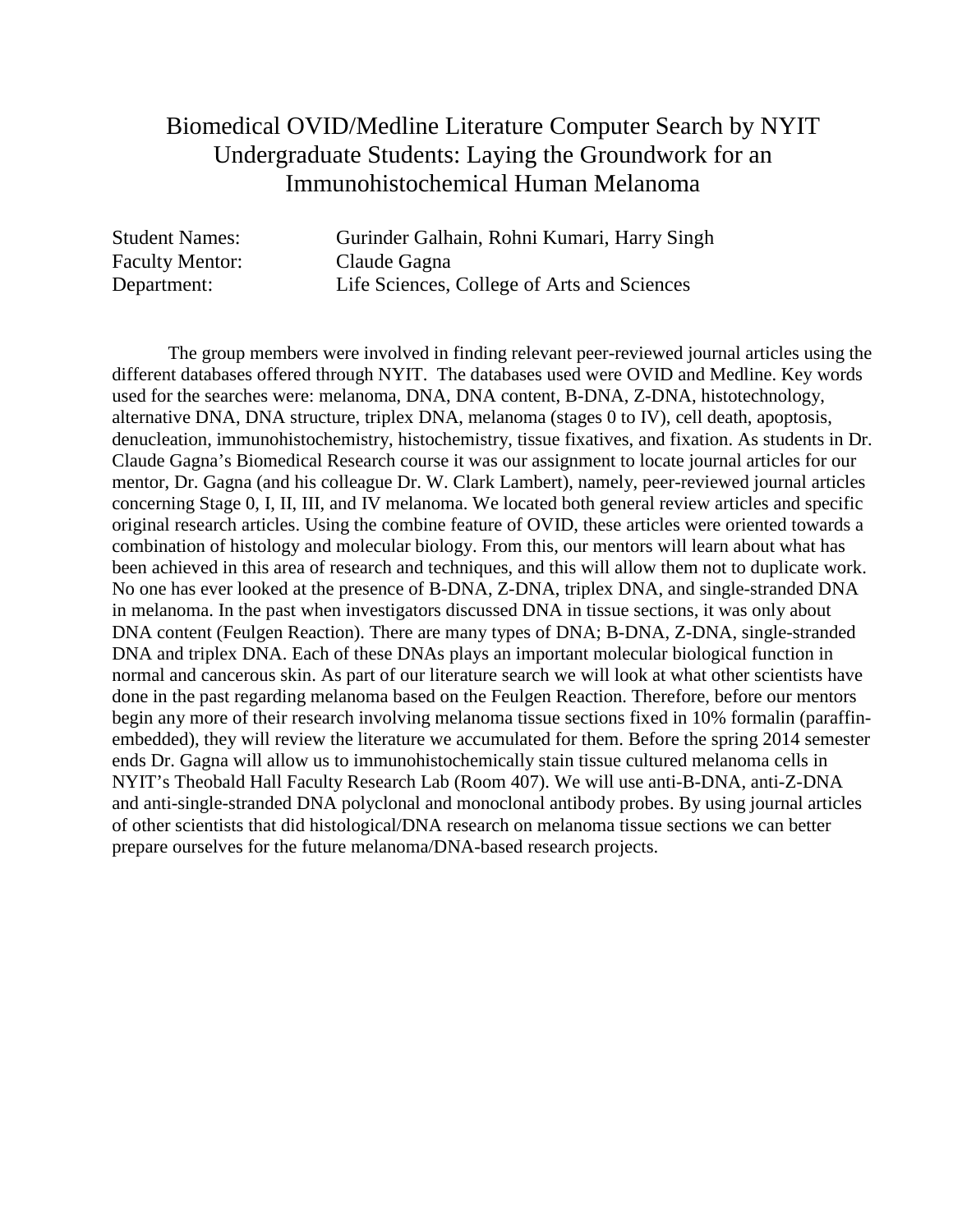## Effect of Hydrogen Peroxide on Cellular Content and Subcellular Organization of Tight Junction Proteins, Occludin, Claudin-1, ZO-1 and ZO-2, in Renal

| Angelina Voronina, Anmol Singh, Nikita Shah,         |
|------------------------------------------------------|
| Josephine Axis                                       |
| Kurt Amsler                                          |
| Biomedical Sciences, College of Osteopathic Medicine |
|                                                      |

Epithelial cells form sheets that function as essential barriers to the mixing of compounds in body compartments separated by these sheets. Tight junctions (TJ) are circumferential junctions at the apicolateral border of adjacent epithelial cells that form the barrier to the movement of compounds between adjacent epithelial cells, the paracellular permeability barrier. Disturbance of this barrier is associated with disease pathogenesis in many epithelial organs (the intestine, the lung, the kidney, etc). In several diseases, including kidney diseases (e.g., Acute Kidney Injury, AKI), hydrogen peroxide (H2O2) is believed to mediate the pathogenic process, including observed increases in paracellular permeability. Our lab has been investigating the mechanism by which H2O2 increases paracellular permeability of renal epithelial cell sheets. We have previously shown that at least three (3) TJ proteins, occludin, ZO-1 and ZO-2, are involved in H2O2-dependent regulation of renal epithelial cell paracellular permeability. Based on previous data, we developed several, nonexclusive hypotheses describing how H2O2 increases renal epithelial paracellular permeability. Hypothesis 1. H2O2 treatment causes degradation of one or more TJ proteins leading to disruption of the renal epithelial paracellular permeability barrier. Hypothesis 2. H2O2 treatment disrupts the association of one or more TJ proteins with the TJ structure leading to disruption of the renal epithelial paracellular permeability barrier. To test Hypothesis 1 we quantitated by Western blotting the total cellular contents of occludin, ZO-1, ZO-2, and claudin-1 proteins in renal epithelial cells treated with  $0$  i $\Box$ -M H2O2 (control), 44-55 ï M-H2O2 (sublethal treatment) and 88-110 ï M-H2O2 (lethal treatment). H2O2 treatment had no effect on the total cellular content of any of the four TJ proteins quantitated. To test Hypothesis 2 we separated TJ proteins into fractions that are solubilized by incubation with 1% Triton X-100 solution (a mild detergent that solubilizes proteins not organized into macromolecular complexes, like the TJ) and those not solubilized by 1% Triton X-100. Contents of the TJ proteins in each fraction were compared by Western blotting in control renal cell populations and populations treated with sublethal and lethal H2O2 concentrations. In our hands, the majority of all four TJ proteins examined was solubilized by Triton X-100 treatment. H2O2 treatment did not produce a marked change in the content of any TJ protein in the Triton X-100 souble fraction. There was no change in the content of occludin, claudin-1 and ZO-1 in the Triton X-100-insoluble fraction. There was a modest, concentration-dependent decrease in the content of ZO-2 protein in the Triton X-100-insoluble fraction with increasing H2O2 concentration. These results indicate that the H2O2-induced increase in renal epithelial paracellular permeability is not due to changes in total cellular content of one or more TJ proteins examined. Further, the H2O2-induced increase in paracellular permeability is not due to a change in the organization of occludin, claudin-1 and/or ZO-1 proteins. A change in the organization of ZO-2 protein, however, was correlated with increased H2O2-induced increase in paracellular permeability suggesting disruption of the association of ZO-2 with the TJ complex may mediate, at least in part, the H2O2-induced effect.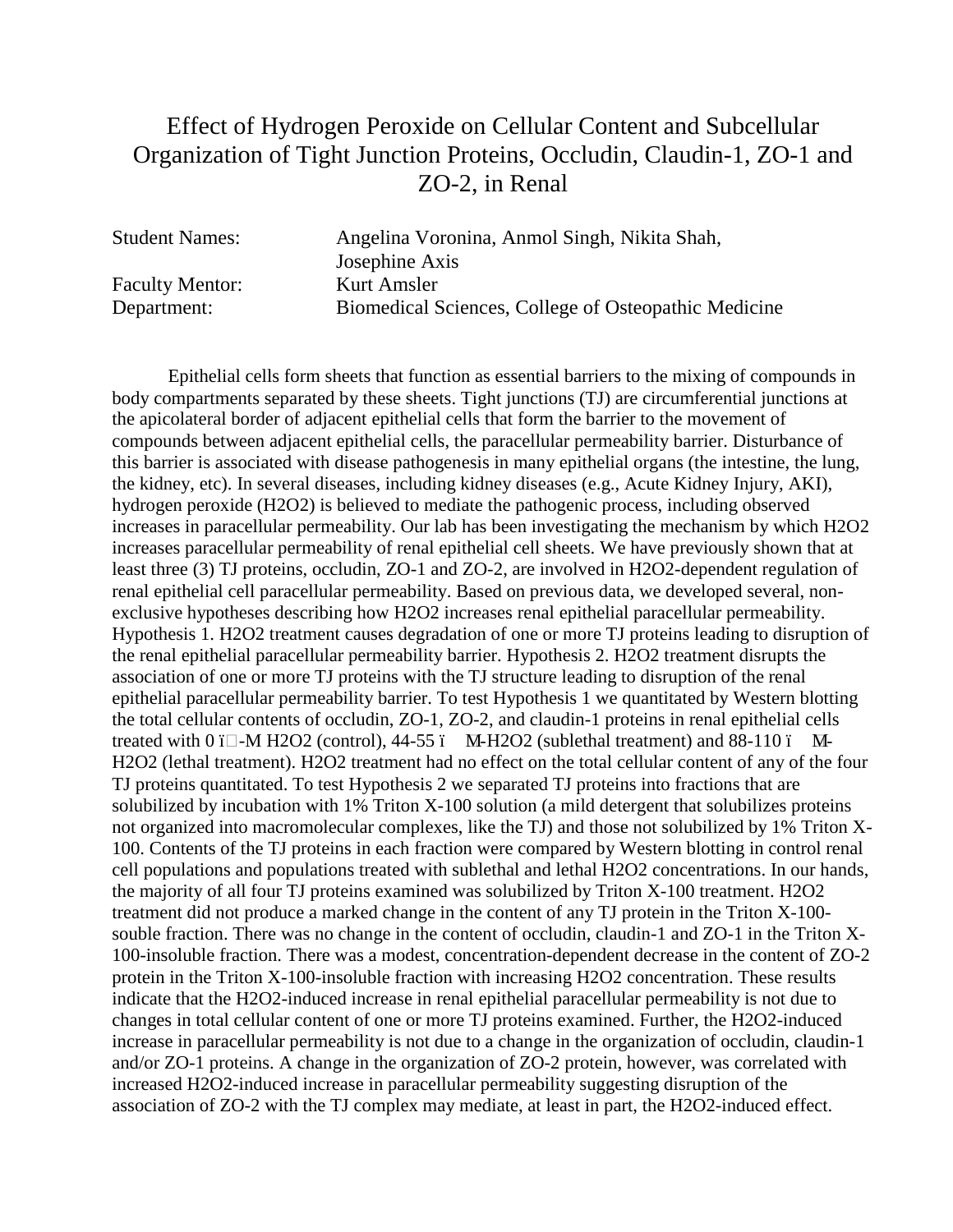### Tracking the Kinetics of Handed Crystal Growth via Time-Lapse Capture

| <b>Student Names:</b>  | Favour Akinjiyan, Batool Chaudhry           |
|------------------------|---------------------------------------------|
| <b>Faculty Mentor:</b> | Ana Petrovic                                |
| Department:            | Life Sciences, College of Arts and Sciences |

By looking at all scales of human awareness of the world, one can note that there is pervasive predominance of one form of handedness in nature, also known as homo-chirality. Examples can be found from micro- to macro-scale systems: from handed molecules, to spiral sea-shells, to spiral morphology of galaxies. Interestingly, even at the fundamental biochemical level, all carbohydrates, amino acids, and DNA are homo-chiral. Namely, naturally occurring carbohydrates are predominantly right-handed, all naturally occurring essential amino acids are left-handed, and DNA is mostly a right-handed double helix. What makes the quest for the origin of chirality particularly intriguing is that three of the mentioned major classes of biomolecules exhibit prominent homochirality for all living organisms on Earth, meaning preference of one type of chiral asymmetric form over the other. Our research tackles the quest for the origin of homo-chirality by following the kinetics of nucleation and growth of right vs. left handed chiral crystals. More specifically, we are interested in investigating various environmental factors that could potentially amplify the nucleation and growth of one form of handed crystal and not the other. We will present currently ongoing investigation that involves following the rate of crystal nucleation and growth of left and right handed NaClO3 crystals via a time lapse camera. At later stage, we plan to extend the kinetic study with the use of infrared (IR) spectroscopy to obtain a more quantitative assessment of the rate laws. Ultimately, we will study how specific environmental factors and chemical additives affect the rates of nucleation and growth process for each of the handed forms. Within this research, we hope to unveil some of the mechanisms for the universal preference of one chiral form over another. There appeared to be a positive trend supporting the efficacy of McKenzie principles compared to manual therapy on pain and disability, however these outcomes were not significant.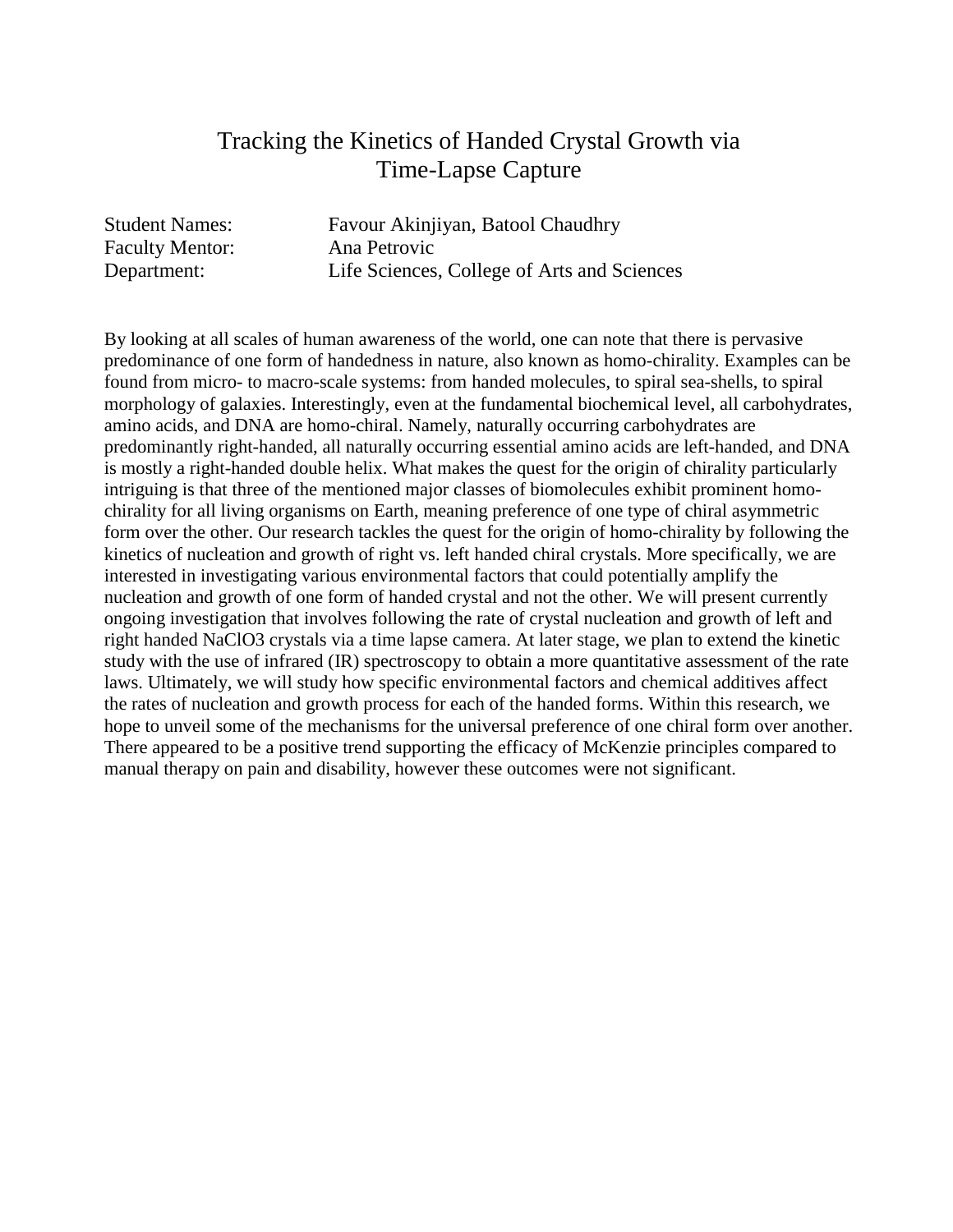#### Roomi

Student Name: Ajay Yadav<br>Faculty Mentor: Joanne Scillitoe Faculty Mentor:

Department: School of Management

In this presentation I will introduce Roomi. Roomi makes it easy to find and connect with compatible roommates. Whether you're renting out an extra room or searching for a place to stay, Roomi is the first mobile app to take the guesswork out of finding the perfect roommate.

Here is the site: [http://roomiapp.com.](http://roomiapp.com/)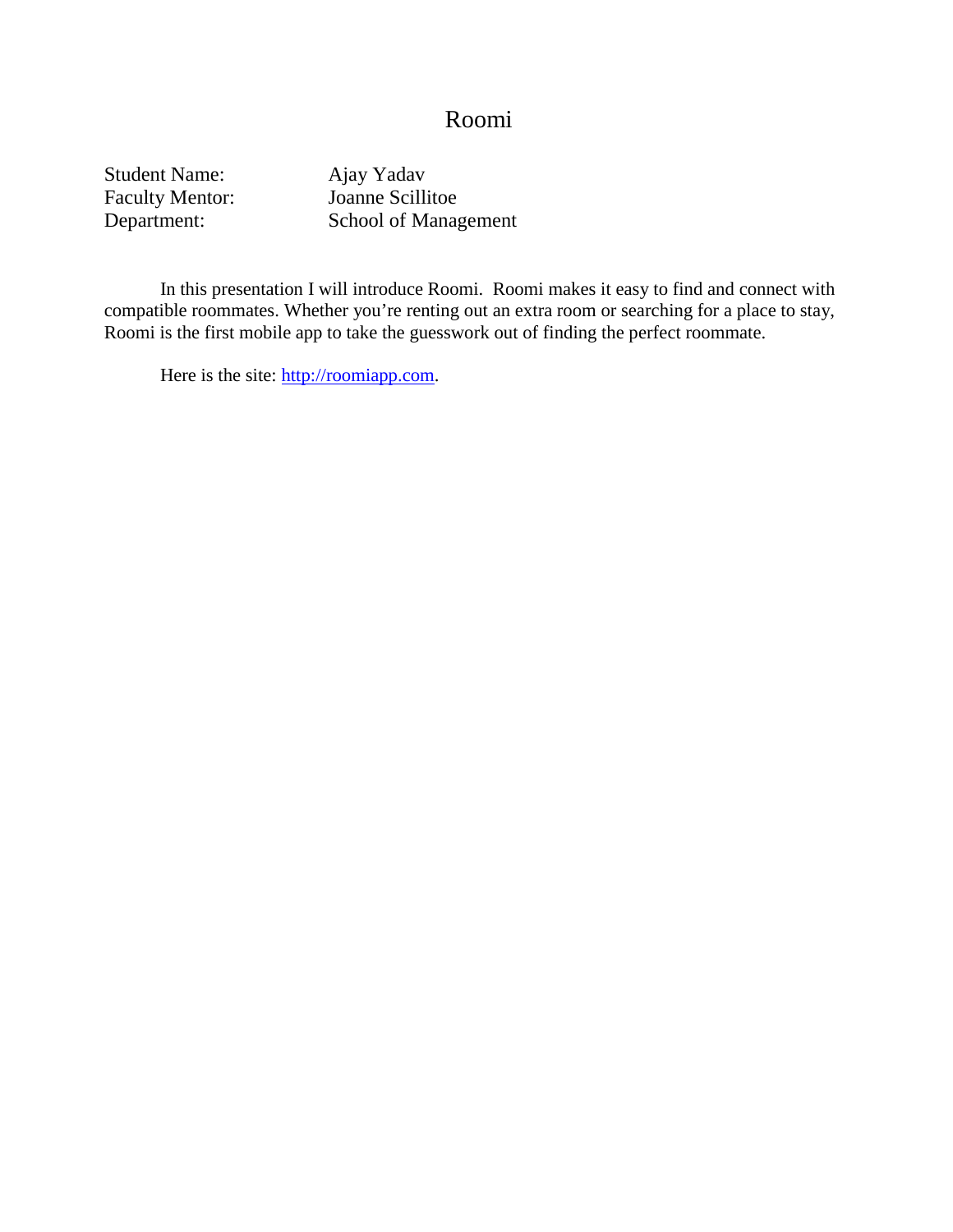#### Science Influencing Art: A Look at the Process of Creating a 3D Science Fiction Vehicle from a Real World Basis

Student Name: Shawn Gee

Faculty Mentors: Helen Bayona, Lynn Pocock Department: Fine Arts, College of Arts and Sciences

As an artist, it is my job to create breathtaking worlds which the audience of viewer can connect to. However, in order to achieve that, there must be visual elements and functions that the audience can identify with in order to make that connection. Otherwise, it goes from logically possible to highly fantastical. The basis of this project lies in how art and science can work in tandem with each other; the latter, being the jumping point of how many mechanics in the science fiction genre have basis in the real world. I am here to show, through an example of my own, that many of the vehicles, machines, or technology we see in the multitude of science fiction movies known in our culture are speculative or simply extreme extrapolations of current counterparts we have today. In the display, a demonstration of how I go through the process of visualizing, conceiving, and ultimately creating the vehicle will be displayed; the final result is a 3d rendering of the vehicle and its parts in action.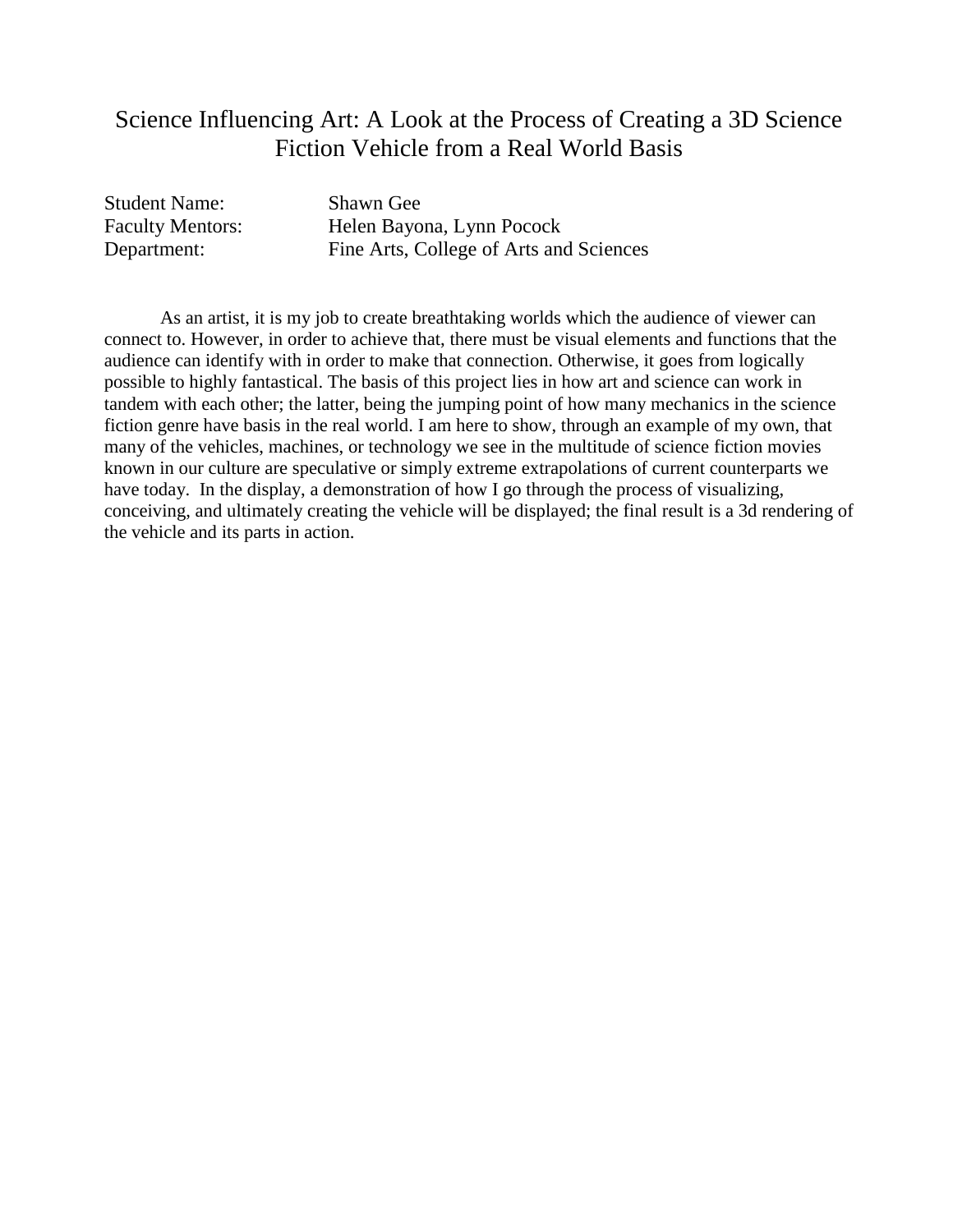#### The Role mTOR-Regulated Mitophagy in Maintaining Mitochondria Homeostasis in Cardiomyocytes

Student Name: Tahsin Rahman

Faculty Mentor: Ciangrong Liang Department: Biomedical Sciences, College of Osteopathic Medicine

Autophagy is the breakdown of damaged or useless cellular components through the action of lysosomes. Autophagy can aid in cell survival by reducing energy consumption during starvation or by removing hazardous cell components. In mitophagy, mitochondria that are damaged or old are digested through the process of autophagy. This prevents such mitochondria from leaking reactive oxygen species which damage cell DNA. It has been noted that mitochondria have been the target of autophagy during ischemic injury to cells. Ischemic injury can lead to mitochondrial dysfunction. Mitophagy prevents the accumulation of damaged mitochondria and protects against cell death. Studies have shown that Rapamycin, a macrolide antibiotic, enhances mitophagy during ischemic stress by increasing translocation of p62, a mediator in autophagy, to the mitochondria. Rapamycin treatment during ischemic brain injury lowered cell damage and protected mitochondrial function in cells afflicted. Rapamycin affects a serine/threonine protein kinase named mTOR (mammalian Target Of Rapamycin). mTOR regulates cell growth, motility, survival, and protein synthesis. It is composed of two complexes, mTOR complex 1 and mTOR complex 2. Rapamycin works by inhibiting mTOR. As Rapamycin is able to enhance mitophagy in certain conditions, it suggests that the mTOR pathway plays a role in mitochondrial homeostasis. This project seeks to test the hypothesis that mTOR-regulated mitophagy is responsible for maintaining mitochondrial homeostasis in cardiomyocytes. To test this hypothesis, cell cultures were used to test the effects of mTOR inhibition and overexpression on mitochondrial morphology and autophagy. Rapamycin and siRNA would be used to test the inhibition of the mTOR pathway. Adenovirus infection would be used to test the overexpression of mTOR of mitochondrial homeostasis.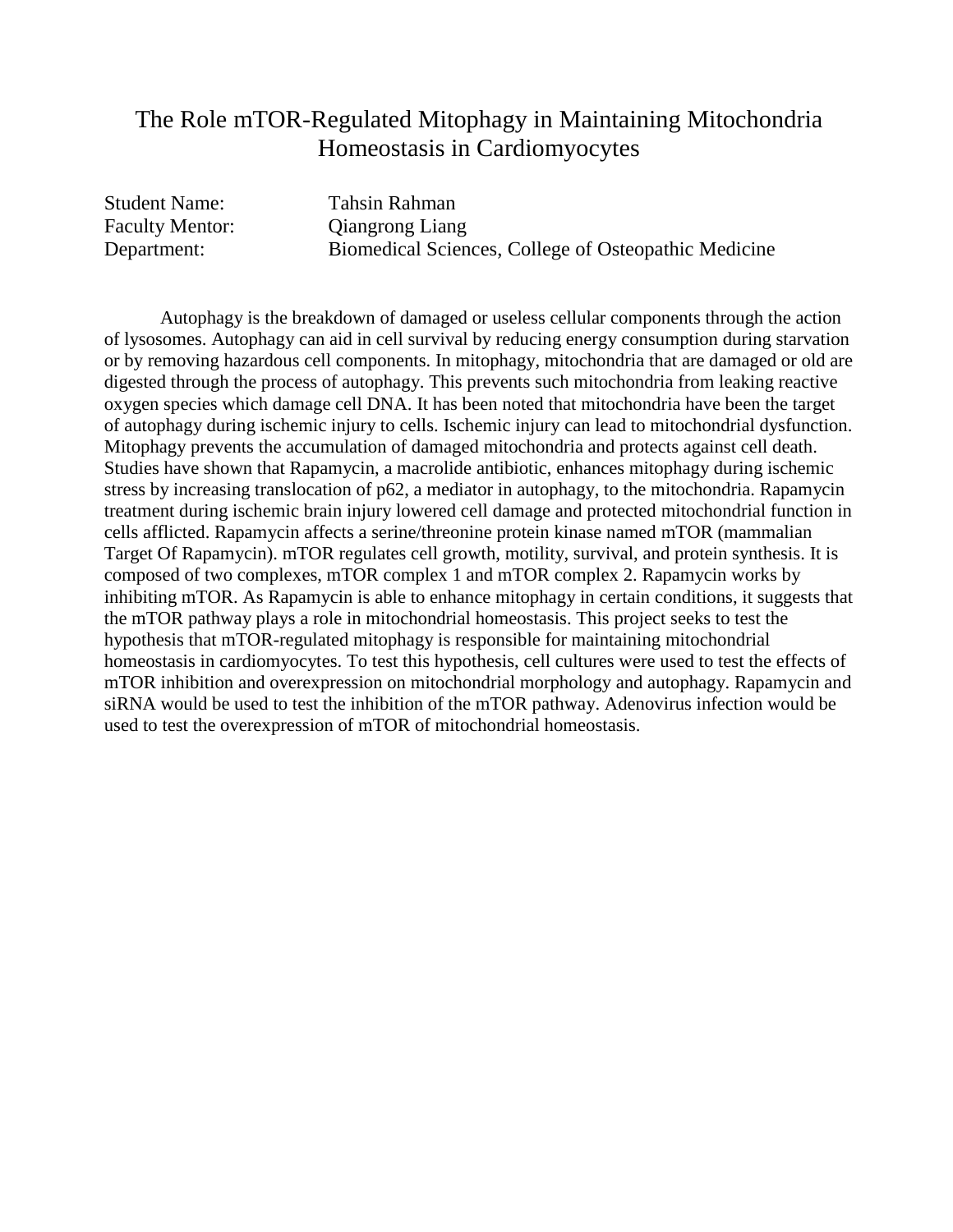#### Taurine Interaction with NMDA Receptor Subunits

Student Name: Ana Anazco Faculty Mentor: Niharika Nath Department: Life Sciences, College of Arts and Sciences

Taurine has been known to bind to a specific receptor to gate a Cl- channel and this action is blocked by picrotoxin or 6-aminomethyl-3-methyl-4H-1,2,4-benzothiadiazine 1,1-dioxide. We sought to test in the present study our hypothesis that taurine interacts functionally with the GluN2B subunit of the NMDA receptor. Two GluN2B and 2 GluN1 subunits form a major subtype of the NMDA receptor. We recorded field potential responses from medial prefrontal cortex evoked by single electrical impulses delivered to the ventral medial cortical area in rat brain slices, and monitored its modulation by bath-applied Ro25-6981, an established GluN2-receptor noncompetitive antagonist (0.1-10  $\hat{I}/4M$ ), and 2 mM taurine co-applied with 10  $\hat{I}/4M$  Ro25-6981. The dose-dependent action of Ro25-6981 was characterized by non-linear curve-fitting to the Hill Equation. Initial fitting outcomes showed an IC50 of 3.5  $\hat{I}$ <sup>4</sup>M with maximum inhibition of 69% and a Hill coefficient near 1. Despite good fit (r2=0.98), the higher IC50 relative to that reported for cloned GluN2B receptors possibly reflects some cross reactivity to a low affinity site on the GluN2A receptor in a different receptor subtype. Bath-applied  $2mM$  taurine with 10  $\hat{I}/4M$  Ro25-6981 inhibited the evoked N2 response by  $63 +/- 8\%$  (s.e.m.). Thus, the additional inhibition by 2mM taurine was 11.2% in the presence of 10  $\hat{I}$ <sup>4</sup>M Ro25-6981, which was lower than the 41% we have reported for 2 mM taurine applied alone. Furthermore, this inhibitory level (63%) was within 1s.e.m. from the maximum inhibition (69%) by Ro25-6981 determined by curve fitting. This nonadditive relation between the actions of taurine and of saturating R025-6891 (determined by curvefitting) infers that the taurine action shares the same target of inhibitory modulation as this GluN2B antagonist. In summary, our data suggest that taurine modulates the NMDA receptor by inhibiting the Ro25-6981-sensitive component of the evoked NMDA receptor-mediated response. A parallel study to examine the interaction of taurine with the GluN2A is under way. In further experiments, in order to support and confirm the above observed ceiling effect on the action of taurine exerted by co-applied Ro25-6981, I will perform similar electrophysiological experiments in which 2mM taurine is co-applied with sub-saturating doses of Ro25-6981, viz. 0.2, 1, 5  $\hat{I}$ <sup>4</sup> $\Delta$ M. I will use nonlinear curve fitting to derive the dose-response curve of these mixtures and subtract it from the dose-response curve mentioned above. If the % inhibition in the difference waveform declines with increasing Ro25-6981 doses, the non-additive relationship of the actions of these 2 modulators will be confirmed.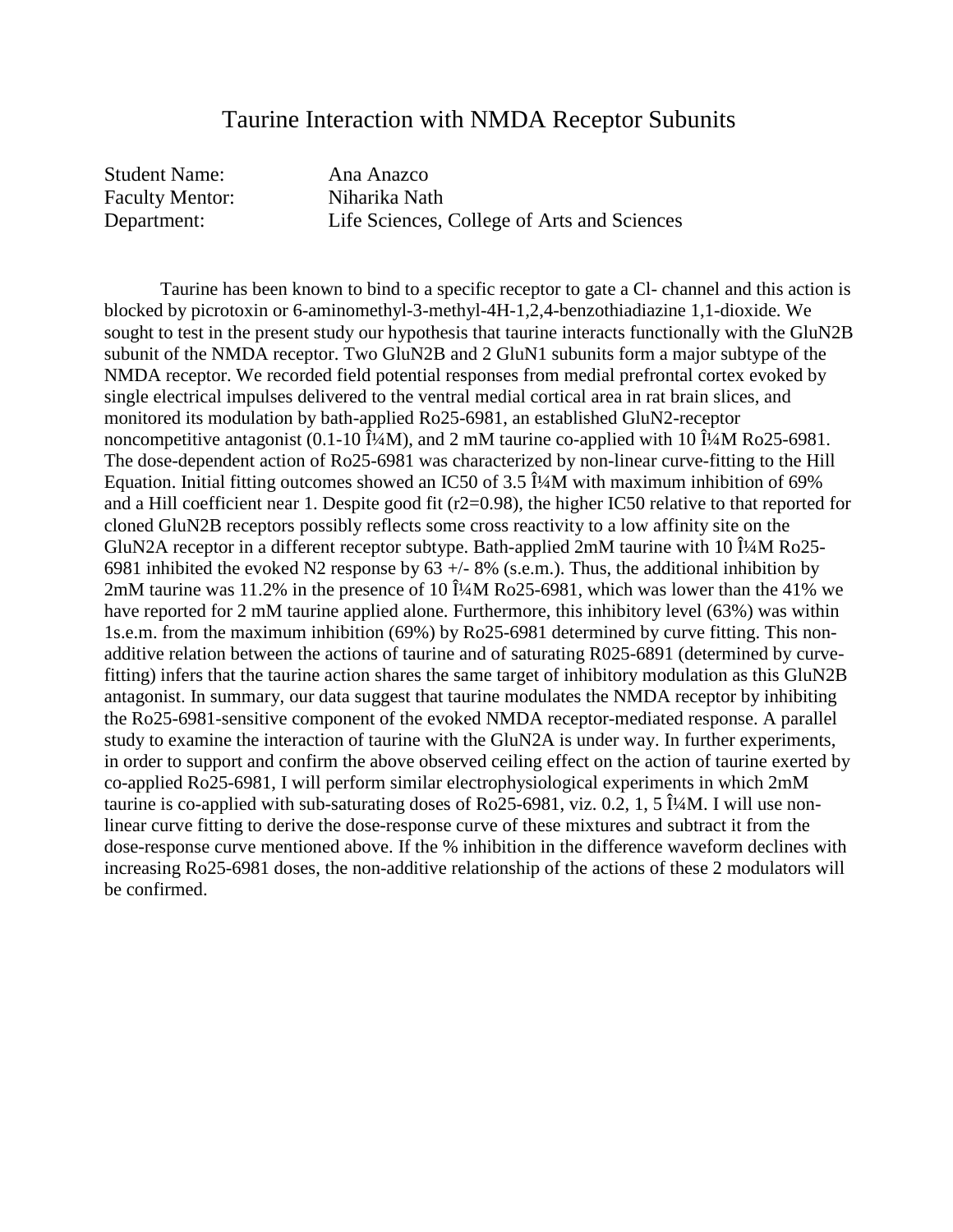### Elucidation of Chiral Medicinal Natural Products towards Structure-Activity Relationship

Faculty Mentor: Ana Petrovic

Student Name: Thallys Goncalves Department: Life Sciences, College of Arts and Sciences

In the last two decades, there has been a notable shift in the composition of life-improving and life-saving therapeutic agents that have been brought by the pharmaceutical industry to the marketplace. Nearly two thirds of currently approved Food and Drug Administration (FDA) drugs are chiral drugs (exhibiting molecular handedness) with only single handed-molecule being considered as effective and safe for administration. The two handed-molecular forms, called enantiomers, have the same two-dimensional atomic architecture, but are neither identical in the three-dimensional arrangement of atoms in space, nor are they likely to induce the same physiological or toxicological response in living systems. One of the major sources of these class of chiral drug leads are natural products. This presentation reflects an interdisciplinary effort to investigate a unique set of chiral natural products, isolated from fungi, which display promising bioactivities for the use as drugs in pharmaceutical industry. The project involves two stages of research, which are as follows: 1) to engage in the extensive chiroptical spectroscopic and molecular modeling analysis to reliably determine the chirality, that is the Absolute Configuration (AC), of the selected natural product; 2) to conduct a systematic, comparative study associated with the difference in physiological and toxicological response between the naturally produced enantiomer (isolated from *in vivo*) and the one of opposite chirality (synthesized *in vitro*). Our presentation focuses on the first stage of the research endeavor.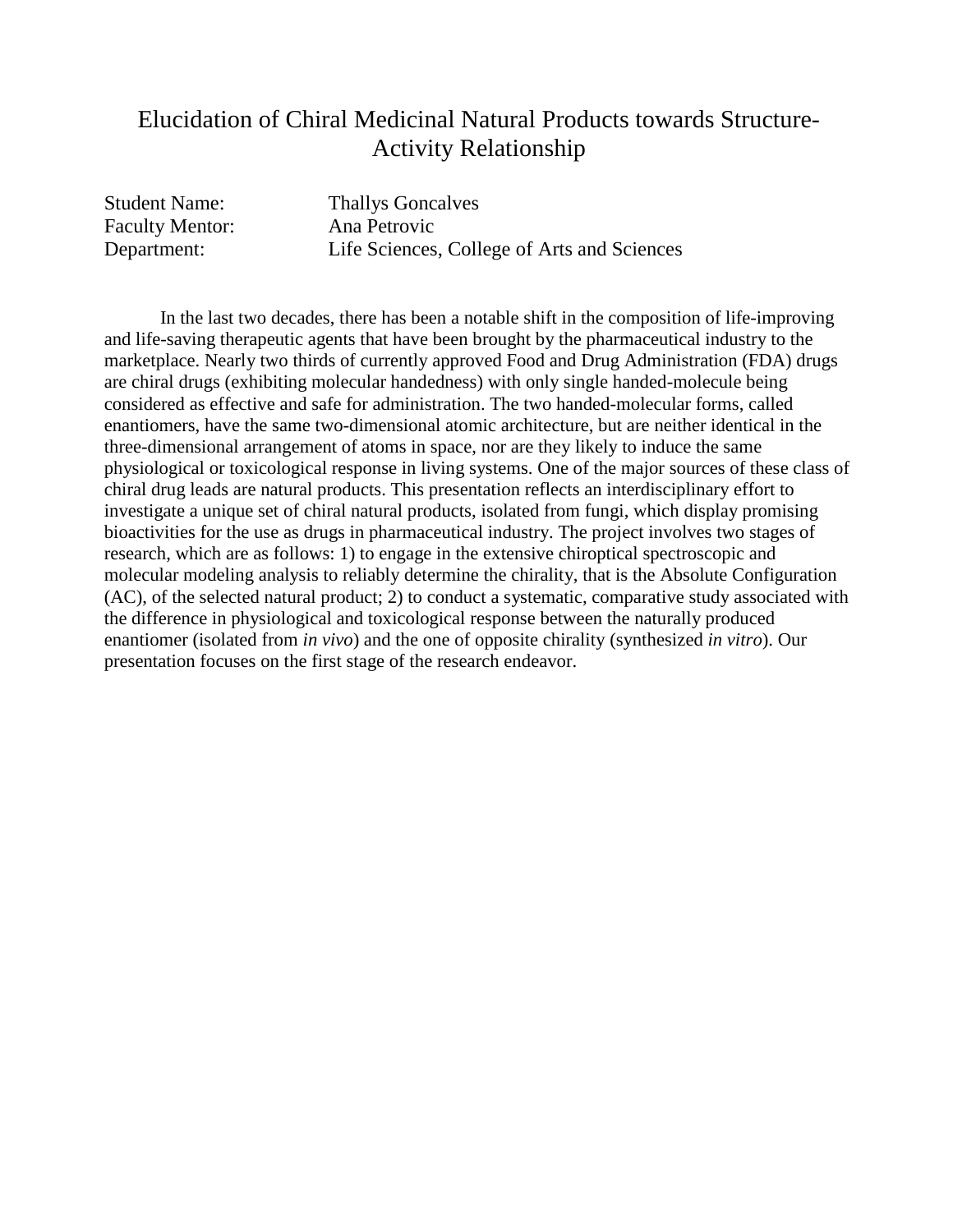#### Neocortical Molecular Layer Heterotopia in Transgenic Mouse Models

| <b>Student Name:</b>   | Jawad Ahsan                                          |
|------------------------|------------------------------------------------------|
| <b>Faculty Mentor:</b> | Raddy Ramos                                          |
| Department:            | Biomedical Sciences, College of Osteopathic Medicine |

Malformations of neocortical development are associated with diverse disorders such as epilepsy, cognitive disability, and autism. Several mouse strains exhibit malformations similar to those found in humans, suggesting that these mice may be a valuable animal model. In the present study, we examined whether and to what extent Cre-trangenic mice on a C57BL/6 background exhibit neocortical molecular heterotopia (MLH). We identified a small number of mice that indeed exhibit MLH and therefore have expanded our list of mouse models that may be useful toward greater understanding of human neocortical malformations.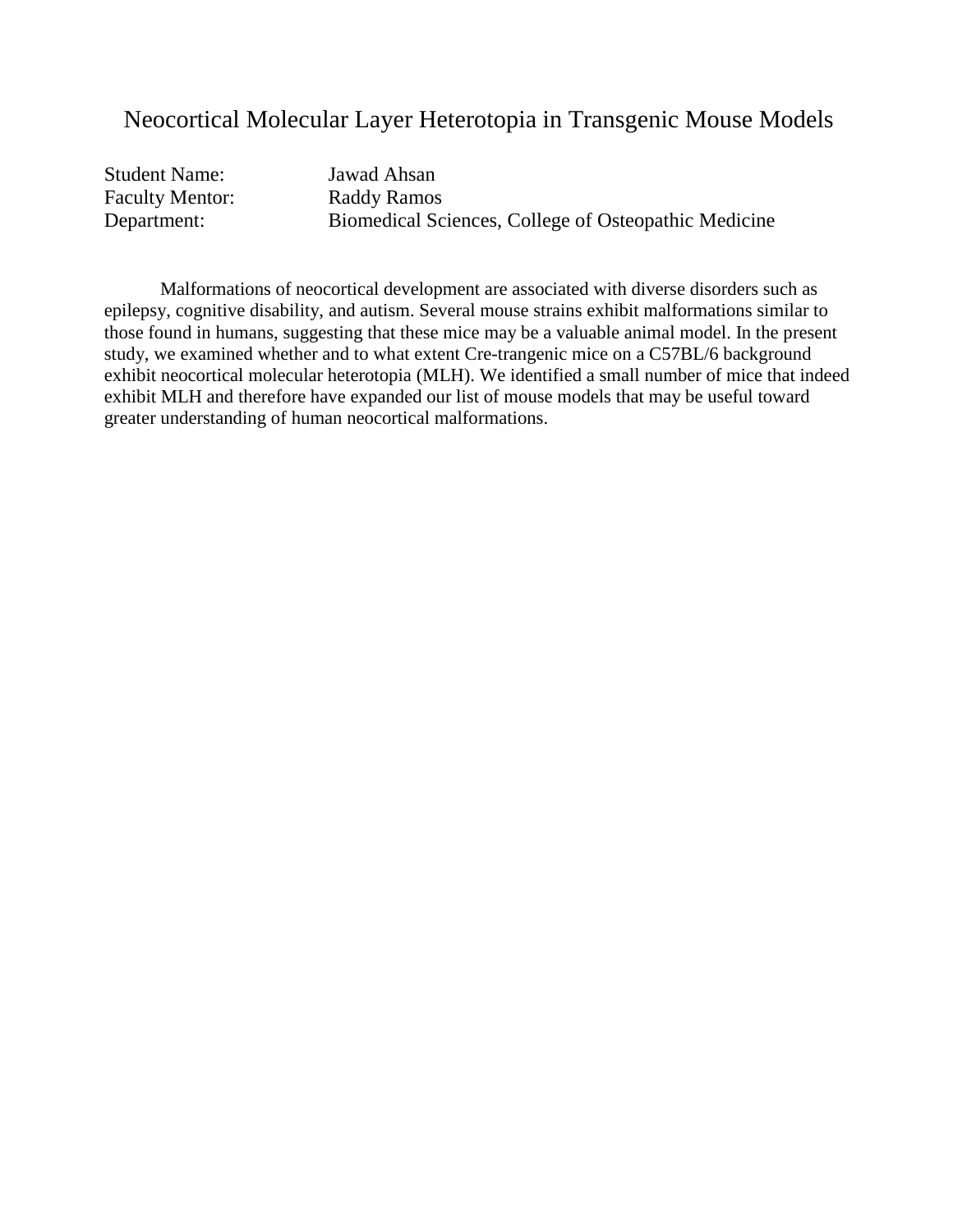#### Protein-Protein Interaction between CPG15 & Neuroligin1

Student Name: Kristel Yee Mon Faculty Mentor: Grady Carney

Department: Life Sciences, College of Arts and Sciences

CPG15 is a gene that encodes for the expression of an extracellular membrane bound protein GPI linked to the presynaptic membrane that is involved in brain plasticity while Neuroligin and Neurexin are trans-membrane cell adhesion proteins on the postsynaptic and presynaptic membrane respectively that interact to ensure synaptic formation. Although studies have been shown that qualitatively evaluate the functional effects of CPG15 via mouse CPG15 knockout studies, the specific biochemical signaling pathway of CPG15 receptor interaction with the postsynapse is unknown. It has been observed that the Neuroligin 1 isoform drives excitatory synapse maturation while excitatory synapses are found in lower density in the CPG15 KO mouse. The hypothesis can then be formulated that the CPG15 and NLgn1 may be interacting such that CPG15 is signaling through NLgn. Therefore with the use of coimmunoprecipitation assays on transfected HEK293-T cells and western blots with fluorescence imaging we can test or evaluate the possible protein protein interaction between CPG15 and Neurolgin1. Results have shown that while Neurolign and CPG15 are expressed and there is successful IP of Neuroligin, there is however no co-Ip of NLgn with CPG15. Therefore it can be concluded that CPG15 and NLgn do not interact biochemically and alternative methods and hypotheses must be formulated to deduce the receptor and signaling pathway of CPG15.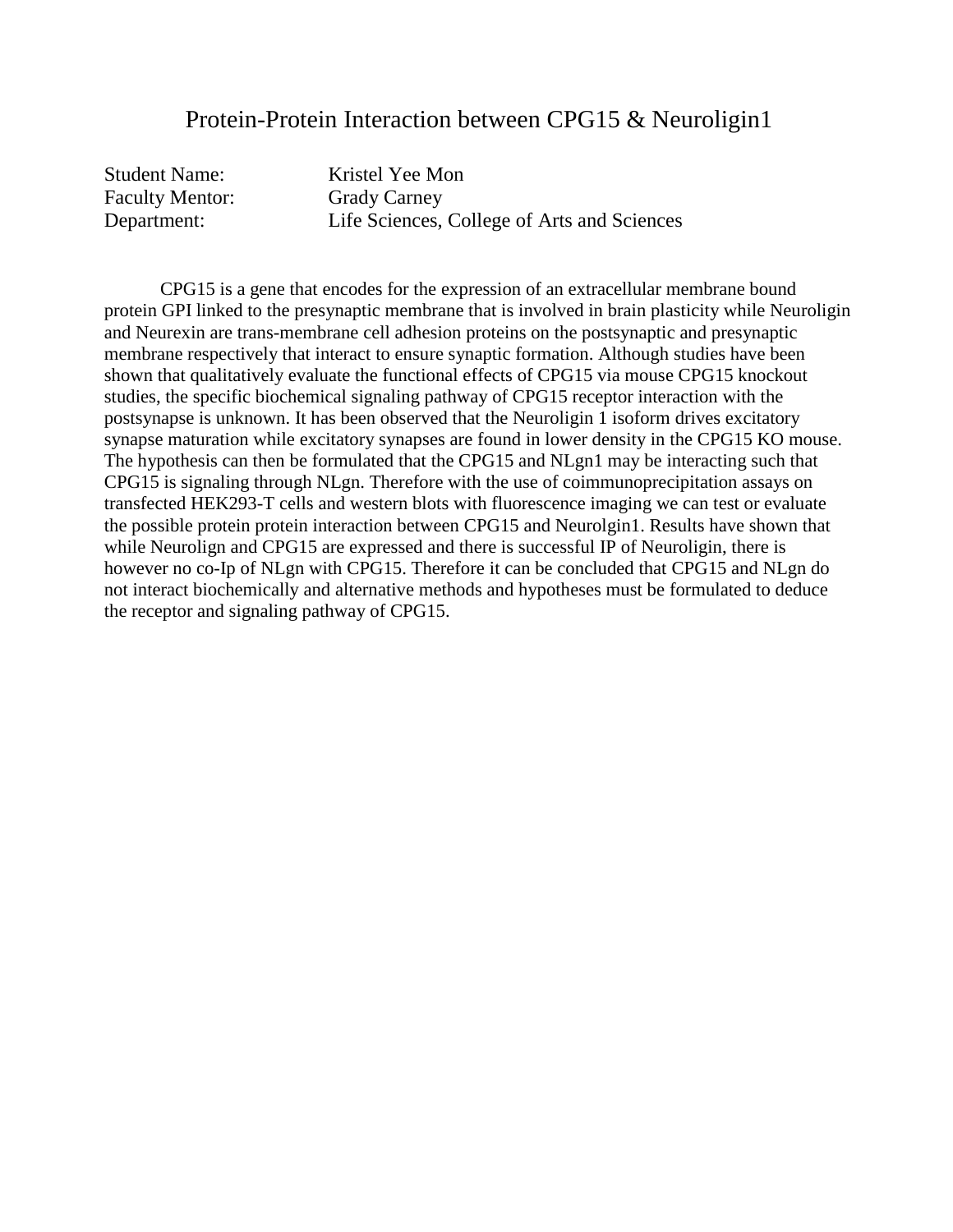## Motorized Walker to Improve Gait of People with Parkinson's Disease

Faculty Mentor: Ely Rabin

Student Names: Corinne Fischer, Lauren Cooke Department: Biomedical Sciences, College of Osteopathic Medicine

The aim of this study is to test whether walking while following a motorized walker improves gait of people with Parkinson's disease (PD). The effects of PD on gait include increased cadence, decreased stride length and gait velocity, and freezing and delays in gait initiation, all of which can result in increased falls and decreased independence. Manual contact with a stable surface stabilizes standing posture by adding mechanical support, and also provides sensory feedback by touch to control posture. It has been shown that posture is stabilized in individuals with PD by strategies such as focusing attention, and individuals with PD also do well in tasks involving hand contact, such as precision grip tasks. As such, the proposed research study will test the hypothesis that feedback from manual contact can be used to regulate and improve control of gait in individuals with PD as well as healthy subjects. Preliminary results have found that manual contact with a moving handrail can regulate gait speed and gait initiation. Subjects walked under different conditions of feedback, including with and without manual contact of a static and moving handrail. Touching the static handrail decreased stride length, while touching the moving handrail increased gait speed and stride length. These results suggest that walking with a self-powered walker could also increase gait speed and stride length during turning, which often triggers freezing of gait in individuals with PD. Pilot testing with a motorized walker prototype demonstrated that individuals with PD could match the speed of the walker well, as evidenced by a more consistent speed and stride length throughout turning. However, the motorized walker prototype did not move as fast as the test subjects could, so walking speed was not increased. Therefore, the walker has been modified to move faster and smoother for further testing. Subjects will be instructed to follow a path through our experimental test environment under the conditions of (1) walking unassisted, (2) using a standard walker with front casters, and (3) using the motorized walker. Cameras will measure the position of reflective markers attached to the subjects. We will analyze gait speed, turning speed, stride length, and consistency of the speeds of the user and the walker to assess gait control.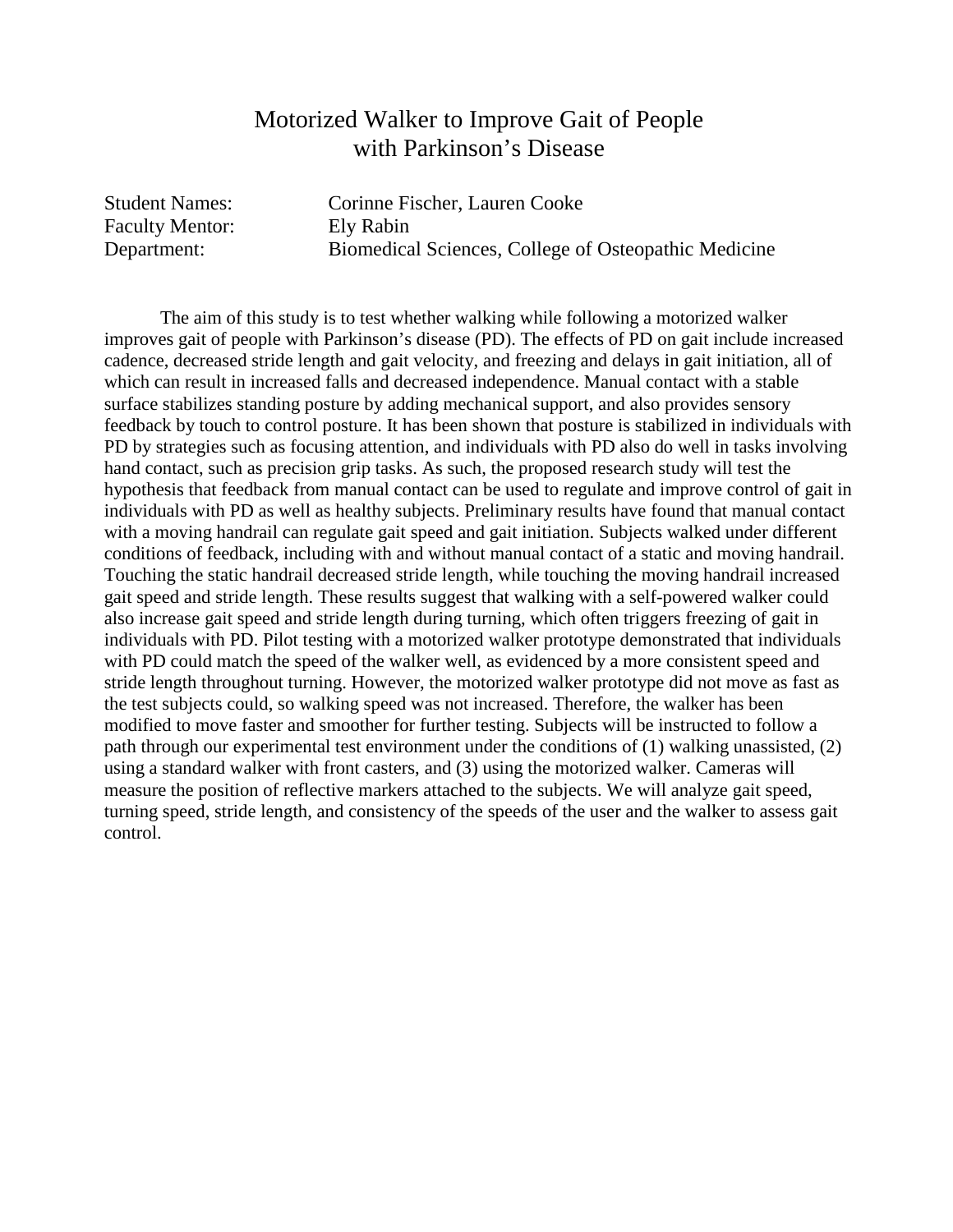#### Hand Eye Coordination of People with Parkinson's Disease

| <b>Student Names:</b> | Lauren Cooke, Corinne Fischer                        |
|-----------------------|------------------------------------------------------|
| Faculty Mentor:       | Ely Rabin                                            |
| Department:           | Biomedical Sciences, College of Osteopathic Medicine |

The objective of this study is to investigate the relationship between eye movements and micrographia in Parkinson's disease. Micrographia, or low amplitude handwriting, is a welldocumented sequela of Parkinson's disease. It is, however, highly variable between subjects with Parkinson's disease. Studies have shown that external visual or audio cues can improve micrographia. Additionally, micrographia is improved when patients close their eyes. An increased target size will increase writing variability while a smaller target improves micrographia, indicating that what the patient is looking at may impact the severity of the symptom. We hypothesize that the frequency and amplitude of eye movements will be related to spatial errors in writing and drawing tasks in people with Parkinson's disease when compared to healthy control subjects. To test this hypothesis, we will measure the simultaneous motion of hand and eye during drawing as well as writing tasks. Differences in eye movements between PD and healthy control participants will be examined in relation to differences in hand control. Preliminary results from 8 participants with PD, and 7 healthy controls copying text (at different sizes and with/without guide lines) have shown different hand/eye coordination prior to writing: (1) PD participants take more time foveating the writing space before initiating writing (2) PD participants make fewer saccades (rapid change in point of fixation) before and during the writing task. This ongoing project will recruit 12 na $\tilde{A}$  ve healthy subjects without neurological sensory-motor deficits to participate. Subjects participating in these studies will be equal numbers of male and female volunteers (age 20-40) from the faculty, staff and graduate students of NYCOM and NYIT. We will then follow up by recruiting 12 subjects with Parkinson's disease (50-65 years of age), and 12 age and gender matched controls. Subjects will copy drawing patterns and text on a computer writing tablet. Patterns and texts will be copied with varying supporting spatial cues. For example, in the case of drawing: completing a partially complete pattern (more cues), or copying an entire pattern (fewer cues). In the case of writing: writing with or without lines (more; fewer cues). Eye movements will be measured with an ISCAN eye tracking system worn on the subject's head. Hand movements will be measured mouse/pen movements. Both will be sampled using Labview software. Data will be analyzed in Matlab. Data will be processed to remove eye-blink artifacts and calibrate eye position to hand-space (point of fixation). Comparisons between PD and healthy subjects will include: timing of over-all completion, of individual writing strokes, of pattern scanning, amount of saccades (switching fixation) between pattern and pen movements, and of focusing ahead or behind pen motion. Resources available include all data collection hardware and software necessary to do this work.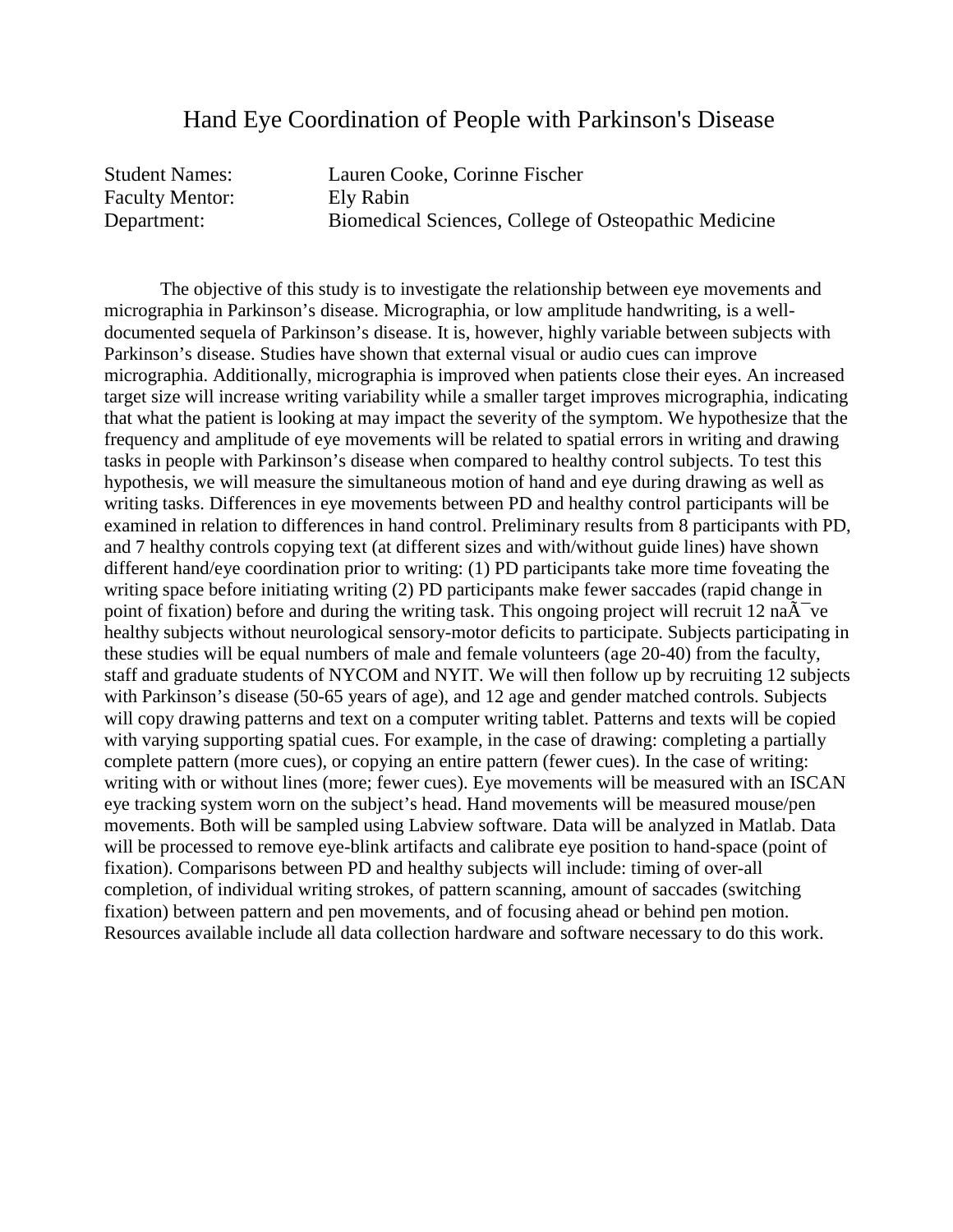## *In Vivo* Imaging of Crystalline Retinopathy using Adaptive Optics Scanning Light Ophthalmoscopy

Faculty Mentor: Brian Beatty

Student Name: Ahmad Rehmani Department: Anatomy, College of Osteopathic Medicine

Purpose: Crystalline retinopathy is a rare condition of the retina with genetic, toxic, metabolic and idiopathic etiologies. When crystals deposit in the macula, they may have significant impact on visual acuity. However, the effect the crystals have on normal retinal architecture and function remains unknown. Reflectance adaptive optics scanning light ophthalmoscopy (AOSLO) has become a powerful tool in the *in vivo* exploration of the retinal structure at a microscopic level. AOSLO has been able to show *in vivo* photoreceptor mosaic disruption undetected by conventional imaging. In this study, we use reflectance AOSLO to study the microscopic features of perifoveal crystalline deposits and to assess the status of the photoreceptor mosaic deep to the deposits. Methods: Two patients (four eyes) carrying the diagnosis of crystalline retinopathy with unknown etiology were imaged. Patient 1 was a 31 year old female with no visual symptoms and evidence of crystals in fundus examination. Patient 2 was a 15 year old male and had large bilateral central scotomas with decreased macular function on multifocal electroretinography. AOSLO imaging of the inner retinal layer and of the photoreceptor layer was performed for both patients using a 790nm light source with a  $1\hat{I}$  field of view (FOV). Registered images were montaged using photoshop for a larger FOV. For comparison, conventional imaging performed included Topcon fundus photography and Heidelberg Spectralis SD-OCT. Results: In all four eyes imaged, red-free fundus photography showed large bright, annular, perifoveal reflexes. All retinal layers appeared normal on SD-OCT, except for a focal hyper-reflectivity on the surface of the fovea, in concordance to the fundus photographs. Reflectance AOSLO imaging revealed the crystalline formations as hyperreflective structures located in the perifoveal region. The photoreceptor mosaic appeared preserved. mfERG showed marked decreased amplitude in the foveal center in patient 2, and normal findings in patient 1. Conclusions: Reflectance AOSLO offers a unique opportunity for in vivo microscopic study of pathological retinal crystalline formations and their effects on retinal architecture. In this study, we were able to appreciate the intricate structure of crystalline formations, and to show that the underlying photoreceptor mosaic is preserved. Further studies are needed to assess status of other retinal layers, including the vascular and nerve fiber layers.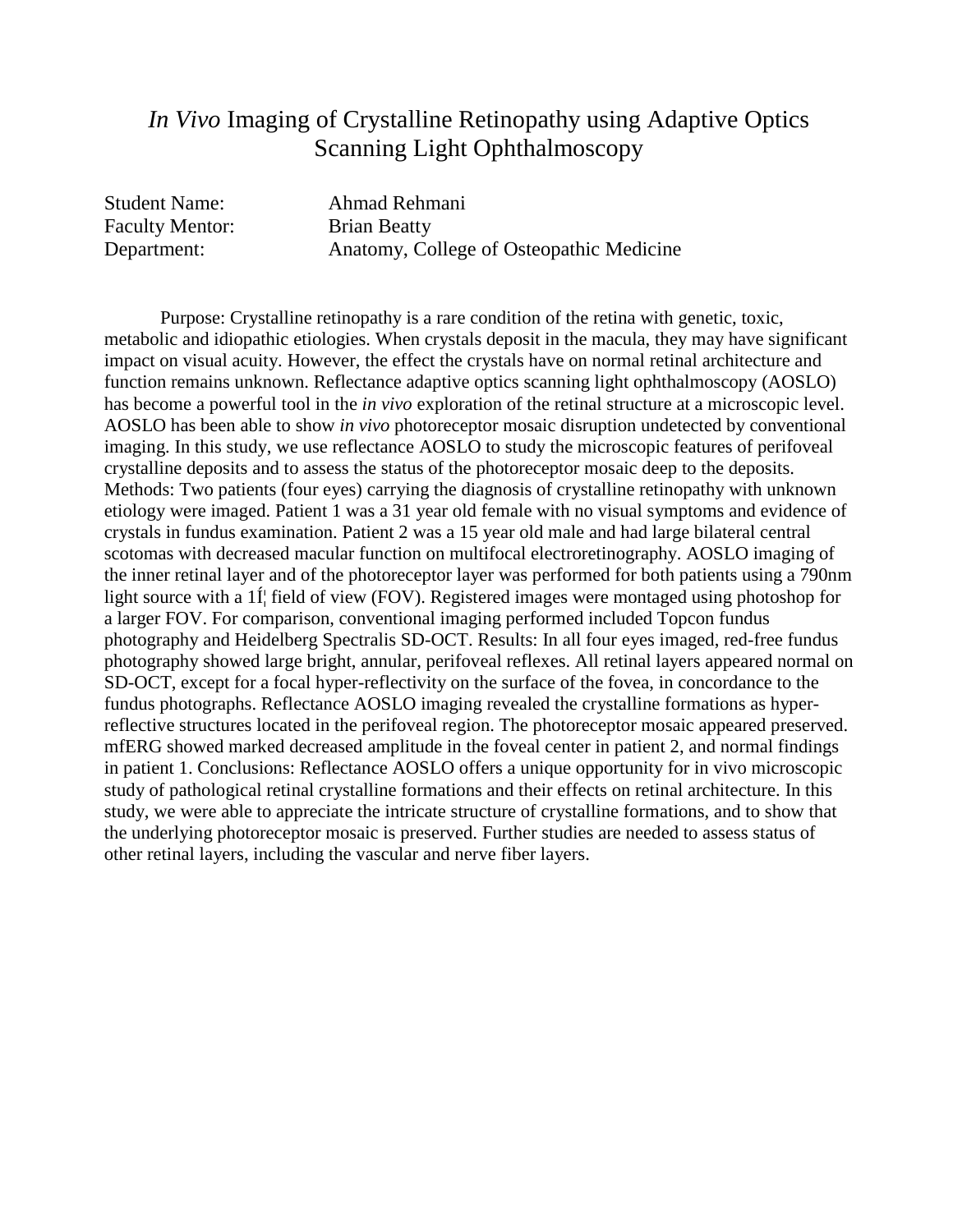#### The Effect of Zinc Salts on Gastrointestinal Acid Secretion

| <b>Student Name:</b>   | Ronika Sethi                                |
|------------------------|---------------------------------------------|
| <b>Faculty Mentor:</b> | Niharika Nath                               |
| Department:            | Life Sciences, College of Arts and Sciences |

The overproduction of gastric acid and associated illnesses linked to hypersecretion in the stomach affect about 25 million people worldwide. Zinc causes rapid and prolonged inhibition of gastric acid secretion and offers an alternative or supplemental treatment for patients with gastroesophageal reflux disease. However, increased intake of zinc is known to chelate copper, which is essential for our nervous system to function. My research project at Yale University School of Medicine entailed determining how different concentrations of zinc altered acid secretion and inhibition. I performed gastrectomies in rats, and then by microscopic dissection, I isolated individual gastric glands containing parietal cells. I then used fluorescent vital stains to monitor the changes in ionic concentration and acid secretion within the parietal cells. Using an inverted microscope, I observed how different concentrations of zinc affected the pH and acid secretion of the parietal cells in real time. We found that different concentrations of zinc affected acid secretion in distinctive ways. Compared to the control, acid secretion was decreased when zinc concentrations were increased. This research is still being continued by Dr. Geibel and his team at the Brady Memorial Laboratory in the Yale School of Medicine. The findings will be applied to clinical settings in the form of a new antacid medication to inhibit acid secretion while still allowing other physiological processes within the body to take place normally.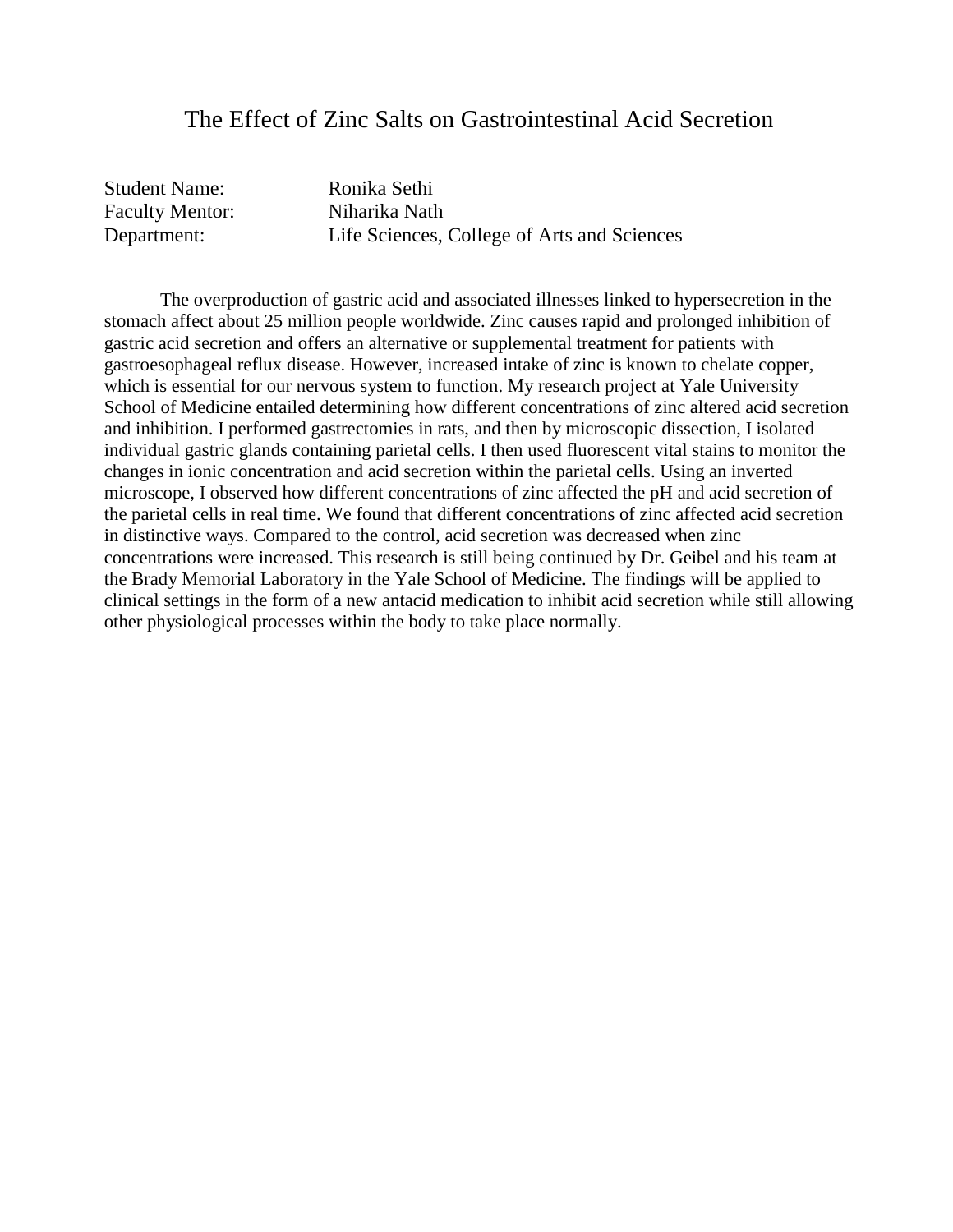## Literature Search by NYIT Students: Electrochemotherapy in the Treatment of Xeroderma Pigmentosum

| <b>Student Names:</b>  | Rohni Kumari, Kristina Moffat, George Gadalla, |
|------------------------|------------------------------------------------|
|                        | Gurinder Galhain, Harry Singh                  |
| <b>Faculty Mentor:</b> | Claude Gagna                                   |
| Department:            | Life Sciences, College of Arts and Sciences    |

Dr. Claude E Gagna, New York Institute of Technology (Department of Life Sciences) along with his colleague W. Clark Lambert, M.D., Ph.D., Rutgers University-New Jersey Medical School (Department of Pathology, and Department of Medicine) are researching the use of electrochemotherapy to treat the general population with melanoma. In an effort to begin this complex research project, NYIT students (i.e., Rohni, Kristina, Gurinder, George, and Harry) are assisting in the literature research aspect of the project. In order to do so, we began by performing OVID and Medline computer searches on the topics of interest. Then, we consulted with Dr. Gagna as to which articles we should obtain. Now, we located articles that were free on line and saved them as pdf files and printed them. We also looked in the library to see if NYIT was subscribed to the journals we needed. Articles that were not freely available were obtained via the NYIT library (interlibrary loan system). Articles were then delivered to Dr. Gagna and Dr. Lambert. During the project, we will also search DNA databases for genes linked to XP. The first difficulty we encountered was searching through OVID, where we were sometimes unable to attain the full article for various reasons, including limited availability only to NYIT-COM. We therefore had to go to the library and request the articles in person. Further difficulties we encountered with other databases (Medline); including unavailability of articles and charges for each article of more than \$30+. Additionally, we researched different companies that make and sell the electrochemotherapeutic device, meanwhile saving photos of commercial devices.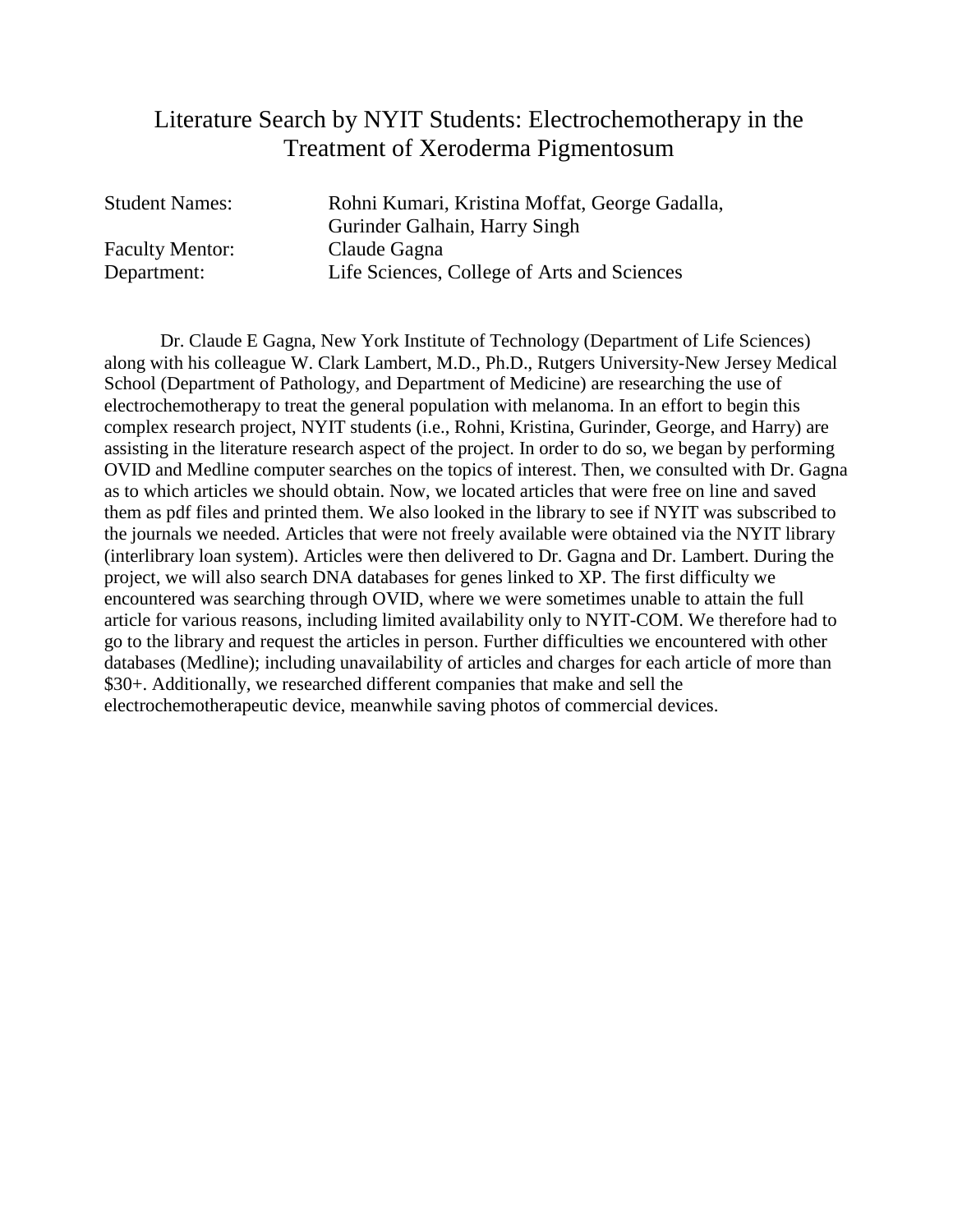# Discrepancies in Depression Diagnosis Documentation: An Analysis of Clinical, Social, and Demographic Variations Among Older Adults in Primary Care

| <b>Student Name:</b>   | Sarah Abdou                                 |
|------------------------|---------------------------------------------|
| <b>Faculty Mentor:</b> | Eleni Nikitopoulos                          |
| Department:            | Life Sciences, College of Arts and Sciences |

Depression, a prevalent disorder in older adults is often treated in a primary care setting. While treatment may be offered, concurrent medical documentation is inconsistent. Patients prescribed anti-depressants lack a clear diagnosis of depression in their patient charts from their primary care physicians. Here we examine patient demographic, social, and clinical factors associated with a diagnosis of depression in a primary care setting. We used patient data from the Treatment Initiation and Participation (TIP) study, an intervention to improve antidepressant adherence and depression outcomes in older adults. Eligible participants in this study were prescribed an antidepressant for depression and were recruited from an urban primary care clinic. Interview data on gender, ethnicity, marital status, depression severity, and stigma levels from TIP were compared to chart extracted data on patient diagnosis, chart notes on symptoms and chart discrepancies. The total sample was 88 older adults, with available data for 77 patients who fully completed the study. Sixty percent of the sample that endorsed depression had received a diagnosis, while the remaining 40% of our sample had chart discrepancies with their diagnosis. Three factors significantly correlated with the patients with discrepant diagnoses were: self-identification as Hispanic, marital status and, for immigrant patients, number of years living in the USA. However, in spite of this significant correlation, a clear majority of patients in these categories had received a diagnosis of depression. Our study shows that despite some discrepancies between treatment and chart diagnosis associated with patient demography, primary care physicians are accepting of having a depression diagnosis in the charts of the older adult population. Complete and accurate documentation for depression is important for continuity of care, treatment adherence, and the holistic view of the patient.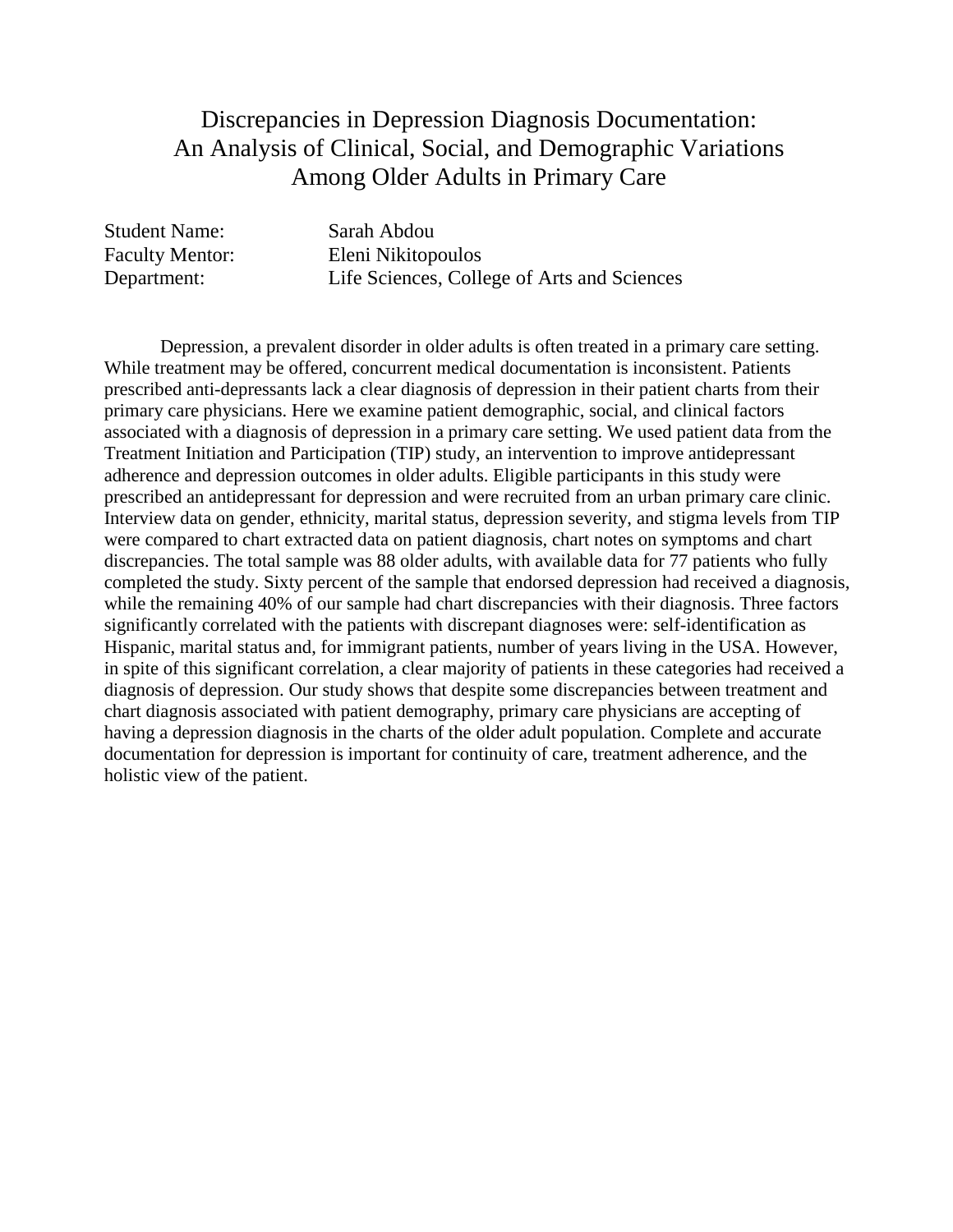## Diamonds are a Girl's Best Friend

| <b>Student Name:</b>   | Nicole Hinds, David Sun, Charity Chen, Jennifer Nunez |
|------------------------|-------------------------------------------------------|
| <b>Faculty Mentor:</b> | Youjeong Kim                                          |
| Department:            | Communication Arts, College of Arts and Sciences      |

This presentation will showcase "Diamonds are a Girl's Best Friend". "Diamonds are a Girl's Best Friend" is a 30 second sot submitted in Television Commercial Production class. The project uses non-diegetic sound technique where editing is more important. The commercial was shot on location at Tiffany & Co on 5th avenue in New York City. The choice of sound is Marilyn Monroe's classic hit "Diamonds are a Girl's Best Friend".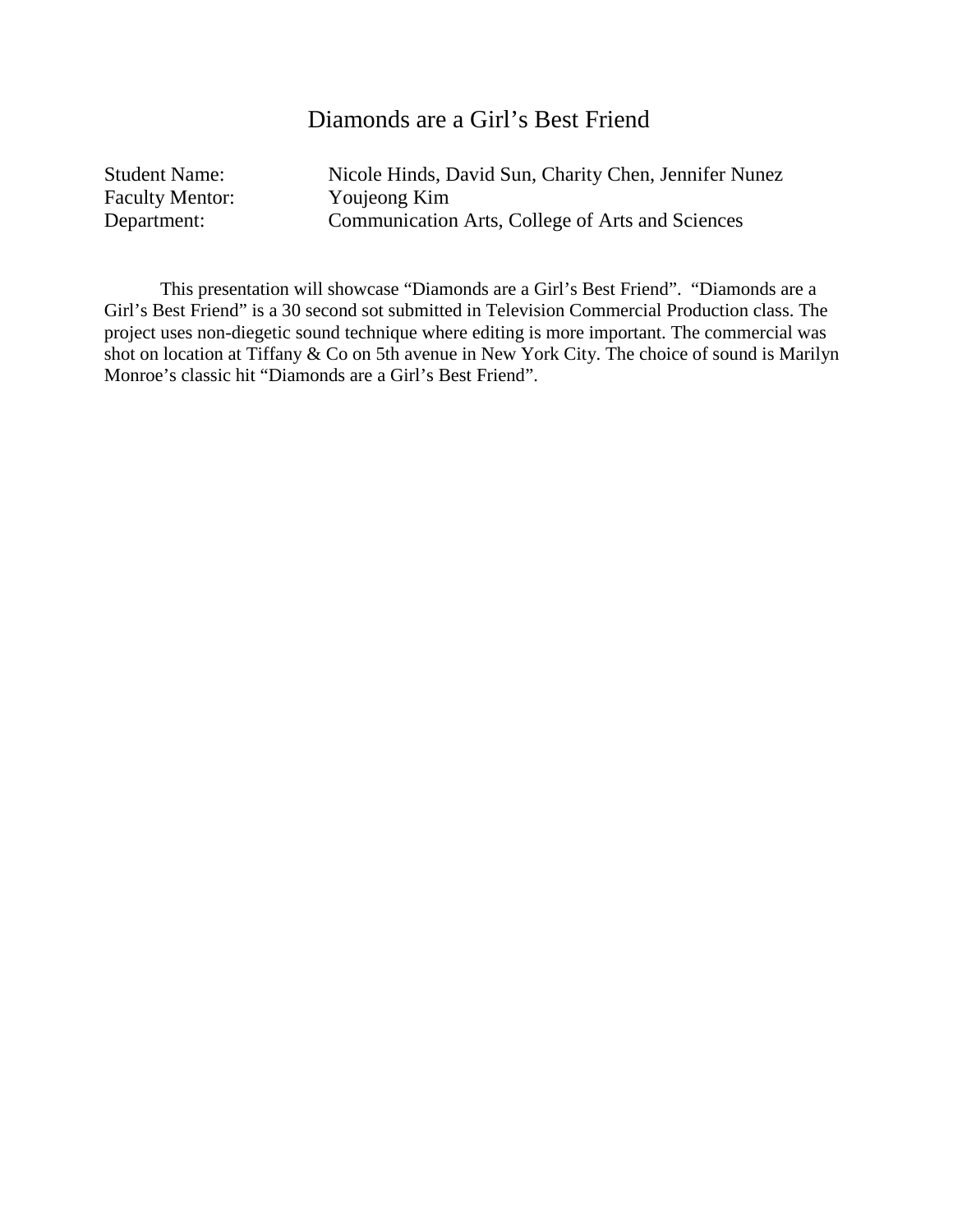## Molecular Tweezers Capable of Picking-Up Handed Molecules: The Comparative Study

| <b>Student Name:</b>   | <b>Manthan Patel</b>                        |
|------------------------|---------------------------------------------|
| <b>Faculty Mentor:</b> | Ana Petrovic                                |
| Department:            | Life Sciences, College of Arts and Sciences |

During the past fifteen years, a supramolecular approach using dimeric metallo-porphyrin tweezers as hosts has been developed and applied to manifold of chiral guests for determining of their absolute configuration (AC). This methodology is based on stereo-controlled formation of the 1:1 CD-sensitive host/guest complex, whose preferred interporphyrin helicity leads to ACdiagnostic ECD exciton couplet. The literature, however, lacks a comparative study on the application of the most intriguing sets of tweezers. Our presentation reflects a systematic study of six tweezer-hosts containing pentanediol or melamine bridges along with variable degree of sterically encumbered aryl-based periphery. The simultaneous experimental and molecular modeling study is focused on establishing comparative, quantitative guidelines on scope and limitation for applying each of the six tweezers for reliably elucidating the absolute configuration and conformation of chiral molecules. The study is focused on a comparative application to a few selected diamine-based synthetic chiral guests and a natural product. In the process, we will also present efforts to determine the binding constants for each tweezer-guest complex in order to assess their respective binding affinities. Additionally, we will present our efforts to arrive to a uniform molecular modeling approach for predicting interpoprhyin helicities of the most prevailing conformations, regardless of the host/guest system.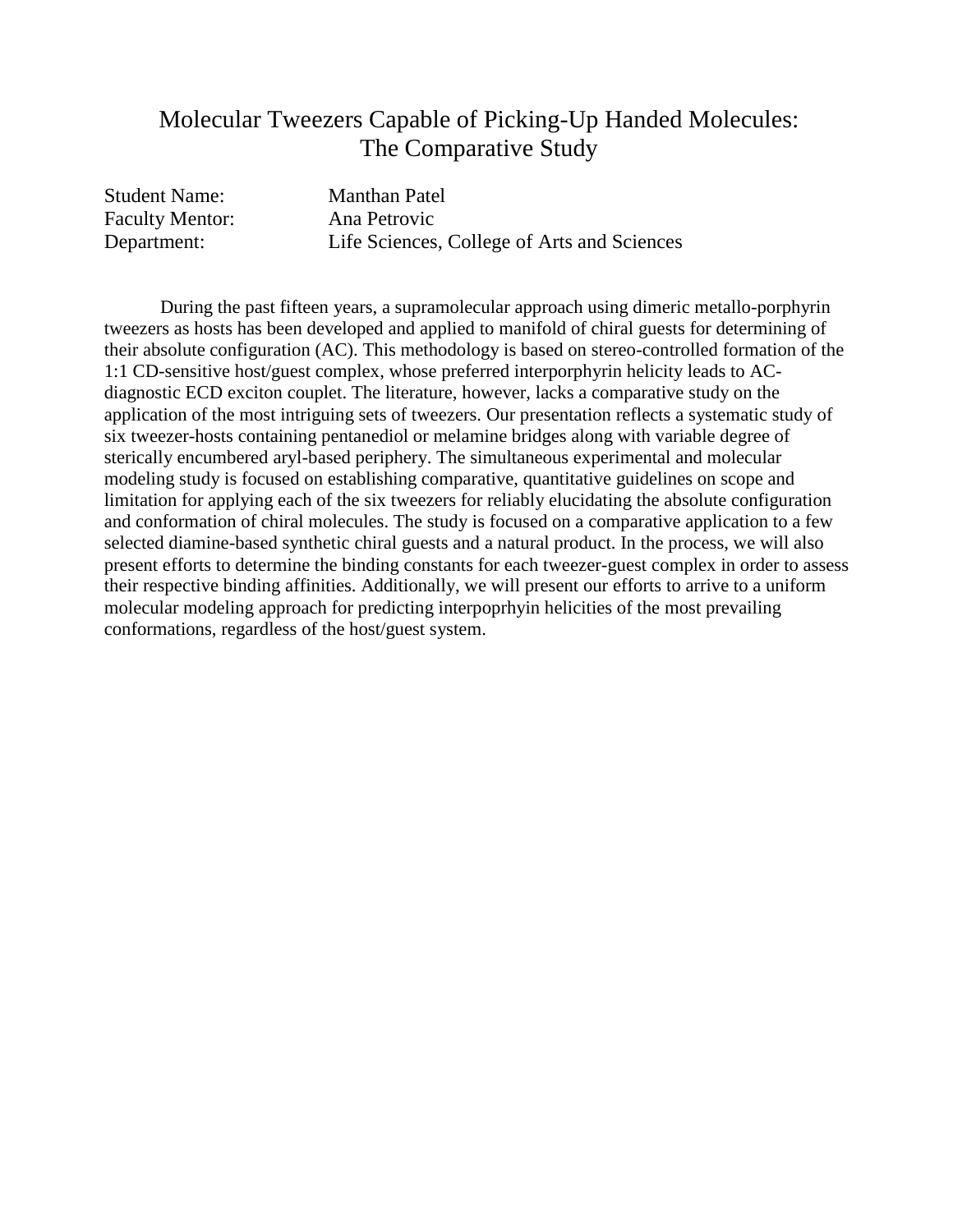## Determining Man-in-the-Middle Attacks in Fixed Wireless Networks Using WiFi Signal Strength and Round Trip Times

Faculty Mentor: Cecilia Dong

Student Name: Randolph Espejo Department: Electrical and Computer Engineering, School of Engineering and Computing Sciences

We propose a novel method to identify a Man-in-the-Middle attack between two nodes in a fixed wireless network by analyzing round-trip time and measured WiFi Received Signal Strength. To evaluate the effectiveness of the proposed method, we use a fixed wireless network test bed comprised of a client, a server, and an attacker machine in a room designated as the test environment. The proposed method evaluates the round trip times (RTTs) and received signal strength (RSS) at both the client and the server side, and calculates the mean and the standard deviation of the measured RTTs and RSS. These values are used as baselines to detect Man-in-the-Middle attacks. We show that the presence of a Man-in-the-Middle attack incurs a significantly longer delay and larger standard deviation in measured RTT compared to that measured without a Man-in-the-Middle attack. The measured RSS also provides indication of the difference in distance where the designated server and the Man-in-the-Middle attacker is located. We also observe significant packet loss when a client is under the Man-in-the-Middle attack. The proposed method integrates the above criteria and was implemented as a message protocol on both the client and server side to analyze and detect abnormal network delays and signal strength from the fixed wireless network to detect Man-in-the-Middle attacks.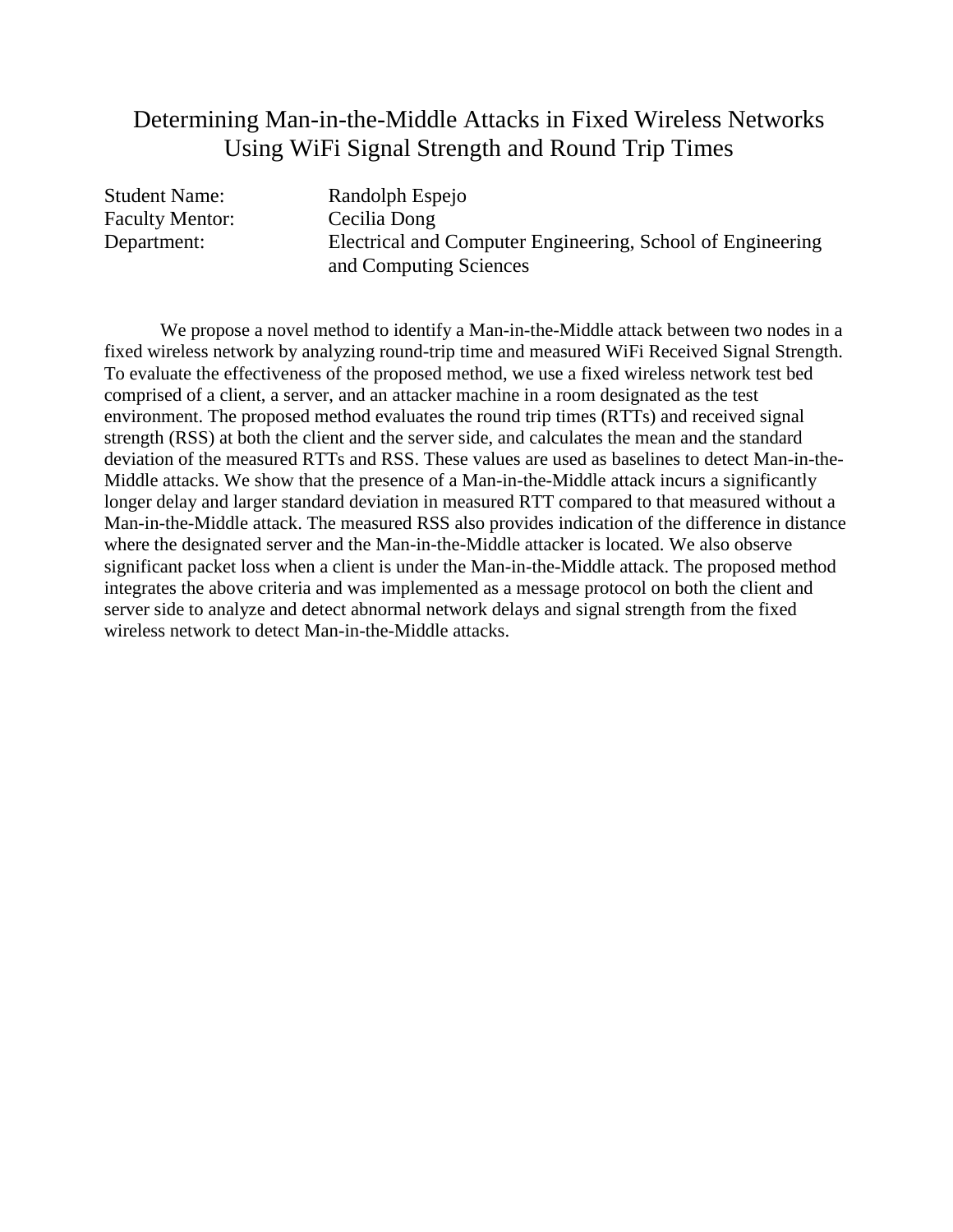### Immunotherapy of Cancer with Chimeric Antigen Receptors (CARs)

| <b>Student Names:</b>  | Orin Pramanik, Ksenia Klementyeva           |
|------------------------|---------------------------------------------|
| <b>Faculty Mentor:</b> | Gavin McStay                                |
| Department:            | Life Sciences, College of Arts and Sciences |

Genetically engineered antigen receptors can be used to stimulate the immune system to reject cancer. Usually cancer cells do not provoke an immune response in the body of humans and animals because the immune system is only able to discriminate between self and non-self. The cancer cells are essentially the patient's own cells that grow, divide, and spread without proper regulation and thus the immune system is not activated by these cells. Genetically modified T-cells using chimeric genes can provide immune cells with antibody-type recognition so that cancer cells can be selectively killed. The idea is to combine the variable regions (Fv) of a chimeric antibody with the constant regions of the T lymphocyte cell surface receptor (T-cell receptor or TCR) to produce chimeric antigen receptors, which would provide higher levels of antibody-type specificity. The results show that once these chimeric receptors come into contact with an antigen, they trigger interleukin-2 (IL-2) secretion, which then induces breakdown of a specific target. Upon additional studies it was revealed that the zeta  $(\hat{\mathbf{I}})$  and gamma  $(\hat{\mathbf{I}}^3)$  chains were of most interest for these chimeric genes. In the end, the gene were constructed of an anti-2,4,6-trinitrophenyl (TNP) antibody and either the FcR  $\hat{I}^3$  chain or the CD3 complex  $\hat{I}^{\parallel}$  chain. With this mechanism, T-cells can be redirect towards tumor cells or to any other target of choice in which antibodies can be raised and thus is a great development for targeted immunotherapy.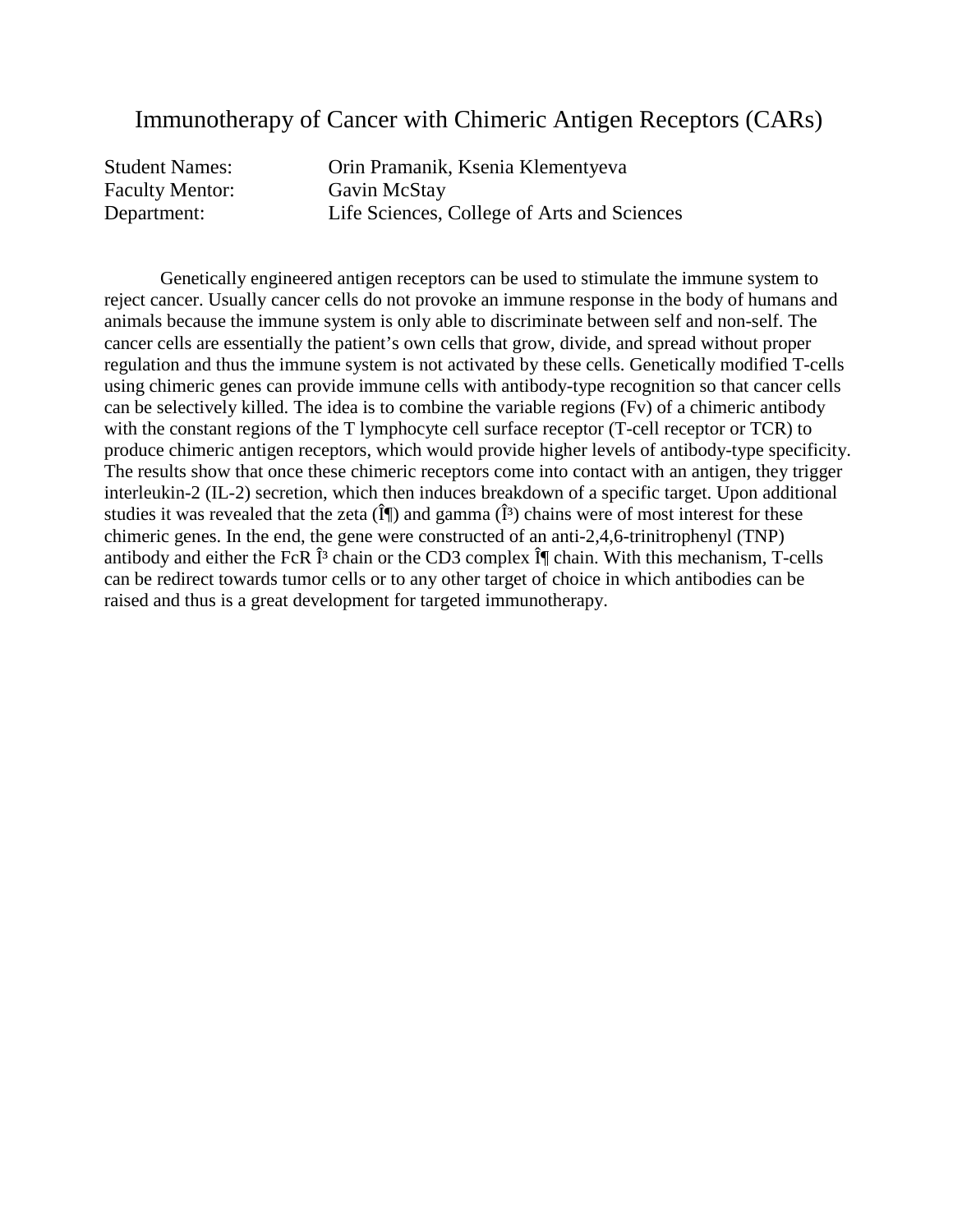# Thyroid Hormone Replacement Therapy Attenuates Atrial Remodeling and Reduces Atrial Fibrillation Inducibility in a Rat Myocardial Infarction-Heart Failure Model

| <b>Student Name:</b>   | Khusbu Pun                                           |
|------------------------|------------------------------------------------------|
| <b>Faculty Mentor:</b> | Youhua Zhang                                         |
| Department:            | Biomedical Sciences, College of Osteopathic Medicine |

Heart failure (HF) is associated with increased atrial fibrillation (AF) risk. Accumulating evidence suggests the presence of myocardial tissue hypothyroidism in various cardiac diseases, including HF, and this may contribute to HF development. There is also evidence that thyroid hormone replacement therapy can improve left ventricular function in HF. However, due to increased atrial arrhythmogenesis in hyperthyroidism and possible fear of overdosing , thyroid hormone replacement therapy has not been adopted clinically in HF treatment. Recent data from our group has clearly demonstrated that hypothyroidism also leads to increased AF inducibility. Thus, we hypothesized that by improving cardiac function thyroid hormone replacement therapy may reduce, rather than increase AF risk in HF. Myocardial infarction (MI) was produced in rats by ligation of the left anterior descending coronary artery. Rats with large MI (>40% of left ventricular circumference by echocardiography) were randomized into L-thyroxine (T4, n=14) and placebo (n=15) groups 2 weeks after surgery. Rats received 3.3 mg T4 (in 60-day release form) or placebo pellets for 2 months. Echocardiography, left ventricular hemodynamics, in vivo cardiac electrophysiology and AF inducibility test (with transvenous cardiac catheter approach) were performed and left atrial tissues were harvested for myocardial fibrosis and connexin 43 density determination at the end of the study. Compared with placebo, T4 treatment decreased left ventricular internal diameters as well as left atrial diameter. Both systolic and diastolic left ventricular functions were improved. T4 treatment attenuated atrial effective refractory period prolongation (45 $\hat{A}$ ±6 ms in placebo group vs 37 $\hat{A}$ ±6 ms in T4 group, P<0.01) and reduced atrial tachyarrhymia inducibility (AF/atrial flutter was inducible in 11/15 rats, or 73% in placebo vs 4/14 rats, or 29% in T4 treated group, P<0.05). The atrial tachyarrhythmia reduction was associated with decreased atrial fibrosis content but was not associated with connexin 43 changes. TH replacement therapy in HF attenuated atrial remodeling and reduced atrial tachyarrhythmia inducibility in a rat MI-HF model. In contrast to the common clinical concern of accidental atrial arrhythmia induction with thyroid hormone treatment, our results suggest that withholding thyroid hormone treatment may be doing harm.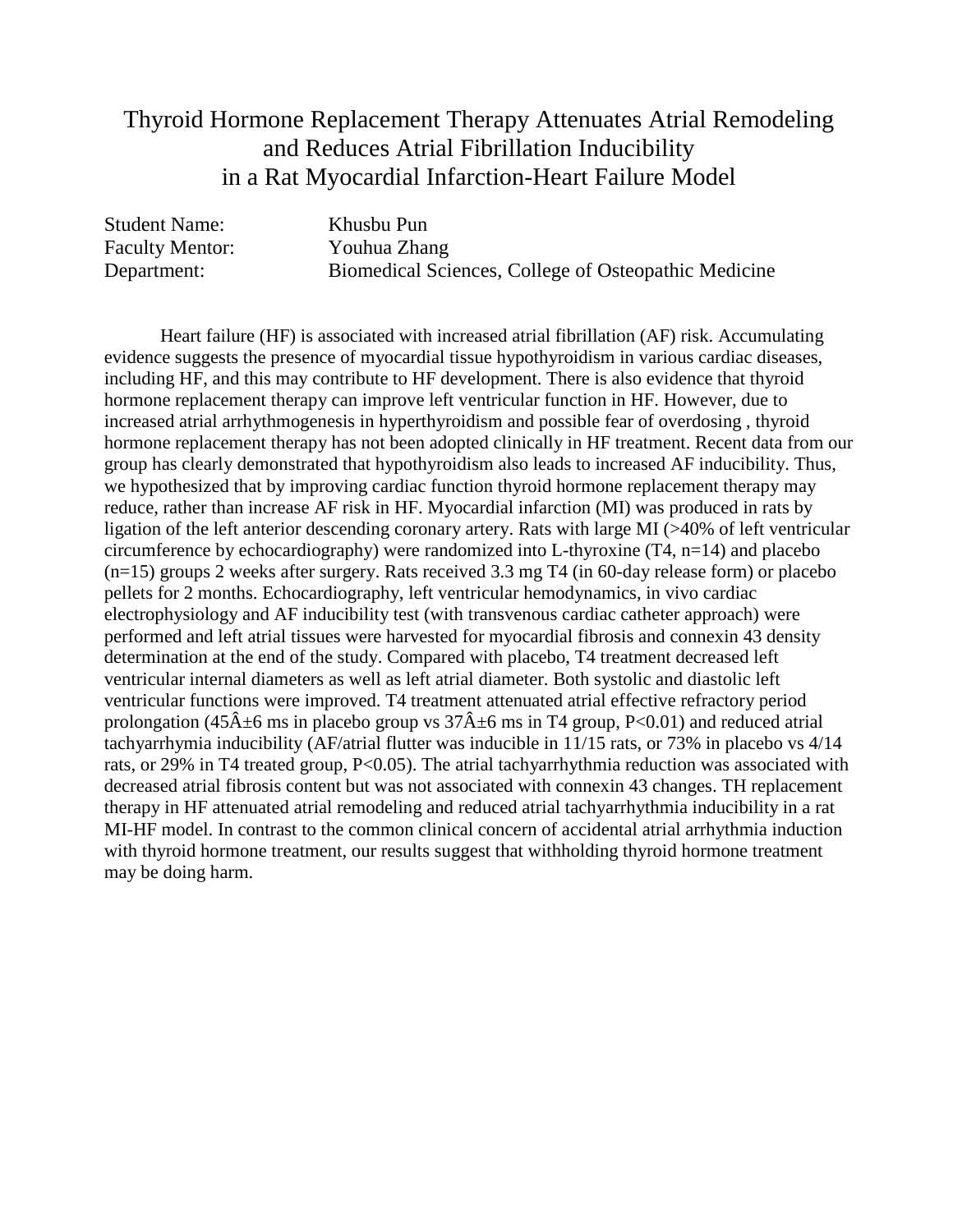## The Effects AMPK has on Mitophagy in Heart Cells

| <b>Student Name:</b>   | Amanda Kaminaris                                     |
|------------------------|------------------------------------------------------|
| <b>Faculty Mentor:</b> | <b>Qiangrong Liang</b>                               |
| Department:            | Biomedical Sciences, College of Osteopathic Medicine |

AMP-activated protein kinase plays a role in cellular energy homeostasis. What is unknown is how AMPK affects mitophagy in heart cells. Through confocal microscopy I am able to view the mitophagy of the cells by different drug treatments that either activate or inhibit AMPK. Western Blotting is another method used to detect the protein levels in the cell samples. By using several different techniques we will be able to prove the effects of AMPK have on mitophagy.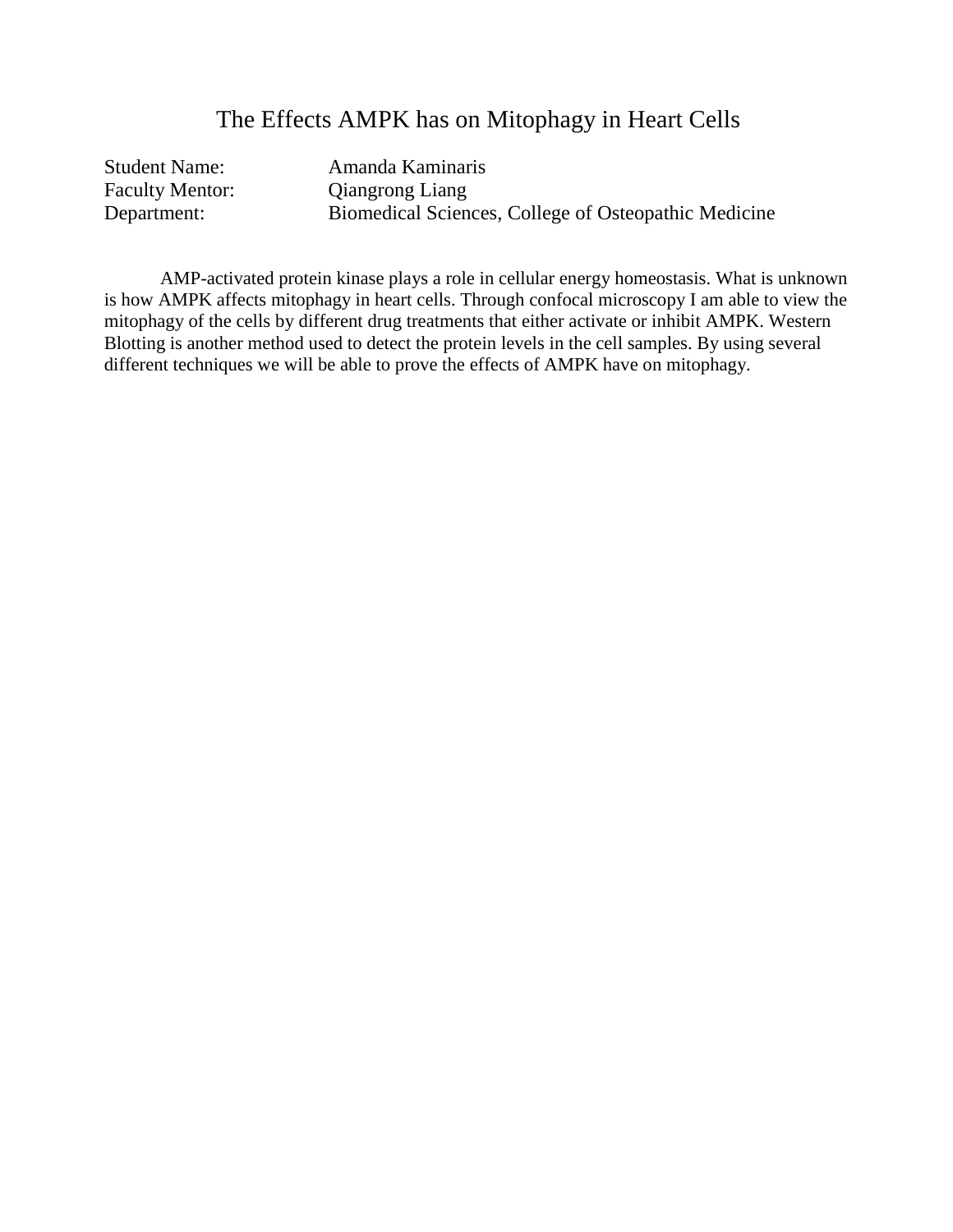## Examining the Feasibility of Converting New York State's All-purpose Energy Infrastructure to One Using Wind, Water, and Sunlight

| <b>Student Name:</b> | Harris (Haralambos) Mouselimos                         |
|----------------------|--------------------------------------------------------|
| Faculty Mentor:      | Robert Amundsen                                        |
| Department:          | Energy Management, School of Engineering and Computing |
|                      | <b>Sciences</b>                                        |

This study analyzes a plan to convert New York State's all-purpose (for electricity, transportation, heating / cooling, and industry) energy infrastructure to one derived entirely from wind, water, and sunlight (WWS) generating electricity and electrolytic hydrogen. Under the plan, NYS's 2050 all-purpose end-use power would be provided by 10% onshore wind (4,020 5-MW turbines), 40% offshore wind (12,700 5-MW turbines), 10% concentrated solar (387 100-MW plants), 10% solar-PV plants (828 50-MW plants), 6% residential rooftop PV (5 million 5-kW systems), 12% commercial/government rooftop PV ( 500,000 100-kW systems), 5% geothermal (36 100-MW plants), 0.5% wave (1,910 0.75-MW devices), 1% tidal (2,600 1-MW turbines), and 5.5% hydroelectric (6.6 1,300-MW plants, of which 89% exist). The conversion would reduce NYS's end-use power demand 37% and stabilize energy prices since fuel costs would be zero. It would create more jobs than lost because nearly all NYS energy would now be produced in-state. NYS air pollution mortality and its costs would decline by 4,000 (1,200-7,600) deaths/yr, and \$33 (10-76) billion/yr (3% of 2010 NYS GDP), respectively, alone repaying the 271 GW installed power needed within 17 years, before accounting for electricity sales. NYS's own emission decreases would reduce 2050 U.S. climate costs by \$3.2 billion/yr.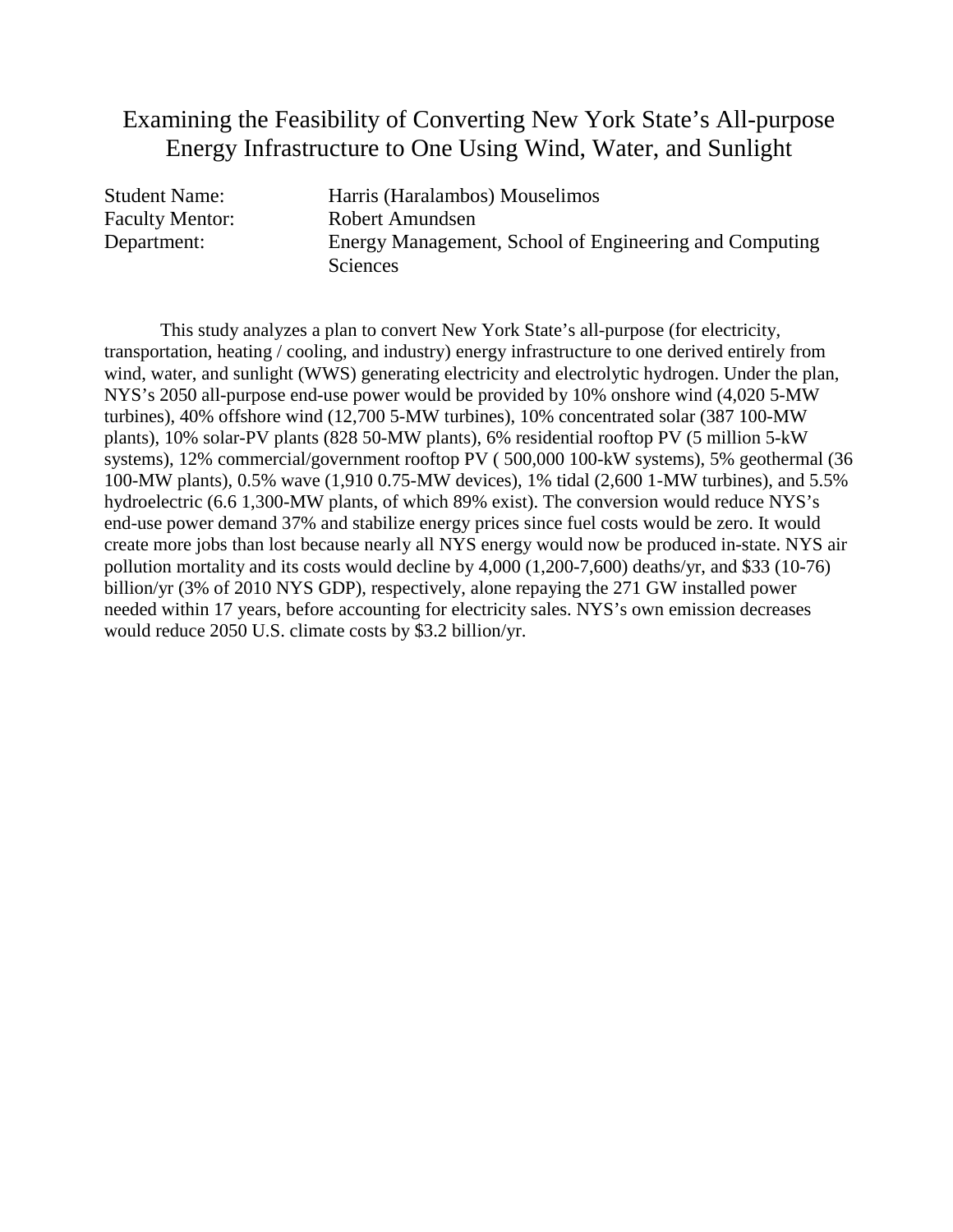## Testing Climate Change and Overkill Extinction Hypotheses of Pleistocene Equids with Dental Mesowear

| <b>Student Name:</b> | Ishrat Ghani                             |
|----------------------|------------------------------------------|
| Faculty Mentor:      | Matthew Mihlbachler                      |
| Department:          | Anatomy, College of Osteopathic Medicine |

The late Pleistocene equid Equus ferus underwent rapid body size decline in Alaska preceding its extinction c.a. 12.5 radiocarbon KYBP. This size shift, thought to be caused by a climate/vegetational shift, has been used to argue against human overkill. The disarticulated condition of fossils from this region renders it difficult to examine paleoecological trends because the skulls, jaws, and dentitions are disassociated from the C14 dated metacarpals. Nevertheless, if changes in paleodiet are associated with body size decline, then correlations between body size and paleodiet should exist. We examined trends in paleodiet using a recently developed semilandmarkbased mesowear technique with 245 fossil equid molars (174 lower m2s and 71 upper M2s). We also analyzed several species of extant wild equids to establish a relationship between the mesowear of upper and lower molars. Using photographs taken at a standardized angle, 70 evenly spread semilandmarks were distributed on the paracones of the uppers and in the corresponding occlusal valleys between the paraconid and metaconid on the lowers. Among modern equids, the first principal component scores of the upper and lower landmark data are significantly correlated, suggesting that both uppers and lowers provide similar paleodietary information. For the Alaska equid, tooth shape, defined by the Procrustes coordinates, was compared to a body size proxy (molar length + width) using multivariate regression. Lower dental mesowear is significantly related to size, with smaller (and presumably younger) specimens having a shallower lingual occlusal valley, suggesting a shift towards more highly abrasive diets as body size declined. We found no relationship of mesowear and size among upper molars, although the smaller sample size of upper molars may explain the insignificant result. Thus far the results are most consistent with ecological change towards the end of the Pleistocene, although intraspecific variation in body size renders it difficult to establish a true relationship with time. Directly dating the cranio-dental material would enable a more direct analysis of ecological change through time.